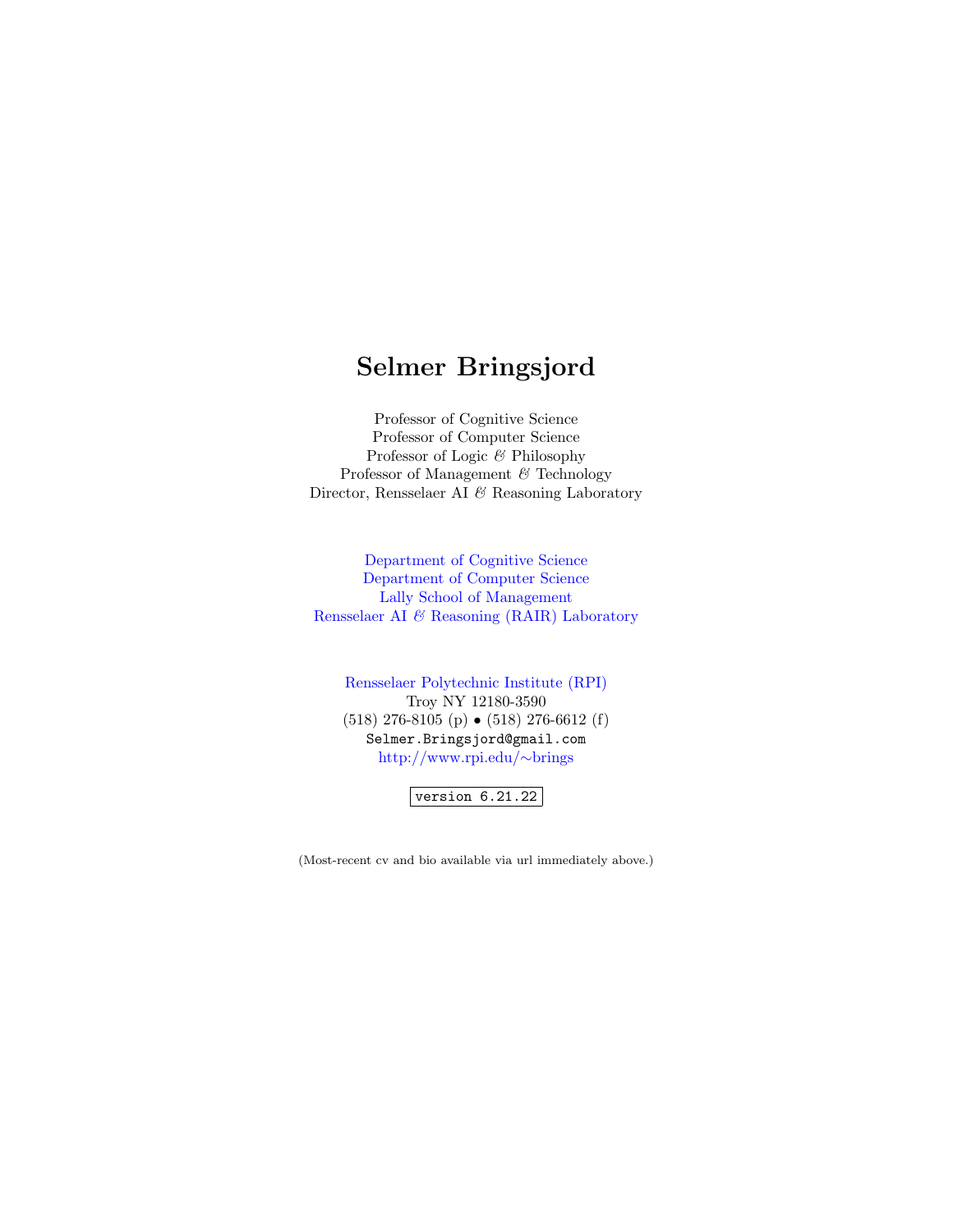# <span id="page-1-0"></span>Cuprins

| <b>Education</b>                                                                                                                                                                                                                                | 1                                                                                          |
|-------------------------------------------------------------------------------------------------------------------------------------------------------------------------------------------------------------------------------------------------|--------------------------------------------------------------------------------------------|
| <b>Employment History</b>                                                                                                                                                                                                                       | 1<br>1<br>1                                                                                |
| <b>Research Areas</b>                                                                                                                                                                                                                           | $\bf{2}$                                                                                   |
| <b>Publications</b>                                                                                                                                                                                                                             | $\bf{2}$<br>$\overline{2}$<br>$\overline{2}$<br>3<br>3<br>28<br>29<br>30<br>32<br>32<br>32 |
| <b>Patents</b>                                                                                                                                                                                                                                  | 33                                                                                         |
| <b>Honors</b>                                                                                                                                                                                                                                   | 34                                                                                         |
| <b>Teaching</b>                                                                                                                                                                                                                                 | 35<br>35<br>35<br>36<br>39                                                                 |
| <b>Awards/Grants/Sponsored Projects</b>                                                                                                                                                                                                         | 39                                                                                         |
| Corporate/Consulting                                                                                                                                                                                                                            | 43                                                                                         |
| <b>Presentations</b>                                                                                                                                                                                                                            | 43<br>43<br>52<br>69                                                                       |
| <b>Service</b><br>Internal (selected) and account to the selection of the selection of the selection of the selection of the selection of the selection of the selection of the selection of the selection of the selection of the selection of | 74<br>74<br>74                                                                             |
| Editing/Refereeing/Evaluator                                                                                                                                                                                                                    | 75                                                                                         |
| <b>Dissertation</b>                                                                                                                                                                                                                             | 76                                                                                         |
| <b>Professional Associations</b>                                                                                                                                                                                                                | 76                                                                                         |
| <b>Software Expertise</b>                                                                                                                                                                                                                       | 77                                                                                         |
| Personal                                                                                                                                                                                                                                        | 77                                                                                         |
| <b>Bio</b>                                                                                                                                                                                                                                      | 78                                                                                         |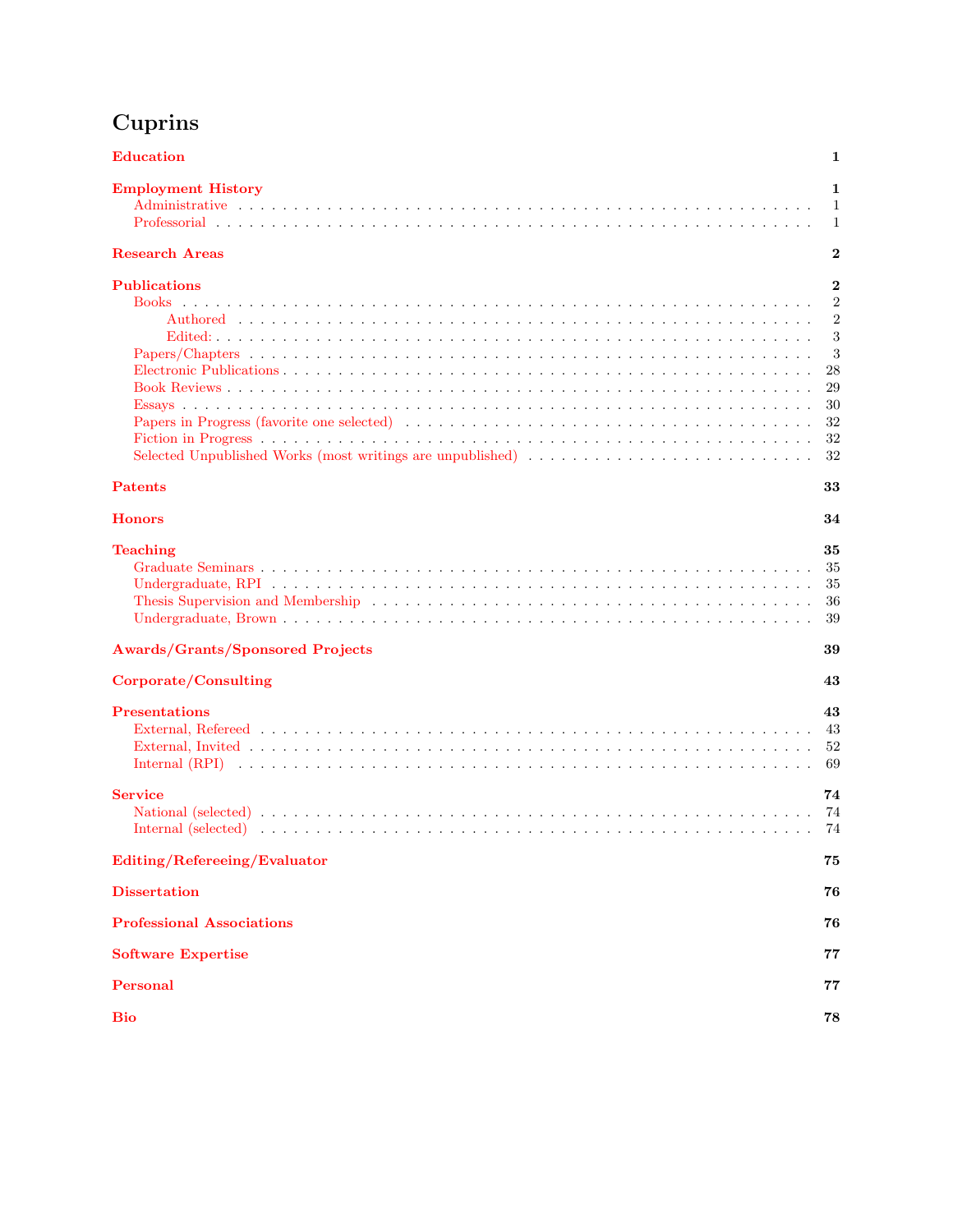### Education

- PhD, Philosophy. Brown University, Providence, RI, 1987. Supervisor: Roderick Chisholm.
- BA, Philosophy. University of Pennsylvania, Philadelphia, PA, 1981, magna cum laude.

### Employment History

#### Administrative

• 2002–2016, Chair, [Department of Cognitive Science,](http://www.cogsci.rpi.edu) Rensselaer Polytechnic Institute (RPI).

<span id="page-2-0"></span>Guided the Department of Cognitive Science through: multiple hires of and contracts for senior, worldclass faculty, starting tenure-stream faculty, and research and instructional faculty; explosive growth in sponsored research from a point of \$0 annual research expenditures at the start of my services to expenditures  $\approx$  \$3.5M in FY15; establishment of a new PhD program in Cognitive Science, and a new BS in Cognitive Science; and renovation of its still-current building and associated spaces. Needless to say, none of this would have been possible without the spectacular productivity of and help from faculty in the Department, and the support of administrative superiors, Deans, VPs, Provost, and President. Have repeatedly overseen faculty hiring and P&T cases inside and out, at all levels.

• 2002–present, Director, [Rensselaer AI & Reasoning \(RAIR\) Lab.](http://rair.cogsci.rpi.edu)

At founding, the lab started at zero, with seed funding from RPI for some robotics equipment. R&D has now been made possible by outside support from many sponsors, including DARPA, ARDA/DTO/IARPA, ONR, SAIC, AFRL, AFOSR, NSF, IBM, the John Templeton Foundation, and others. Much R&D in the lab has been featured in the media.

- 1997–2002, Director, Minds & Machines Lab & Program, RPI.
- 1996–2002, Associate Chair, Department of Cognitive Science, RPI.
- Acting Co-Chair, Dept. of Philosophy, Psychology & Cognitive Science, Spring 1996, RPI.
- Acting Chair, Department of Philosophy, Fall 1993, RPI.

#### Professorial

- 1997–present, Full Professor, Department of Cognitive Science, Rensselaer Polytechnic Institute (RPI).
- 2001–present, Full Professor, Department of Computer Science, RPI.
- 2010–present, Full Professor, Lally School of Management
- 1987–2000, Affiliated Professor of Computer Science, Department of Computer Science, RPI.
- 1992–1997, Associate Professor, Department of Philosophy, Psychology & Cognitive Science, RPI.
- 1987–1992, Assistant Professor, Department of Philosophy, RPI.
- 1985–1987, Teaching Fellow, Department of Philosophy, Brown University.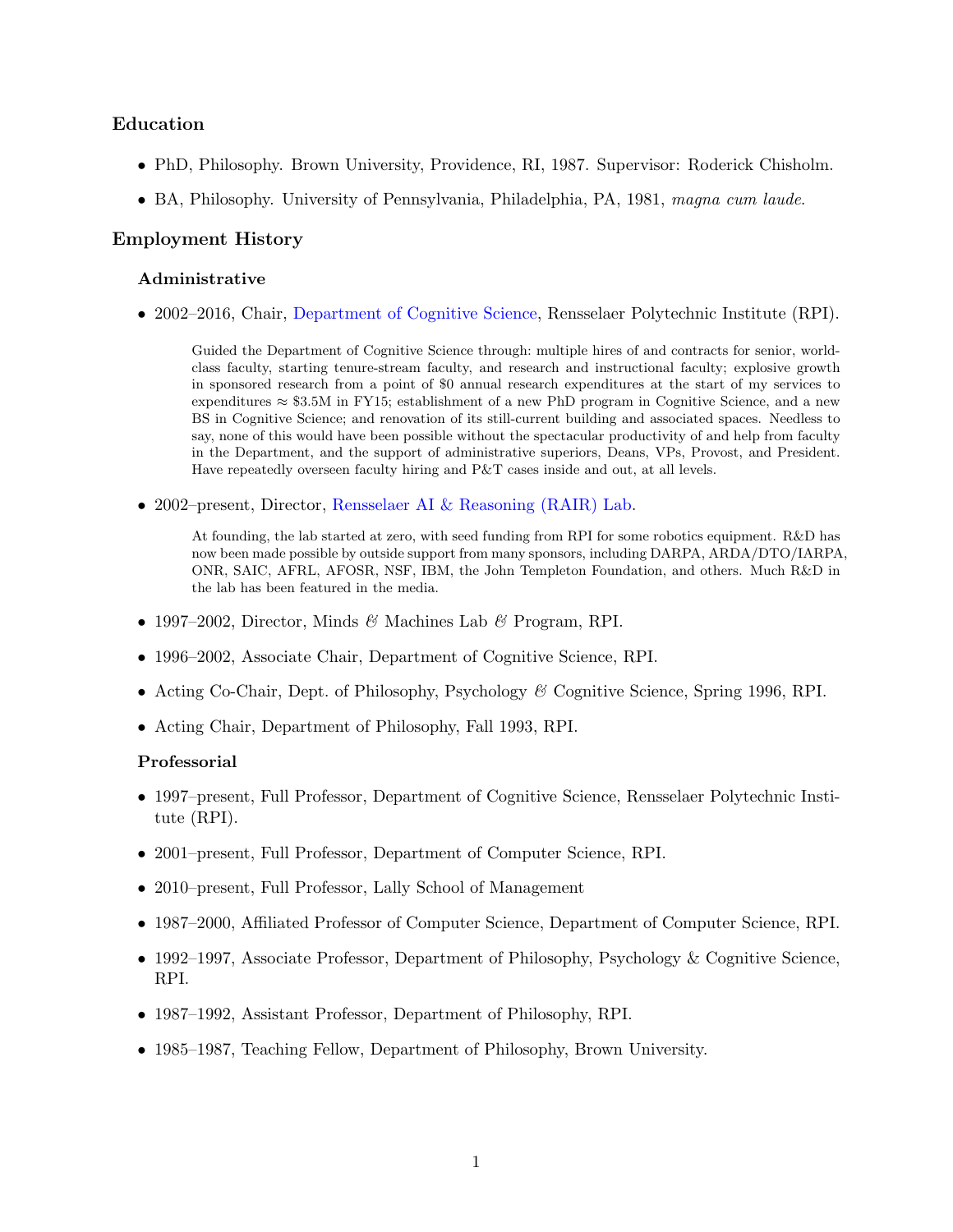## Core Research Areas

- Artificial Intelligence & Cognitive Science (CogSci), including
	- reasoning (computational, empirical, logico-mathematical, educational dimensions)
	- logico-mathematical foundations of AI & CogSci
	- computational creativity (esp. literary), narrative, story generation
	- computational economics, finance, and fraud detection
- Philosophy of Mind, including
	- philosophical and psychological foundations of AI & Cog Sci

#### Additional Research Areas

- Mathematical and Philosophical Logic; Computability Theory
- Psychology of Reasoning
- Digital Teaching/Educational Technology, including distance education
- Formal Epistemology
- Philosophy of Psychology
- Philosophy of Religion
- Ethics (esp. machine ethics  $\&$  robot ethics)

#### Publications

• Books

<span id="page-3-2"></span><span id="page-3-1"></span><span id="page-3-0"></span>Authored:

- $-$  Bringsjord, S. (forthcoming) Gödel's Great Theorems (Oxford, UK: Oxford University Press).
- Two symbiotic books, the first rather hefty and technical, the second a non-technical, short companion book whose intellectual "lauchpad" is Stark Trek TOS:
	- ∗ Bringsjord, S., Govindarajulu, N.S. & Licato, J. (forthcoming) Logic-Based Engineering of Ethically Correct AI and Robots • Making Morally  $\mathbb{N}$  Machines (Springer).
	- ∗ Bringsjord, S., Govindarajulu, N.S. & Licato, J. (forthcoming) Only Logic Can Save Us ... From Powerful-and-Autonomous AI & Robots • Making Morally  $\mathbb{R}^3$  Machines (Springer).
- Bringsjord, S. & Zenzen, M. (2003) Superminds: People Harness Hypercomputation, and More (Dordrecht, The Netherlands: Kluwer).
- Bringsjord, S. and Ferrucci, D. (2000) Artificial Intelligence and Literary Creativity: Inside the Mind of Brutus, A Storytelling Machine (Mahwah, NJ: Lawrence Erlbaum).
- Bringsjord, S. (1997) Abortion: A Dialogue (Indianapolis, IN: Hackett).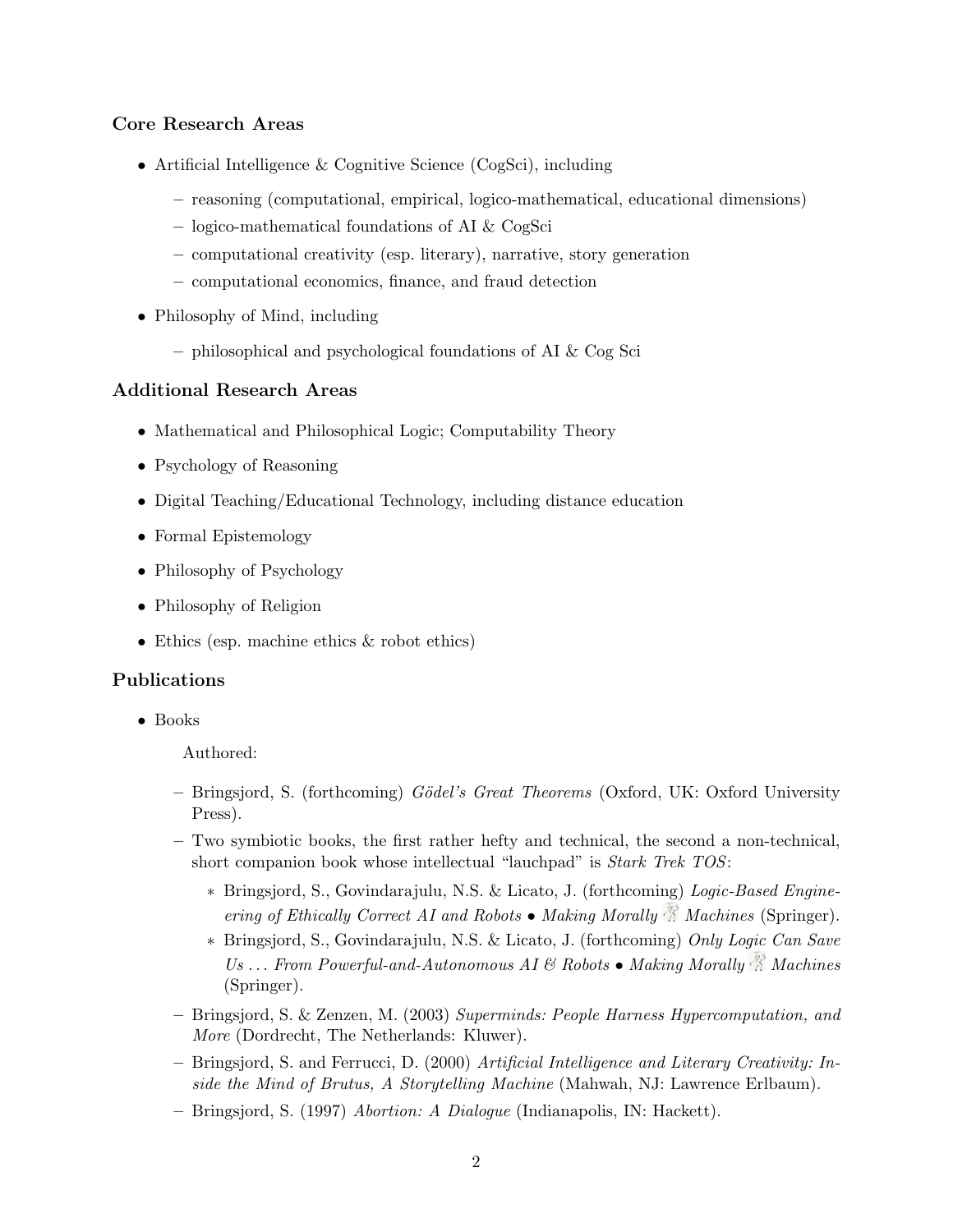- Bringsjord, S. (1992) What Robots Can and Can't Be (Dordrecht, The Netherlands: Kluwer).
- Bringsjord, S. (1991) Soft Wars (New York, NY: Penguin USA). A novel.

<span id="page-4-0"></span>Edited:

- <span id="page-4-1"></span>– Chella, A., Cangelosi, A., Metta, G. & Bringsjord, S. (2019) Consciousness in Humanoid Robots (Lausanne, Switzerland: Frontiers). ISBN: ISBN 978-2-88945-866-0. ISSN 1664- 8714. DOI 10.3389/978-2-88945-866-0.
- Papers/Chapters
	- 1. Bringsjord, S., Bringsjord, A. & Govindarajulu, N.S. (forthcoming) "What Would Poe Say About Today's Social Robots?" in Seibt, J., Hakli, R. & Nørskov, M., eds., Robophilosophy: Philosophy of, for, and by Social Robotics (Cambridge, MA: MIT Press). A preprint is available here:

[http://kryten.mm.rpi.edu/SB](http://kryten.mm.rpi.edu/SB_AB_NSG_PoeSocialRobots_0712171200NY.pdf) AB NSG PoeSocialRobots 0712171200NY.pdf

2. Bringsjord, S., Giancola, M. & Govindarajulu, N.S. (forthcoming) "Logic-Based Modeling of Cognition," in Sun, R., ed., The Cambridge Handbook on Computational Cognitive Sciences (Cambridge, UK: Cambridge University Press). A preprint can be obtained via the link immediately following.

```
http://kryten.mm.rpi.edu/SBringsjord etal L-BMC 121521.pdf
```
- 3. Bringsjord, S. & O'Neill (forthcoming) "Third-Millennium Computational Logic" Minds and Machines.
- 4. 'Bringsjord, S., Licato, J., Ghosh, R., Bello, P., Bridewell, W., Payne-Joyce, J. (forthcoming) "The Interrogation Room" Minds and Machines.
- 5. Bringsjord, S., Hendler, J., Govindarajulu, N.S., Ghosh, R. & Giancola, M. (forthcoming) "The (Uncomputable!) Meaning of Ethically Charged Natural Language, for Robots, and Us, From Hypergraphical Inferential Semantics" in Ferreira, Isabel, ed., Trustworthy Artifical-Intelligent Systems (Cham, Switzerland: Springer). This book is Vol. 102 in the Series Intelligent Systems, Control and Automation: Science and Engineering. A preprint is obtainable via the link immediately following.

<http://kryten.mm.rpi.edu/UncomputableNLURobots032421.pdf>

6. Giancola, M., Bringsjord, S., Govindarajulu, N.S. & Varela, C. (forthcoming) in Ferreira, Isabel, ed., "Making Maximally Ethical Decisions via Cognitive Likelihood & Formal Planning" in Trustworthy Artifical-Intelligent Systems (Cham, Switzerland: Springer). This book is Vol. 102 in the Series Intelligent Systems, Control and Automation: Science and Engineering. A preprint is obtainable via the link immediately following.

[http://kryten.mm.rpi.edu/MG](http://kryten.mm.rpi.edu/MG_SB_NSG_CV_Hudson_Chapter.pdf) SB NSG CV Hudson Chapter.pdf

7. Rozek, B., Bringsjord, S., Giancola, M. & Govindarajulu, N.S. (2022) "A Framework for Testimony-Infused Automated Adjudicative Dynamic Multi-Agent Reasoning in Ethically Charged Scenarios" in ICRES 2022: 7th International Conference on Robot Ethics and Standards, Seoul, South Korea (London, UK: CLAWAR). A preprint is obtainable via the link given here:

<http://kryten.mm.rpi.edu/>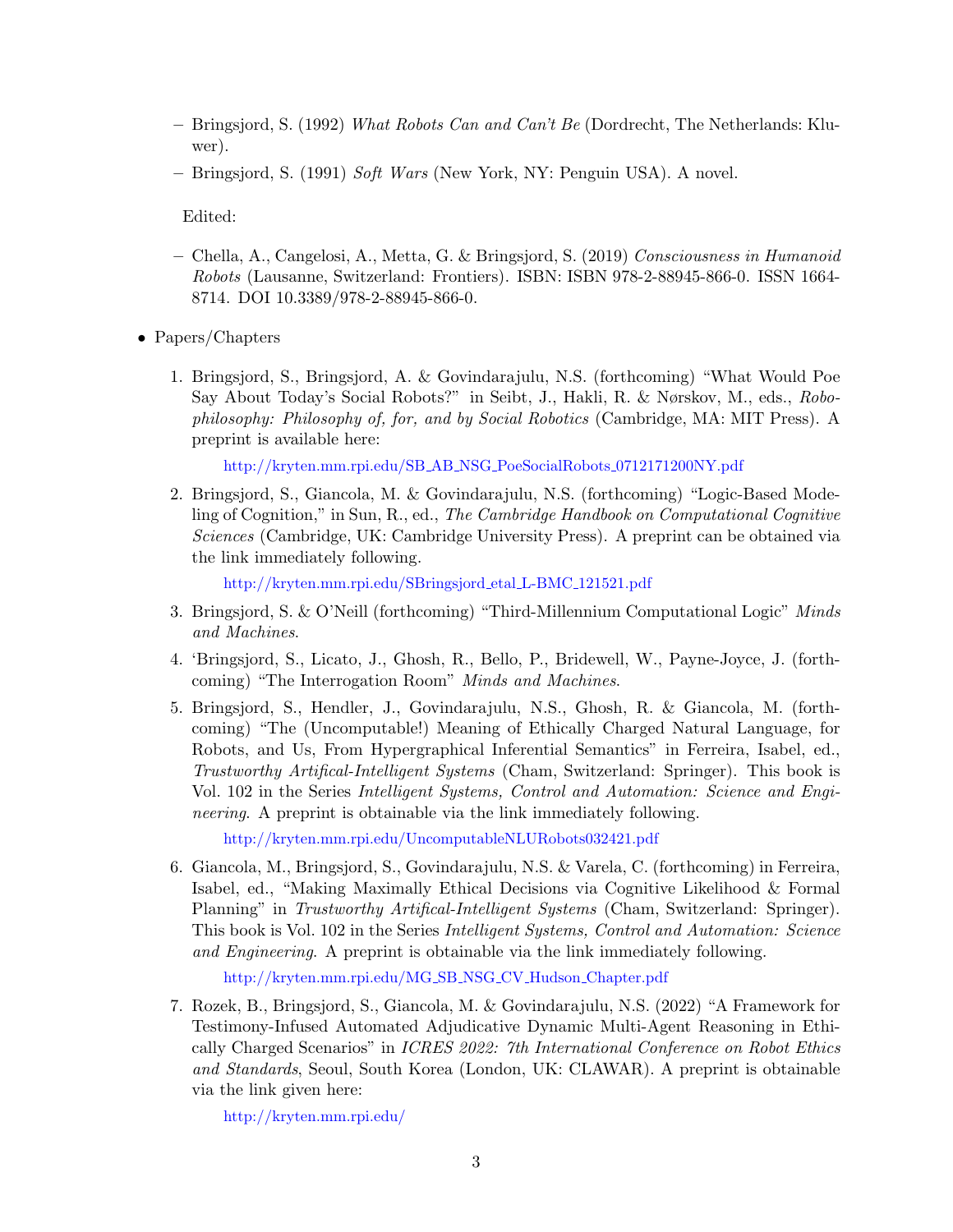8. Banerjee, S., Bringsjord, S., Giancola, M. & Govindarajulu, N. S. (2022) "Qualitative Mechanical Problem-Solving by Artificial Agents: Further Progress, Under Psychometric AI" The 35th International FLAIRS Conference (FLAIRS-35). A penultimate draft is obtainable via the link given immediately below:

[http://kryten.mm.rpi.edu/BMCT](http://kryten.mm.rpi.edu/BMCT_FLAIRS35_0314221730.pdf) FLAIRS35 0314221730.pdf

- 9. Bringsjord, S. (2022) "The Argument for God's Existence from AI" European Journal of Science and Theology 18.1: 77–100. A preprint is available here: <http://kryten.mm.rpi.edu/TheArgGodExistsFromAI.pdf>
- 10. Bringsjord, S. (2021) "Absent Logic-based Precision, Hancock's Desired Avoidance is Just Wishful Thinking" Human-Computer Interaction 37.3: 237–239.

– DOI: [https://doi.org/10.1080/07370024.2021.1977130.](https://doi.org/10.1080/07370024.2021.1977130)

Both a (somewhat condensed) abstract, and links to the paper, follow respectively:

Without bringing to bear the precision that only formal logic can provide, seeking to avoid adverse behavior on the part of any type of artificial agent, however otherwise commendable, is simply proto-scientific wishful thinking. In particular, absent a formal definition specifically of "autonomous artificial computational agent," the category of creature Hancock tries to place centrally before us, mere intuitive discussion in natural language, accompanied by intuitive diagrams (such as Hancock's impressionistic ones), however otherwise elegant, is, at least as I see matters, thoroughly otiose.

<http://kryten.mm.rpi.edu/BringsjordOnHancockOnAutonomousAI.pdf>

11. Bringsjord, S., Govindarajulu, N.S. & Giancola, M. (2021) "Automated Argument Adjudication to Solve Ethical Problems in Multi-Agent Environments" Paladyn, Journal of Behavioral Robotics 12.1: 310–335. This paper is open access, and can be read/obtained via the following three links, the first two of which are direct links to the pdf of this open-access paper, the third link being a DOI.

<https://www.degruyter.com/document/doi/10.1515/pjbr-2021-0009/pdf> http://kryten.mm.rpi.edu/Bringsjord etal [AutomatedArgumentAdjudication.pdf](http://kryten.mm.rpi.edu/Bringsjord_etal_AutomatedArgumentAdjudication.pdf) DOI: <https://doi.org/10.1515/pjbr-2021-0009>

12. Bringsjord, S., Angel, J., Govindarajulu, N.S., Giancola, M. & Bringsjord, E. (2021) "Artificial Agents to Help Address the U.S. K–12 Math Gap Between Economically Disadvantaged vs. Advantaged Youth"  $A A A I$  Spring Symposium:  $A I 4 E D$  (= AI for Education). The links below go to the paper; the second is maintained by the symposium organizers and editors, the first to a version made available by Bringsjord directly.

http://kryten.mm.rpi.edu/TIPPAE [CommonCoreMathAgent031721.pdf](http://kryten.mm.rpi.edu/TIPPAE_CommonCoreMathAgent031721.pdf) <https://drive.google.com/file/d/19VD0iz2vdgr1NvzZ63TU2o5ZlisghUUq/view>

- 13. Bringsjord, S., Govindarajulu, N.S. & Bringsjord, A. (2021) "Meeting the Challenge of Implementing Ethical Tax Agents" AAAI Spring Symposium: Implementing AI Ethics. Links to paper will be made available when IP discussions/filings completed.
- 14. Bringsjord, S., Giancola, M. Govindarajulu, N.S. (2020) "Culturally Aware Social Robots That Carry Humans Inside Them, Protected by Defeasible Argumentation Systems" in Culturally Sustainable Social Robotics • Proceedings of Robophilosophy 2020, August 18–21 2020, edited by Marco Nørskov, Johanna Seibt, & Oliver Santiago Quick (Amsterdam, The Netherlands: IOS Press), pp. 440–456, as Volume 335 in the book series Frontiers in Artificial Intellligence and Applications, edited by Breuker, J., Guarino, N., Hitzler, P., Kok, J., Liu, J., López de Mántaras, R., Mizoguchi, R., Musen, M., Pal, S. & Zhong, N. Preprint: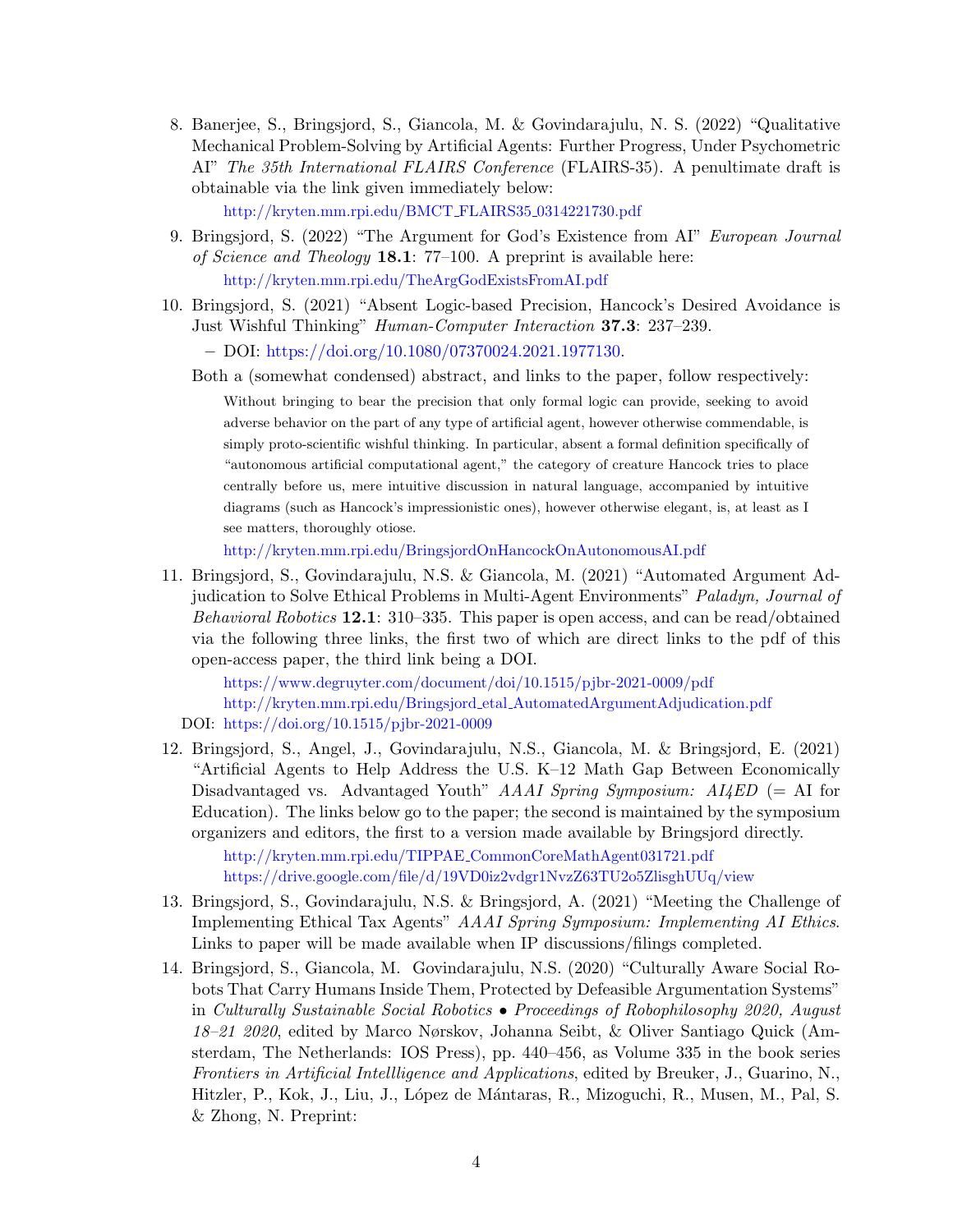<http://kryten.mm.rpi.edu/CulAwareSocRobotsDefArgSysRP2020CoverandTOC.pdf> http://kryten.mm.rpi.edu/SB MG NSG [HumanCarryingSocialRobots08072020.pdf](http://kryten.mm.rpi.edu/SB_MG_NSG_HumanCarryingSocialRobots08072020.pdf)

15. Bringsjord, S. & Govindarajulu, N.S. (2020) "The Theory of Cognitive Consciousness, and  $\Lambda$  (Lambda)" Journal of Artificial Intelligence and Consciousness 7.1: 155–181. Preprint (uncorrected):

[http://kryten.mm.rpi.edu/sb](http://kryten.mm.rpi.edu/sb_nsg_lambda_jaic_april_6_2020_3_42_pm_NY.pdf) nsg lambda jaic april 6 2020 3 42 pm NY.pdf

16. Bringsjord, S. & Govindarajulu, N.S. (2020) "Rectifying the Mischaracterization of Logic by Mental-Model Theorists" Cognitive Science 44.12: e12898. A preprint is available here:

<http://kryten.mm.rpi.edu/RectifyingCharacterizationLogicByMMT.pdf>

17. Bringsjord, S., Govindarajulu, N.S., Licato, J. & Giancola, M. (2020) "Learning Ex Nihilo" in Proceedings of the 6th Global Conference on Artificial Intelligence (GCAI 2020), within International Conferences on Logic and Artificial Intelligence at Zhejiang University (ZJULogAI), in Danoy, G., Pang, J. & Sutcliffe, G., eds., EPiC Series in Computing  $72: 1-27$  (Manchester, UK: EasyChair Ltd), ISSN: 2398-7340. Links to paper (the 3rd a preprint):

DOI: <https://doi.org/10.29007/ggcf> <https://easychair.org/publications/paper/NzWG> [http://kryten.mm.rpi.edu/SBringsjord](http://kryten.mm.rpi.edu/SBringsjord_etal_LearningExNihilo040620.pdf) etal LearningExNihilo040620.pdf

18. Giancola, M., Bringsjord, S., Govindarajulu, N.S. & Licato, J. (2020) "Adjudication of Symbolic & Connectionist Arguments in Autonomous Driving AI" Proceedings of the 6th Global Conference on Artificial Intelligence (GCAI 2020), within International Conferences on Logic and Artificial Intelligence at Zhejiang University (ZJULogAI), in Danoy, G., Pang, J. & Sutcliffe, G., eds., EPiC Series in Computing 72: 28–33 (Manchester, UK: EasyChair Ltd), ISSN: 2398-7340. Links to paper:

DOI: <https://doi.org/10.29007/k647> <https://easychair.org/publications/paper/Vtl4>

19. Bringsjord, S. (2020) "Computer Science as Immaterial Formal Logic" [Philosophy &](https://www.springer.com/journal/13347) [Technology](https://www.springer.com/journal/13347) 33.2: 339–347. The first link below is to an offprint. DOI and hotlink to a preprint, resp., follow.

<http://kryten.mm.rpi.edu/ComputerScienceAsImmaterialFormalLogic.pdf> <https://doi.org/10.1007/s13347-019-00366-7> <http://kryten.mm.rpi.edu/CompSciAsImmaterialFormalLogicPreprint.pdf>

20. Bringsjord, S., Bringsjord, A. & Govindarajulu, N.S. (2020) "On International Paternalistic Taxation to Address the Mess 'Machine Learning' is Making" in Tokhi, M.O., Ferreira, M.I.A., Govindarajulu, N.S., Silva, M.F., Kadar, E.E., Wang, Jen-Chien, Kaur, A.P., eds., Smart Living and Quality Health with Robots, Proceedings of ICRES 2020, Taipai, Taiwan, September 28–29 2020 (London, UK: CLAWAR), p. 3. This is an abstract of the kickoff plenary lecture; a full paper is forthcoming elsewhere, location TBA. An offprint of the abstract is available at the link immediately below.

[http://kryten.mm.rpi.edu/SB](http://kryten.mm.rpi.edu/SB_AB_NSG_TaxationCombatMLn_Abstract.pdf) AB NSG TaxationCombatMLn Abstract.pdf

21. Giancola, M., Bringsjord, S., Govindarajulu, N.S. & Varela, C. (2020) "Ethical Reasoning for Autonomous Agents Under Uncertainty" in Tokhi, M.O., Ferreira, M.I.A., Govindarajulu, N.S., Silva, M.F., Kadar, E.E., Wang, Jen-Chien, Kaur, A.P., eds., Smart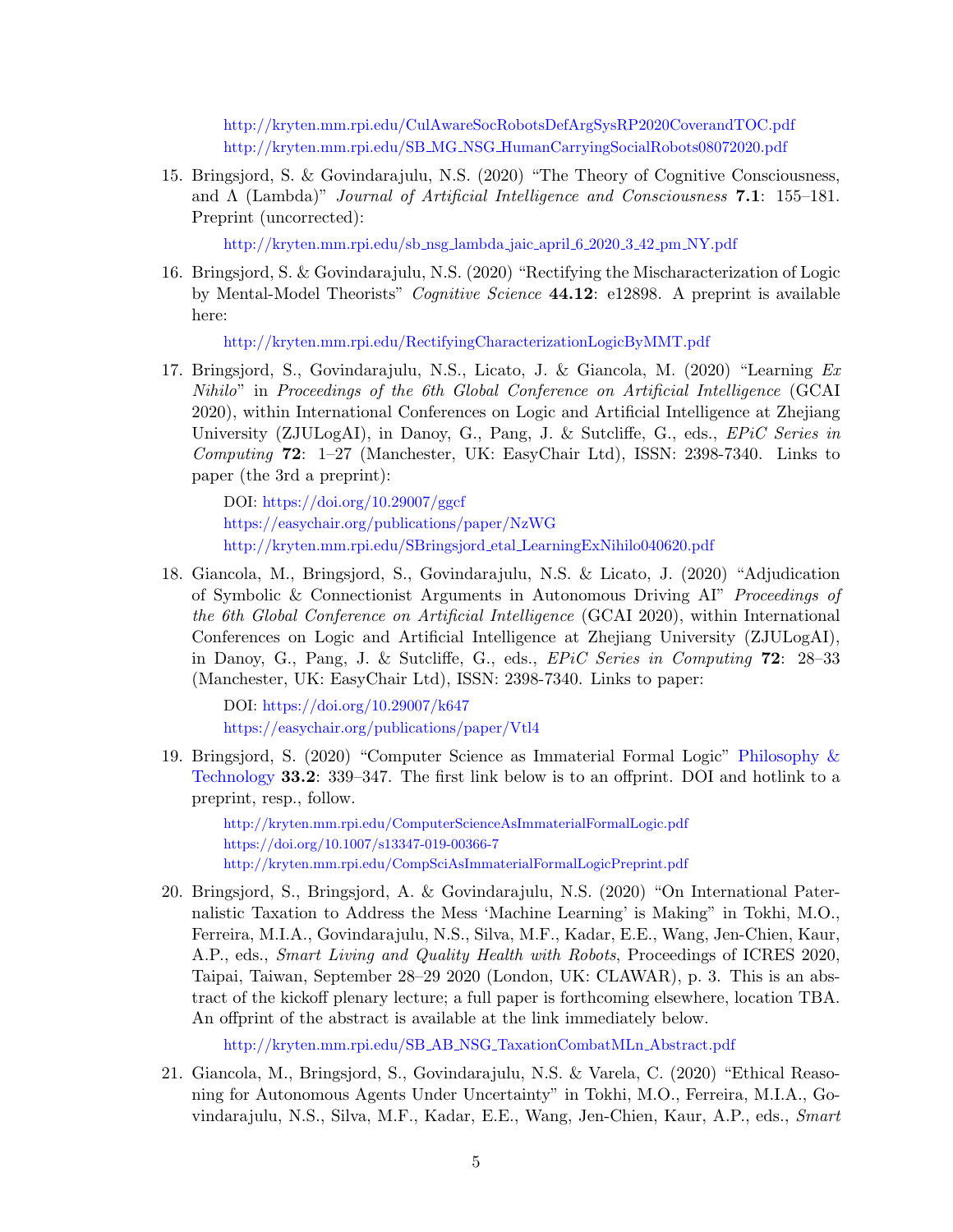Living and Quality Health with Robots, Proceedings of ICRES 2020, Taipai, Taiwan, September 28–29 2020 (London, UK: CLAWAR), pp. 26–41. An offprint of the paper is available at the link immediately below.

http://kryten.mm.rpi.edu/MG SB NSG CV [LogicizationMiracleOnHudson.pdf](http://kryten.mm.rpi.edu/MG_SB_NSG_CV_LogicizationMiracleOnHudson.pdf)

22. Bringsjord, S., Hendler, J., Govindarajulu, N.S. & Ghosh, R., M. (2020) "What is the Meaning of Culture-Bound Ethical Norms for Robots? The Answer from Hypergraphical Inferential Semantics" in Tokhi, M.O., Ferreira, M.I.A., Govindarajulu, N.S., Silva, M.F., Kadar, E.E., Wang, Jen-Chien, Kaur, A.P., eds., Smart Living and Quality Health with Robots, Proceedings of ICRES 2020, Taipai, Taiwan, September 28–29 2020 (London, UK: CLAWAR), pp. 61–73. An offprint of the paper is available at the link immediately below.

[http://kryten.mm.rpi.edu/SBringsjordetal](http://kryten.mm.rpi.edu/SBringsjordetal_HouseholdRobotsHIS.pdf) HouseholdRobotsHIS.pdf

23. Govindarajulu, N.S., Bringsjord, S., Ghosh, R., & Sarathy, V. (2019) "Toward the Engineering of Virtuous Machines." AAAI/ACM Conference on Artificial Intelligence, Ethics, and Society (AIES 2019). The first of the links below goes to the final version of the paper hosted by AAAI/ACM; the second links to a preprint.

<https://dl.acm.org/citation.cfm?id=3314256> [http://kryten.mm.rpi.edu/NSG](http://kryten.mm.rpi.edu/NSG_SBetal_VirtuousMachines012219.pdf) SBetal VirtuousMachines012219.pdf

24. Govindarajulu, N.S., Bringsjord, S. & Peveler, M. (2019) "On Quantified Modal Theorem Proving for Modeling Ethics" in Martin Suda & Sarah Winkler: Proceedings of the Second International Workshop on Automated Reasoning: Challenges, Applications, Directions, Exemplary Achievements (ARCADE 2019), Electronic Proceedings in Theoretical Computer Science 311: 43–49. Hotlinks:

As pdf in EPTCS: <http://eptcs.web.cse.unsw.edu.au/paper.cgi?ARCADE2019.7.pdf> [ArXived](https://arxiv.org/abs/1912.12959) at: <http://dx.doi.org/10.4204/EPTCS.311.7>

25. Bringsjord, S., Govindarajulu, Elmore C. (2019) "Logicist Computational Cognitive Modeling of Infinitary False-Belief Tasks," In A.K. Goel, C.M. Seifert, & C. Freksa, eds. Proceedings of the 41st Annual Conference of the Cognitive Science Society (Montreal, QB: Cognitive Science Society), pp. 43–45. The proceedings are available here:

[https://cognitivesciencesociety.org/wp-content/uploads/2019/07/cogsci19](https://cognitivesciencesociety.org/wp-content/uploads/2019/07/cogsci19_proceedings-8July2019-compressed.pdf) proceedings-[8July2019-compressed.pdf](https://cognitivesciencesociety.org/wp-content/uploads/2019/07/cogsci19_proceedings-8July2019-compressed.pdf)

26. Govindarajulu, N.S., Paquin, J-C., Banerjee, S., Mayol, P. & Bringsjord, S. (2019) "On Datasets for Evaluating Architectures for Learning to Reason" (extended abstract/poster). In Martin, A., Hinkelmann, K., Gerber, A., Lenat, D., van Harmelen, F. & Clark, P., eds., Proceedings of the AAAI 2019 Spring Symposium on Combining Machine Learning with Knowledge Engineering (AAAI-MAKE 2019), held at Stanford University, Palo Alto CA, March 25–27, 2019. The proceedings are published CEUR, ISSN 1613-0073, Vol. 2350; this extended abstract can be found within these proceedings here:

<http://ceur-ws.org/Vol-2350/xposter4.pdf>

27. Bringsjord, S., Sen, A. Govindarajulu, N.S., Elmore, C. Peveler M. (2019) "Formalization of Continuity/Discontinuity to Settle the Darwin's-Mistake Debate." Poster presented at the 41st Annual Conference of the Cognitive Science Society, Montreal, Quebec, Canada. The poster is available at this link: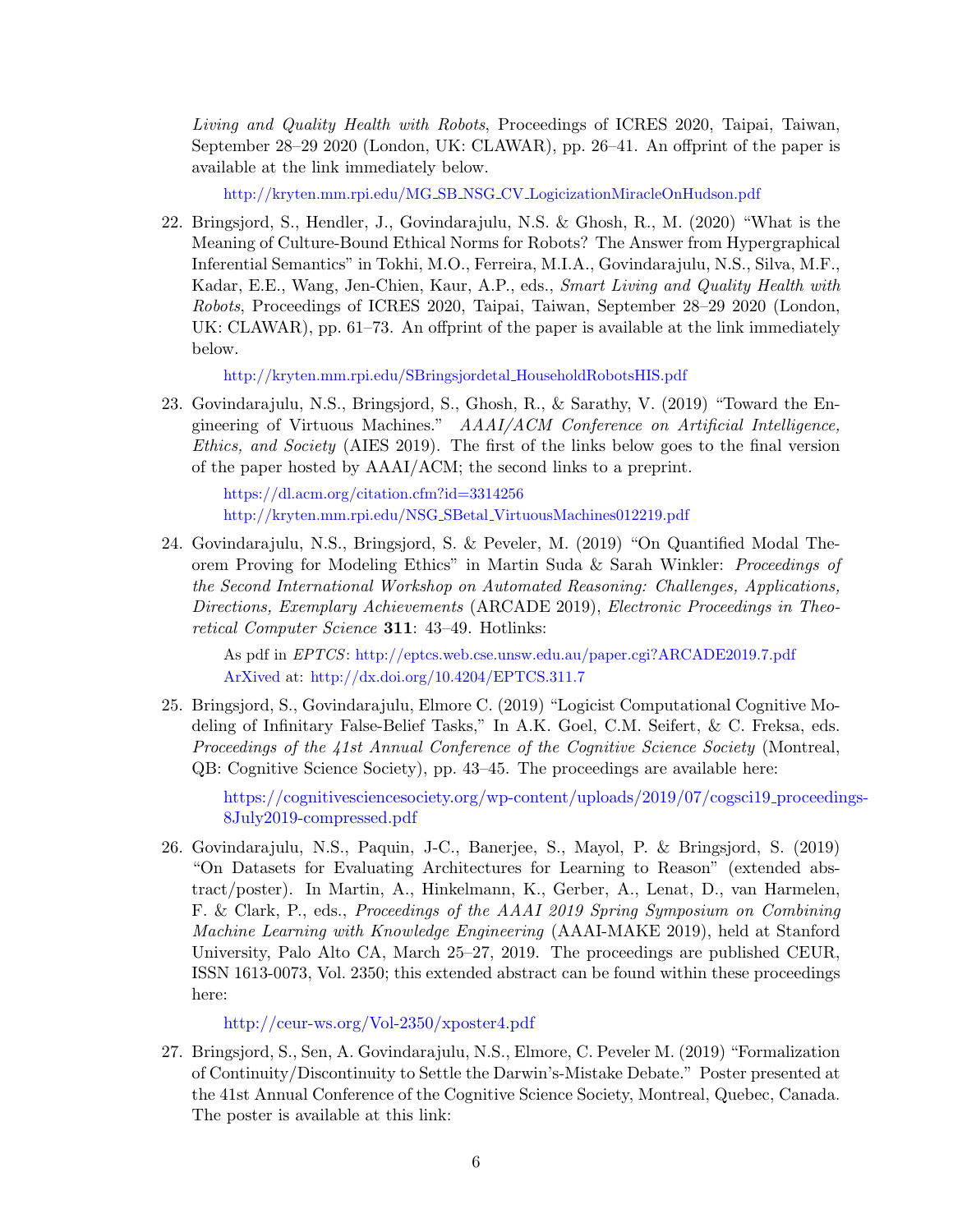[http://kryten.mm.rpi.edu/discon](http://kryten.mm.rpi.edu/discon_cogsci2019_0723191515NY.pdf) cogsci2019 0723191515NY.pdf

28. Bringsjord, S. & Govindarajulu, N.S. (2019) "Introducing Λ for Measuring Cognitive Consciousness" in Chella, A., Gamez, D., Lincoln, P., Manzotti, R., Pfautz, J., Proceedings of TOCAIS19 (Toward Conscious AI Systems), Stanford, CA, March 25–27, 2019. ISSN 1613-0073, Vol-2287. The paper can be obtained at this hyperlink:

<http://ceur-ws.org/Vol-2287/paper26.pdf>

- 29. Govindarajulu, N.S. & Bringsjord, S. (2019) "Towards a Computable & Harnessable Model of Consciousness" in Chella, A., Gamez, D., Lincoln, P., Manzotti, R., Pfautz, J., Proceedings of TOCAIS19 (Toward Conscious AI Systems), Stanford, CA, March 25–27, 2019. ISSN 1613-0073, Vol-2287. The paper can be obtained at this hyperlink: <http://ceur-ws.org/Vol-2287/paper27.pdf>
- 30. Govindarajulu, N.S., Bringsjord, S., Ghosh, R. & Peveler, M. (2019) "Beyond the Doctrine of Double Effect: A Formal Model of True Self-Sacrifice" in Ferreira, M.I.A., Sequeira, J.S., Virk, G.S., Tokhi, M.O., Kadar, E.E., eds., Robots and Well-Being, in the series Intelligent Systems, Control and Automation: Science and Engineering (Basel, Switzerland: Springer), pp. 39–54. A (rathe¡r rough) preprint of the paper is available at the link immediately below.

[http://kryten.mm.rpi.edu/NSG](http://kryten.mm.rpi.edu/NSG_SB_RG_MP_DDE_SelfSac_110617.pdf) SB RG MP DDE SelfSac 110617.pdf

- 31. Chella A., Cangelosi, A., Metta, G. & Bringsjord, S. (2019) "Consciousness in Humanoid Robots" Frontiers in Robotics and AI 6:17. doi: [https://doi.org/10.3389/frobt.2019.00017.](https://doi.org/10.3389/frobt.2019.00017)
- 32. McShane, M., Bringsjord, S., Hendler, J., Nirenburg, S. & Sun, R. (2019) "A Response to Núñez et al.'s (2019) 'What Happened to Cognitive Science?'" TOPICS (Cognitive Science) 11.4: 914–917. [https://doi.org/10.1111/tops.12458](https://doi.org/10.1111/tops.12458 )
- 33. Bringsjord, S. & Govindarajulu, N.S. (2018) "Artificial Intelligence," in the Stanford Encyclopedia of Philosophy, Zalta, E., ed. The entry, with supplemental content assimilated, makes for a fairly comprehensive, "deep" introduction to AI. To access the entry, visit the following link. (A pdf version of the entry is available from SEP as well.) <https://plato.stanford.edu/entries/artificial-intelligence>
- 34. Bringsjord, S. (2018) "Logicist Remarks on Rapaport on Philosophy of Computer Science+" Newsletter on Philosophy and Computers 18.1: 28–31. (Newsletter on Philosophy and Computers is published by the American Philosophical Association; ISSN 2155-9708. The issue here was edited by Piotr Boltuc.) A preprint is available at the first of the links below; the second goes to the relevant volume of the journal.

<http://kryten.mm.rpi.edu/SBonBR.pdf> <https://cdn.ymaws.com/www.apaonline.org/resource/collection/EADE8D52-8D02-4136-9A2A-729368501E43/ComputersV18n1.pdf>

35. Govindarajulu, N.S., Bringsjord, S., Sen, A., Paquin, J., O'Neill, K. (2018) "Ethical Operating Systems" in Reflections on Programming Systems, volume 133 in Springer's Philosophical Studies series, edited by Liesbeth De Mol and Giuseppe Primiero, pp. 235–260. (We provide this paper's abstract in a footnote given here.<sup>[1](#page-8-0)</sup>) A preprint is

<span id="page-8-0"></span><sup>&</sup>lt;sup>1</sup>"A well-ingrained and recommended engineering practice in safety-critical software systems is to separate safety concerns from other aspects of the system. Along these lines, there have been calls for operating systems (or computing substrates, termed *ethical operating systems*) that implement ethical controls in an ethical layer separate from, and not amenable to tampering by, developers and modules in higher-level intelligence or cognition layers. There have been no implementations that demonstrate such a marshaling of ethical principles into an ethical layer. To address this, we present three different tracks for implementing such systems, and offer a prototype implementation of the third track. We end by addressing objections to our approach." —NSG  $\mathcal{C}$  SB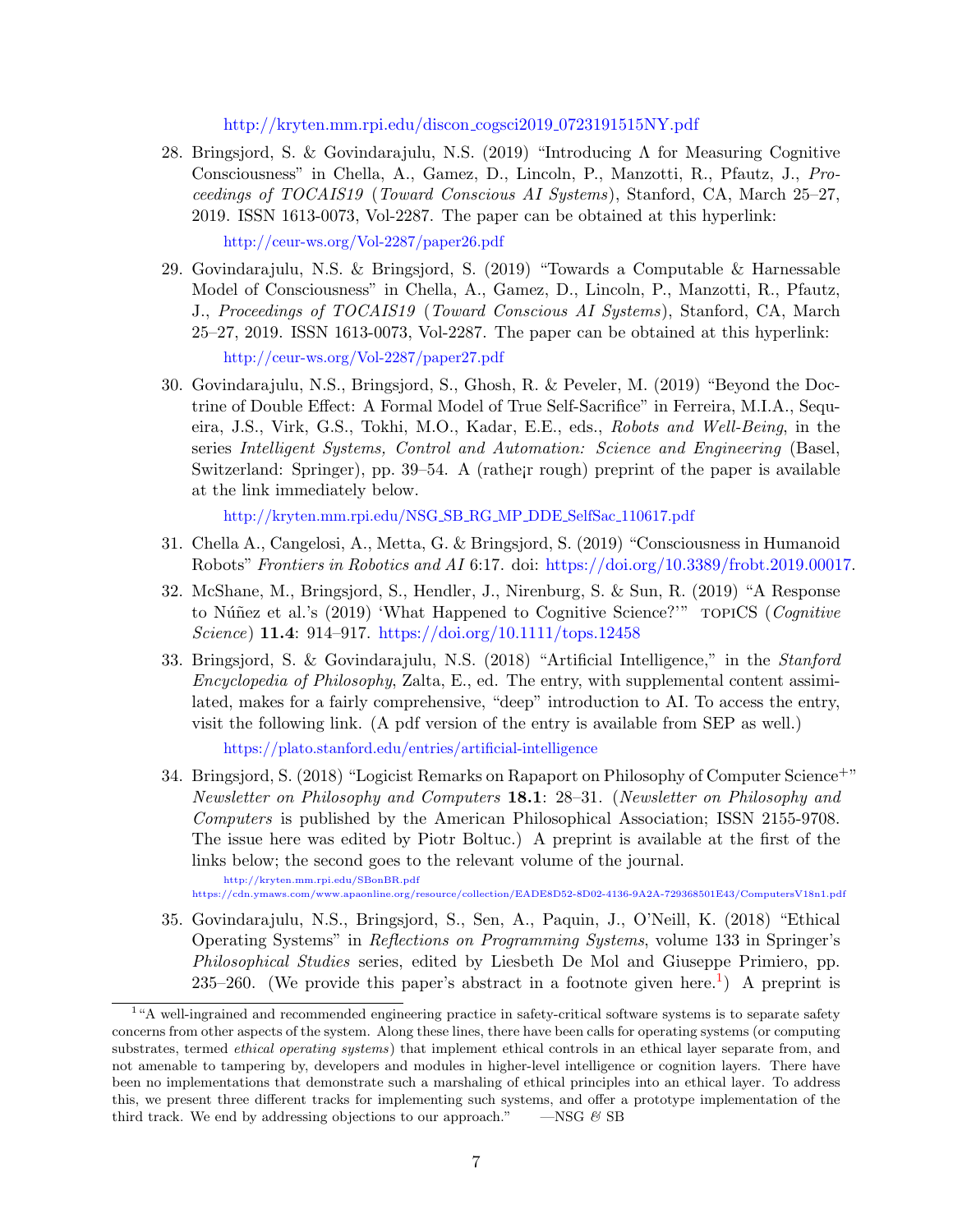available at the first of the links immediately below; an earlier preprint, but with the book's excellent Preface by eds. L De Mol & G Primiero, is available at the second of these links.

[http://kryten.mm.rpi.edu/EthicalOperatingSystems](http://kryten.mm.rpi.edu/EthicalOperatingSystems_preprint.pdf)\_preprint.pdf [http://kryten.mm.rpi.edu/NSG](http://kryten.mm.rpi.edu/NSG_SB_extracted_HistoryPhilosophyOS_submitted.pdf) SB extracted HistoryPhilosophyOS submitted.pdf

36. Bringsjord, S. & Govindarajulu, N.S. (2018) "The Epistemology of Computer-Mediated Proofs" in Hansson, Sven Ove, ed., Technology and Mathematics: Philosophical and Historical Investigations (Berlin, GE: Springer), pp. 165–183. This book appears in the series Philosophy of Engineering and Technology (as Volume 30) edited by Pieter Vermass. ISBN is 978-3-319-93778-6. An early preprint is available here:

[http://kryten.mm.rpi.edu/SB](http://kryten.mm.rpi.edu/SB_NSG_EpistComp-MediatedProofs_0516172200NY.pdf) NSG EpistComp-MediatedProofs 0516172200NY.pdf

37. Bringsjord, S., Govindarajulu, N. S., Banerjee, S., & Hummel, J. (2018) "Do Machine-Learning Machines Learn?" in Müller, V., ed., Philosophy and Theory of Artificial Intelligence 2017 (Berlin, Germany: Springer SAPERE), pp. 136–157, Vol. 44 in the book series. The paper answers the question that is its title with a resounding No. A preprint of the paper can be found via the link given immediately below.

http://kryten.mm.rpi.edu/SB NSG SB JH [DoMachine-LearningMachinesLearn](http://kryten.mm.rpi.edu/SB_NSG_SB_JH_DoMachine-LearningMachinesLearn_preprint.pdf) preprint.pdf

38. Bringsjord, S., Govindarajulu, N.S., Sen, A., Peveler, M., Srivastava, B. & Talamadupula, K. (2018) "Tentacular Artificial Intelligence, and the Architecture Thereof, Introduced" in Proceedings of the Architectures and Evaluation for Generality, Autonomy & Progress in AI Workshop (AEGAP 2018), Stockholm, Sweden, July 15 2018. (The pre-proceedings are available [here.](http://cadia.ru.is/workshops/aegap2018)) A preprint of the paper can be found here:

[http://kryten.mm.rpi.edu/TAI](http://kryten.mm.rpi.edu/TAI_AEGAP2018_cc.pdf) AEGAP2018 cc.pdf

39. Bringsjord, S. & Govindarajulu, N.S. (2018) "Are Autonomous-and-Creative Machines Intrinsically Untrustworthy?" in Hussein Abbass, H., Scholz, J., Reid, D., eds., Foundations of Trusted Autonomy (Springer: Cham, Switzerland), pp. 317–335. DOI:

[https://doi.org/10.1007/978-3-319-64816-3.](https://doi.org/10.1007/978-3-319-64816-3)

Preprint and pdf of the entire book available, resp., here:

[http://kryten.mm.rpi.edu/SB](http://kryten.mm.rpi.edu/SB_NSG_aut2dishon.pdf) NSG aut2dishon.pdf <https://link.springer.com/content/pdf/10.1007%2F978-3-319-64816-3.pdf>

40. Bringsjord, S., Govindarajulu, N.S. & Sen, A. (2018) "Demystifying "Value Alignment: Formally Linking Axiology to Ethical Principles in a Deontic Cognitive Calculus" in S. Bringsjord, M. Osman Tokhi, M. Isabel Aldinhas Ferreira, N.S. Govindarajulu, eds., Hybrid Worlds: Societal and Ethical Challenges; Proceedings of the International Conference on Robot Ethics and Standards (ICRES) 2018, ISBN 978-1-9164490-1-5, London, UK: CLAWAR, pp. 139–143. The first of the links below goes to the entire ebook in which the official version of this paper appears; the second goes to a (rough) preprint.

<http://kryten.mm.rpi.edu/HybridWorlds.pdf> [http://kryten.mm.rpi.edu/Axiology2EthicsICRES2018](http://kryten.mm.rpi.edu/Axiology2EthicsICRES2018_pre.pdf) pre.pdf

41. Peveler, M., Govindarajulu, N.S. & Bringsjord, S. (2018) "Toward Automating the Doctrine of Triple Effect" in S. Bringsjord, M. Osman Tokhi, M. Isabel Aldinhas Ferreira, N.S. Govindarajulu, eds., Hybrid Worlds: Societal and Ethical Challenges; Proceedings of the International Conference on Robot Ethics and Standards (ICRES) 2018, ISBN 978-1-9164490-1-5, London, UK: CLAWAR, pp. 82–88. The link below goes to the entire ebook in which the official version of this paper appears.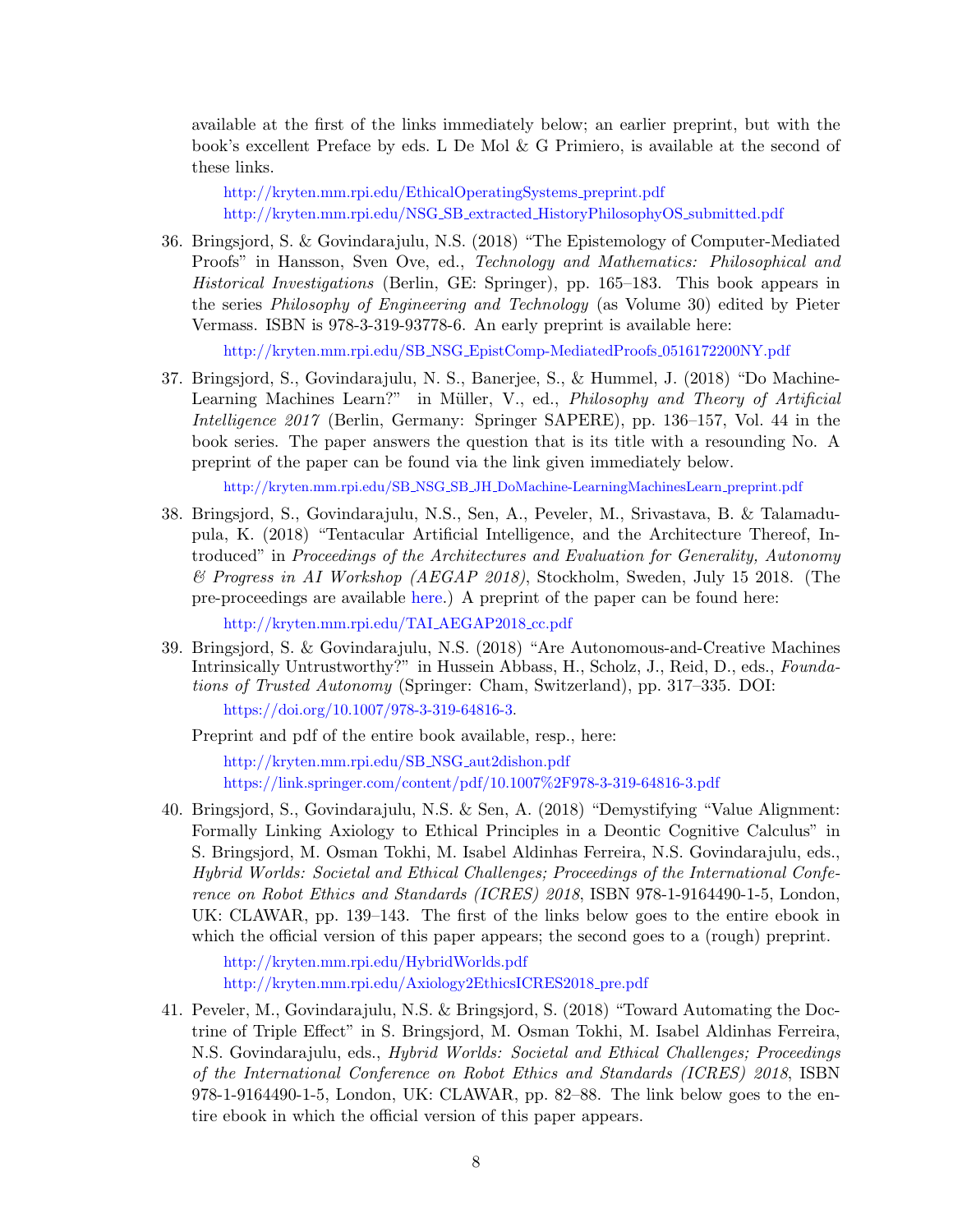#### <http://kryten.mm.rpi.edu/HybridWorlds.pdf>

42. Sen, A., Mayol, P., Srivastava, K., Talamadupula, B., Govindarajulu, N.S. & Bringsjord, S. (2018) "For AIs, Is it Ethically/Legally Permitted that Ethical Obligations Override Legal Ones?" in S. Bringsjord, M. Osman Tokhi, M. Isabel Aldinhas Ferreira, N.S. Govindarajulu, eds., Hybrid Worlds: Societal and Ethical Challenges; Proceedings of the International Conference on Robot Ethics and Standards (ICRES) 2018, ISBN 978-1- 9164490-1-5, London, UK: CLAWAR, pp. 26–32. The first of the links below goes to the entire ebook in which the official version of this paper appears; the second goes to (rough) preprint.

<http://kryten.mm.rpi.edu/HybridWorlds.pdf> [http://kryten.mm.rpi.edu/EthOverrideLegICRES2018](http://kryten.mm.rpi.edu/EthOverrideLegICRES2018_pre.pdf)\_pre.pdf

43. Govindarajulu, N.S., Bringsjord, S. & Ghosh, R. (2018) "Virtue Ethics via Planning and Learning" in S. Bringsjord, M. Osman Tokhi, M. Isabel Aldinhas Ferreira, N.S. Govindarajulu, eds., Hybrid Worlds: Societal and Ethical Challenges; Proceedings of the International Conference on Robot Ethics and Standards (ICRES) 2018, ISBN 978- 1-9164490-1-5, London, UK: CLAWAR, pp. 33–38. The link below goes to the entire ebook in which the official version of this paper appears.

<http://kryten.mm.rpi.edu/HybridWorlds.pdf>

44. Bringsjord, S., Bello, P. & Govindarajulu, N.S. (2018) "Toward Axiomatizing Consciousness" in Jacquette, D., ed., The Bloomsbury Companion to the Philosophy of Consciousness (London, UK: Bloomsbury Academic), pp. 289–324. Offprint available at the first link below; preprint available at the second.

http://kryten.mm.rpi.edu/SB PB NSG [TowardAxiomatizingConsciousness](http://kryten.mm.rpi.edu/SB_PB_NSG_TowardAxiomatizingConsciousness_offprint.pdf) offprint.pdf [http://kryten.mm.rpi.edu/SB](http://kryten.mm.rpi.edu/SB_PB_NSG_axiomatizing_consciousness.pdf) PB NSG axiomatizing consciousness.pdf

- 45. Sen, A., Bringsjord, S., Govindarajulu, N.S., Mayol, P., Ghosh, R., Srivastava, B. & Talamadupula, K. (2018) "Toward a Smart City Using Tentacular AI" in Kameas, A. & Stathis, K., eds., Proceedings of the 14th European Conference on Ambient Intelligence  $(AMI)$  (Basel, Switzerland: Springer Nature AG), pp. 106–112. This volume is in Lecture Notes in Computer Science, Vol. 11249. Paper available via the link immediately below. [https://link.springer.com/chapter/10.1007/978-3-030-03062-9](https://link.springer.com/chapter/10.1007/978-3-030-03062-9_9) 9
- 46. Bringsjord, S., Govindarajulu, N.S., Sen, A. & Olive, E. (2018) "The (Formal) Theory of Rationalist Attention (ToRA)." Extended abstract for IACAP 2018, Warsaw, Poland, June 2018.

<http://kryten.mm.rpi.edu/TORA4IACAP2018Abstract.pdf>

47. Bringsjord, S. (2017) "An Argument for  $P=NP$ " *Minds and Machines* 27.4: 663–672. DOI: 10.1007/s11023-017-9454-1. An offprint of this paper can be found here:

[http://kryten.mm.rpi.edu/Bringsjord2017](http://kryten.mm.rpi.edu/Bringsjord2017_Article_AnArgumentForPNP.pdf) Article AnArgumentForPNP.pdf

48. Bringsjord, S. (2017) "Tolerating the Barcan Formula, and Refining Digital Physics: Reply to Arkoudas" Minds and Machines 27.4: 679–682. DOI: 10.1007/s11023-017- 9453-2. An offprint of this paper can be obtained here:

[http://kryten.mm.rpi.edu/Bringsjord2017](http://kryten.mm.rpi.edu/Bringsjord2017_Article_ToleratingTheBarcanFormulaAndR.pdf) Article ToleratingTheBarcanFormulaAndR.pdf

49. Bringsjord, S. (2017) "Is Universal Computation a Myth?" in Adamatzky, A., ed., Emergent Computation: A Festschrift for Selim Akl (Springer: Cham, Switzerland), pp. 19–37. A preprint is available here: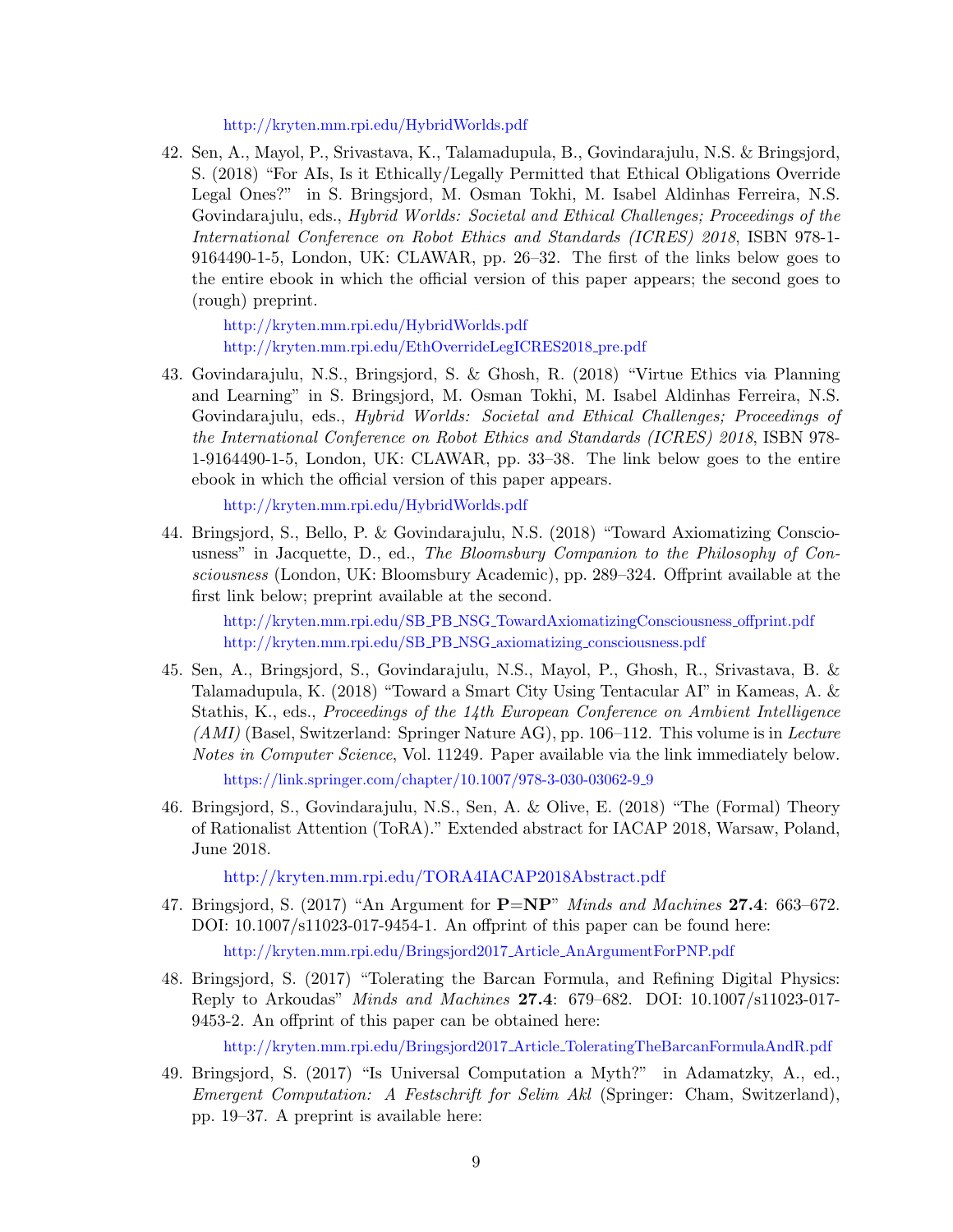[http://kryten.mm.rpi.edu/SBringsjord](http://kryten.mm.rpi.edu/SBringsjord_on_SAkl_on_MythUniversalComputer.pdf) on SAkl on MythUniversalComputer.pdf

50. Bringsjord, S. & Bringsjord, A. (2017) "The Singularity Business: Toward a Realistic, Fine-grained Economics for an AI-Infused World" in Powers, T., ed., Philosophy and Computing: Essays in Epistemology, Philosophy of Mind, Logic, and Ethics (Springer: Cham, Switzerland), pp. 99–119. The edited book in which this paper appears is Volume 128 in Springer's Philosophical Studies Series; Editors-in-Chief: L. Floridi and M. Taddeo. A preprint and an offprint, resp., are available here:

[http://kryten.mm.rpi.edu/SBringsjord](http://kryten.mm.rpi.edu/SBringsjord_ABringsjord_SingularityBiz_0915151500.pdf) ABringsjord SingularityBiz 0915151500.pdf [http://kryten.mm.rpi.edu/The](http://kryten.mm.rpi.edu/The_Singularity_Business.pdf) Singularity Business.pdf

- ¡
- 51. Govindarajulu, N.S. & Bringsjord, S. (2017) "On Automating the Doctrine of Double Effect" in Sierra, C., ed., Proceedings of the Twenty-Sixth International Joint Conference on Artificial Intelligence (IJCAI-17), International Joint Conferences on Artificial Intelligence, publisher; pp. 4722–4730. ISBN (Online): 978-0-9992411-0-3. DOI: 10.24963/ijcai.2017/658. The first link immediately below is to the paper in the Proceedings themselves; the second is to the paper provided by Bringsjord directly.

<https://www.ijcai.org/proceedings/2017/0658.pdf> [http://kryten.mm.rpi.edu/NSG](http://kryten.mm.rpi.edu/NSG_SB_AutomatingDDE_IJCAI-17.pdf) SB AutomatingDDE IJCAI-17.pdf

52. Govindarajulu, N.S., Bringsjord, S., Ghosh, R. & Peveler (2017) "Beyond the Doctrine of Double Effect: A Formal Model of True Self-Sacrifice" Proceedings of the 2017 International Conference on Robot Ethics and Safety Standards (ICRESS 2017). A preprint of the paper is available here:

[http://kryten.mm.rpi.edu/NSG](http://kryten.mm.rpi.edu/NSG_SB_RG_MP_DDE_SelfSac_110617.pdf) SB RG MP DDE SelfSac 110617.pdf

53. Govindarajulu, N.S. & Bringsjord, S. (2017) "Strength Factors: An Uncertainty System for Quantified Modal Logic," in Proceedings of the IJCAI Workshop on "Logical Foundations for Uncertainty and Machine Learning" (LFU-2017), Belle, V., Cussens, J., Finger, M., Godo, L., Prade, H. & Qi, G., eds., Melbourne, Australia, August 20 2017, pp. 34–40. The Proceedings can be obtained at the first of the two links below (the second is a version offered by Bringsjord directly).

<http://homepages.inf.ed.ac.uk/vbelle/workshops/lfu17/proc.pdf> http://kryten.mm.rpi.edu/NSG SB [StrengthFactorsQuantModalLogic](http://kryten.mm.rpi.edu/NSG_SB_StrengthFactorsQuantModalLogic_LFU-17.pdf) LFU-17.pdf

- 54. Sen, A., Bringsjord, S., Govindarajulu, N.S. (2017) "Inaugural Steps in a Computational Study of Time Travel" Proceedings of the 3rd International Conference on Logic, Relativity and Beyond.
- 55. Bello, P. & Bringsjord, S. (2017) "Two Problems Afflicting the Search for a Standard Model of the Mind" in *The 2017 Fall Symposium Series*, Technical Reports FSS-17-01-FSS-17-05, (Palo Alto, CA: Association for the Advancement of Artificial Intelligence), ISBN 978-1-57735-794-0, pp. 296–301. This paper specifically appears in Technical Report A Standard Model of the Mind, Laird, J., Lebiere, C. & Rosenbloom, P., eds. A preprint of the paper can be obtained via this link:

[http://kryten.mm.rpi.edu/pb](http://kryten.mm.rpi.edu/pb_sb_aaaifs2017_final.pdf) sb aaaifs2017 final.pdf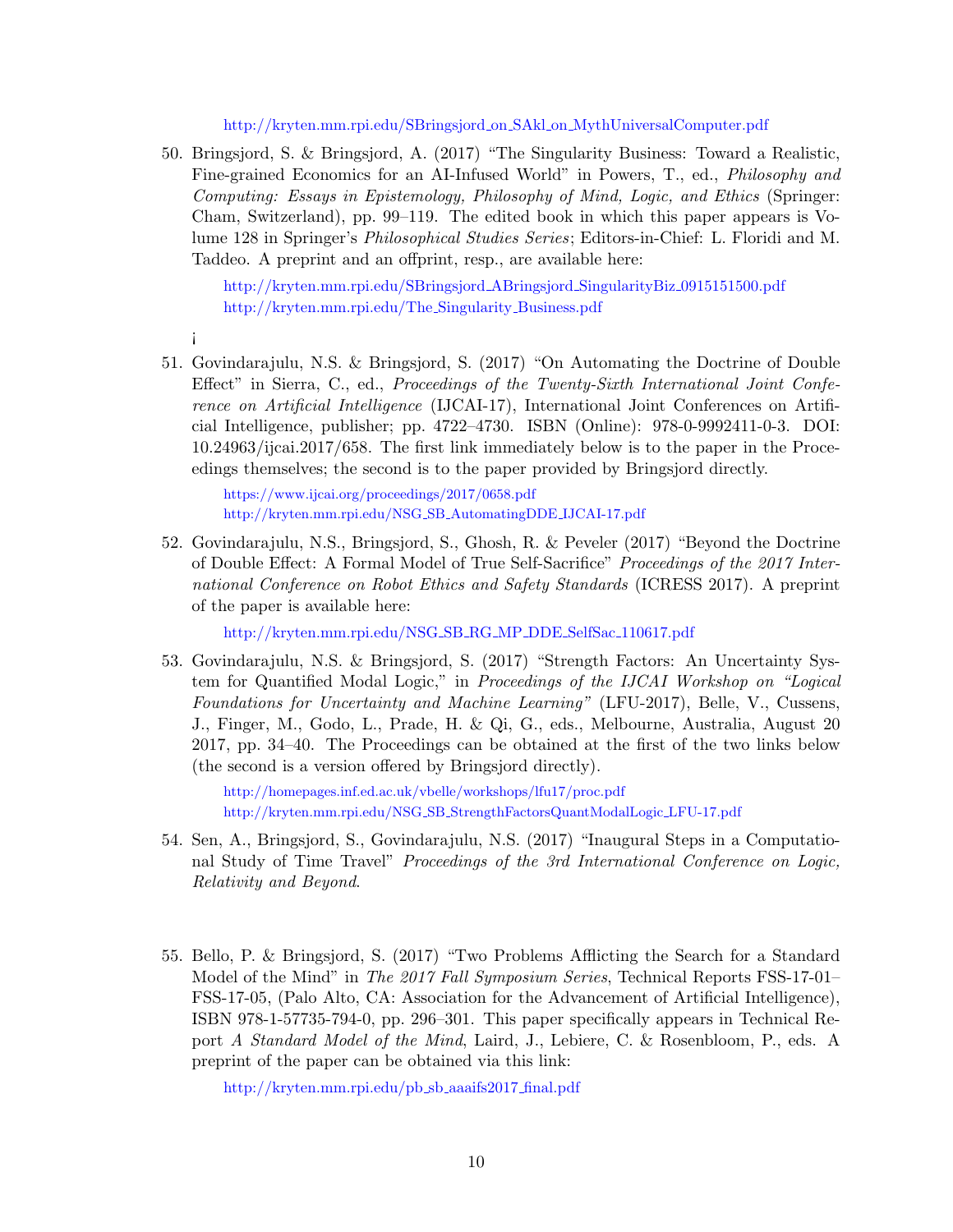56. Bringsjord, S. & Govindarajulu, N.S. (2016) "Leibniz's Art of Infallibility, Watson, and the Philosophy, Theory, & Future of AI," in Müller, V., ed., Fundamental Issues of Artificial Intelligence, Vol. 376 of the Synthese Library Series, pp. 183–200. Preprint available at

[http://kryten.mm.rpi.edu/SB](http://kryten.mm.rpi.edu/SB_NSG_Watson_Leibniz_PT-AI_061414.pdf) NSG Watson Leibniz PT-AI 061414.pdf

57. Bringsjord, S. & Sen, A. (2016)"On Creative Self-Driving Cars: Hire the Computational Logicians, Fast" Applied Artificial Intelligence **30.8**: 758-786. An (uncorrected) preprint is available here:

[http://kryten.mm.rpi.edu/SB](http://kryten.mm.rpi.edu/SB_AS_CreativeSelf-DrivingCars_0323161130NY.pdf) AS CreativeSelf-DrivingCars 0323161130NY.pdf

58. Bringsjord, S. (2016) "Can Phronetic Robots Be Engineered by Computational Logicians?" in Seibt, J., Nørskov, M. & Andersen S., eds., Proceedings of Robophilosophy/TRANSOR 2016 (Amsterdam, The Netherlands: IOS Press), pp. 3–6. This is an extended abstract, a preprint of which is available here:

[http://kryten.mm.rpi.edu/Sringsjord](http://kryten.mm.rpi.edu/Sringsjord_OnFormalizingPhronesis_ext_abstract_101116.pdf) OnFormalizingPhronesis ext abstract 101116.pdf

- 59. Bringsjord, S., Ghosh, R. & Payne-Joyce, J. (2016) "Deontic Counteridenticals and the Design of Ethically Correct Intelligent Agents: First Steps," in Bonnet, G., Haarbers, M., Hindriks, K., Katell, M. & Tessier, K. Proceedings of the 1st Workshop on Ethics in the Design of Intelligent Agents (Proc. EDIA 2016), pp. 38–43. Workshop held in The Hague, Holland, August 30 2016. A preprint of the accepted version, now undergoing much refinement and expansion, is available here, followed by a link to the *Proceedings* themselves, first in html, and then in pdf form:
	- http://kryten.mm.rpi.edu/SB RG JP-G deontic [counteridenticals4EDIA2016.pdf](http://kryten.mm.rpi.edu/SB_RG_JP-G_deontic_counteridenticals4EDIA2016.pdf)

- <http://www.ecai2016.org/content/uploads/2016/08/W15-edia-2016.pdf>
- 60. Bringsjord, S., Licato, J. & Bringsjord, A. (2016) "The Contemporary Craft of Creating Characters Meets Today's Cognitive Architectures: A Case Study in Expressivity" in Turner, J., Nixon, M., Ulysses, B., U. & DiPaola, S., eds., Integrating Cognitive Architectures into Virtual Character Design (Hershey, PA: IGI Global). pp. 151–180. The following url provides an early-draft preprint of the paper:

[http://kryten.mm.rpi.edu/SB](http://kryten.mm.rpi.edu/SB_JL_AB_char_craft2cog_arch_0121161500NY.pdf) JL AB char craft2cog arch 0121161500NY.pdf

61. Bringsjord, S., Licato, J., Arista, D., Govindarajulu, N.S. & Bello, P. (2016) "Introducing the Doxastically Centered Approach to Formalizing Relevance Bonds in Conditionals" in Müller, V., ed., *Computing and Philosophy* (Berlin, Germany: Springer), pp. 117–131. This volume is Synthese Library 375, in Studies in Epistemology, Logic, Methodology, and Philosophy of Science. The paper is available immediately below, first an offprint, then a preprint:

[http://kryten.mm.rpi.edu/Intro](http://kryten.mm.rpi.edu/Intro_Doxastically_Ctr_Approach.pdf) Doxastically Ctr Approach.pdf [http://kryten.mm.rpi.edu/336846](http://kryten.mm.rpi.edu/336846_1_En_8.pdf) 1 En 8.pdf

- 62. Bringsjord, S. (2016) "Foreword," in Pereira, L.M. & Saptawijaya, A. (2016) Programming Machine Ethics, in Springer's SAPERE series, pp. vii–viii. Preprint available at: [http://kryten.mm.rpi.edu/SBringsjord](http://kryten.mm.rpi.edu/SBringsjord_Foreword4LMP.pdf) Foreword4LMP.pdf
- 63. Bringsjord, S. (2016) "A 21st-Century Ethical Hierarchy for Humans and Robots:  $\mathscr{E} \mathscr{H}$ " in Ferreira, I., Sequeria, J., Tokhi, M., Kandar, E. & Virk, G., eds., A World With Robots (Cham, Switzerland: Springer), pp. 47–61. This book is in the series Intelligent Systems, Control and Automation: Science and Engineering. The paper here is an expanded and refined version of the following paper:

<sup>–</sup> <http://ceur-ws.org/Vol-1668>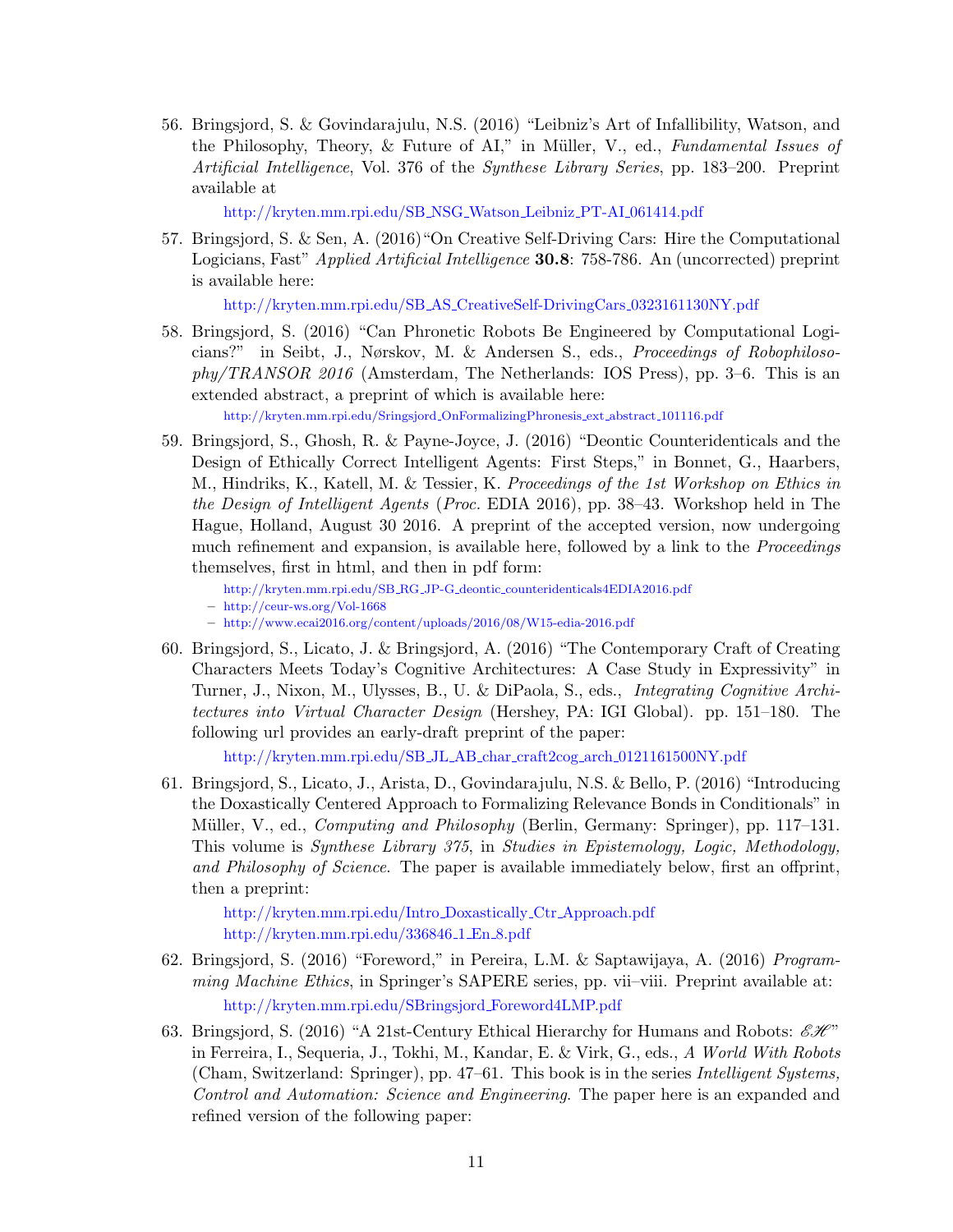– Bringsjord, S. (2015) "A 21st-Century Ethical Hierarchy for Humans and Robots:  $\mathscr{EH}$ " in Proceedings of the 2015 International Conference on Robot Ethics (ICRE) 2015), Lisbon, Portugal. Paper available here:

[http://kryten.mm.rpi.edu/SBringsjord](http://kryten.mm.rpi.edu/SBringsjord_ethical_hierarchy_0909152200NY.pdf) ethical hierarchy 0909152200NY.pdf

64. Govindarajulu, N.S. & Bringsjord, S. (2016) "Crowdsourcing Theorem Proving via Natural Games" in Furbach, U. & Schon, C., eds., Proceedings of the Second Workshop on Bridging the Gap between Human and Automated Reasoning, at the International Joint Conference on Artificial Intelligence 2016 (IJCAI 2016), New York, NY, USA. This paper can be found in the online Proceedings, via the following link:

<http://ceur-ws.org/Vol-1651/12340026.pdf>

- 65. Bringsjord, S. (2015) "A Vindication of Program Verification" History and Philosophy of Logic 36.3: 262–277. A preprint is available at [http://kryten.mm.rpi.edu/SB](http://kryten.mm.rpi.edu/SB_progver_selfref_driver_final2_060215.pdf) progver selfref driver final2 060215.pdf
- 66. Govindarajulu, N.S., Bringsjord, S. & Taylor, J. (2015) "Proof Verification and Proof Discovery for Relativity" Synthese 192.7: 2077–2094. A fairly early pre-print is available here:

[http://kryten.mm.rpi.edu/Govindarajulu-Bringsjord](http://kryten.mm.rpi.edu/Govindarajulu-Bringsjord_proof_discovery_verification.pdf) proof discovery verification.pdf

67. Bringsjord, S. (2015) "The Symbol Grounding Problem ... Remains Unsolved" Journal of Experimental and Theoretical Artificial Intelligence 27.1: 63–72. Preprint available at:

[http://kryten.mm.rpi.edu/SB](http://kryten.mm.rpi.edu/SB_on_LF_on_SGP_123013.pdf) on LF on SGP 123013.pdf

68. Bringsjord, S. & Licato, J. (2015) "By Disanalogy, Cyberwarfare is Utterly New" Philosophy and Technology 28.3: 339–358. Preprint available at:

[http://kryten.mm.rpi.edu/SB](http://kryten.mm.rpi.edu/SB_JL_cyberwarfare_disanalogy_DRIVER_final.pdf) JL cyberwarfare disanalogy DRIVER final.pdf

69. Bringsjord, S. & Licato, J. (2015) "Crossbows, von Clauswitz, and the Eternality of Software Shrouds: Reply to Christianson" Philosophy of Technology 28.3: 365–367. This paper is a response to an erudite, penetrating commentary on our paper listed immediately above, one provided by Bruce Christianson. A preprint of our response is available here:

[http://kryten.mm.rpi.edu/SB](http://kryten.mm.rpi.edu/SB_JL_on_BC.pdf) JL on BC.pdf

70. Bringsjord, S., Govindarajulu, N.S., Licato, J., Sen, A., Johnson, J., Bringsjord, A. & Taylor, J. (2015) "On Logicist Agent-Based Economics" in Proceedings of Artificial Economics 2015 (AE 2015) (Porto, Portugal: University of Porto). The paper is available here:

[http://kryten.mm.rpi.edu/SB](http://kryten.mm.rpi.edu/SB_JL_AS_JJ_AB_NS_JT_AE2015_0605152315NY.pdf) JL AS JJ AB NS JT AE2015 0605152315 NY.pdf

- 71. Govindarajulu, N.S. & Bringsjord, S. (2015) "Ethical Regulation of Robots Must be Embedded in Their Operating Systems" in Trappl, R., ed., A Construction Manual for Robots' Ethical Systems (Basel, Switzerland), pp. 85–100. The paper is available here: [http://kryten.mm.rpi.edu/NSG](http://kryten.mm.rpi.edu/NSG_SB_Ethical_Reg_at_OS_Level_offprint.pdf) SB Ethical Reg at OS Level offprint.pdf
- 72. Bringsjord, S. (2015) "A Refutation of Searle on Bostrom (re: Malicious Machines) and Floridi (re: Information)" Newsletter on Philosophy and Computers 15.1: 7–9. (Newsletter on Philosophy and Computers is published by the American Philosophical Association; ISSN 2155-9708. The issue here was edited by Piotr Boltuc.) The offprint is available here: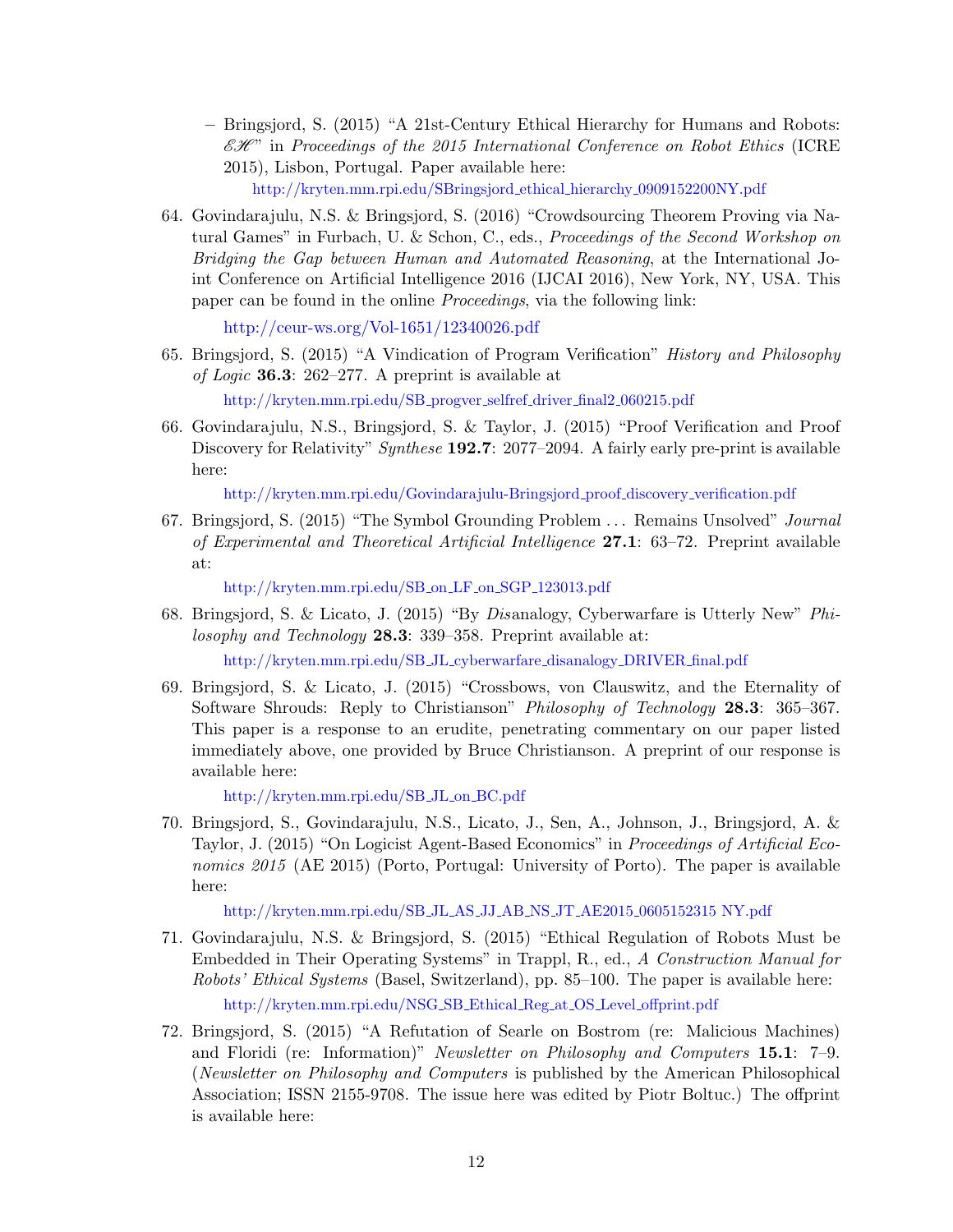[http://kryten.mm.rpi.edu/SB](http://kryten.mm.rpi.edu/SB_refutes_Searle_on_B_and_F_offprint.pdf) refutes Searle on B and F offprint.pdf

73. Bringsjord, S., Licato, J., Govindarajulu, N.S., Ghosh, R. & Sen, A. (2015) "Real Robots that Pass Tests of Self-Consciousness" in Proceedings of the 24th IEEE International Symposium on Robot and Human Interactive Communication (RO-MAN 2015), (New York, NY: IEEE), pp. 498–504. Preprint available at:

[http://kryten.mm.rpi.edu/SBringsjord](http://kryten.mm.rpi.edu/SBringsjord_etal_self-con_robots_kg4_0601151615NY.pdf) etal self-con robots kg4 0601151615NY.pdf

74. Bello, P., Licato, J. & Bringsjord, S. (2015) "Constraints on Freely Chosen Action for Moral Robots: Consciousness and Control" in Proceedings of the 24th IEEE International Symposium on Robot and Human Interactive Communication (RO-MAN 2015), (New York, NY: IEEE), pp. 505–510.

<http://dx.doi.org/10.1109/ROMAN.2015.7333654>

75. Sen, A., Bringsjord, S., Marton, N. & Licato, J. (2015) "Toward Diagrammatic Automated Discovery in Axiomatic Physics." 2nd International Conference on Logic, Relativity and Beyond, Budapest, Hungary, August 9-13, 2015, at the Rényi Institute of Mathematics (Rényi Alfréd Matematicakai Kutatóintézet). (A. Sen presented the paper.) Preprint available at:

[http://kryten.mm.rpi.edu/AS](http://kryten.mm.rpi.edu/AS_SB_NM_JL_Diag_Axiomatic_Physics_prelim_082915b.pdf) SB NM JL Diag Axiomatic Physics prelim 082915b.pdf

76. Bringsjord, S. & Bringsjord, A. (2015) "Can Accomplices to Fraud Will Themselves to Innocence, and Thereby Dodge Counterfraud Machines?" in Clark, M., Bello, P. & Bringsjord, S., eds., Deceptive and Counter-Deceptive Machines, Technical Report FS-15-03 (Palo Alto, CA: AAAI Press), pp. 8–10. ISBN 978-1-57735-749-0. The entire collection is available online from AAAI Press [here.](http://www.aaai.org/Press/Reports/Symposia/Fall/fall-reports.php#FS15) The specific B&B-authored paper, with some improvements over and above the published-by-AAAI version, is available here:

[http://kryten.mm.rpi.edu/SB](http://kryten.mm.rpi.edu/SB_AB_will2innocence_010416.pdf)\_AB\_will2innocence\_010416.pdf

77. Licato, J., Marton, N., Dong, B., Sun, R. & Bringsjord, S. (2015) "Modeling the Creation and Development of Cause-Effect Pairs for Explanation Generation in a Cognitive Architecture" in Lieto, A., Battaglino, C., Radicioni, D. & Sanguinetti, M., eds., Proceedings of the 3rd International Workshop on Artificial Intelligence and Cognition (AIC 2015), CEUR-Ws Volume number 1510 (ISSN: 1613-0073), pp. 29–39.

<http://ceur-ws.org/Vol-1510>

Three papers (which follow immediately) from researchers in the RAIR Lab (with key collaborators outside of RL in the case of the third) in Besold, T., Schorlemmer, M., Smaill, A., eds., *Computational Creativity Research: Towards Creative Machines* (Paris, FR: Atlantis/Springer), 2015. This is Volume 7 in Atlantis Thinking Machines, which is edited by Kühnberger, Kai-Uwe, of the University of Osnabrück,Germany.

78. Bringsjord, S. (2015) "Theorem: *General Intelligence Entails Creativity*, assuming ...." Pages 51–64. Preprint version available at:

[http://kryten.mm.rpi.edu/SB](http://kryten.mm.rpi.edu/SB_gi_implies_creativity_061014.pdf) gi implies creativity 061014.pdf

<sup>79.</sup> Licato, J., Bringsjord, S. & Govindarajulu, N.S. (2015) "How Models of Creativity and Analogy Need to Answer the Tailorability Concern." Pages 93–108. Preprint version available at: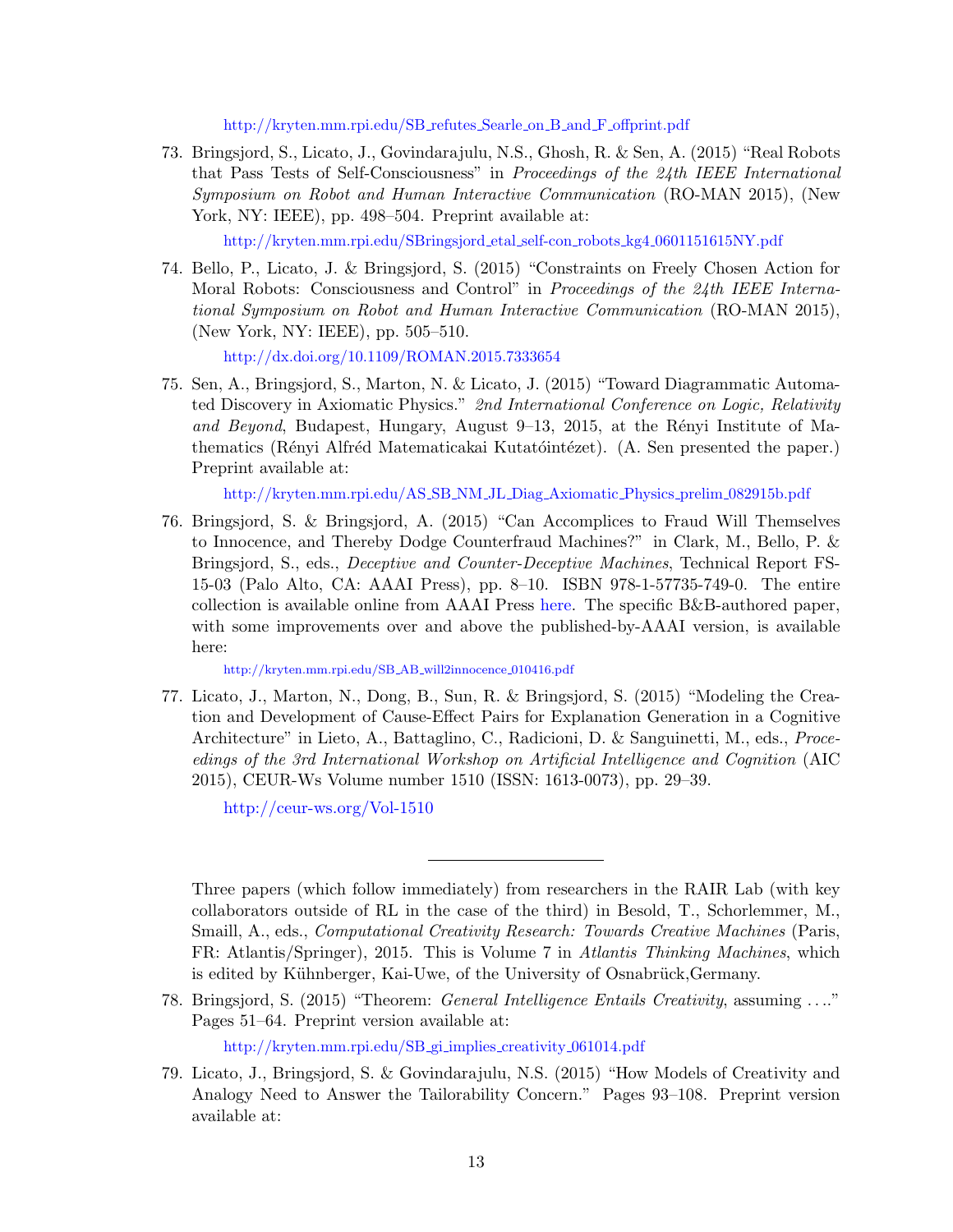[http://kryten.mm.rpi.edu/JL](http://kryten.mm.rpi.edu/JL_SB_NSG_tailorability_concern_061014.pdf) SB NSG tailorability concern 061014.pdf

80. Ellis, S., Haig, A., Govindarajulu, N.S., Bringsjord, S., Valerio, J., Braasch, J. & Oliveros, P. (2015) "Handle: Engineering Artificial Musical Creativity at the 'Trickery' Level." Pages 285–308. Preprint version available at:

[http://kryten.mm.rpi.edu/Ellis](http://kryten.mm.rpi.edu/Ellis_etal_C3GI_book_2014_042514.pdf) etal C3GI book 2014 042514.pdf

81. Johnson, J, Govindarajulu, N.S., Bringsjord, S. (2014) "A Three-Pronged Simonesque Approach to Modeling and Simulation in Deviant 'Bi-Pay' Auctions, and Beyond" Mind and Society 13.1: 59–82. Preprint available at:

[http://kryten.mm.rpi.edu/JJ](http://kryten.mm.rpi.edu/JJ_NSG_SB_bounded_rationality_031214.pdf) NSG SB bounded rationality 031214.pdf

82. Bringsjord, E. & Bringsjord, S. (2014) "Education and . . . Big Data Versus Big-But-Buried Data," in Lane, J.E., ed., *Building a Smarter University* (Albany, NY: SUNY Press), pp. 57–89. Preprint available at

[http://kryten.mm.rpi.edu/SB](http://kryten.mm.rpi.edu/SB_EB_BBBD_0201141900NY.pdf)\_EB\_BBBD\_0201141900NY.pdf

83. Hummel, J.E., Licato, J., & Bringsjord, S. (2014) "Analogy, Explanation, and Proof" Frontiers in Human Neuroscience 8. DOI=10.3389/fnhum.2014.00867. ISSN = 1662-5161. Paper available here:

– <https://www.frontiersin.org/article/10.3389/fnhum.2014.00867>

- <https://doi.org/10.3389/fnhum.2014.00867>
- 84. Arkoudas, K. & Bringsjord, S. (2014) "The Philosophical Foundations of Artificial Intelligence," The Cambridge Handbook of Artificial Intelligence, eds., Frankish, K. & Ramsey, W., (Cambridge, UK: Cambridge University Press), pp. 34–63. Preprint available at

[http://kryten.mm.rpi.edu/KA](http://kryten.mm.rpi.edu/KA_SB_Handbook_AI.pdf) SB Handbook AI.pdf

85. Govindarajulu, N.S., Licato, J. & Bringsjord, S. (2014) "Toward a Formalization of QA Problem Classes" in Goertzel, B., Orseau, L. & Snaider, J. (eds) Artificial General Intelligence LNAI 8598 (7th International Conference, AGI 2014 Proceedings) (Switzerland: Springer), pp. 228–233. Preprint available at

[http://kryten.mm.rpi.edu/NSG](http://kryten.mm.rpi.edu/NSG_SB_JL_QA_formalization_060214.pdf) SB JL QA formalization 060214.pdf

86. Bringsjord, S., Govindarajulu, N.S., Ellis, S., McCarty, E. & Licato, J. (2014) "Nuclear Deterrence and the Logic of Deliberative Mindreading" Cognitive Systems Research 28: 20–43. Preprint available at:

[http://kryten.mm.rpi.edu/SB](http://kryten.mm.rpi.edu/SB_NSG_SE_EM_JL_nuclear_mindreading_062313.pdf) NSG SE EM JL nuclear mindreading 062313.pdf

87. Licato, J., Sun, R. & Bringsjord, S. (2014) "Using a Hybrid Cognitive Architecture to Model Children's Errors in an Analogy Task." Paper for CogSci 2014, Quebec City, Canada, 7.23.14–7.26.14, in Proceedings of the 2014 Conference of the Cognitive Science Society (ISBN: 978-0-9911967-0-8). Preprint available at

[http://kryten.mm.rpi.edu/NSG](http://kryten.mm.rpi.edu/NSG_SB_JL_QA_formalization_060214.pdf) SB JL QA formalization 060214.pdf

88. Licato, J., Sun, R. & Bringsjord, S. (2014) "Structural Representation and Reasoning in a Hybrid Cognitive Architecture." 2014 International Joint Conference on Neural Networks, Beijing, China, 7.6.14–7.11.14; conference proceedings forthcoming from IEEE. Preprint available at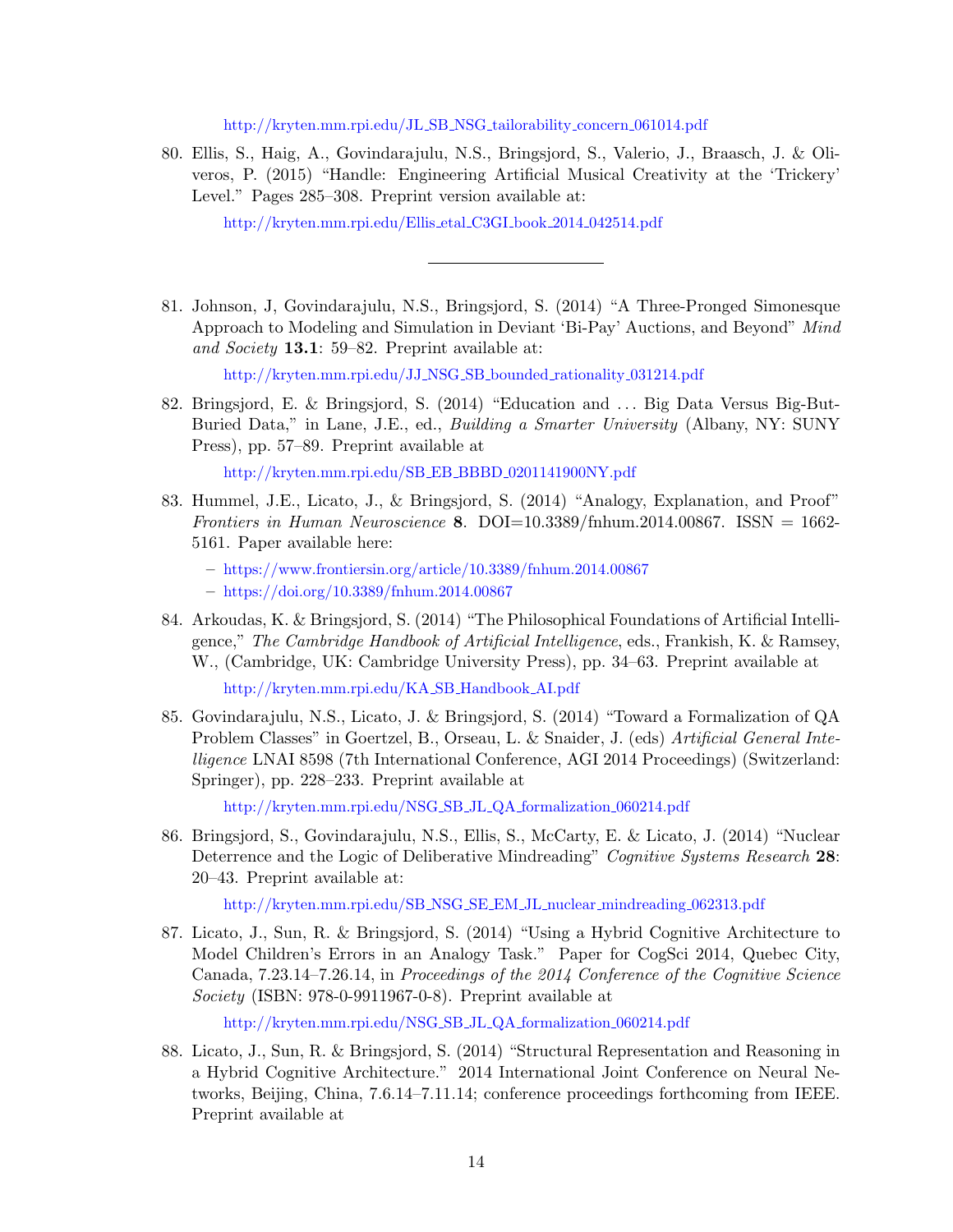[http://kryten.mm.rpi.edu/JL](http://kryten.mm.rpi.edu/JL_RS_SB_hybrid_IJCNN2014_012014.pdf)\_RS\_SB\_hybrid\_IJCNN2014\_012014.pdf

89. Bringsjord, S., Clark, M. & Taylor, J. (2014) "Sophisticated Knowledge Representation and Reasoning Requires Philosophy" in Ruth Hagengruber & Uwe Riss, eds., Philosophy, Computing, and Information Science (London, UK: Pickering & Chatto Publishers), pp. 99–119. Offprint and preprint, resp., available at

[http://kryten.mm.rpi.edu/Sophisticated](http://kryten.mm.rpi.edu/Sophisticated_KRandR_Requires_Phil.pdf) KRandR Requires Phil.pdf [http://kryten.mm.rpi.edu/philkrr](http://kryten.mm.rpi.edu/philkrr_091009.pdf)\_091009.pdf

90. Govindarajulu, N.S. & Bringsjord, S. (2014) "The Untenability of Agentless Versions of the Church-Turing Thesis" in Olszewski, A., Brożek, B. & Urbańczyk, P. Church's Thesis: Logic, Mind, and Nature (Kraków, Poland: Copernicus Center Press), pp. 293– 304. An offprint is available at

[http://kryten.mm.rpi.edu/NSG](http://kryten.mm.rpi.edu/NSG_SB_Agentless_Churchs_Thesis.pdf) SB Agentless Churchs Thesis.pdf

- 91. Bringsjord, S. & Govindarajulu, N.S. (2014) "Given the Web, What is Intelligence, Really?" in Halpin, H. & Monnin, A., eds., Philosophical Engineering: Toward a Philosophy of the Web (West Sussex, UK: Wiley), pp. 134–148. This is a Wiley Blackwell book. The paper is a reprinting, with modifications, of the (2012) paper bearing the same title, written by the SB and NSG, and published in *Metaphilosophy*.
- 92. Bringsjord, S., Govindarajulu, N.S., Thero, D. & Si, M. (2014) "Akratic Robots and the Computational Logic Thereof," Proceedings of ETHICS • 2014 (2014 IEEE Symposium on Ethics in Engineering, Science, and Technology), Chicago, IL, pp. 22–29. IEEE Catalog Number: CFP14ETI-POD. ISBN: 978-1-4799-4991-5. Papers from the Proceedings can be downloaded from IEEE at:

<http://ieeexplore.ieee.org/xpl/mostRecentIssue.jsp?punumber=6883275>

Preprint of paper available at:

[http://kryten.mm.rpi.edu/SB](http://kryten.mm.rpi.edu/SB_etal_akratic_robots_0301141621NY.pdf) etal akratic robots 0301141621NY.pdf

93. Bringsjord, S. (2014) "Toward Formalizing Culture: First Steps" *Hypothesis* 1.1: 19–27. Online version and preprint (resp.) available at:

[http://kryten.mm.rpi.edu/SB](http://kryten.mm.rpi.edu/SB_FormalizingCulture_121313.pdf) FormalizingCulture 121313.pdf Please see footnote linked to here.<sup>[2](#page-16-0)</sup>

- 94. Licato, J., Sun, R. & Bringsjord, S. (2014) "Using Meta-Cognition for Regulating Explanatory Quality Through a Cognitive Architecture" in Proceedings of the 2nd International Workshop on Artificial Intelligence and Cognition, Turin, Italy. An expanded and refined version of this paper is forthcoming in Cognitive Systems Research.
- 95. Govindarajulu, N.S., Licato, J. & Bringsjord, S. (2013) "Small Steps Toward Hypercomputation via Infinitary Machine Proof Verification and Proof Generation" in Giancarlo, M., Dennuzio, A., Manzoni, L. & Porreca, A., eds., Unconventional Computation and Natural Computation; Lecture Notes in Computer Science; Volume 7956 (Berlin, Germany: Springer-Verlag), pp. 102–112.

<http://kryten.mm.rpi.edu/>

96. Bringsjord, S. & Licato, J. (2013) "By Disanalogy, Cyberwarfare is Utterly New." Proceedings of the NATO Workshop on Ethics of Cyber Conflict in Rome, Italy (Center for High Defence Studies), November 22 2013, published by the NATO Cooperative Cyber Defence Centre of Excellence in Tallinn, Estonia. Paper available here:

<span id="page-16-0"></span> $^2$ [http://www.hypothesis.uvt.ro/Hypothesis/Online](http://www.hypothesis.uvt.ro/Hypothesis/Online_Journal/Entries/2014/5/25_RATIONALITY_AND_COMMUNICATION_files/Bringsjord.pdf)\_Journal/Entries/2014/5/25\_RATIONALITY\_AND\_COMMUNICATION\_files/Bringsjord.pdf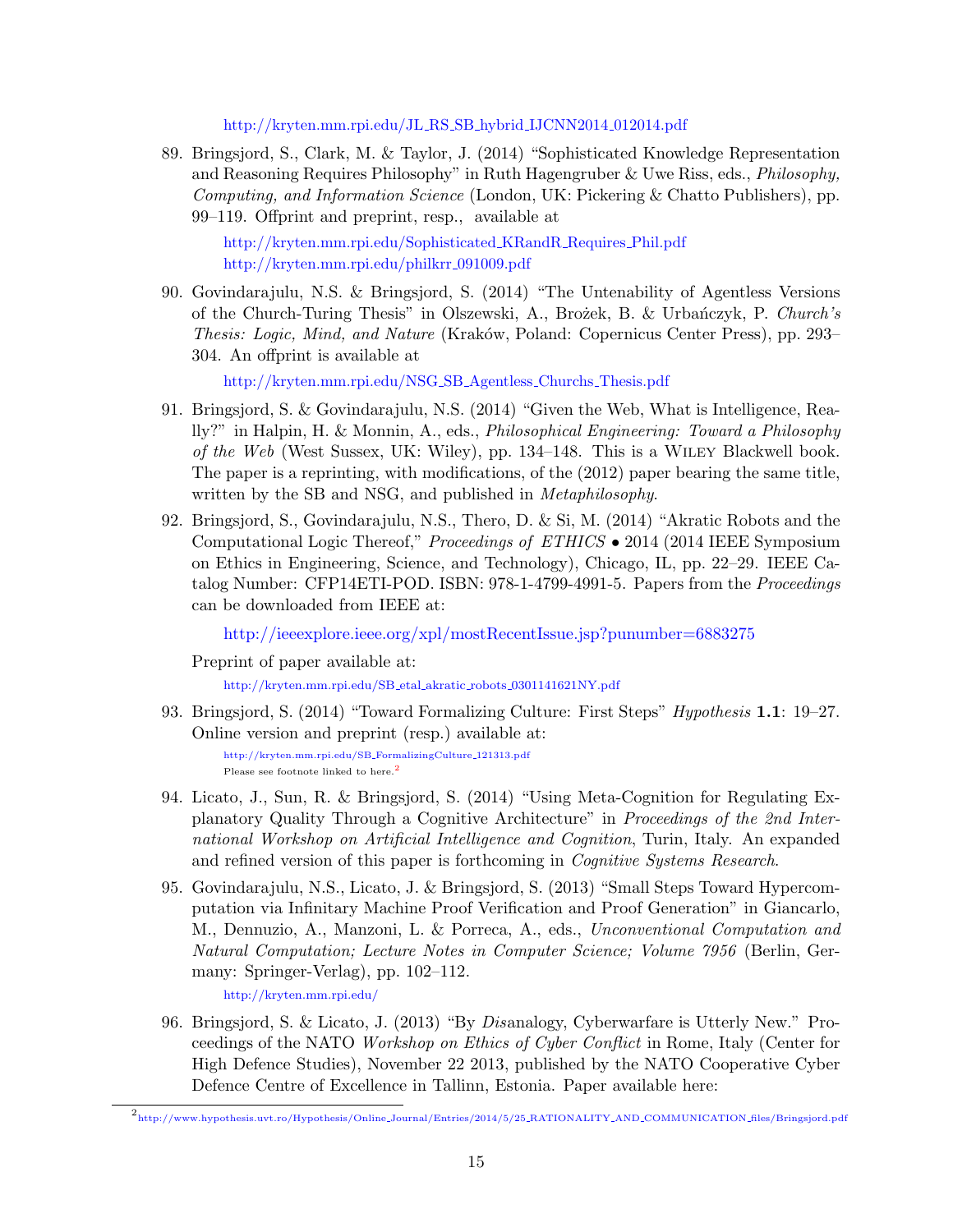[http://kryten.mm.rpi.edu/SB](http://kryten.mm.rpi.edu/SB_JL_cyberwarfare_disanalogy_112113IT.pdf) JL cyberwarfare disanalogy 112113IT.pdf

97. Bello, P. & Bringsjord, S. (2013) "On How to Build a Moral Machine" Topoi 32.2: 251–266. Preprint available at

<http://kryten.mm.rpi.edu/Topoi.MachineEthics.finaldraft.pdf>

98. Bringsjord, S., Bringsjord, A. & Bello, P. (2013) "Belief in the Singularity is Fideistic" in Eden, A., Moor, J., Søraker, J. & Steinhart, E., eds., The Singularity Hypothesis (New York, NY: Springer), in their The Frontiers Collection, pp. 395–408. A preprint is available at

[http://kryten.mm.rpi.edu/SB](http://kryten.mm.rpi.edu/SB_AB_PB_sing_fideism_022412.pdf) AB PB sing fideism 022412.pdf

A shorter, additional paper appears in the same volume:

99. Bringsjord, S., Bringsjord, A. & Bello, P. (2013) "Hollow Hope for the Omega Point" in Eden, A., Moor, J., Søraker, J. & Steinhart, E., eds., The Singularity Hypothesis (New York, NY: Springer), in their *The Frontier Collection*, pp. 81–83. A preprint is available at

[http://kryten.mm.rpi.edu/SB](http://kryten.mm.rpi.edu/SB_AB_PB_commentary_on_JS_061212-2330NY.pdf) AB PB commentary on JS 061212-2330NY.pdf

100. Licato, J., Govindarajulu, N.S., Bringsjord, S., Pomeranz, M. & Gittelson, L. (2013) "Analogico-Deductive Generation of Gödel's First Incompleteness Theorem from the Liar Paradox" in Rossi, F., ed., *Proceedings of the 23rd International Joint Conference* on Artificial Intelligence 2013 (IJCAI-2013, Beijing, China), pp. 1004–1009. Preprint available at:

[http://kryten.mm.rpi.edu/ADR](http://kryten.mm.rpi.edu/ADR_2_GI_from_LP.pdf) 2 GI from LP.pdf

101. Bringsjord, S. (2013) "Free Will and A New Kind of Science" in Zenil, H., ed., Irreducibility and Computational Equivalence: 10 Years After the Publication of A New Kind of Science (New York, NY: Springer), pp. 341–350. A offprint and preprint, resp., available at

[http://kryten.mm.rpi.edu/Free-Will](http://kryten.mm.rpi.edu/Free-Will_and_A_New_Kind_of_Science.pdf) and A New Kind of Science.pdf [http://kryten.mm.rpi.edu/SB](http://kryten.mm.rpi.edu/SB_free_will_ANKS_080112.pdf) free will ANKS 080112.pdf

102. Bringsjord, S. & Govindarajulu, N.S. (2013) "Toward a Modern Geography of Minds, Machines, and Math" in Müller, V., ed., *Philosophy and Theory of Artificial Intelligence*, Vol. 5, in the series Studies in Applied Philosophy, Epistemology and Rational Ethics (New York, NY: Springer), pp. 151–165. Available from Springer at:

<http://www.springerlink.com/content/hg712w4l23523xw5>

103. Govindarajulu, N.S., Bringsjord, S. & Licato, J. (2013) "On Deep Computational Formalization of Natural Language" in Proceedings of the Workshop: "Formalizing Mechanisms for Artificial General Intelligence and Cognition" (Formal MAGiC). Ahmed M.H. Abdel-Fattah  $\&$  Kai-Uwe Kühnberger (ed). For an online pdf, see the Proceedings, available at:

http://cogsci.uni-osnabrueck.de/∼[formalmagic/PDFs-Proceedings.html](http://cogsci.uni-osnabrueck.de/~formalmagic/PDFs-Proceedings.html)

- 104. Bringsjord, S. & Clark, M. (2012) "Red-Pill Robots Only, Please" IEEE Transactions on Affective Computing 3.4: 394–397. Preprint available at <http://kryten.mm.rpi.edu/TAFFCSI-2011-08-0056-1.pdf>
- 105. Bringsjord, S. (2012) "Belief in The Singularity is Logically Brittle" Journal of Consciousness Studies 19.7: 14–20. Offprint available at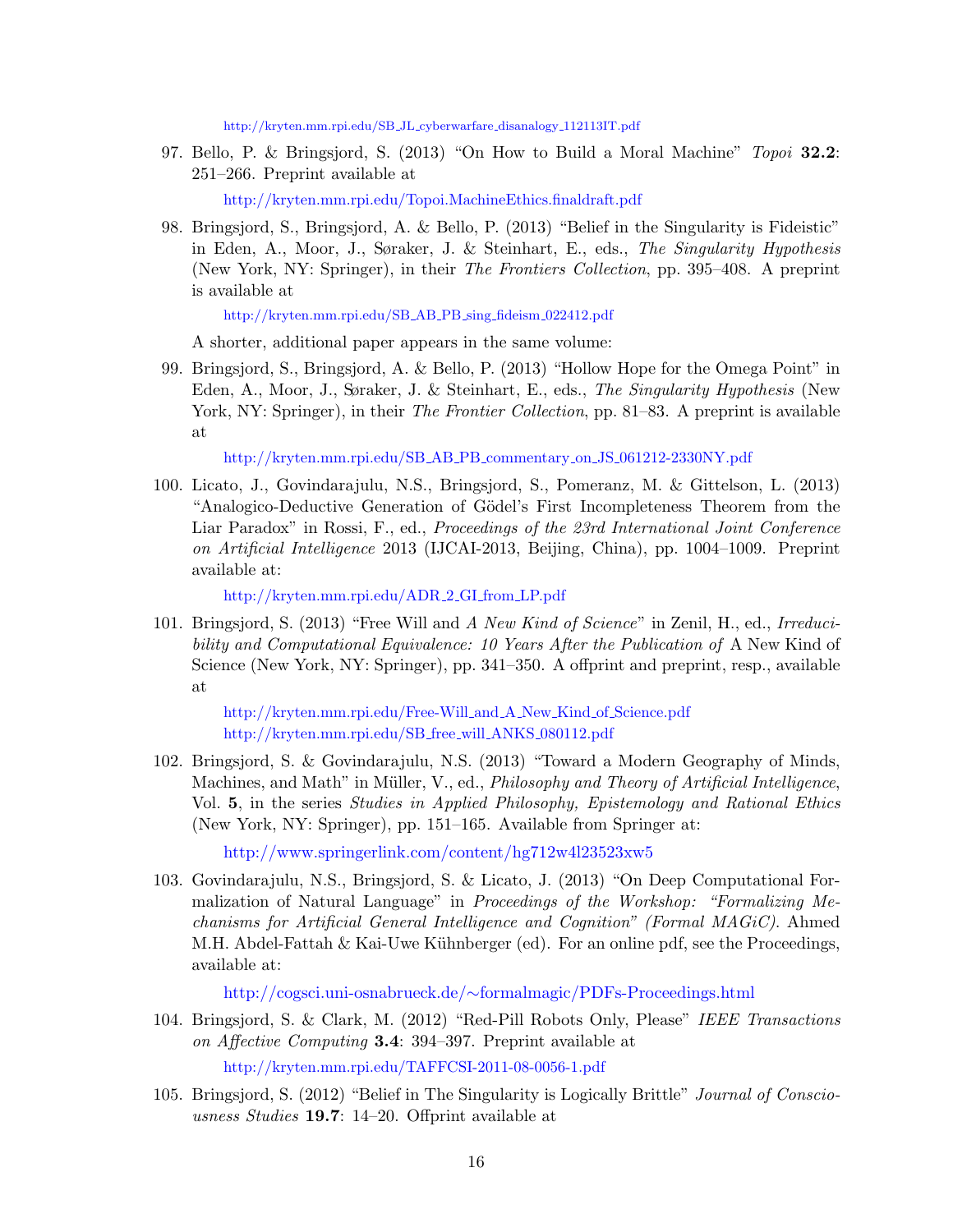[http://kryten.mm.rpi.edu/SB](http://kryten.mm.rpi.edu/SB_singularity_math_final.pdf) singularity math final.pdf

106. Bringsjord, S. & Govindarajulu, N.S. (2012) "The Myth of 'The Myth of Hypercomputation'" Parallel Processing Letters 22.3: 14 pages, available [here.](https://doi.org/10.1142/S0129626412400129) Rough preprint available at

[http://kryten.mm.rpi.edu/Univ](http://kryten.mm.rpi.edu/Univ_Turku_The_Myth_Of_The_Myth.pdf) Turku The Myth Of The Myth.pdf

In addition, a preliminary version of this paper appeared as:

- Bringsjord, S. & Sundar G., N. (2011) "The Myth of 'The Myth of Hypercomputation' " in Stannet, M., Makowiec, D., Lawniczak, A., & Di Stefano, B., eds., Proceedings of the Satellite Workshops of UC 2011, in TUCS Lecture Notes, No 14, June 2011 (Turku, Finland: Turku Center for Computer Science), pp. 185–196. ISBN 978-952-12-2602-1, ISSN 1797-8831.
- 107. Govindarajulu, N.S. & Bringsjord, S. (2012) "Proof Verification and Proof Discovery for Relativity" in Book of Abstracts for First International Conference on Logic and Relativity (Budapest, Hungary: MTA Rényi Alfréd Matematicakai Kutatóintézet), p. 10. A preprint of the full paper is available at

[http://kryten.mm.rpi.edu/Govindarajulu-Bringsjord](http://kryten.mm.rpi.edu/Govindarajulu-Bringsjord_proof_discovery_verification.pdf) proof discovery verification.pdf

This paper, with a second, deeper theorem, came out in Synthese in 2015; see above.

108. Bringsjord, S. & Licato, J. (2012) "Psychometric Artificial General Intelligence: The Piaget-MacGuyver Room" in Wang, P. & Goertzel, B. eds., Foundations of Artificial General Intelligence (Atlantis Press: Amsterdam, The Netherlands), pp. 25–47. Preprint available at

[http://kryten.mm.rpi.edu/Bringsjord](http://kryten.mm.rpi.edu/Bringsjord_Licato_PAGI_071512.pdf) Licato PAGI 071512.pdf

109. Bringsjord, S. & Sundar G., N. (2012) "Given the Web, What is Intelligence, Really?" Metaphilosophy 43.4: 464–479. Preprint available at

[http://kryten.mm.rpi.edu/SB](http://kryten.mm.rpi.edu/SB_NSG_Real_Intelligence_040912.pdf)\_NSG\_Real\_Intelligence\_040912.pdf

110. Bringsjord, S. & Taylor, J. (2012) "The Divine-Command Approach to Robot Ethics" in Lin, P., Bekey, G., & Abney, K., eds., Robot Ethics: The Ethical and Social Implications of Robotics (Cambridge, MA: MIT Press), pp. 85–108. Offprint available at

[http://kryten.mm.rpi.edu/Divine-Command](http://kryten.mm.rpi.edu/Divine-Command_Roboethics_Bringsjord_Taylor.pdf) Roboethics Bringsjord Taylor.pdf

111. Bringsjord, S., Sundar G.N., Eberbach, E. & Yang, Y. (2012) "Perhaps the Rigorous Modeling of Economic Phenomena Requires Hypercomputation" International Journal of Unconventional Computing 8.1: 3–32. Preprint available at

[http://kryten.mm.rpi.edu/SB](http://kryten.mm.rpi.edu/SB_NSG_EE_YY_28-9-2010.pdf) NSG EE YY 28-9-2010.pdf

112. Bringsjord, S. & Johnson, J. (2012) "Rage Against the Machine; What are Our Prospects as Advances in AI Change the Labour Equation?" The Philosopher's Magazine (TPM) 57: 90–95 (2nd Quarter 2012). Offprint available at

[http://kryten.mm.rpi.edu/SB](http://kryten.mm.rpi.edu/SB_JJ_Rage_Against_Machine_offprint.pdf) JJ Rage Against Machine offprint.pdf

113. Bringsjord, S., Li, J., Govindarajulu, N.S., Arkoudas, K. (2012) "On the Cognitive Science of of Computer Programming, in Service of Two Historic Challenges" in *Proce*edings of the Symposium on History and Philosophy of Computer Programming. Paper available at

[http://kryten.mm.rpi.edu/SB](http://kryten.mm.rpi.edu/SB_JL_NSG_KA_HAPOP_060412.pdf)\_JL\_NSG\_KA\_HAPOP\_060412.pdf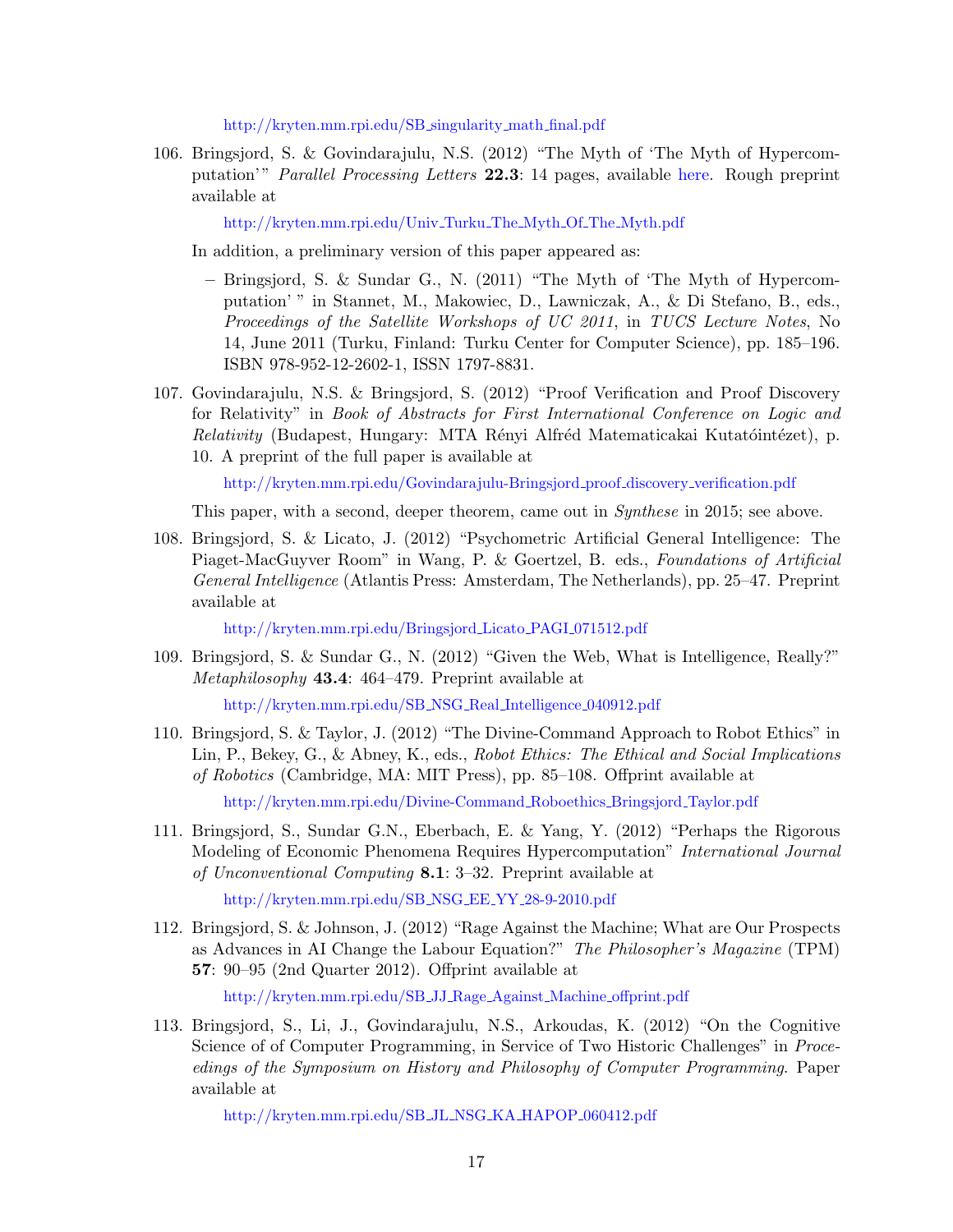114. Bringsjord, S., Taylor, J., Wojtowicz, R., Arkoudas, K., van Heuvlen, B. (2011) "Piagetian Roboethics via Category Theory: Moving Beyond Mere Formal Operations to Engineer Robots Whose Decisions are Guaranteed to be Ethically Correct" in Anderson, M. & Anderson, S., eds., Machine Ethics (Cambridge, UK: Cambridge University Press), pp. 361–374. Preprint available at

[http://kryten.mm.rpi.edu/SB](http://kryten.mm.rpi.edu/SB_etal_PiagetianRoboethics_091510.pdf) etal PiagetianRoboethics 091510.pdf

- 115. Bringsjord, S. (2011) "Psychometric Artificial Intelligence" Journal of Experimental and Theoretical Artificial Intelligence 23.3: 271–277.
- 116. Chapin, N., Szymanski, B., Bringsjord, S. & Schimanski, B. (2011) "A Bottom-Up Complement to the Logic-Based Top-Down Approach to the Story Arrangement Test" Journal of Experimental and Theoretical Artificial Intelligence 23.3: 329–341.
- 117. Braasch, J., Bringsjord, S., Kuebler, C., Oliveros, P., Parks, A., Van Nort, D. (2011) "CAIRA — a Creative Artifically-Intuitive and Reasoning Agent as Conductor of Telematic Music Improvisations" AES Convention Paper 8546 of the Audio Engineering Society, based on a presentation at the 131st Convention, October, 2011, New York, USA. Offprint available here:

[http://kryten.mm.rpi.edu/Caira](http://kryten.mm.rpi.edu/Caira_Creative_Artificially-Intuitive_and_Reasoning_Ageny.pdf) Creative Artificially-Intuitive and Reasoning Ageny.pdf

118. Bringsjord, S. & Sundar G., Naveen (2011) "In Defense of the Unprovability of the Church-Turing Thesis" Journal of Unconventional Computing 6: 353–373. Preprint available at

[http://kryten.mm.rpi.edu/SB](http://kryten.mm.rpi.edu/SB_NSG_CTTnotprovable_091510.pdf) NSG CTTnotprovable 091510.pdf

119. Bringsjord, S., Johnson, J. & Sundar G., N. (2011) "Hypercomputation, Artificial Intelligence, and the Future of Economics" in Stannett, M., Makowiec, D., Lawniczak, A., & Di Stefano, B., eds., Proceedings of the Satellite Workshops of UC 2011, in TUCS Lecture Notes, No 14, June 2011 (Turku, Finland: Turku Center for Computer Science). pp. 21–35. ISBN 978-952-12-2602-1, ISSN 1797-8831. Offprint available at

[http://kryten.mm.rpi.edu/Univ](http://kryten.mm.rpi.edu/Univ_of_Turku_Hypercomputation_AI.pdf)\_of\_Turku\_Hypercomputation\_AI.pdf

120. Abstract of: Bringsjord, S. & Sundar G., N. (2011) "In Further Defense of the Unprovability of Church's Thesis" in Booklet of Abstracts for Church's Thesis: Logic, Mind and Nature, June  $3-5$  2011, Kraków, Poland, published coöperatively by *Studia Logica*, Copernicus Center, and the Pontifical University of John Paul II. Offprint available at

[http://kryten.mm.rpi.edu/SB](http://kryten.mm.rpi.edu/SB_NSG_In_Further_Defense_of.pdf) NSG In Further Defense of.pdf

121. Bringsjord, S. (2010) "Meeting Floridi's Challenge to Artificial Intelligence from the Knowledge-Game Test for Self-Consciousness" Metaphilosophy 41.3: 292–312. Offprint available at

[http://kryten.mm.rpi.edu/sb](http://kryten.mm.rpi.edu/sb_on_floridi_offprint.pdf)\_on\_floridi\_offprint.pdf

- Reprinted with minor modifications as: Bringsjord, S. (2011) "Meeting Floridi's Challenge to Artificial Intelligence from the Knowledge-Game Test for Self-Consciousness" in Allo, P. ed., Putting Information First (Wiley-Blackwell: New York, NY), pp. 45–65.
- 122. Bringsjord, S., Clark, M. & Taylor, J. (2010) "Honestly Speaking, How Close are We to HAL 9000?" H. Guerra, ed., *Physics & Computation* 2010, 3rd International Workshop, Luxor/Aswan, Egypt, August 30–September 6, 2010, pp. 39–53. The paper (subject to change upon release of subsequent versions of the proceedings) is available at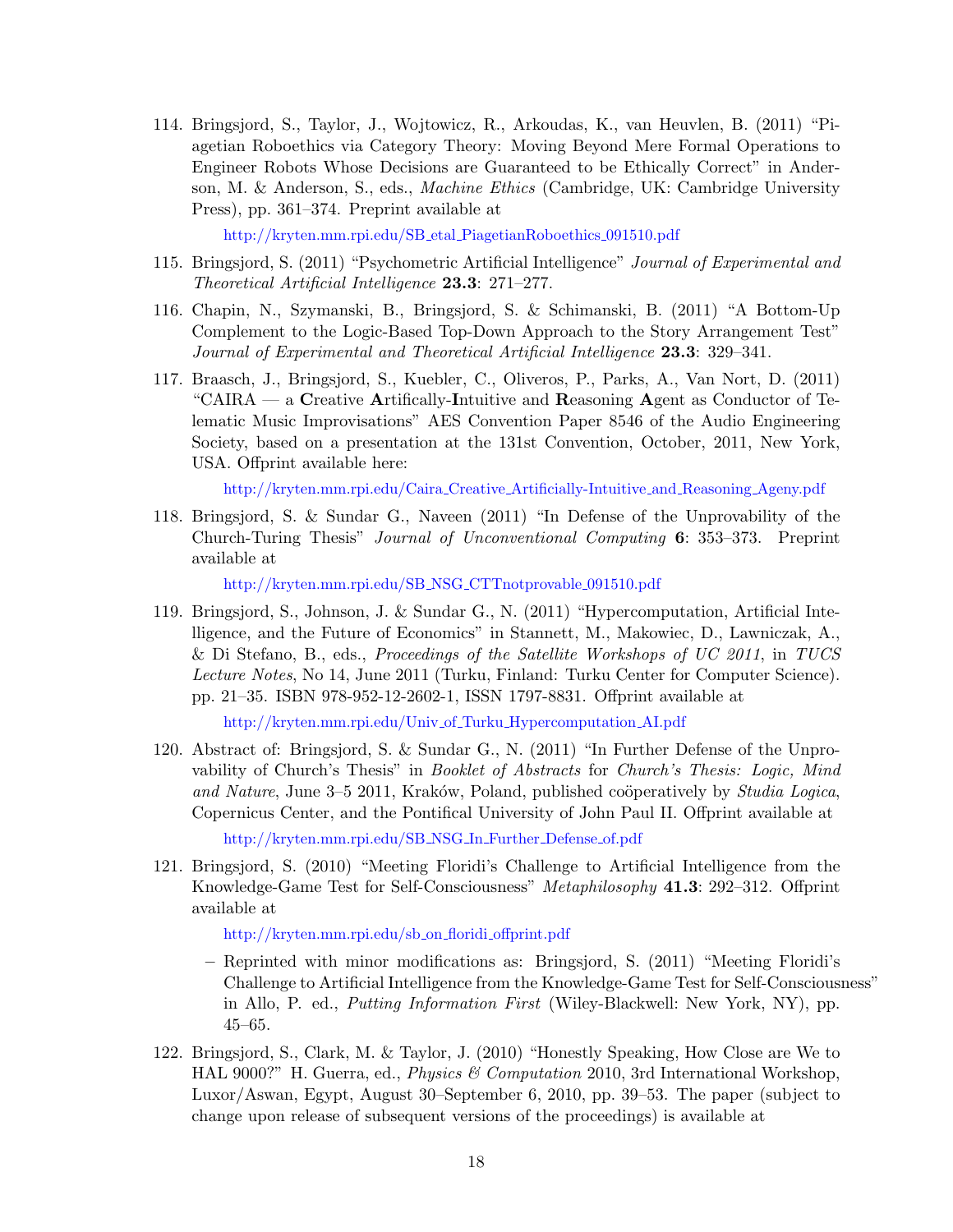[http://kryten.mm.rpi.edu/sb](http://kryten.mm.rpi.edu/sb_mc_hal_091510.pdf) mc hal 091510.pdf

123. Shilliday, A., Taylor, J., Clark, M. & Bringsjord, S. (2010) "Provability-Based Semantic Interoperability for Information Sharing and Joint Reasoning" in Obrst, L., Janssen, T., Ceusters, W., eds., Ontologies and Semantic Technologies for Intelligence Analysis (Amsterdam, The Netherlands: IOS Press), pp. 109–128. A preprint can be obtained at

<http://kryten.mm.rpi.edu/toward.pbsi4oic.pdf>

- 124. Bringsjord, S. (2010) "The Hypercomputational Case for Substance Dualism" in Vallverd´u, Jordi, ed., Thinking Machines and the Philosophy of Computer Science (New York, NY: Information Science Reference/IGI Global), pp. 83–103.
- 125. Bringsjord, S. (2010) "God, Souls, and Turing: A Defense of the Theological Objection to the Turing Test" Kybernetes **39.3**: 414–422. An offprint of the paper can be obtained at

[http://kryten.mm.rpi.edu/SB](http://kryten.mm.rpi.edu/SB_theo_obj_tt_offprint.pdf)\_theo\_obj\_tt\_offprint.pdf

126. Bringsjord, S. (2009) "But Perhaps Robots are Essentially Non-Persons" Erwägen Wissen Ethik (Deliberation Knowledge Ethics) 20.2: 193–195. An offprint can be obtained at

[http://kryten.mm.rpi.edu/SB](http://kryten.mm.rpi.edu/SB_Robots_Ess_Non-Persons.pdf) Robots Ess Non-Persons.pdf

127. Bringsjord, S. & Bringsjord, A. (2009) "Synthetic Worlds and Characters, and the Future of Creative Writing" in Smith, C.A.P., Kisiel, K. & Morrison, J.G., eds., Working Through Synthetic Worlds (Surrey, England: Ashgate), pp. 235–255. The following url provides an early-draft preprint of the paper:

[http://kryten.mm.rpi.edu/SB](http://kryten.mm.rpi.edu/SB_AB_swcw_031809.pdf)\_AB\_swcw\_031809.pdf

128. Arkoudas, K. & Bringsjord, S. (2009) "Vivid: An AI Framework for Heterogeneous Problem Solving" Artificial Intelligence 173.15: 1367–1405. The following url provides a preprint of the penultimate draft only:

[http://kryten.mm.rpi.edu/KA](http://kryten.mm.rpi.edu/KA_SB_Vivid_offprint_AIJ.pdf) SB Vivid offprint AIJ.pdf

129. Sun, R. & Bringsjord, S. (2009) "Cognitive Systems and Cognitive Architectures" in Vol. 1 of the five-volume The Wiley Encyclopedia of Computer Science and Engineering (New York, NY: Wiley), pp. 420–428. The set is edited by Benjamin W. Wah. ISBN for the five-volume set is 978-0-471-38393-2. A preprint can be obtained at

[http://kryten.mm.rpi.edu/KA](http://kryten.mm.rpi.edu/KA_SB_Vivid_offprint_AIJ.pdf) SB Vivid offprint AIJ.pdf

- 130. Arkoudas, K. & Bringsjord, S. (2009) "Propositional Attitudes and Causation" International Journal of Software and Informatics 3.1: 47–65. Paper available at [http://kryten.mm.rpi.edu/PRICAI](http://kryten.mm.rpi.edu/PRICAI_w_sequentcalc_041709.pdf) w sequentcalc 041709.pdf
- 131. Arkoudas, K., Bringsjord, S. & Khemlani, S. (2009) "Qualitative Spatial Reasoning Via 3-Valued Heterogeneous Logic" in Proceedings of the 2009 International Conference on Knowledge Engineering and Ontology (KEOD), ISBN 978-989-674-012-2, Madeira, Portugal, October, pp. 80–87.
- 132. Bringsjord, S. (2009) "General Intelligence and Hypercomputation" in Goertzel, B., Hitzler, P., Hutter, M., eds. Artificial General Intelligence – Second Conference on Artificial Intelligence (AGI 2009) (Paris, France: Atlantis Press), pp. 202–203. This book is part of the series Advances in Intelligent Systems Research (ISSN: 1951-6851) published by Atlantis Press.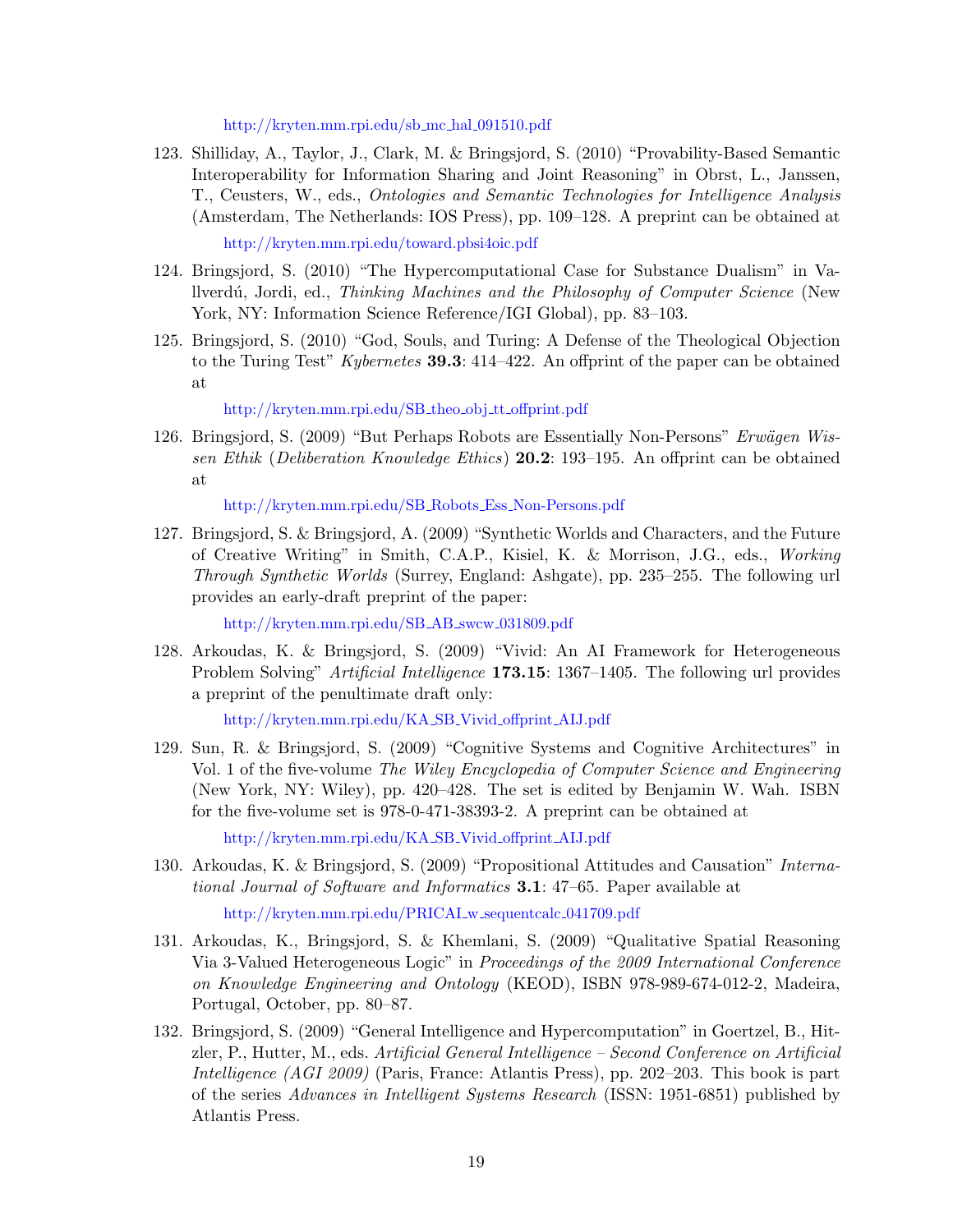133. Bringsjord, S. (2009) Abstract of: "A Vindication of Program Verification" in Vallverdú, Jordi, ed.,  $V I^{th}$  European Conference on Philosophy and Computing (ECAP-09), ISBN/DL: B–27978–2009 (Barcelona, Spain: UAB), p. 13–16. (This volume was made possible by UAB's Facultat do Filsofia i Lietres and the Department de Filosofia, and by the TECNOCOG Research Group (UAB) on Cognition and Technological Environments (HUM2005-01552), funded by MEC (Spain).) Offprint available at

[http://kryten.mm.rpi.edu/SB](http://kryten.mm.rpi.edu/SB_ProgVer_ECAP09.pdf) ProgVer ECAP09.pdf

134. Bringsjord, S. & Li, J. (2008) "Toward Aligning Computer Programming with Clear Thinking via the Reason Programming Language." In Briggle, A., Waelbers, K., & Brey, P., eds., Current Issues in Computing and Philosophy Vol 175 Frontiers in Artificial Intelligence and Applications (Amsterdam, The Netherlands: IOS Press), pp. 156–170. Preprint available at

[http://kryten.mm.rpi.edu/Selmer](http://kryten.mm.rpi.edu/Selmer_clear_prog_Dec17.pdf) clear prog Dec17.pdf

135. Bringsjord, S. (2008) "The Logicist Manifesto: At Long Last Let Logic-Based Artificial Intelligence Become a Field Unto Itself" Journal of Applied Logic 6.4: 502–525. Preprint available at

[http://kryten.mm.rpi.edu/SB](http://kryten.mm.rpi.edu/SB_LAI_Manifesto_091808.pdf) LAI Manifesto 091808.pdf

136. Bringsjord, S. (2008) "Ethical Robots: The Future Can Heed Us," AI and Society 22.4: 539–550. Offprint available at

[http://kryten.mm.rpi.edu/Bringsjord](http://kryten.mm.rpi.edu/Bringsjord_EthRobots_searchable.pdf) EthRobots searchable.pdf

137. Bringsjord, S. (2008) "Declarative/Logic-Based Computational Cognitive Modeling," in Sun, R., ed., The Cambridge Handbook of Computational Psychology (Cambridge, UK: Cambridge University Press), pp. 127–169. Preprint available at

[http://kryten.mm.rpi.edu/sb](http://kryten.mm.rpi.edu/sb_lccm_ab-toc_031607.pdf) lccm ab-toc 031607.pdf

138. Arkoudas, K. & Bringsjord, S. (2008) "Toward Formalizing Common-Sense Psychology: An Analysis of the False-Belief Task" Proceedings of the Tenth Pacific Rim International Conference on Artificial Intelligence (PRICAI 2008). Lecture Notes in Artificial Intelligence (LNAI), No. 5351, T.-B. Ho and Z.-H. Zhou, eds. (New York, NY: Springer-Verlag), pp. 17–29. A preprint can be obtained at

[http://kryten.mm.rpi.edu/KA](http://kryten.mm.rpi.edu/KA_SB_PRICAI08_AI_off.pdf) SB PRICAI08 AI off.pdf

139. Bringsjord, S., Taylor, J., Shilliday, A, Clark, M. & Arkoudas, K. (2008) "Slate: An Argument-Centered Intelligent Assistant to Human Reasoners" in Proceedings of the 8th International Workshop on Computational Models of Natural Argument (CMNA 8), Grasso, F., Green, N., Kibble, R. & Reed, C., eds. Pages 1–10, Patras, Greece, July 21, ISBN: 978-960-6843-12-9. An offprint can be obtained at

[http://kryten.mm.rpi.edu/Bringsjord](http://kryten.mm.rpi.edu/Bringsjord_etal_Slate_cmna_crc_061708.pdf) etal Slate cmna crc 061708.pdf

140. Taylor, J. & Bringsjord, S. (2008) "Discovery Using Heterogeneous Combined Logics" in Automated Scientific Discovery Technical Report FS-08-03 (AAAI Press: Menlo Park, CA), pp. 30–31.

[http://kryten.mm.rpi.edu/JT](http://kryten.mm.rpi.edu/JT_SB_Disc_Het_Logic.pdf) SB Disc Het Logic.pdf

141. Bringsjord, S. (2008) "If I Were Judge" in R. Epstein, G. Roberts, G. Beber, eds., Parsing the Turing Test: Philosophical and Methodological Issues in the Quest for the Thinking Computer (Springer: New York, NY), pp. 89-102. An offprint can be obtained at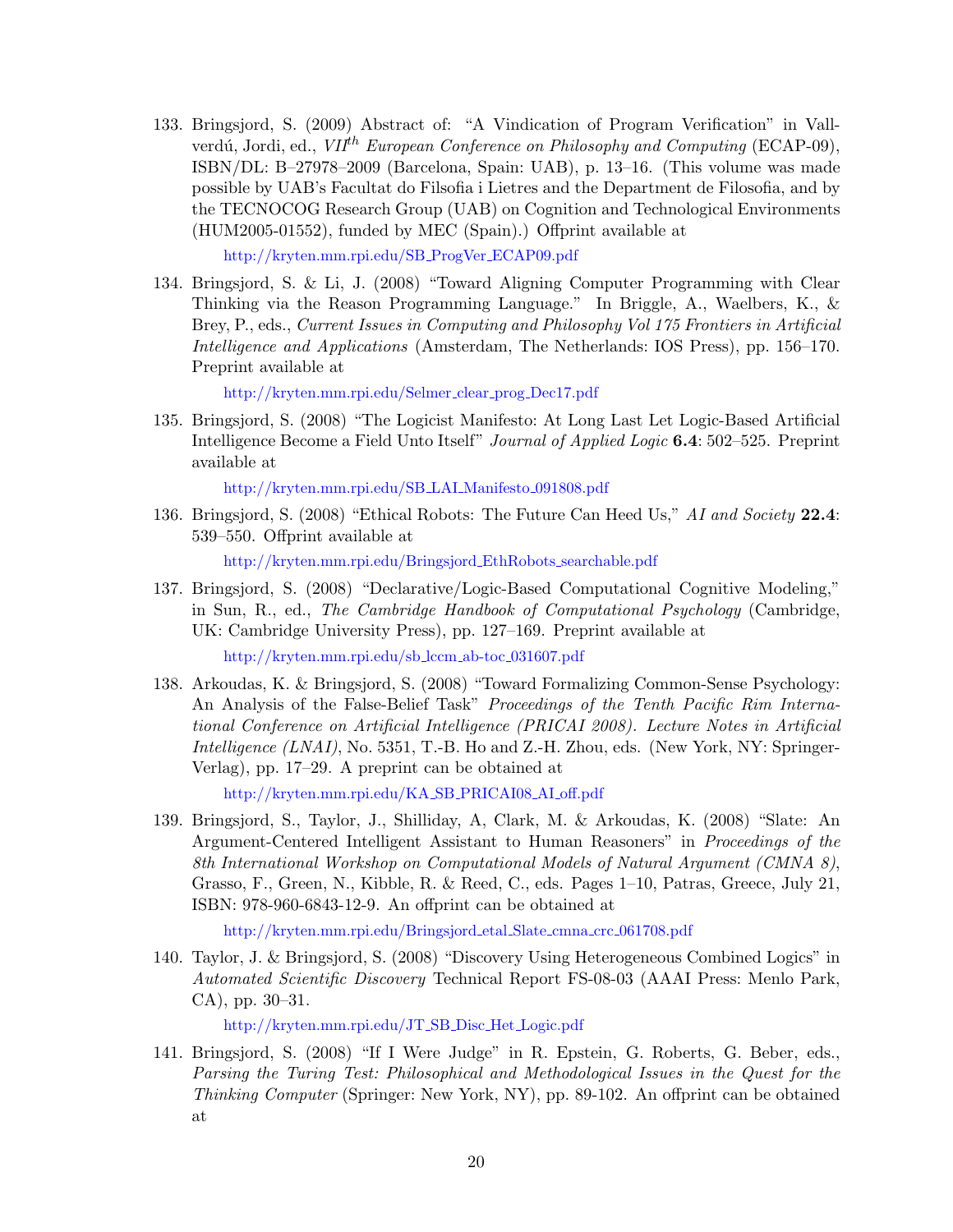[http://kryten.mm.rpi.edu/SB](http://kryten.mm.rpi.edu/SB_If_I_Were_Judge2.pdf) If I Were Judge2.pdf

142. Bringsjord, S., Shilliday, A., Taylor, J., Werner, D., Clark, M., Charpentier, E. & Bringsjord, A. (2008) "Toward Logic-Based Cognitively Robust Synthetic Characters in Digital Environments" in Artificial General Intelligence 2008. Frontiers in Artificial Intelligence and Applications, Wang, P., Goertzel, B. & Franklin, S., eds. (Amsterdam, The Netherlands: IOS Press), pp. 87–98.

A preprint can be obtained at

[http://kryten.mm.rpi.edu/sb](http://kryten.mm.rpi.edu/sb_etal_agi2008_frames.pdf) etal agi2008 frames.pdf

143. Clark, M. & Bringsjord, S. (2008) "Persuasion Technology Through Mechanical Sophistry" in AISB 2008 Convention on Communication, Interaction, and Social Intelligence; Volume 3: Proceedings of the AISB 2008 Symposium on Persuasive Technology (Brighton, England: Society for the Study of Artificial Intelligence and Simulation of Behavior), pp. 51–54. An offprint can be obtained at

[http://kryten.mm.rpi.edu/Clark](http://kryten.mm.rpi.edu/Clark_Bringsjord_PersuasionAISB2008.pdf) Bringsjord PersuasionAISB2008.pdf

144. Bringsjord, S., Shilliday, A., Clark, M., Werner, D., Taylor, J., Bringsjord, A. & Charpentier, E. (2007) "Toward Cognitively Robust Synthetic Characters in Digital Environments" in Proceedings of the First Conference on Artificial General Intelligence (AGI-08), in the series Frontiers in Artificial Intelligence and Applications, edited by Wang, P., Goertzel, G. & Franklin, S. Preliminary version of the paper available at

[http://kryten.mm.rpi.edu/sb](http://kryten.mm.rpi.edu/sb_etal_agi2008.pdf) etal agi2008.pdf

145. Shilliday, A., Taylor, J. & Bringsjord, S. (2007) "Toward Automated Provability-Based Semantic Interoperability Between Ontologies for the Intelligence Community." In Hornsby, K.S., ed., Proceedings of: Ontology for the Intelligence Community: Towards Effective Exploitation and Integration of Intelligence Resources (OIC-2007), (Buffalo, NY: National Center for Ontological Research), pp. 67–72. An offprint is available at

[http://kryten.mm.rpi.edu/as](http://kryten.mm.rpi.edu/as_jt_sb_oic2007.pdf)\_jt\_sb\_oic2007.pdf

- 146. Taylor, J., Shilliday, A. & Bringsjord, S. (2007) "Provability-Based Semantic Interoperability via Translation Graphs" in Advances in Conceptual Modeling; Lecture Notes in Computer Science (New York, NY), pp. 180–189. A camera-ready copy is available at – [http://kryten.mm.rpi.edu/jt](http://kryten.mm.rpi.edu/jt_as_sb_PBSITG_crc.pdf) as sb PBSITG crc.pdf
- 147. Arkoudas, K. & Bringsjord, S. (2007) "Computers, Justification, and Mathematical Knowledge" Minds and Machines 17.2: 185–202. Offprint available at

[http://kryten.mm.rpi.edu/ka](http://kryten.mm.rpi.edu/ka_sb_proofs_offprint.pdf) sb proofs offprint.pdf

148. Bringsjord, S. (2007) "Offer: One Billion Dollars for a Conscious Robot. If You're Honest, You Must Decline" Journal of Consciousness Studies 14.7: 28–43. Offprint available at

<http://kryten.mm.rpi.edu/jcsonebillion2.pdf>

149. Bringsjord, S., Arkoudas, K., Mukherjee, D., Shilliday, A., Taylor, J., Clark, M. & Bringsjord, E. (2007) "The Multi-Mind Effect" in *Proceedings of the 2007 International* Conference on Artificial Intelligence (Las Vegas, NV: CSREA Press), pp. 43–49. Offprint available at

[http://kryten.mm.rpi.edu/Bringsjord](http://kryten.mm.rpi.edu/Bringsjord_MultiMind_ICAI07.pdf) MultiMind ICAI07.pdf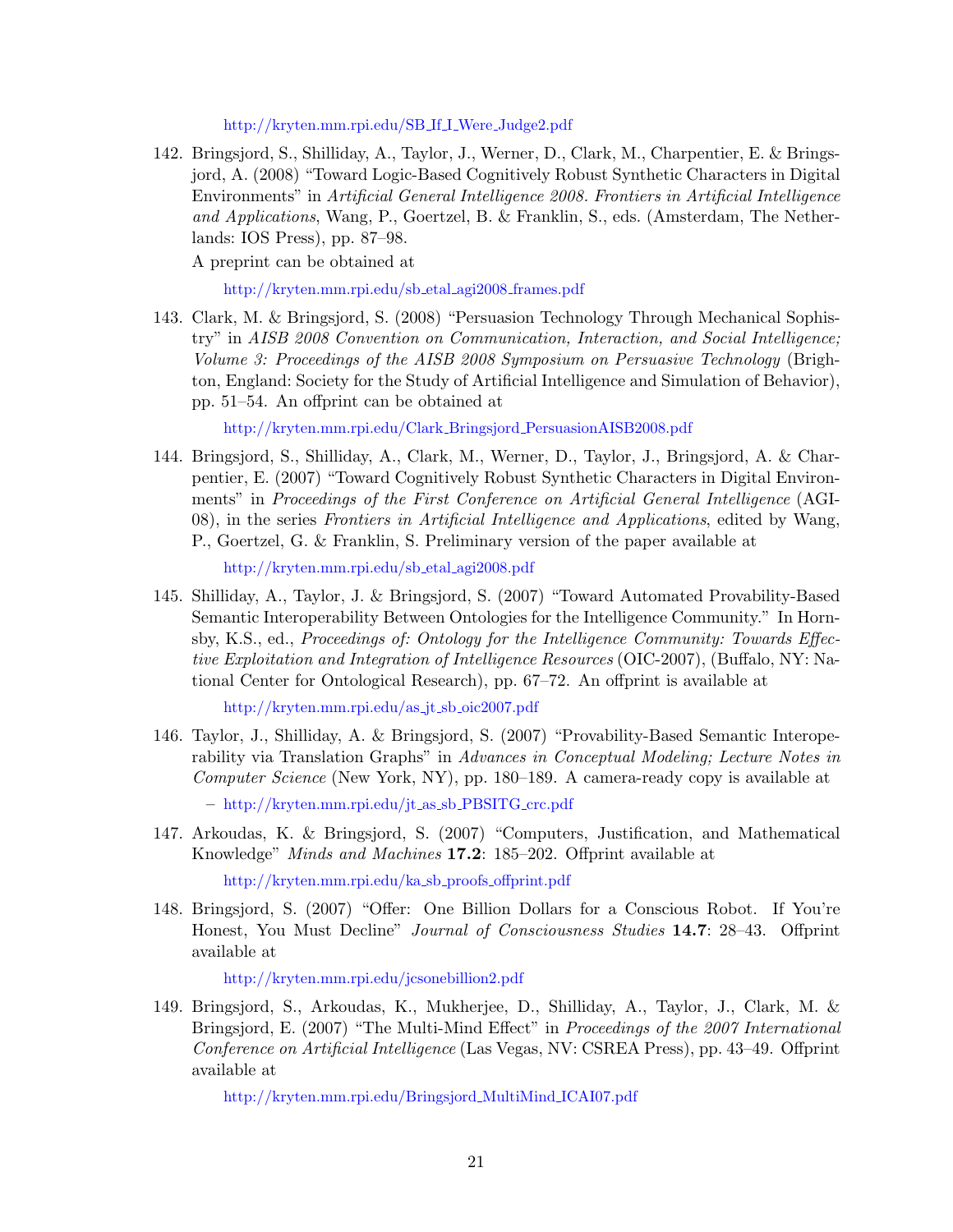150. Bringsjord, S., Arkoudas, K., Clark, M., Shilliday, A., Taylor, J., Schimanski, B. & Yang, Y. (2007) "Reporting on Some Logic-Based Machine Reading Research," in Etzioni, O., ed., Machine Reading: Papers from the AAAI Spring Symposium Technical Report SS-07-06, pp. 23–28. Preprint available at

[http://kryten.mm.rpi.edu/sb](http://kryten.mm.rpi.edu/sb_ka_machinereading_ss07_012907.pdf)\_ka\_machinereading\_ss07\_012907.pdf

151. Bringsjord, S., Shilliday, A., Taylor, J., Bello, P., Yang, Y., & Arkoudas, K. (2006) "Harnessing Intelligent Agent Technology to 'Superteach' Reasoning" International Journal of Technology in Teaching and Learning  $2.2$ : 88–116. Available online at

<http://ijttl.sicet.org/currentissue.html>

In addition, preprint available at <http://kryten.mm.rpi.edu/Bringsjord.Vol2.Iss1.PubFormat.doc>

152. Bringsjord, S. & Arkoudas, K. (2006) "On the Provability, Veracity, and AI-Relevance of the Church-Turing Thesis" in A. Olszewski, J. Wolenski, R. Janusz, eds., Church's Thesis After 70 Years (Frankfurt, Germany: Ontos Verlag), pp. 66–118. This book is in the series Mathematical Logic, edited by W. Pohlers, T. Scanlon, E. Schimmerling, R. Schindler, and H. Schwichtenberg. Offprint available at

[http://kryten.mm.rpi.edu/ct](http://kryten.mm.rpi.edu/ct_bringsjord_arkoudas_final.pdf) bringsjord arkoudas final.pdf

153. Bringsjord, S., Arkoudas, K. & Bello, P. (2006) "Toward a General Logicist Methodology for Engineering Ethically Correct Robots," IEEE Intelligent Systems 21.4: 38–44 (Jul/Aug). The first of the following links goes to a preprint (with typos fixed in the actual paper); the second goes to an earlier version of the paper.

> [http://kryten.mm.rpi.edu/bringsjord](http://kryten.mm.rpi.edu/bringsjord_inference_robot_ethics_preprint.pdf) inference robot ethics preprint.pdf [http://kryten.mm.rpi.edu/sb](http://kryten.mm.rpi.edu/sb_ieee_intsys_051606.pdf) ieee intsys 051606.pdf

154. Bringsjord, S., Kellett, O., Shilliday, A., Taylor, J., van Heuveln, B., Yang, Y., Baumes, J. & Ross, K. (2006) "A New Gödelian Argument for Hypercomputing Minds Based on the Busy Beaver Problem," Journal of Applied Mathematics and Computation 176: 516- 530. Offprint available at

[http://kryten.mm.rpi.edu/sb](http://kryten.mm.rpi.edu/sb_etal_godel_bb.pdf) etal godel bb.pdf

- 155. Yang, Y., Bringsjord, S. & Bello, P. (2006) "The Mental Possible Worlds Mechanism and the Lobster Problem: An Analysis of a Complex GRE Logical Reasoning Task," Journal of Experimental and Theoretical Artificial Intelligence 18.2: 157–168.
- 156. Bringsjord, S. & Clark, M. (2006) "For Sufficiently Hard Problems ... AI Needs CogSci," in C. Lebiere & R. Wray, eds., Between a Rock and a Hard Place: Cognitive Science Principles Meet AI-Hard Problems, Papers from the AAAI Spring Symposium Technical Report SS-06-02, pp. 23–26. Preprint available at

<http://kryten.mm.rpi.edu/SS0602BringsjordS.pdf>

157. Bringsjord, S. & Yang, Y. (2006) "Human Reasoning is Heterogeneous—as Jon Barwise Informed Us," Journal of Experimental and Theoretical Artificial Intelligence 18.2 117– 119. Preprint available at

[http://kryten.mm.rpi.edu/sb+yy](http://kryten.mm.rpi.edu/sb+yy_oveview_bar.pdf)\_oveview\_bar.pdf

158. Bringsjord, S., Khemlani, S., Arkoudas, K., McEvoy, C., Destefano, M., Daigle, M. (2005) "Advanced Synthetic Characters, Evil, and E," Game-On 2005,  $6^{th}$  International Conference on Intelligent Games and Simulation, (Ghent-Zwijnaarde, Belgium: European Simulation Society), pp. 31–39. This paper won the "Best Paper" award. Offprint available at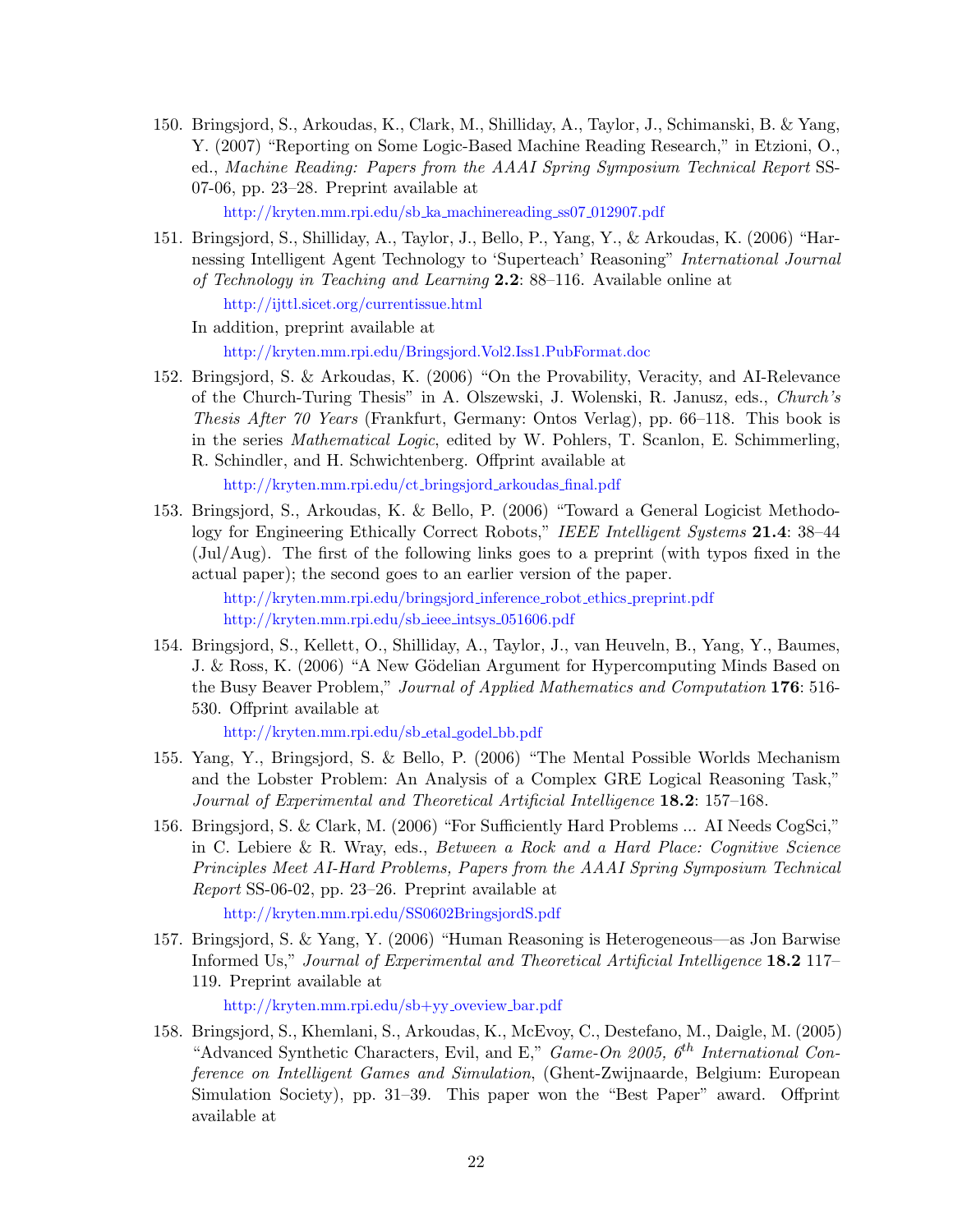<http://kryten.mm.rpi.edu/GameOnpaper.pdf>

- 159. Two papers in the Proceedings for the American Association for Artificial Intelligence's Fall Symposium on Machine Ethics:
	- $-$  Bringsjord, S. (2005) "Ethical Robots: The Future Can Heed Us." *Machine Ethics:* Papers from the AAAI Fall Symposium, Technical Report FS–05–06, pp. 24–29. Preprint available at

[http://kryten.mm.rpi.edu/FS60 5BringsjordS.pdf](http://kryten.mm.rpi.edu/FS605BringsjordS.pdf)

- Arkoudas, K., Bringsjord, S. & Bello P. (2005) "Toward Ethical Robots via Mechanized Deontic Logic." Machine Ethics: Papers from the AAAI Fall Symposium, Technical Report FS–05–06, pp. 17–23. Preprint available at [http://kryten.mm.rp i.edu/FS605ArkoudasAndBringsjord.pdf](http://kryten.mm.rpi.edu/FS605ArkoudasAndBringsjord.pdf)
- 160. Bringsjord, S. & Arkoudas, K. (2004) "The Modal Argument for Hypercomputing Minds," Theoretical Computer Science 317: 167–190. Available at

<http://kryten.mm.rpi.edu/modal.hypercomputing.pdf>

161. Bringsjord, S. (2004) "On Building Robot Persons: Response to Zlatev," Minds and Machines 14: 381–385. Offprint available at

<http://kryten.mm.rpi.edu/bringsjord.on.zlatev.pdf>

- 162. Arkoudas, K. & Bringsjord, S. (2004) "Metareasoning for Multi-agent Epistemic Logics," in Proceedings of the Fifth International Conference on Computational Logic In Multi-Agent Systems (CLIMA 2004), Lisbon, Portugal, September 2004, pp. 50–65. The paper appears in expanded form in a book from Springer-Verlag, in
	- Arkoudas, A. & Bringsjord. S. (2005) "Metareasoning for Multi-agent Epistemic Logics," in Lecture Notes in Artificial Intelligence (LNAI), (New York, NY: Springer– Verlag), pp. 111–125.

Preprint available at

<http://kryten.mm.rpi.edu/arkoudas.bringsjord.clima.crc.pdf>

- 163. Bello, P., Bringsjord, S. & Yang, Y. (2004) "Cognitive Architectures, Rationality and Next-Generation AI: A Prolegomenon." Proceedings of SPIE – Enabling Technologies for Simulation Science VIII, Dawn A. Trevisani, Alex F. Sisti, Eds, Vol 5423, pp. 100–109.
- 164. Bringsjord, S. & Schimanski, B. (2004) "Pulling It All Together via Psychometric AI," in Achieving Human-Level Intelligence Through Integrated Systems and Research Technical Report FS–04–01 (Menlo Park, CA: AAAI Press), pp. 9–16.
- 165. Yang, Y. & Bringsjord, S. (2003) "Newell's Program, Like Hilbert's, is Dead; Let's Move On," Behavioral and Brain Sciences 26.5: 627.
- 166. Bringsjord, S. &Yang, Y. (2003) "The Problems that Generate the Rationality Debate are Too Easy, Given What our Economy Now Demands," Behavioral and Brain Sciences 26.4: 528–530. Offprint available at

<http://kryten.mm.rpi.edu/sb.yy.stanovich.pdf>

167. Bello, P. & Bringsjord, S. (2003) "hilbert and patric: Hybrid Intelligent Agent Technology for Teaching Context-Independent Reasoning," Educational Technology & Society 6.3: 30–42. Also available online at

– [http://ifets.ieee.org/periodical/6](http://ifets.ieee.org/periodical/6_$\protect \leavevmode@ifvmode \kern +.1667em\relax $3/5.html) 3/5.html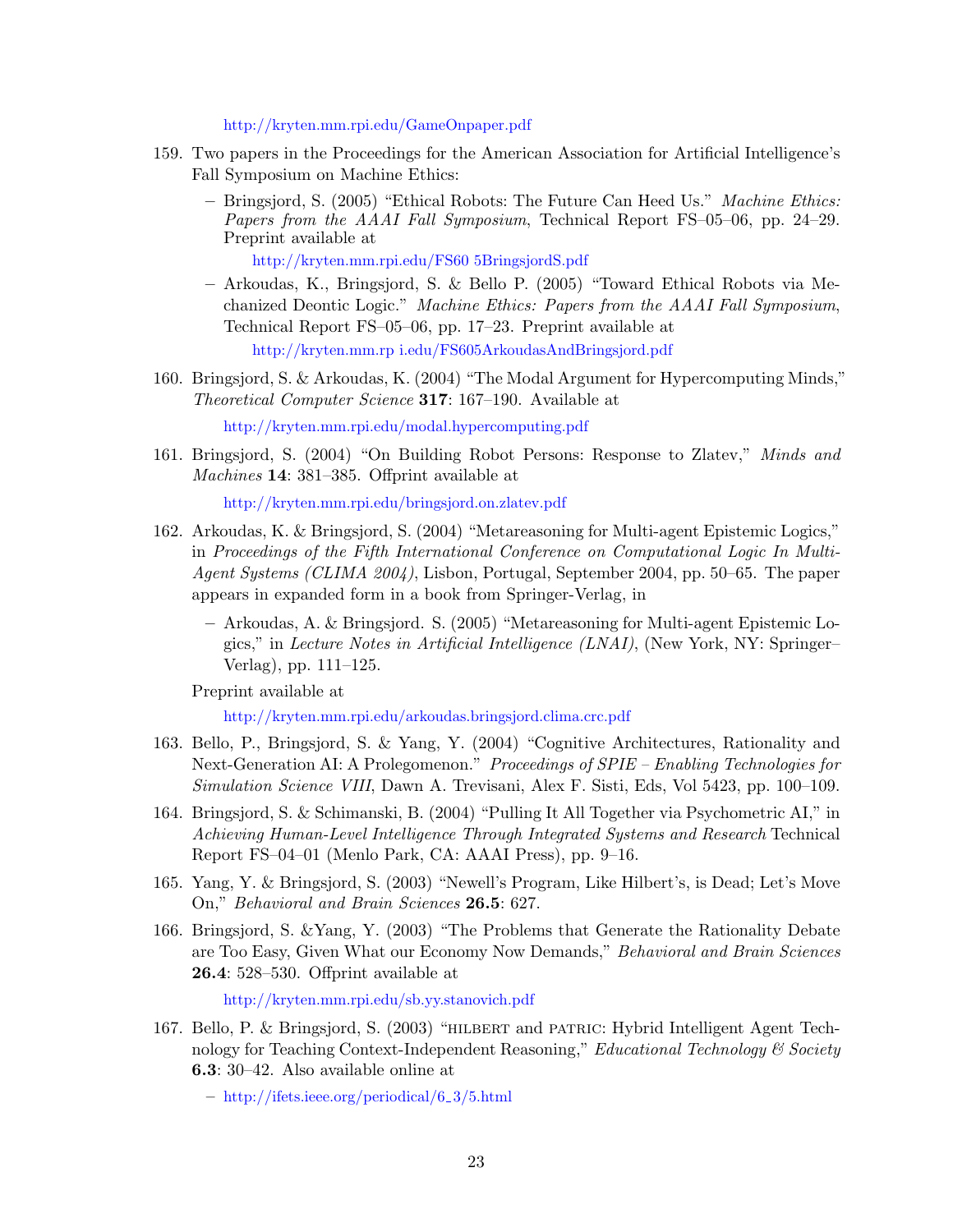168. Bringsjord, S. & Schimanski, S. (2003) "What is Artificial Intelligence? Psychometric AI as an Answer," Proceedings of the  $18^{th}$  International Joint Conference on Artificial Intelligence (IJCAI–03) (San Francisco, CA: Morgan Kaufmann), pp. 887–893. Offprint available at

<http://kryten.mm.rpi.edu/scb.bs.pai.ijcai03.pdf>

169. Bringsjord, S. & Yang, Y. (2003) "Logical Illusions and the Welcome Psychologism of Logicist Artificial Intelligence," in Jacquette, D., ed., Philosophy, Psychology, and Psychologism: Critical and Historical Essays on the Psychological Turn in Philosophy (Dordrecht, The Netherlands: Kluwer), pp. 289–312. Offprint available at

<http://kryten.mm.rpi.edu/scb.psychologism.pdf>

170. Bringsjord, S. & van Heuveln, B. (2003) "The Mental Eye Defense of an Infinitized Version of Yablo's Paradox," Analysis 63.1: 61–70. Offprint available at

<http://kryten.mm.rpi.edu/scb.yabloinf.analysis.pdf>

171. Gray, W.D., Schoelles, M.J., Bringsjord, S.C., Burrows, K., & Colder, B. (2003) "Sage: Five Powerful Ideas for Studying and Transforming the Intellligence Analyst's Task environment," 47th Annual Conference of the Human Factors and Ergonomics Society (pp. 1019–1023). Santa Monica, CA: Human Factors and Ergonomics Society. Offprint available at

http://www.rpi.edu/∼[grayw/pubs/papers/2003/GSBBC03](http://www.rpi.edu/~grayw/pubs/papers/2003/GSBBC03_Sage_HFES.pdf) Sage HFES.pdf

172. Bringsjord, S. & Yang, Y. (2003) "Representations Using Formal Logics." In Nadel, L. (Ed.) Encyclopedia of Cognitive Science Vol. 3 (London, UK: Nature Publishing Group), 940–950. Offprint available at

<http://kryten.mm.rpi.edu/SBYY.ECS.pdf>

173. Bringsjord, S. & Noel, R. (2002) "Real Robots and the Missing Thought Experiment in the Chinese Room Dialectic," in Bishop, M. and Preston, J., eds., Views into the Chinese Room: New Essays on Searle and Artificial Intelligence (Oxford, UK: Oxford University Press), pp. 144–166. Preprint available at

<http://kryten.mm.rpi.edu/searlebook1.pdf>

174. Bringsjord, S., Noel, R. & Ferrucci, D. (2002) "Why Did Evolution Engineer Consciousness?" in Fetzer, J. and Mulhauser, G., eds., Consciousness Evolving (Amsterdam, The Netherlands: John Benjamins), pp. 111–138. Offprint available at

<http://kryten.mm.rpi.edu/consciousness.pdf>

175. Bringsjord, S. & Zenzen, M. (2002) "Toward a Formal Philosophy of Hypercomputation," *Minds & Machines* **12**: 241–258. Offprint available at

<http://kryten.mm.rpi.edu/sb.formalphil.hyper.pdf>

- 176. Bringsjord, S. (2001) "Are We Evolved Computers? A Critical Review of Steven Pinker's How the Mind Works" Philosophical Psychology 14.2: 227–243. Offprint available at <http://kryten.mm.rpi.edu/selmer.wallaceparadox.pdf>
- 177. Bringsjord, S. (2001) "In Computation, Parallel is Nothing, Physical Everything," Minds and Machines 11: 95–99. Preprint available at

[http://kryten.mm.rpi.edu/parallel](http://kryten.mm.rpi.edu/parallel_mm.pdf) mm.pdf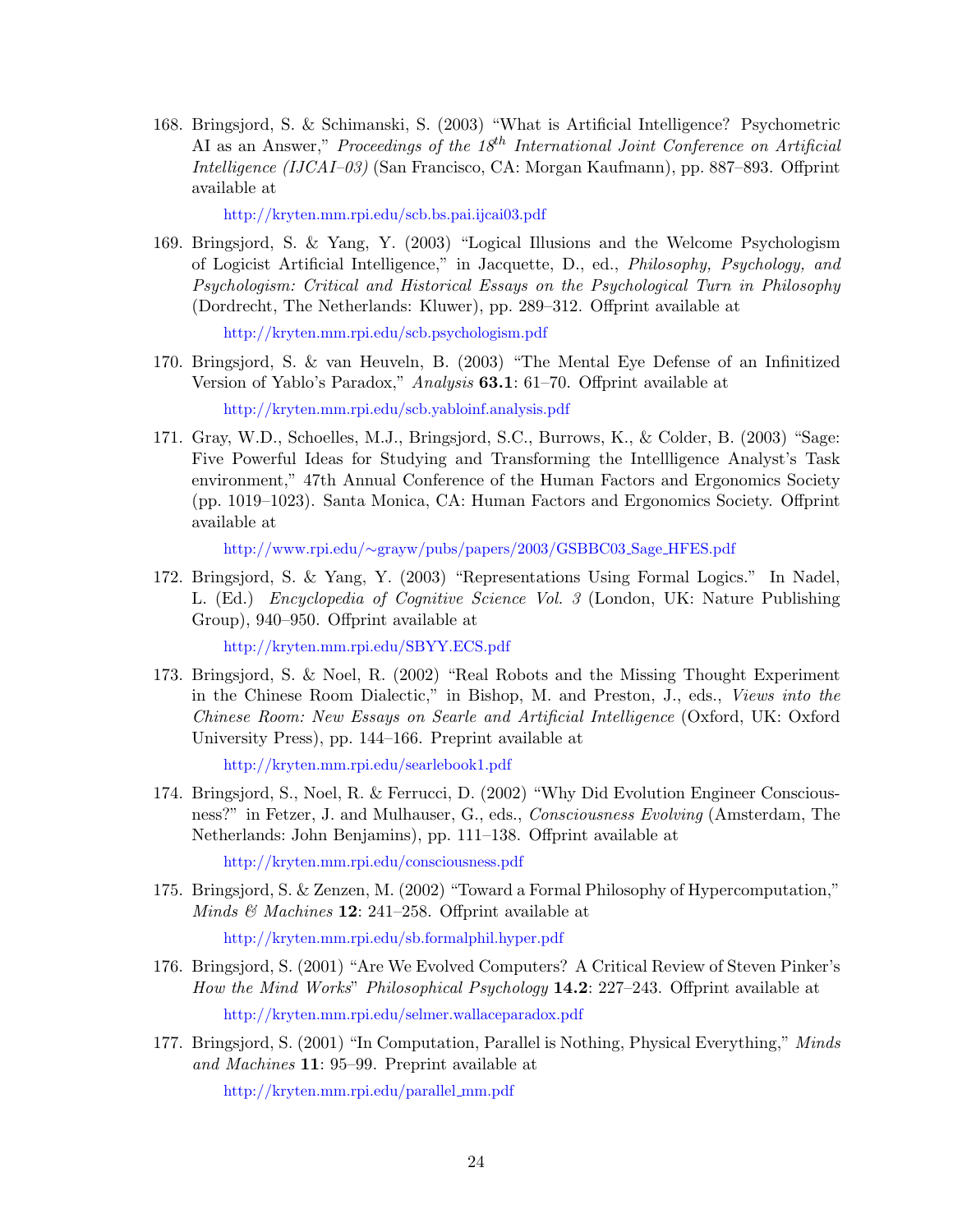178. Rinella, K., Bringsjord, S. & Yang, Y. (2001) "Efficacious Logic Instruction: People are not Irremediably Poor Deductive Reasoners," in Moore, J.D. & Stenning, K., eds., Proceedings of the Twenty-Third Annual Conference of the Cognitive Science Society (Mahwah, NJ: Lawrence Erlbaum Associates), pp. 851–856. Preprint available at

<http://kryten.mm.rpi.edu/SELPAP/COGSCI01/mml.efficacy.doc>

179. Yang, Y. & Bringsjord, S. (2001) "Mental Metalogic: A New Paradigm for Psychology of Reasoning," in Proceedings of the Third International Conference on Cognitive Science  $(ICCS 2001)$  第三届国际认知科学大会论文集 (Press of the University of Science and Technology of China 中国科学技术大学出版社: Hefei, China), pp. 199-204. Preprint available at

<http://kryten.mm.rpi.edu/SELPAP/COGSCI01/MML/mml.cogsci2001.v1.pdf>

- 180. Yang, Y. & Bringsjord, S. (2001) "The Mental Possible Worlds Mechanism: A New Method for Analyzing Logical Reasoning Problems on the GRE," in Proceedings of the Third International Conference on Cognitive Science (ICCS 2001) (Press of the University of Science and Technology of China Hefei, China), pp. 205–210.
- 181. Bringsjord, S., Bello, P., Ferrucci, D. (2001) "Creativity, the Turing Test, and the (Better) Lovelace Test," Minds and Machines 11: 3–27. This is the full paper based on my presentation at Turing 2000, the conference at Dartmouth held to commemorate the birth of AI and Turing's prediction that by the year 2000 a machine would be built that could pass the famous test that now bears his name (the "Turing Test"). The paper appears in a more recent book:
	- Bringsjord, S., Bello, P., & Ferrucci, D. (2003) "Creativity, the Turing Test, and the (Better) Lovelace Test," in Moor, J., ed., The Turing Test: The Elusive Standard of Artificial Intelligence (Dordrecht, The Netherlands: Kluwer Academic Publishers), pp. 215–226.

Offprint available at

<http://kryten.mm.rpi.edu/lovelace.pdf>

182. Bringsjord, S. & Xiao, H. (2000) "A Refutation of Penrose's Gödelian Case Against Artificial Intelligence," Journal of Experimental and Theoretical Artificial Intelligence 12: 307–329. Offprint available at

<http://kryten.mm.rpi.edu/refute.penrose.pdf>

183. Bringsjord, S., Noel, R. & Caporale, C. (2000) "Animals, Zombanimals, and the Total Turing Test: The Essence of Artificial Intelligence," Journal of Logic, Language, and Information 9: 397–418. Offprint available at

<http://kryten.mm.rpi.edu/zombanimals.pdf>

- 184. Bringsjord, S. (2000) "Clarifying the Logic of Anti-Computationalism: Reply to Hauser," Minds & Machines 10: 111–113.
- 185. Bringsjord, S. (1999) "The Zombie Attack on the Computational Conception of Mind," Philosophy and Phenomenological Research  $LIX.1: 41–69.$  Offprint available at

<http://kryten.mm.rpi.edu/bringsjord.zombie.attack.pdf>

186. Bringsjord, S. (1998) "Is Gödelian Model-Based Deductive Reasoning Computational?" Philosophica **61**: 51–76. Offprint available at

[http://kryten.mm.rpi.edu/godel](http://kryten.mm.rpi.edu/godel_modelbased.pdf) modelbased.pdf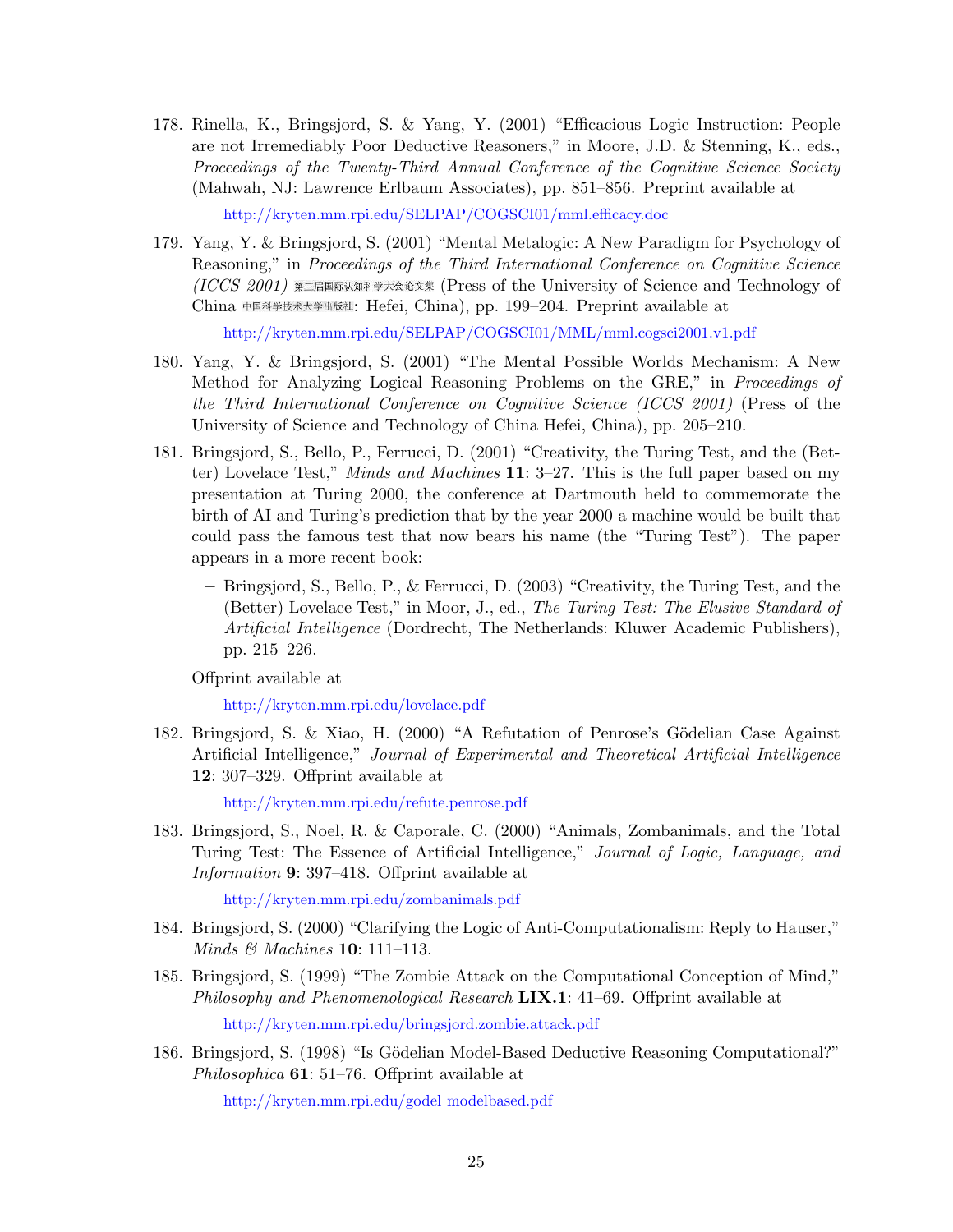- 187. Bringsjord, S. & Ferrucci, D. (1998) "Logic and Artificial Intelligence: Divorced, Separated, Still Married ...?" Minds and Machines 8: 273-308. Offprint available at <http://kryten.mm.rpi.edu/lai.divorced.married.pdf>
- 188. Bringsjord, S. & Ferrucci, D. (1998) "Reply to Thayse and Glymour on Logic and Artificial Intelligence" Minds and Machines 8: 313–315.
- 189. Bringsjord, S. (1998) "Computationalism is Dead; Now What?" Journal of Experimental and Theoretical Artificial Intelligence 10: 393–402.
- 190. Bringsjord, S., Bringsjord, E. and Noel, R. (1998) "In Defense of Logical Minds," in Proceedings of the  $20<sup>th</sup>$  Annual Conference of the Cognitive Science Society (Hillsdale, NJ: Lawrence Erlbaum Associates), pp. 173–178. Preprint available at

[http://kryten.mm.rpi.edu/SB](http://kryten.mm.rpi.edu/SB_etal_logical_minds.pdf) etal logical minds.pdf

191. Bringsjord, S. (1998) "Chess Is Too Easy," Technology Review 101.2: 23–28. This is an expanded version of one part of the paper Bringsjord, S. & Lally, A. (1997) "Chess Isn't Tough Enough: Better Games for Mind-Machine Competition," in Collected Papers from the 1997 AAAI Workshop Deep Blue versus Kasparov: The Significance for Artificial Intelligence, Technical Report WS-97-04, (Menlo Park, CA: AAAI Press), pp. 14–19. The "Chess is Too Easy" paper is available in the archives of Technology Review at

<https://www.technologyreview.com/1998/03/01/237087/chess-is-too-easy/>

192. Bringsjord, S. (1998) "Does AI Need to Concern Itself with Consciousness?" AISB (Journal for the Society for the Study of Artificial Intelligence and Simulation of Behavior) 99: 19–21. Offprint available at

<http://kryten.mm.rpi.edu/scb.aisb.pdf>

193. Bringsjord, S. & Zenzen, M. (1997) "Cognition Is Not Computation: The Argument from Irreversibility," Synthese 113: 285–320. Offprint available at

<http://kryten.mm.rpi.edu/irreversibility.pdf>

- 194. One of the authors of two papers in an interactive Monist issue:
	- $-$  (1997) "Philosophy and Electronic Publishing," *Monist* 80.3: 348–367. Editors: Michael Biggs, Claus Huitfeldt. Authors: Selmer Bringsjord, Paul Bohan-Broderick, Espen S. Ore, Alois Pichler, Darrell Raymond, Allen Renear, Michael Sperberg-McQueen.
	- $-$  (1997) "What is a Computer?" *Monist* 80.3: 389-404. Editor: Patrick J. Hayes. Authors: Istvan Berkeley, Selmer Bringsjord, Valerie Hardcastle, George McKee, Rob Stufflebeam.
- 195. Bringsjord, S. (1997) "Consciousness by the Lights of Logic and Commonsense," Behavioral and Brain Sciences 20.1: 144–146.
- 196. Bringsjord, S. (1997) "Philosophy and 'Super' Computation," in Bynum, T. and Moor, J., eds., The Digital Phoenix: How Computers are Changing Philosophy (Oxford, UK: Basil Blackwell), pp. 231–252. The paper is available in Italian as well:
	- Bringsjord, S. (2000) "Capitolo tredicesimo Filosofia e 'super'-computazione," in La fenice digitale: Come i computer stanno cambiando la filosofia (Milan, Italy: Apogeo), pp. 253–276. Translated by Fabrizio Comolli, Alessia Dimitri, Faffaele Di Noia, Sabrina Fusari, Alberto Mari, Virginio Sala.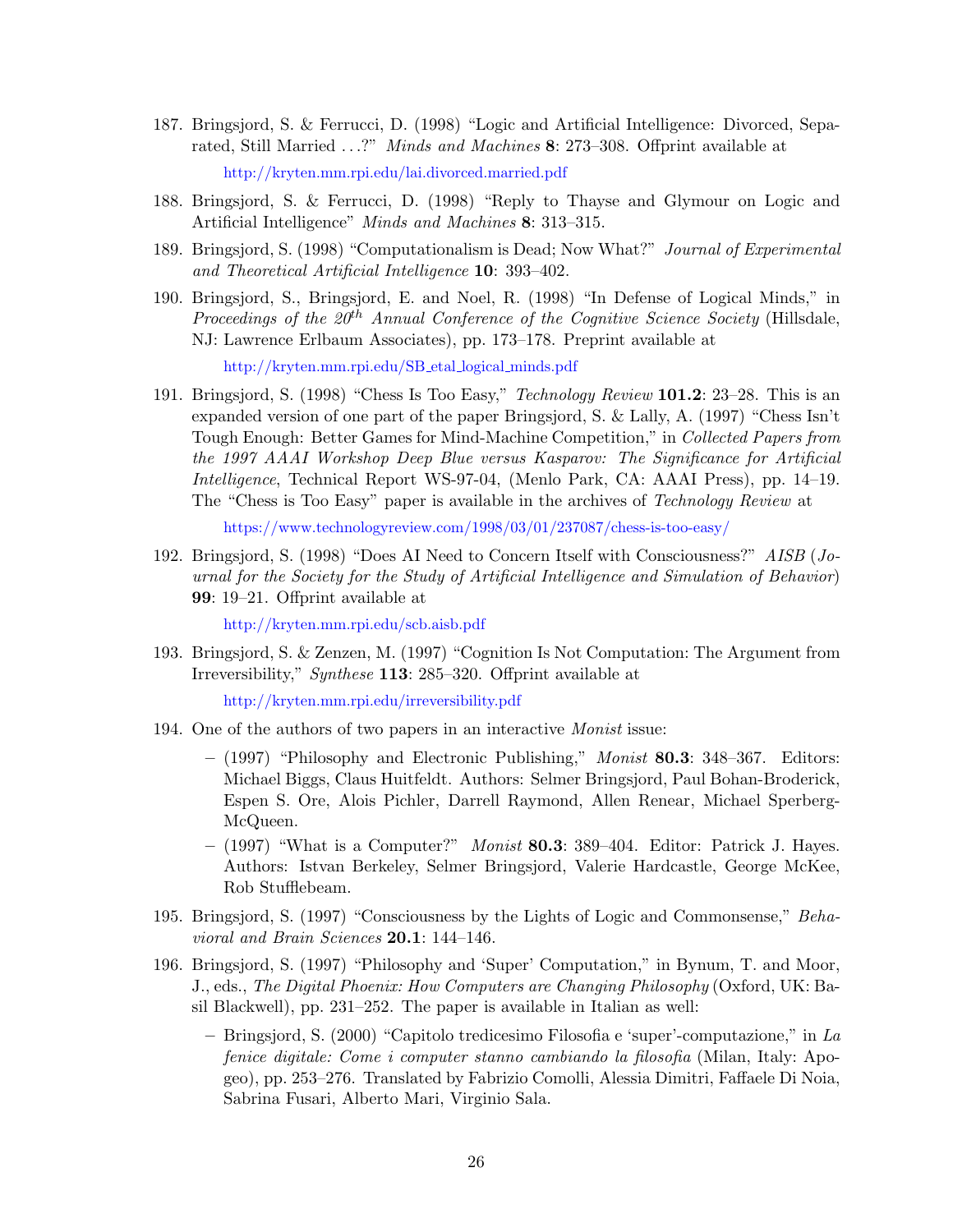197. Bringsjord, S. (1997) "Strong AI is Simply Silly," AI Magazine 18.1: 9–10. An offprint is available here:

[http://kryten.mm.rpi.edu/SBringsjord](http://kryten.mm.rpi.edu/SBringsjord_StrongAISimplySilly.pdf) StrongAISimplySilly.pdf

- 198. Bringsjord, S. (1997) "An Argument for the Uncomputability of Infinitary Mathematical Expertise," in Feltovich, P., Ford, K., and Hoffman, R., eds., Expertise in Context (Menlo Park, CA: AAAI Press), 475–497. This is the argument for which I won the "coveted" :) Simon Newcomb award (see AI Magazine, Fall 1996), beating out the nominated arguments of Jerry Fodor and Sir John Eccles. Roger Penrose was the previous year's winner.
- 199. Bringsjord, S. & Bringsjord, E. (1996) "The Case Against AI From Imagistic Expertise," Journal of Experimental and Theoretical Artificial Intelligence 8: 383–397. Offprint available at

<http://kryten.mm.rpi.edu/case.against.AI.pdf>

- 200. Bringsjord, S. (1995) "Pourquoi Hendrik Ibsen Est-Il Une Menace pour La Littérature Générée Par Ordinateur?" (traduit par Michel Lenoble) in Littérature et Informatique la Littérature Générée Par Ordinateur, Alain Vuillemin, ed., (Arras, France: Artois Presses Universite), pp. 135–144.
- 201. Bringsjord, S. (1995) "In Defense of Impenetrable Zombies," Journal of Consciousness Studies 2.4: 348–351.
- 202. Bringsjord, S. (1995) "Could, How Could We Tell If, and Why Should—Androids Have Inner Lives," in Ford, Ken, Glymour, Clark & Hayes, Pat, eds., Android Epistemology (Cambridge, MA: MIT Press), pp. 93–122. Offprint available online at

[http://kryten.mm.rpi.edu/tt.in.android 2.pdf](http://kryten.mm.rpi.edu/tt.in.android2.pdf)

- 203. Bringsjord, S. & Bringsjord, E. (1994) "Can AI Accommodate Imagistic Expertise?" Proceedings of the Second International Conference on Expert Systems for Development (Los Alamitos, CA: IEEE Press, ISBN 0-8186-5780-4), pp. 36–41.
- 204. Bringsjord, S. (1994) "Computation, Among Other Things, Is Beneath Us," Minds  $\mathcal{C}$ Machines 4.4: 469–488. Offprint available at

[http://kryten.mm.rpi.edu/sb](http://kryten.mm.rpi.edu/sb_computation_beneath.pdf) computation beneath.pdf

- 205. Bringsjord, S. (1994) "People are Infinitary Symbol Systems; No Sensorimotor Necessary," Think 2: 23–26. Symposium with Harnad, Searle, McDermott, etc.
- 206. Bringsjord, S. & Bringsjord, E. (1993) "Animal Communication of Private States Doesn't Illuminate the Human Case," Behavioral and Brain Sciences 16.4: 645–646.
- 207. Bringsjord, S. (1993) "Toward Non-Algorithmic AI," in Ryan, K. T. & Sutcliffe, R. F. E., eds., AI and Cog Sci 92, in the Workshop in Computing Series, Springer-Verlag, pp. 277–288.
- 208. Bringsjord, S. (1992) "CINEWRITE: an Algorithm-Sketch for Writing Novels Cinematically, and Two Mysteries Therein," Instructional Science 21: 155–168, 1992. Reprinted as a chapter in Computers and Writing: Issues and Implementations, edited by Mike Sharples, Kluwer Academic Publishers (Dordrecht, The Netherlands), 1992. Offprint available at

<http://kryten.mm.rpi.edu/cinewrite.pdf>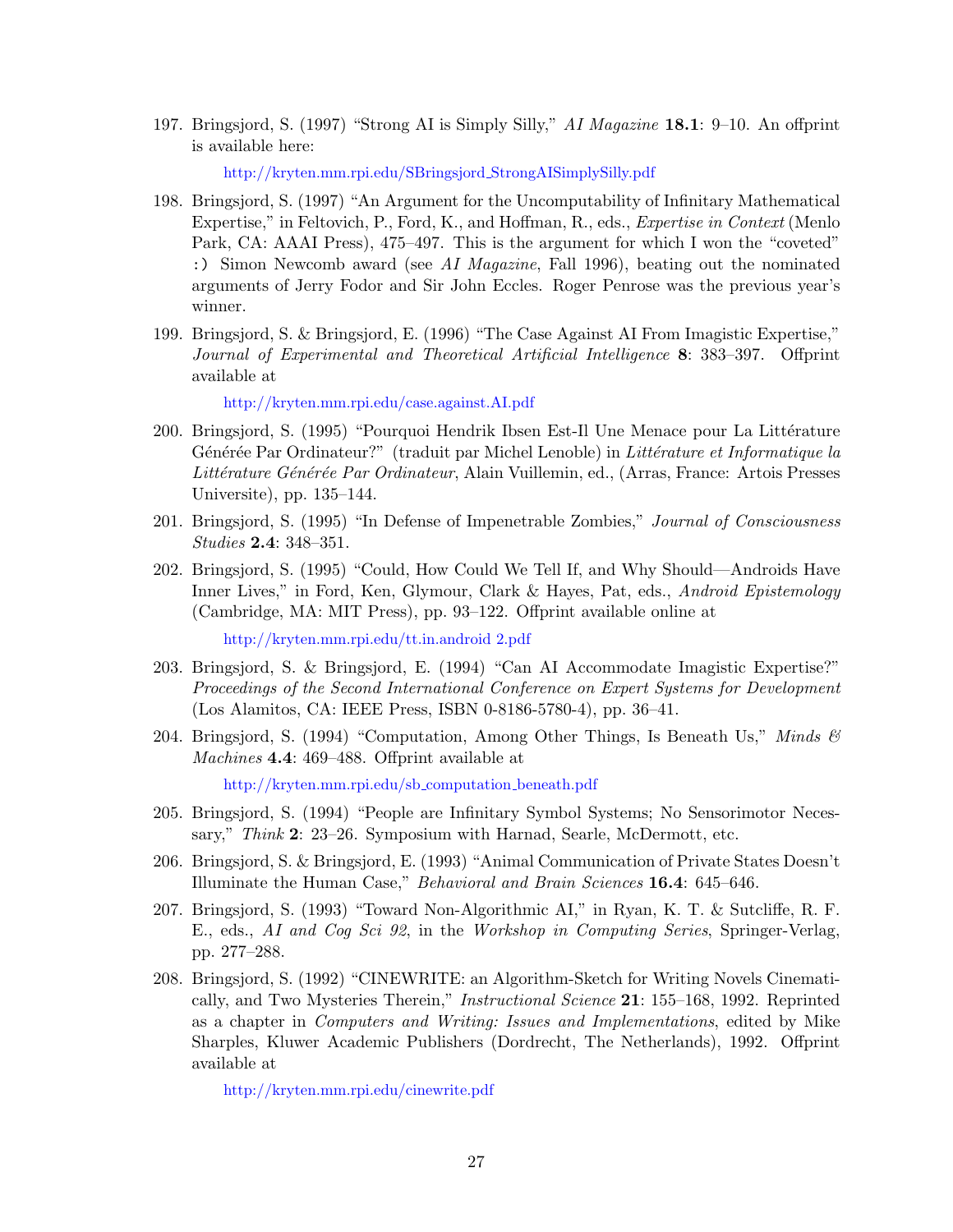209. Bringsjord, S. (1991) "Is the Connectionist-Logicist Clash one of AI's Wonderful Red Herrings?" Journal of Experimental & Theoretical AI 3.4: 319–349. Offprint available at

[http://kryten.mm.rpi.edu/connectionist](http://kryten.mm.rpi.edu/connectionist_logicist_clash.pdf) logicist clash.pdf

210. Bringsjord, S. & Zenzen, M. (1991) "In Defense of Hyper-Logicist AI," Proceedings of the 12<sup>th</sup> International Joint Conference on Artificial Intelligence (IJCAI–91) (Mountain View, CA: Morgan Kaufmann Publishers), pp. 1066–1072. Offprint (corrected because of production errors for IJCAI-91) available via the following link.

[http://kryten.mm.rpi.edu/InDefenseHyperLogicistAI](http://kryten.mm.rpi.edu/InDefenseHyperLogicistAI_corrected2.pdf) corrected2.pdf

- 211. Bringsjord, S. (1989) "Grim on Logic and Omniscience," Analysis 49.4: 186–189.
- 212. Bringsjord, S. (1989) "In Defense of Copying," Public Affairs Quarterly 3.1: 1–9. Preprint available at

[http://kryten.mm.rpi.edu/bringsjord](http://kryten.mm.rpi.edu/bringsjord_copying.pdf) copying.pdf

- 213. Bringsjord, S. (1989) "Christianity and Pacifism: A Reply to Kellenberger," Faith and Philosophy **6.1**: 88-94.
- 214. Bringsjord, S. (1989) "An Argument Against Chisholmian Common-Sensism," Southern Journal of Philosophy  $27.2$ : 195-205.
- 215. Bringsjord, S. (1989) "Tracing Superman Again: A Reply to Clark," Analysis, 48.1: 52– 54.
- 216. Bringsjord, S. (1986) "Swinburne's Argument From Consciousness," International Journal for the Philosophy of Religion 19: 127–143. Offprint available in searchable form at

[http://kryten.mm.rpi.edu/Bringsjord](http://kryten.mm.rpi.edu/Bringsjord_on_Swinburne1986.pdf) on Swinburne1986.pdf

217. Bringsjord, S. (1985) "Are There Set-Theoretic Worlds?" Analysis 45.1: 64. (This proof is excerpted from "On Possible Worlds," an unpublished manuscript.) Offprint available at

<http://kryten.mm.rpi.edu/AnalysisV45No1Jan85-Searchable.p64.pdf>

218. DeRose, S. & Bringsjord, S. (1985) "Are Computers Alive?" Abacus 2.4 (Spring 1985): 4–9, 80. Preprint available at

<http://kryten.mm.rpi.edu/ABACUSV2No4Summer85.finished.pdf>

- <span id="page-29-0"></span>• Electronic Publications
	- Bringsjord, S. (2001/2002) "AI Research to AI Business, and Back: Automatic Story Generation and Intelligent Document Production," PC AI 16.1: 36-43.
	- Bringsjord, S. (2001) "Is It Possible to Build Dramatically Compelling Interactive Digital Entertainment (in the form, e.g., of computer games)?" Game Studies 1(1). The paper is available here:

<http://www.gamestudies.org/0101/bringsjord>

- Papers in *Psyche*:<sup>[3](#page-29-1)</sup>

<span id="page-29-1"></span> $3P<sub>8</sub>$ yche available at

<http://psyche.cs.monash.edu.au>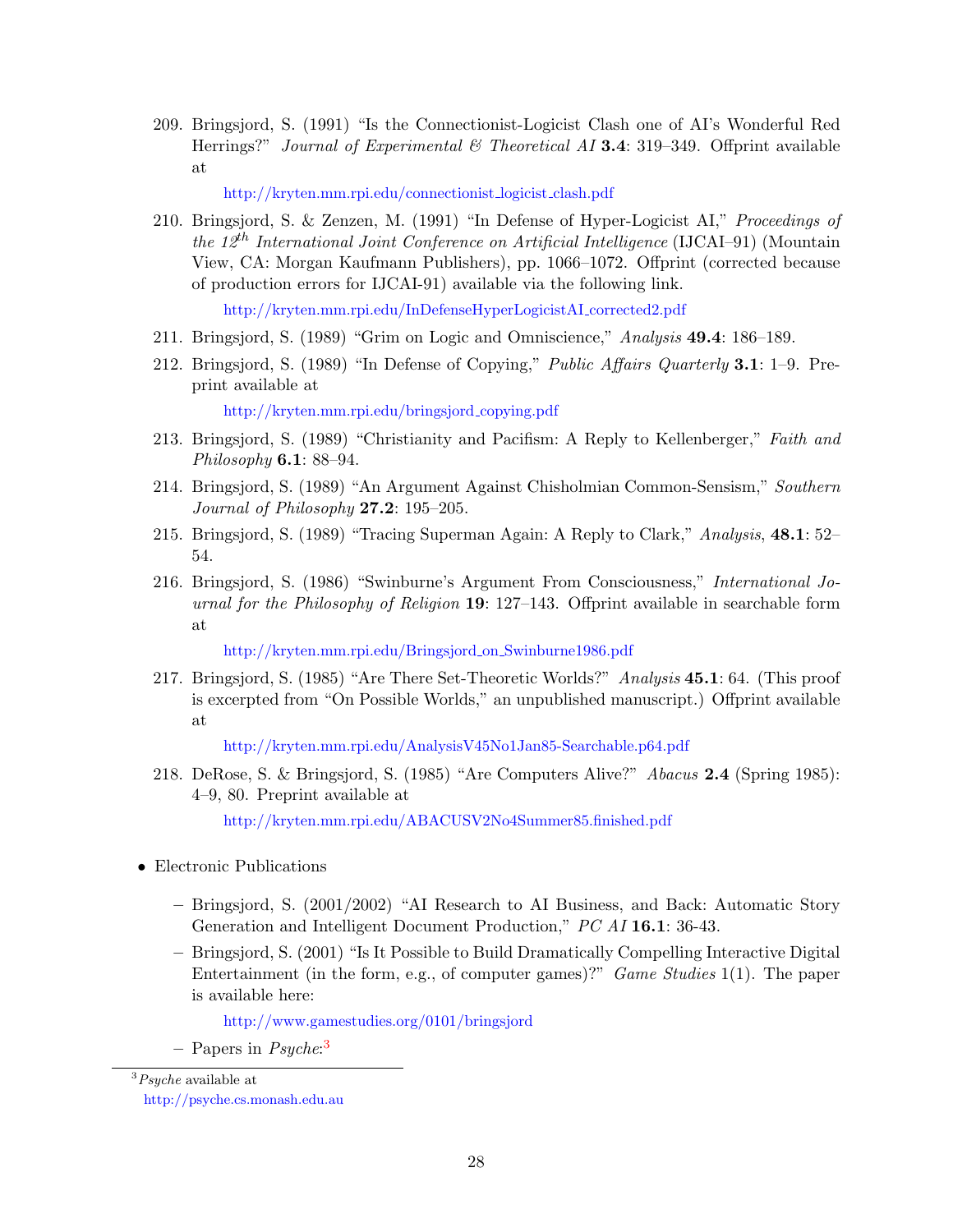- ∗ Bringsjord, S. (1994) "Baars Falls Prey to the Timidity He Rejects," Psyche 1.10.
- ∗ Bringsjord, S. (1994) "Searle on the Brink," (1994) Psyche 1.1.

- ∗ Bringsjord, S (1998) "Domain-independent Abstract Mediating States are a Function of Education," Psycoloquy 9(85).
- ∗ Bringsjord, S. (1998) "Domain-Independent Abstract Mediating States and AI," Psycologuy 9(53).
- ∗ Bringsjord, S. (1996) "The Inverted Turing Test is Provably Redundant," Psycoloquy 7(29).
- ∗ Bringsjord, S. (1996) "Artificial Intelligence and the Cyberiad Test," Psycoloquy 7(30).
- ∗ Bringsjord, S. (1995) "Computationalism is Doomed, and We Can Come to Know it,"  $Psychquy 6(10)$ .
- ∗ Bringsjord, S. (1995) "Why Didn't Evolution Produce Turing Test-passing Zombies?"  $P<sub>sycologuy</sub> 6(19)$ .
- ∗ Bringsjord, S. (1995) "Agnosticism About Neuron-level Functionalism," Psycoloquy 6(20).
- ∗ Bringsjord, S. (1995) "Agnosticism Re-revisited," Psycoloquy 6(30).
- ∗ Bringsjord, S. (1995) "Are Computers Automata?" Psycoloquy 6(39).
- <span id="page-30-0"></span> $*$  Bringsjord, S. (1994) "Précis of What Robots Can and Can't Be" Psycologuy 5(59). [\(http://www.cogsci.ecs.soton.ac.uk/cgi/psyc/newpsy?5.59\)](http://www.cogsci.ecs.soton.ac.uk/cgi/psyc/newpsy?5.59)
- Book Reviews
	- 1. Bringsjord, S. (forthcoming) Review of The Story of Evolution in 25 Discoveries: The Evidence and the People Who Found It, by D. Prothero (New York, NY: Columbia University Press), in Faith  $\mathcal B$  Philosophy. A preprint is available at

<http://kryten.mm.rpi.edu/BringsjordReviewProthero25EvolutionPreprint031222.pdf>

2. Bringsjord, S., Govindarajulu, N.S. (2021) Review of K. Arkoudas & D. Musser's Fundamental Proof Methods in Computer Science in Theory and Practice of Logic Programming 21.2 283–290. DOI[:10.1017/S1471068420000071.](#page-0-0) A preprint is available at

[http://kryten.mm.rpi.edu/SB](http://kryten.mm.rpi.edu/SB_NSG_ReviewFPMICS.pdf) NSG ReviewFPMICS.pdf

3. Bringsjord, S. (2014) Review of P. Thagard's The Brain and the Meaning of Life Religion  $\mathscr{C}$  Theology 21: 421–425. A preprint is available at

[http://kryten.mm.rpi.edu/SBringsjord](http://kryten.mm.rpi.edu/SBringsjord_review_PThagard_TBTMOL.pdf)\_review\_PThagard\_TBTMOL.pdf

4. Bringsjord, S. & Bringsjord, A. (2012) Review of G. Marcus' Kluge: The Haphazard Construction of the Human Mind in Philosophical Psychology 25.2: 301–305. A preprint is available at

[http://kryten.mm.rpi.edu/Bringsjord](http://kryten.mm.rpi.edu/Bringsjord_Bringsjord_review_Marcus_Kluge.pdf)\_Bringsjord\_review\_Marcus\_Kluge.pdf

5. Bringsjord, S. (2000) Review of John Searle's The Mystery of Consciousness, Minds  $\mathcal{C}$ Machines 10.3: 457–459.

<sup>-</sup> Papers in  $Psychquy:$ <sup>[4](#page-30-1)</sup>

<span id="page-30-1"></span> $^{4}P<sub>sycolog</sub>$  available at

<http://www.cogsci.soton.ac.uk/psycoloquy>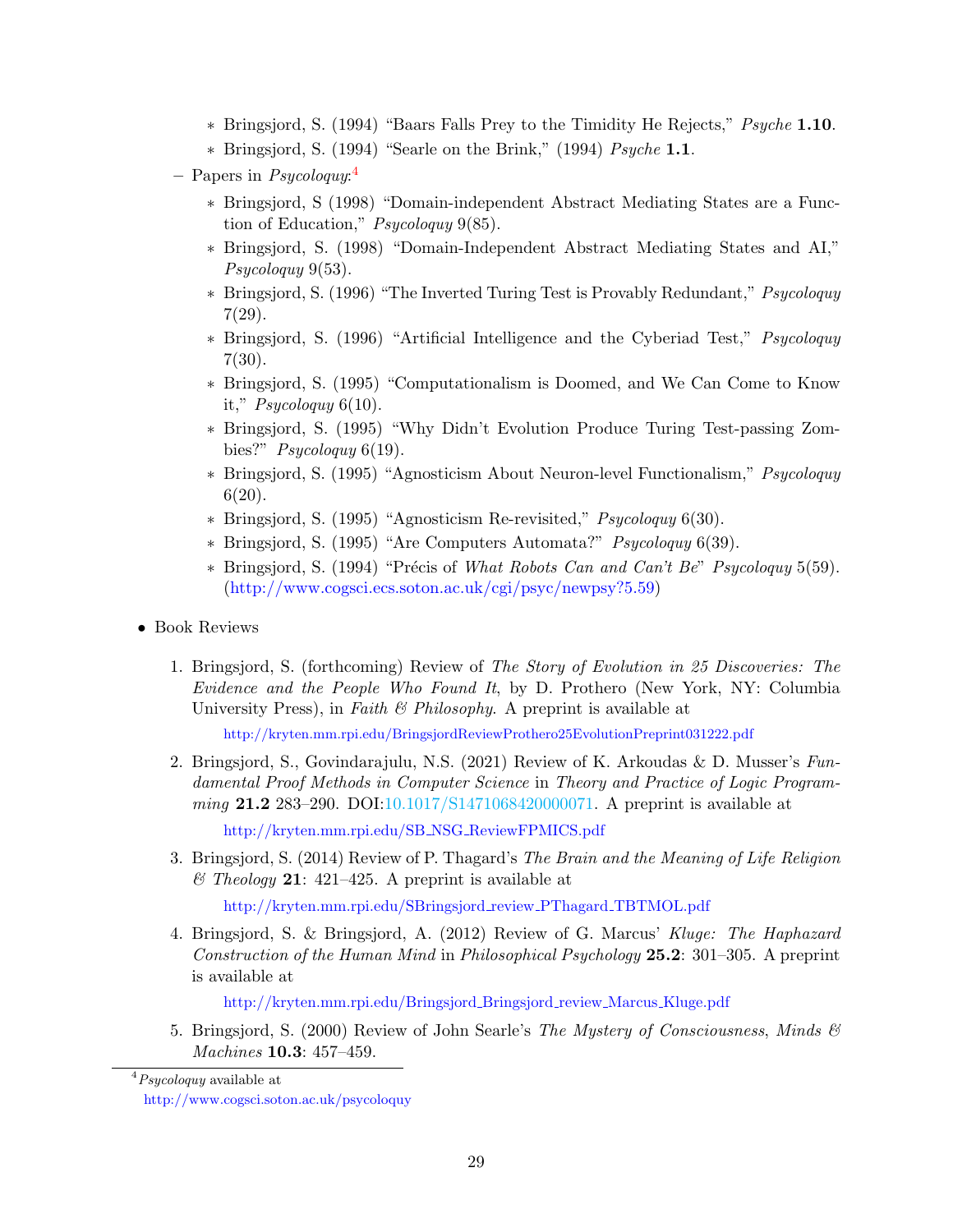- 6. Bringsjord, S. (2000) "In Light of Artificial Intelligence, the Science of Mental Ability is Either Silly or Pointless: Review of Jensen's The g Factor," Psycologuy 11(44).
- 7. Bringsjord, S. (2000) Review of Mind and Brain Sciences in the 21st Century, edited by R.L. Solso, 1997, (Cambridge, MA: MIT Press), Journal of Consciousness Studies 7.5: 87–88.
- 8. Bringsjord, S. (1999) Review of both Daniel Dennett's Brainchildren (Cambridge, MA: MIT Press) and P.M. Churchland & P.S. Churchland's On the Contrary (Cambridge, MA: MIT Press), in *IEEE Spectrum* **36.3**: 9–12.
- 9. Bringsjord, S. (1999) Review of Hans Moravec's Robot: From Mere Machine to Transcendent Mind, IEEE Spectrum  $36.10:14$ .
- 10. Bringsjord, S. (1999) Review of The Churchlands and Their Critics, edited by R.N. Mc-Cauley, 1996, (Oxford, UK: Blackwell), in Philosophy in Review XIX.1: 39–40.
- 11. Bringsjord, S. & Daraio, J. (1999) Eccles-iastical Dualism: Review of Evolution of the Brain: Creation of the Self by John Eccles, (London, UK: Routledge), Psyche 5.
- 12. Bringsjord, S. (1996) Review of Giorgio Levi's (ed.) Advances in Logic Programming Theory, 1994, (Oxford, UK: Oxford University Press), History and Philosophy of Logic 17: 170–172.
- 13. Bringsjord, S. & Patterson, W. (1995) Review of John Searle's The Rediscovery of the Mind, Minds  $\mathcal{B}$  Machines 5.2: 302–307.
- 14. Bringsjord, S. (1994) Review of Margaret Boden's Myths and Mechanisms, Behavioral and Brain Sciences 17.3: 532–533.
- <span id="page-31-0"></span>15. Bringsjord, S. & Welty, C. (1994) Review of Ken Ford & Pat Hayes, eds., The Frame Problem: Reasoning in a Dynamic World, in AI Magazine 15.1: 69-72.
- Essays
	- Bringsjord, S., Bringsjord, A. & Govindarajulu, N.S. (2022) "Deep Detectives" (in response to "Disinformed") Inference 7.1, April. The piece can be found via the link immediately below.

<https://inference-review.com/letter/deep-detectives>

- "AI Can Stop the Carnage"/"AI Can Stop Mass Shootings And More," Times Union, Friday, August 16 2019. The first link below is the published version in the TU. The original version, functioning here as a preprint, is available at the second link.
	- ∗ [http://kryten.mm.rpi.edu/AICanStopMassShootinngs](http://kryten.mm.rpi.edu/AICanStopMassShootinngs_BringsjordTU081619.pdf) BringsjordTU081619.pdf
	- ∗ [http://kryten.mm.rpi.edu/AI](http://kryten.mm.rpi.edu/AI_Can_Stop_Mass_Shootings_Bringsjord.pdf) Can Stop Mass Shootings Bringsjord.pdf
- "Ethical AI Could Have Thwarted Deadly Crash," Times Union, Sunday, April 5 2015. The crash in question is the Germanwings tragedy, in which 150 people perished. The first two links below are to the published version in the TU. A somewhat less gentle version, functioning here as a preprint, is available at the third link.
	- ∗ [http://kryten.mm.rpi.edu/SBringsjord](http://kryten.mm.rpi.edu/SBringsjord_GermanwingsP1.pdf) GermanwingsP1.pdf
	- ∗ [http://kryten.mm.rpi.edu/SBringsjord](http://kryten.mm.rpi.edu/SBringsjord_GermanwingsP2.pdf) GermanwingsP2.pdf
	- ∗ [http://kryten.mm.rpi.edu/AICouldHavePreventedGermanwingsMassacre](http://kryten.mm.rpi.edu/AICouldHavePreventedGermanwingsMassacre_033015.pdf) 033015.pdf
- "Letter From a Happy Socialist," The Record, October 30, 2008, p. 11. Offprint available at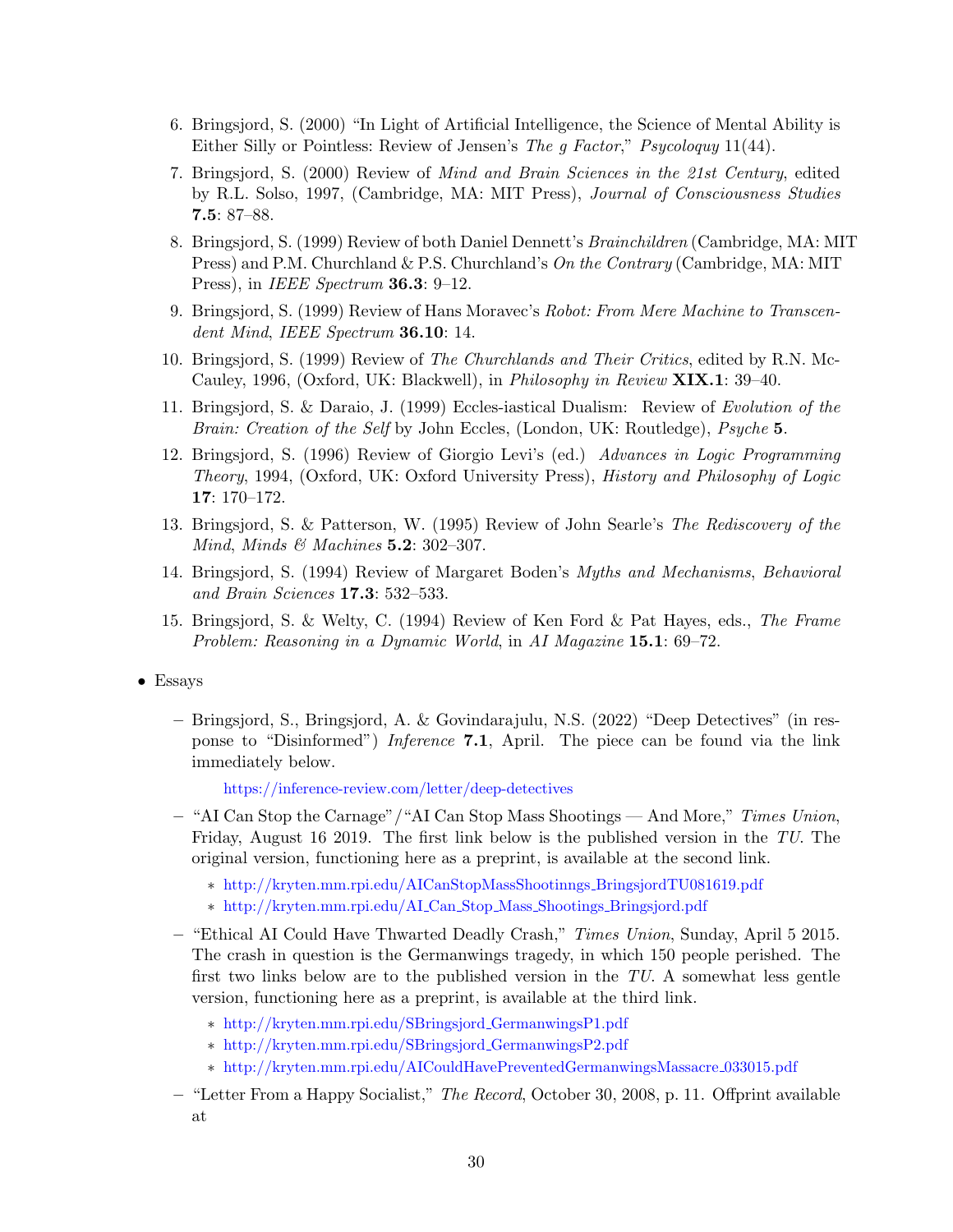- ∗ [http://kryten.mm.rpi.edu/sb](http://kryten.mm.rpi.edu/sb_happysocialist10-30-08.pdf) happysocialist10-30-08.pdf
- "Only a Technology Triad Can Tame Terror," The Record, September 7, 2007, p. 11. (Note: My recommendations here only make sense in the context of the technologies I advocate for ensuring that autonomous AI systems are certified to be under the control of human-selected ethical codes.) Offprint available at

∗ <http://kryten.mm.rpi.edu/tameterror.pdf>

– "The Irrationality of the Free Software Movement." This one is a bit unusual. It doesn't appear in a journalism outlet. It was penned for my appearance on a panel with Richard Stallman and Peter Suber at [NA-CAP 2007](http://na-cap.osi.luc.edu) — an appearance made the day after Stallman, suitably clothed, proclaimed himself a saint in the Church of Emacs, and then entered into rather heated debate with audience members, one of whom was me. The piece can be retrieved at

∗ [http://www.rpi.edu/ brings/sb](http://www.rpi.edu/~brings/sb_idiocy_fsm.pdf) idiocy fsm.pdf

- "Fighting the Cobalt Dream," The Record, April 1, 2003, A4.
- "We Need Smart Machines to Vanquish Terrorism," The Record, November 23, 2001. Preprint available at

<http://www.mm.rpi.edu/NEWSP/smartmachines.vs.terrorism4.pdf>

– "Why Not Shoot?" Los Angeles Times, March 26, 2001, B7. (Actually, the title was changed by the LA Times to "Some People Won't Ask 'Why Not?' ".) The full, unedited version is available at

[http://www.rpi.edu/](http://www.rpi.edu/~brings/shoot3.pdf)∼brings/shoot3.pdf

- "A Contrarian Future for Minds and Machines," Chronicle of Higher Education, November 3, 2000, B5. Reprinted in The Education Digest 66.6: 31–33.
- "Pecadillo Potentially More Than Personal," The Record, October 10, 1998.
- "Contrarian Planning in the Town of Brunswick," The Record, August 24, 1997.
- "The Mysterious Chamber of Commerce," The Record, October 15, 1994.
- "On Protectionism." Perspective: Journal of Opinion, Sunday Times-Union, December 17, 1989.
- "The Solution to Troy's Redistricting Controversy: Democracy!" The Record, February 7, 1992.
- "The Idiocy of Incineration," The Record, June 26, 1992.
- "The Missing Candidate," The Record, October 24, 1992.
- $-$  "The Best Place to Live," Sunday Gazette, November 8, 1992. Available online at [http://homepages.rpi.edu/](http://homepages.rpi.edu/~brings/best.live.html)∼brings/best.live.html. View this piece in Romanian courtesy of [azoft](http://www.azoft.com) at [http://www.azoft.com/people/seremina/edu/best](http://www.azoft.com/people/seremina/edu/best_live-rom.html) live-rom.html. And: [Danish translation](http://encarsglobe.com/blog/DET-bedste-sted-at-leve.html) by [EnGlobe.](http://encarsglobe.com/blog/DET-bedste-sted-at-leve.html)
- "Socialists are Happy Campers," The Record, March 17, 1993.
- "The Idiocy of Incineration II," The Record, September 18, 1993.
- Book Proposals Under Development
	- Bringsjord, S. Are Humans Rational?. This book is being developed in conjunction with the course of the same name, taught primarily to first-year undergraduates at RPI; web site for the course is [here.](http://kryten.mm.rpi.edu/COURSES/AHR/ahr.html)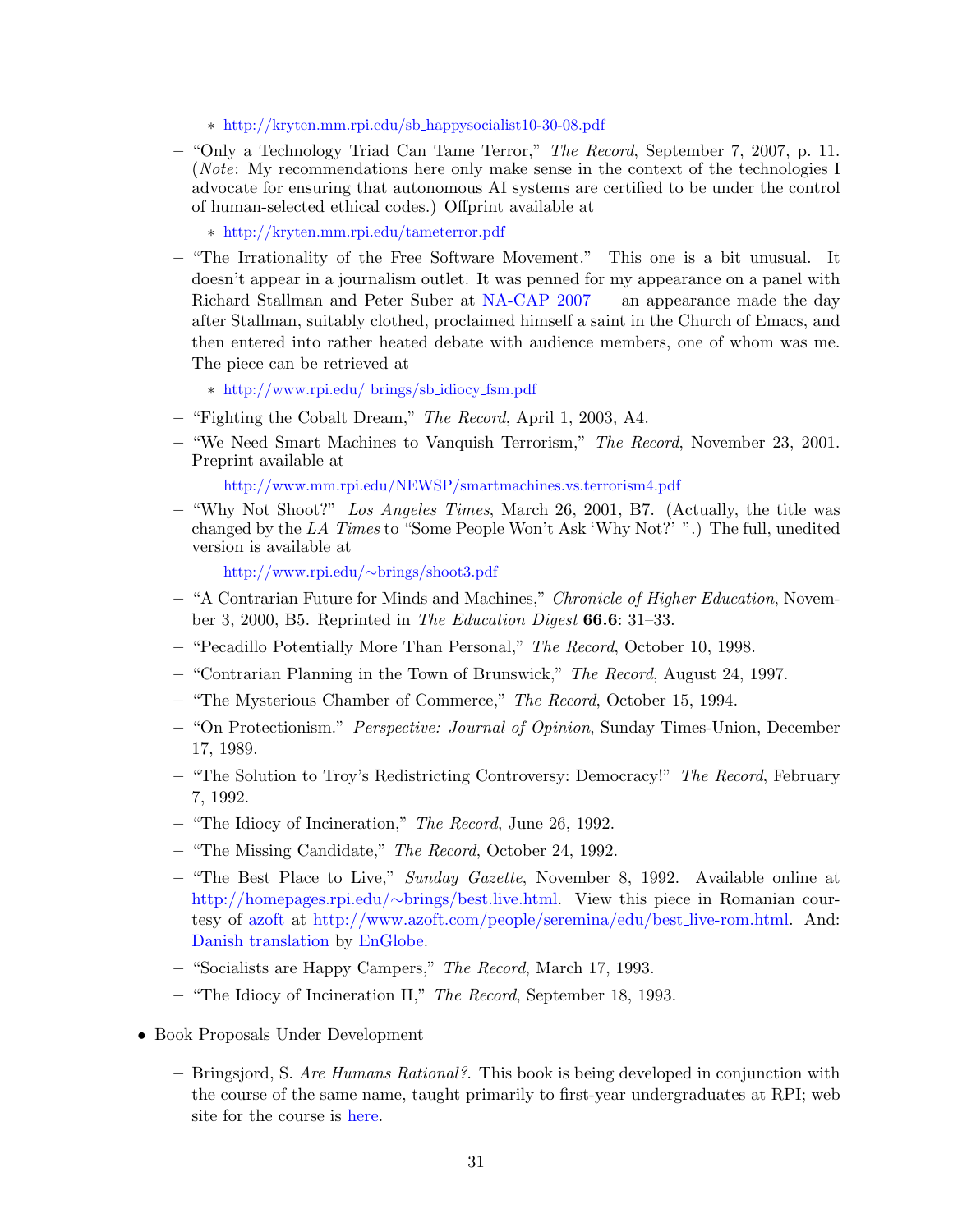- <span id="page-33-0"></span>• Papers in Progress (favorite one selected)
	- "Finally, A Proof of the Church-Turing Thesis." With Naveen Sundar G.
- <span id="page-33-1"></span>• Fiction in Progress
	- $-$  Three Putt Lie, a novel
	- The Final Case, a novel
	- Steel Nerves, a novel, with Dr. Kenneth Burchard.
- *Selected* Unpublished Works (most of my writings are unpublished)
	- Bringsjord, S. (2019) "Accessing and Harnessing the Infinite Makes us Unique." Available at

<span id="page-33-2"></span>[http://kryten.mm.rpi.edu/SBringsjord](http://kryten.mm.rpi.edu/SBringsjord_on_Chapman_051519.pdf) on Chapman 051519.pdf

– Bringsjord, S. (2020) "Cognitive Nanorobotics for Killing Viruses." Abstract and presentation "killed" by the COVID-19 pandemic when then the 2020 IEEE 2020 Albany Nanotechnology Symposium had to be cancelled.

<http://kryten.mm.rpi.edu/SBringsjord2020AlbanyNanotechSympPrezAbstract.pdf>

- Bringsjord, S. (2011) "How to Solve the 'Quiet Crisis' in a Single Stroke." Available at [http://kryten.mm.rpi.edu/SB](http://kryten.mm.rpi.edu/SB_Solving_Quiet_Crisis_111611.pdf) Solving Quiet Crisis 111611.pdf
- Bringsjord, S. & Bringsjord, A. (2011) "Victorious Information-Theoretic Arguments from Design for Theism Over Naturalism." Available at

[http://kryten.mm.rpi.edu/SB](http://kryten.mm.rpi.edu/SB_AB_Victorious_I-T_Args_102011.pdf) AB Victorious I-T Args 102011.pdf

– Bringsjord, S. (2010) "Chisholm's Simple Souls versus Clark's Extended Minds." Available at

[http://kryten.mm.rpi.edu/Bringsjord](http://kryten.mm.rpi.edu/Bringsjord_SimpleSoulsVsExtendedMinds_020411.pdf) SimpleSoulsVsExtendedMinds 020411.pdf

- Bringsjord, S. (2009) Calculi of Death (a play). Available at [http://kryten.mm.rpi.edu/SB](http://kryten.mm.rpi.edu/SB_Calculi_of_Death_111509.pdf) Calculi of Death 111509.pdf
- Bringsjord, S. & Arkoudas, K. (2009) "A Cognitively Informed Approach to Automatic Programming" Final Report for National Science Foundation SGER Grant; SB PI, KA Co-PI. (Bringsjord received invaluable assistance on this from J. Li.) Available at

[http://kryten.mm.rpi.edu/KA](http://kryten.mm.rpi.edu/KA_SB_CreativeIT_SGER_finrep_120908.pdf) SB CreativeIT SGER finrep 120908.pdf

– Bringsjord, S. (2007) "Philosophical Engineering: Some Reflections." Accepted for WPE-2007 (Workshop on Philosophy and Engineering).. This extended abstract can be obtained online at

[http://kryten.mm.rpi.edu/sb](http://kryten.mm.rpi.edu/sb_philosohicalengineering.pdf) philosohicalengineering.pdf

– Bringsjord, S., Shilliday, A., Taylor, J., Clark, M. & Khemlani, S. (2006) "Slate: An Argument-Centered Intelligent Assistant to Professional Reasoners." Accepted for CMNA06 at ECAI06, Riva Del Garda, Italy. Paper can be found online at

[http://kryten.mm.rpi.edu/bringsjord](http://kryten.mm.rpi.edu/bringsjord_cmna06.pdf) cmna06.pdf

– These days I'm too busy to publish the short stories I write, so generally I only write for my own pleasure in this arena. A recent short story is "He Tells Me Lots of Things," available at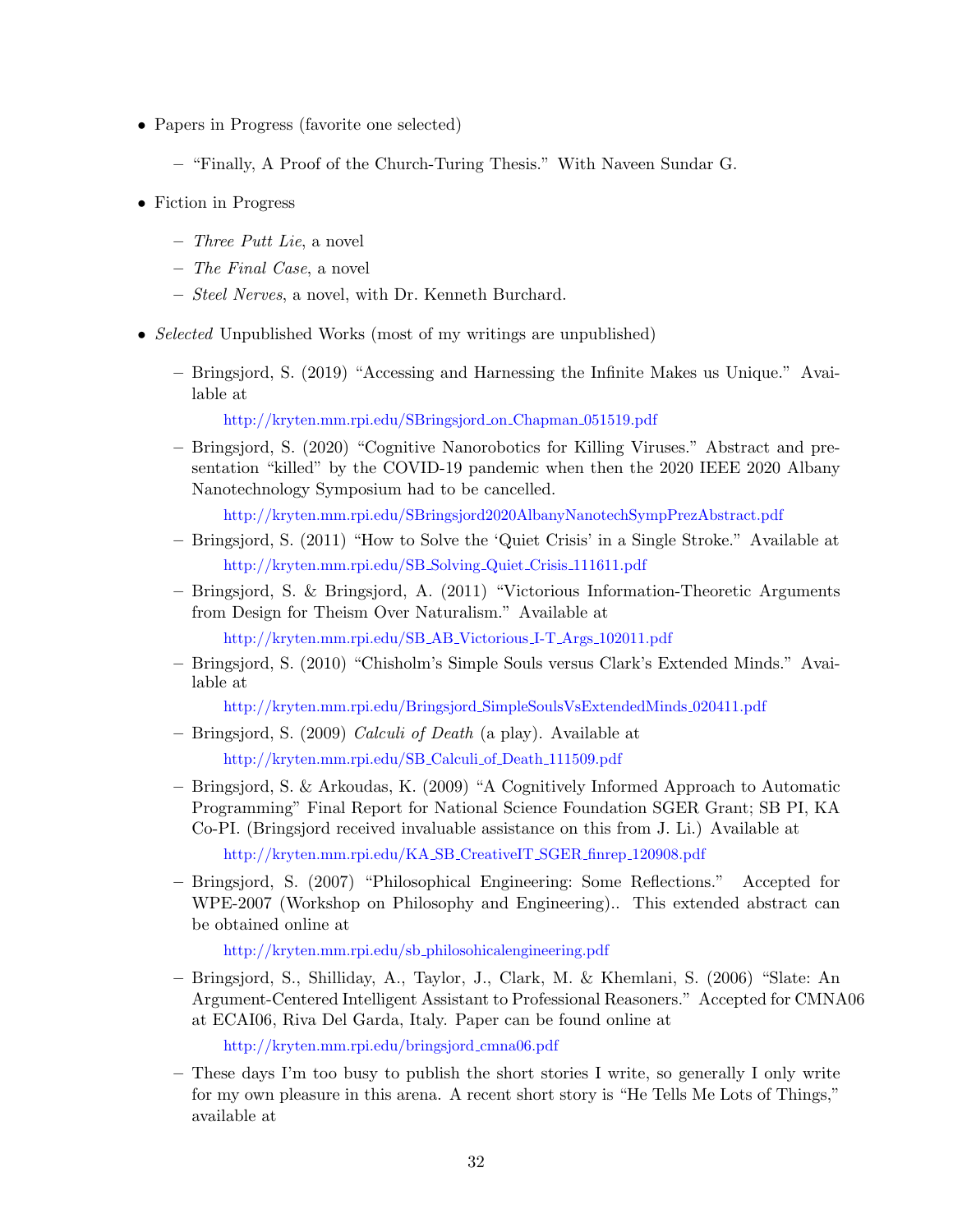[http://kryten.mm.rpi.edu/he](http://kryten.mm.rpi.edu/he_tells_me_lots6.pdf) tells me lots6.pdf

– Bringsjord, E. & Bringsjord, S. (2001)"Exploring the Relationship Between Logic Background and Performance on the Analytical Section of the GRE." Full paper available at

<http://kryten.mm.rpi.edu/bringsjordx2-1.logic.gre1.doc>

– Bringsjord, S. (unpublished manuscript) "Artificial Life: AI's Immature Brother?" A review article of the 1,509 page volumes Artificial Life and Artificial Life II, published by Addison-Wesley, which comprises the Proceedings of the 1987, 1990 International Workshops on Artificial Life. Written for and made available to students at Rensselaer, but also available for others.

## Patents

- <span id="page-34-0"></span>• Provisional Patent Filing (Feb 9 2021): U.S. Patent Application  $\#$ : 63/147,356 Title: "Artificial Intelligence System And Method For Automatic Personalized Training For Standardized K-12 Math Tests."
- Full Patent Filing to USPTO: "Artificial Intelligence Platform for Auto-Generating Reasoning Problems and Assessing Proposed Solutions." Application #: 16272403. Inventors: S Bringsjord, NS Govindarajulu, A Bringsjord.
- Counter Fraud System. #11379732. Issue Date: July 5 2022. Inventors: S Bringsjord, A Bringsjord, NS Govindarajulu, J Johnson
- Interactive, Expressive Music Accompaniment System.  $\#10,032,443$ . Issue date: July 24 2018. Inventors: Jonas Braasch, Nikhil Deshpande, Pauline, Oliveros, Selmer Bringsjord. Abstract:

Systems and methods capable of providing adaptive and responsive accompaniment to music with fixed chord progressions, such as jazz and pop, are provided. A system can include one or more sound-capturing devices, a signal analyzer to analyze captured sound signals, and an electronic sound-producing component that produces electronic sounds as an accompaniment.

• Automated Spear Phishing System. #9,882,932. Issue date: Jan 30 2018. Inventors: Selmer Bringsjord & Alexander Bringsjord. Abstract:

A system, method, and program product for spear phishing. A system is disclosed for automatically constructing a background story using computational logic that includes true declarative content associated with a target; a system for automatically constructing an expanded story using computational logic that includes deceptive declarative content; and a communication generator that generates a communication including the true declarative content, the deceptive declarative content, and an actionable element.

• Method and System for the Theme-Based Automatic Creation of Stories. #7,333,967. Issue date: 2.19.08. Co-invented with Dr. David Ferrucci of IBM, this patent describes a generic system architecture for automatic story generation. It represents a hybrid of classical approaches uniquely integrated around the concept of a theme-driven approach to capturing the concept of "interestingness." It submits several claims that capture a series of novel enhancements for implementing story generation systems that exhibit literary creativity.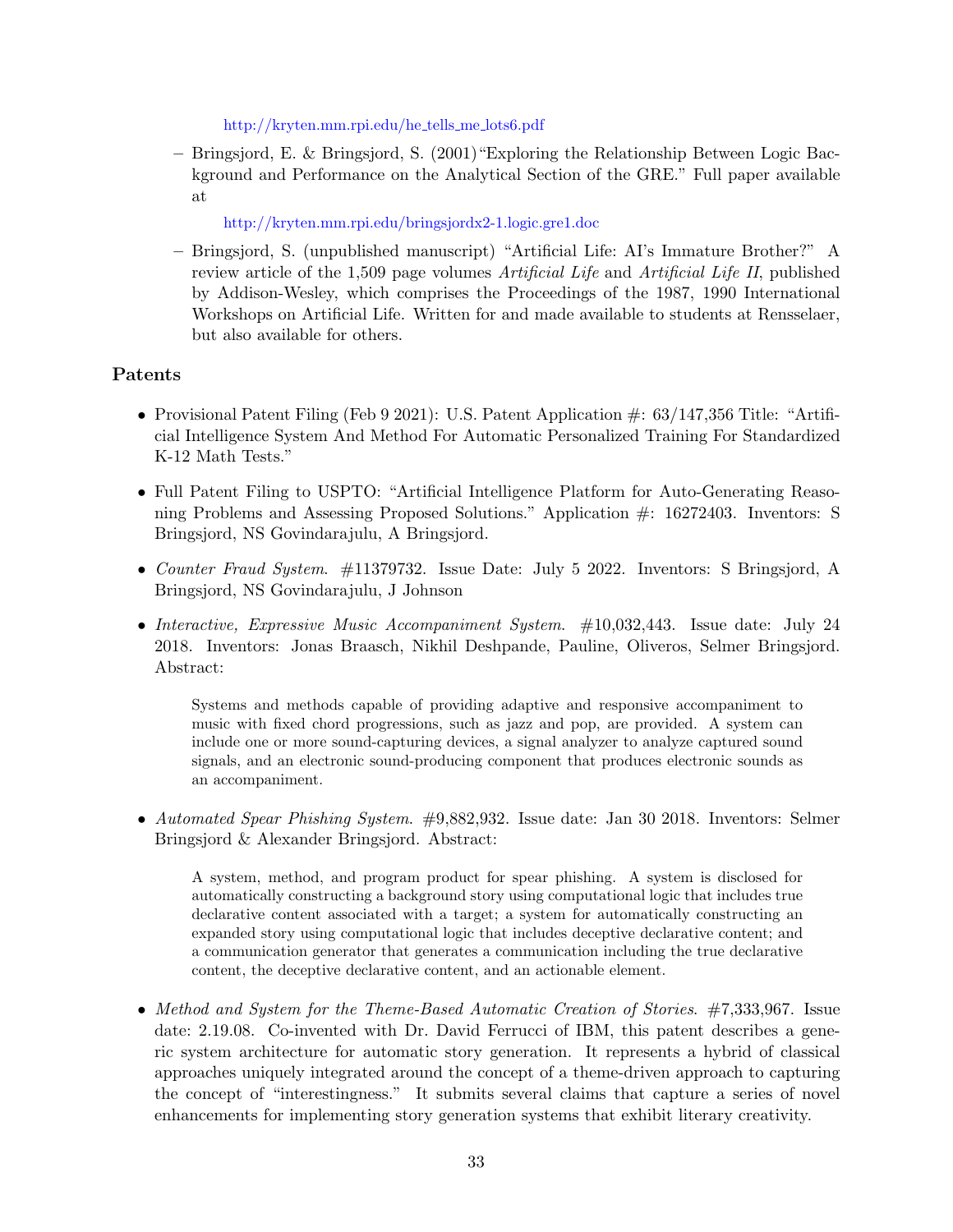## Honors

- <span id="page-35-0"></span>• Elected IEEE Senior Member, 2020.
- Elected Fellow of the British Computer Society (BCS), 2015.
- Recipient of 2014 Covey Award, from the International Association for Computing and Philosophy, for "Excellence in the Area of Research in Computing and Philosophy." Description of award, and prior awardees, available at [http://www.iacap.org/awards.](http://www.iacap.org/awards/)
- 2014 IBM Faculty Fellow Award For "enabling the practical application of a variety of artificial intelligence techniques."
- 2011 Research Excellence Award, Annual Rensselaer Trustees Celebration of Faculty Achievement. (Shared award with team-members Jonas Braasch and Pauline Oliveros.)
- 2008 Undergraduate Research Program Mentor Award
- 2007 Best Paper Award, "Provability Based Semantic Interoperability." from IARPA/IC. (With PhD-student-at-the-time Andrew Shilliday. In addition, work marks a debt to PhDstudent-at-the-time Joshua Taylor.][5](#page-35-1)
- 2005 Best Paper Award, GameOn2005.<sup>[6](#page-35-2)</sup>
- 2004 Trustees (Annual) Outstanding Achievement Award (scholarly productivity)
- 1996 Simon Newcomb Award

I won this award for reasons given by Ken Ford and Pat Hayes in their . . . lively "The 1996 Simon Newcomb Award" AI Magazine 17.3: 13–14, having beaten other nominees Sir John Ecles, and Jerry Fodor, among others. Roger Penrose was the previous year's winner. My reply essay to Ford & Hayes is "Strong AI is Simply Silly" AI Magazine 18.1: 9–10, which includes a characteristically able rejoinder from Ford & Hayes, and is available online via the link immediately below. [http://kryten.mm.rpi.edu/SBringsjord](http://kryten.mm.rpi.edu/SBringsjord_StrongAISimplySilly.pdf) StrongAISimplySilly.pdf

- The 1995 Hesburgh Award (Member of winning Rensselaer team; for excellence in undergraduate education, specifically for computer-based interactive learning.)
- Recipient of the Annual Rensselaer Early Career Award (for "outstanding scholarly activity"; awarded by faculty, 1993)
- "Albany Author of the Year" (Friends of the Albany Public Library;  $23^{rd}$  annual award, William Kennedy a previous winner), 1991.
- Teaching Fellowships and University Scholarships, Brown University
- Magna Cum Laude, University of Pennsylvania
- Dean's List all semesters, University of Pennsylvania
- Philomathean Society, University of Pennsylvania

<span id="page-35-2"></span><span id="page-35-1"></span><sup>&</sup>lt;sup>5</sup>This paper later evolved into [this expanded one,](http://kryten.mm.rpi.edu/toward.pbsi4oic.pdf) cited herein under Publications.

 ${}^{6}$ Paper itself is available [here.](http://kryten.mm.rpi.edu/GameOnpaper.pdf) Coverage of the research reported in this paper, written by Larry Greenemeier, is apparently the most-read article in Scientific American online. Greenemeier's article is available [here.](https://www.scientificamerican.com/article/defining-evil/)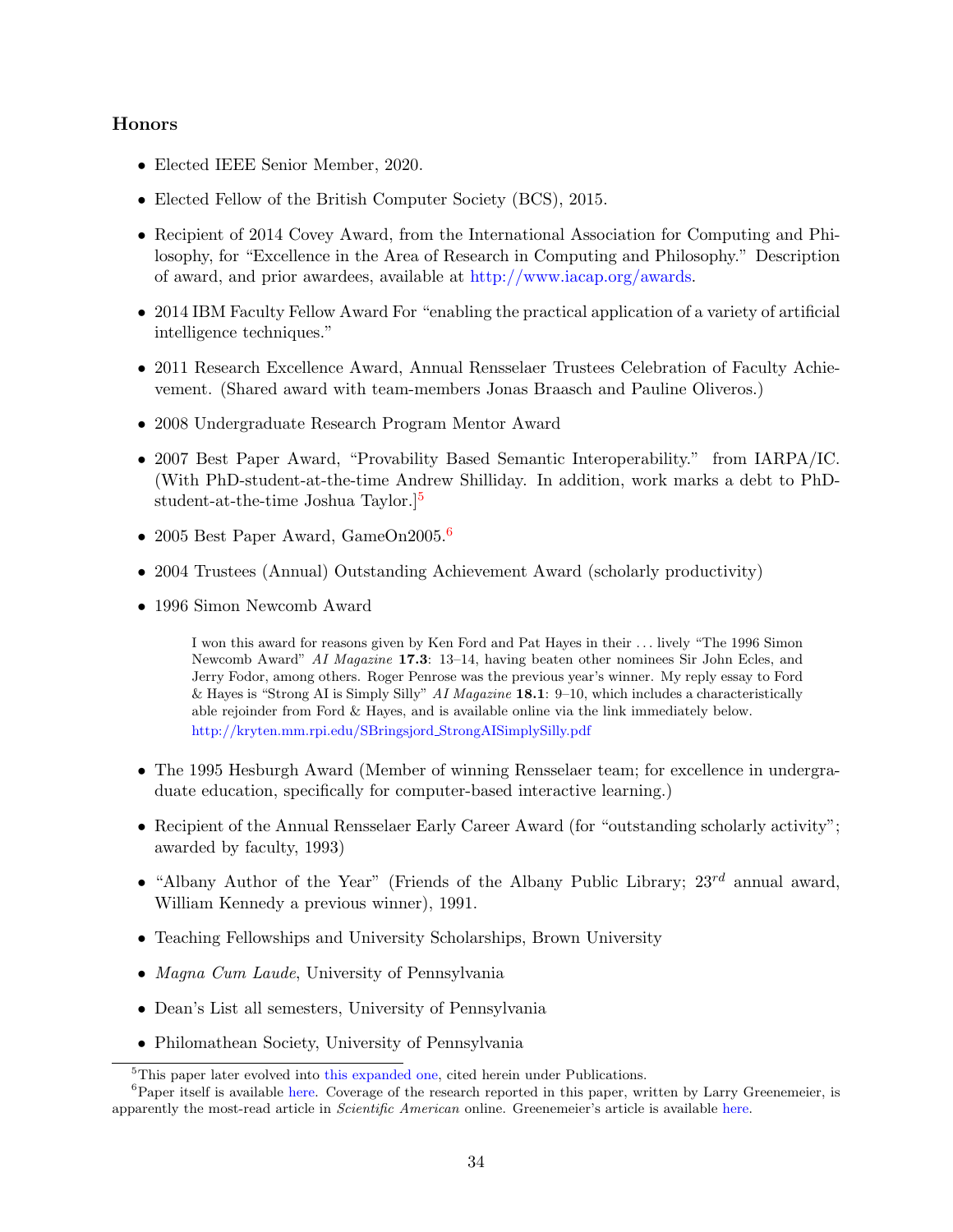• New York State Regents Scholarship

## Teaching<sup>[7](#page-36-0)</sup>

- Graduate Seminars, Rensselaer<sup>[8](#page-36-1)</sup>
	- Guest lectures in ProSem for PhD in Cognitive Science. I tend to lecture on logic, and logic as it intersects with AI. Material used for recent lectures:
		- ∗ "G¨odel's Incompleteness Theorems." Slides available online as [pdf](http://kryten.mm.rpi.edu/COURSES/PROSEM/godelianincompleteness.pdf) and [tar.gz](http://kryten.mm.rpi.edu/COURSES/PROSEM/godelianincompleteness.key.tar.gz) of underlying keynote.
	- Engineering Human-Level Artificial Cognitive Agents. This new course (taught for the first time in 2014) is led and primiarily taught by John Licato, whose "PAGI World" simulator anchors student work in the course.
	- Logic and Artificial Intelligence
		- ∗ This is the grad seminar I generally teach each Spring, when not charged out. The specific topic of the course is new each year, and corresponds to R&D I'm working on that year.
	- Philosophy of Mind
	- Logic Programming and Artificial Intelligence
		- ∗ Ancient, yes, but gives a sense: http://www.rpi.edu/∼brings/ilogprog.html
	- AI & Text Generation
	- Action Theory
	- Topics in Natural Language and AI

### • Undergraduate, RPI

 $-$  *Are Humans Rational?*. This is my new (first taught Fall 2014) undergraduate course, taught in the first-year program in the School of Humanities, Arts, and Social Sciences as an Inquiry courses. The course revolves around a sustained defense of an affirmative answer to the question that is the course's name; the defense is being developed and articulated in collaboration with Alexander Bringsjord. The web page for the course is available here:

## <http://kryten.mm.rpi.edu/COURSES/AHR/ahr.html>

- $-$  Gödel's Great Theorems. This is a course based on my forthcoming book of the same name from Oxford University Press.
- Heroes of the Hudson Valley

I am an amateur historian of the Hudson Valley and New York City. This course is co-taught with Chris Lindsay, JD. It focuses on the intellectual history of the area, and — as can be readily deduced from the course title — emphasizes key individuals (e.g., van der Donck, Melville, Emma Willard, Teddy Roosevelt, etc.). The course specifically applies certain "structures" from cognitive science (broadly construed)

<span id="page-36-0"></span><sup>&</sup>lt;sup>7</sup>Significant portions of many of the courses listed below are are available on my web site — but, confessedly, the information is rather old, because I was charged out for most of the time from 2003–2012.

<span id="page-36-1"></span> $8$ Most (all after  $\approx$  1995) graduate seminars cross-listed in computer science, philosophy, cognitive science, and in some cases in psychology as well.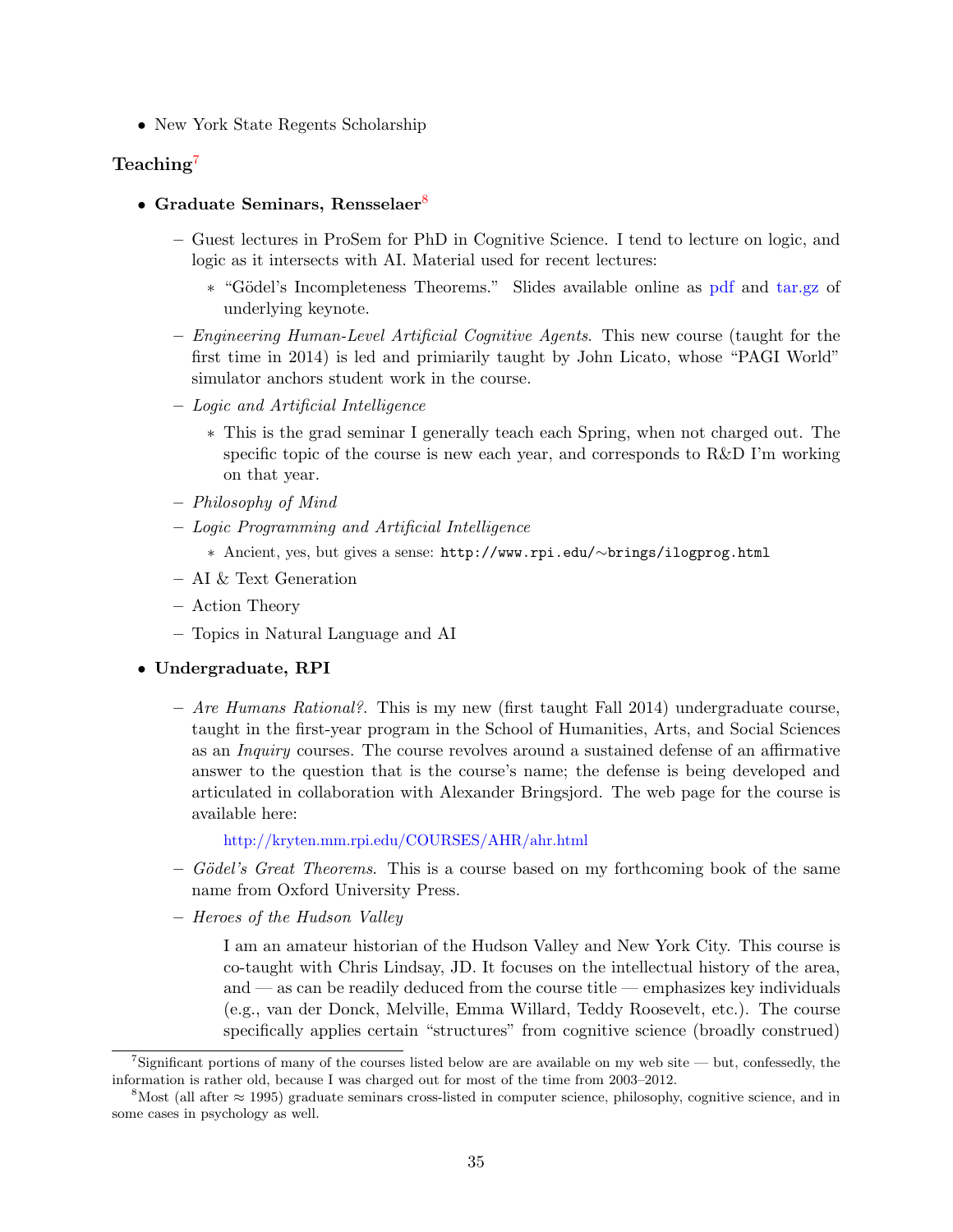to these "heroes," in order to see if, according to these structures, the heroes are indeed extraordinary, and if so, how it is that they are. In accordance with master teacher Lindsay's approach, students are to know themselves by knowing these and other heroes.

- Paradox and the Mind
- Philosophy of Artificial Intelligence
	- ∗ Old, but gives a flavor of the fun: http://www.rpi.edu/∼brings/pai.html
- Psychology of Reasoning
- Cognitive Psychology
- Introduction to Philosophy
- Philosophy of Mind Through Film
- $-$  Introduction to Artificial Intelligence<sup>[9](#page-37-0)</sup>
	- ∗ Old, but gives a sense of the fun: http://www.rpi.edu/∼brings/intai.html
- Introduction to Logic
	- ∗ http://www.rpi.edu/∼brings/logarg.html
- Intermediate Mathematical Logic (Computability & Logic)
- Introduction to Cognitive Science
- Sample Independent Studies, Rensselaer
	- $Risk^{TM}$  in LISP
	- Propositional Modal Logic
	- Quantified Modal Logic
	- Doxastic AI and Logic-Based AI
	- $-$  Trial  $\mathcal B$  Error Machines  $\mathcal B$  the Arithmetic Hierarchy
	- Church's Thesis
	- Intermediate Mathematical Logic
	- Advanced Computability Theory

## • Thesis Supervision and Membership, Rensselaer

- Currently supervising:
	- ∗ John Angel, doctoral student in computer science.
	- ∗ Shreya Banerjee, doctoral student in computer science.
	- ∗ Mike Giancola, doctoral student in computer science. (Mike is simultaneously working toward the MS in cognitive science.)
	- ∗ John Slowik, doctoral student in computer science.
	- ∗ James Oswald, doctoral student in computer science.
	- ∗ Brandon Rozek, doctoral student in computer science.
- Past:

<span id="page-37-0"></span> $9$ This course was taught as a computer science course to students across the country through RSVP, Rensselaer's distance learning division.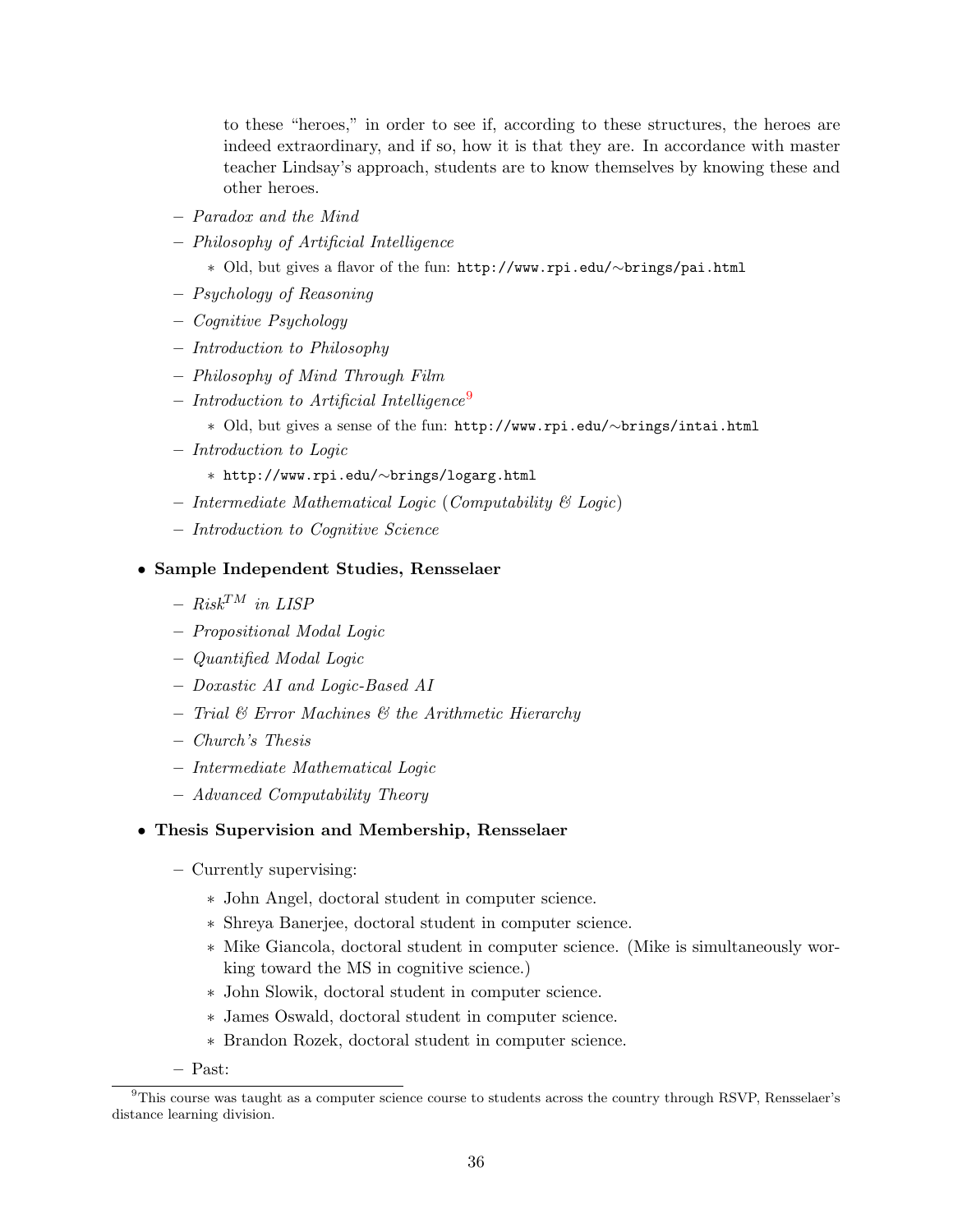- ∗ Saswata Paul, PhD, Computer Science, Committee Member. Spring 2022. "Formal Verification of Decentralized Coordination in Autonomous Multi-Agent Aerospace Systems."
- ∗ Travis Peterson, MS, Computer Science, Supervised. Fall 2021. "Automated Identification & Classification of Initially Unidentified Aerial/Underwater/Land Agents: The Logicist Case."
- ∗ Mathew Peveler, PhD, Computer Science. Supervised. December 2020. "Building Cognitive and Immersive Systems: Architecture, Implementation, and Formalization."
- ∗ Rikhiya Ghosh, PhD, Computer Science. Supervised. December 2020. "Countermasquerading : A Logicist-AI Approach to Interventionist Strategies."
- ∗ Sean Welsh, PhD, Philosophy. Member, and Oral Examiner at the dissertation defense, University of Canterbury, New Zealand. "Exploratory Moral Code: Formalizing Normative Decisions Using Non-Modal Deontic Logic and Tiered Utility." August 2019. Jack Copeland, Professor at Canterbury, Supervisor.
- ∗ Max Wang, MS, Computer Science. Supervised. May 2019. Thesis: "Enhanced VQA: Numerical Quantification."
- ∗ Chandler Dunn, MS, Computer Science. Supervised. May 2018. "Extending the Integration of ARCADIA and ShadowProver for Numerical Quantification."
- ∗ Justin Buergi, MS, Computer Science. Supervised. December 2018. "Using Deep-Q Neural Networks To Simulate Human Motivation."
- ∗ Petr Babkin, PhD, Cognitive Science. May 2018. "Incorporating Contextual Anticipation Into Incremental Semantic Analysis."
- ∗ Atriya Sen, PhD, Computer Science. Supervised. December 2017. "Computational Axiomatic Science."
- ∗ Dan Arista, PhD, Computer Science. Supervised. December 2017. "Relevance-Based Updates to Contexts Memorized during Implicit Statistical Learning."
- ∗ Joseph Johnson, PhD, Computer Science. Supervised. August 2016. "Intelligent Agent Development Using Unstructured Text Corpora and Multiple Choice Questions."
- ∗ John Licato, PhD, Computer Science. Supervised. May 2015. "Analogical Constructivism: The Emergence of Reasoning Through Analogy and Action Schemas."
- ∗ Jinrong Li, PhD, Cognitive Science. Supervised. December 2014. Cognitive Science. "Explorations in the Cognitive Science of Computer Programming."
- ∗ Joshua Taylor, PhD, Computer Science. Supervised. December 2014. "Explorations in Fluid Logics."
- ∗ J.R. Scally, PhD, Cognitive Science. Supervised, 2014. "Worlds as a Unifying Element of Knowledge Representation."
- ∗ Alex Haig, MS, Computer Science, 2014. Supervised. "Translating Natural Language to the Game Description Language."
- ∗ Evan McCarty, MS, Computer Science, 2014. Supervised. "Reason and Rationality in Nuclear Deterrence: Implementing an Approach to Nuclear Crisis Resolution Using Meta-Game Theory."
- ∗ Naveen Sundar G., PhD, Computer Science. Supervised. August 2013. "Uncomputable Games: Games for Crowdsourcing Formal Reasoning."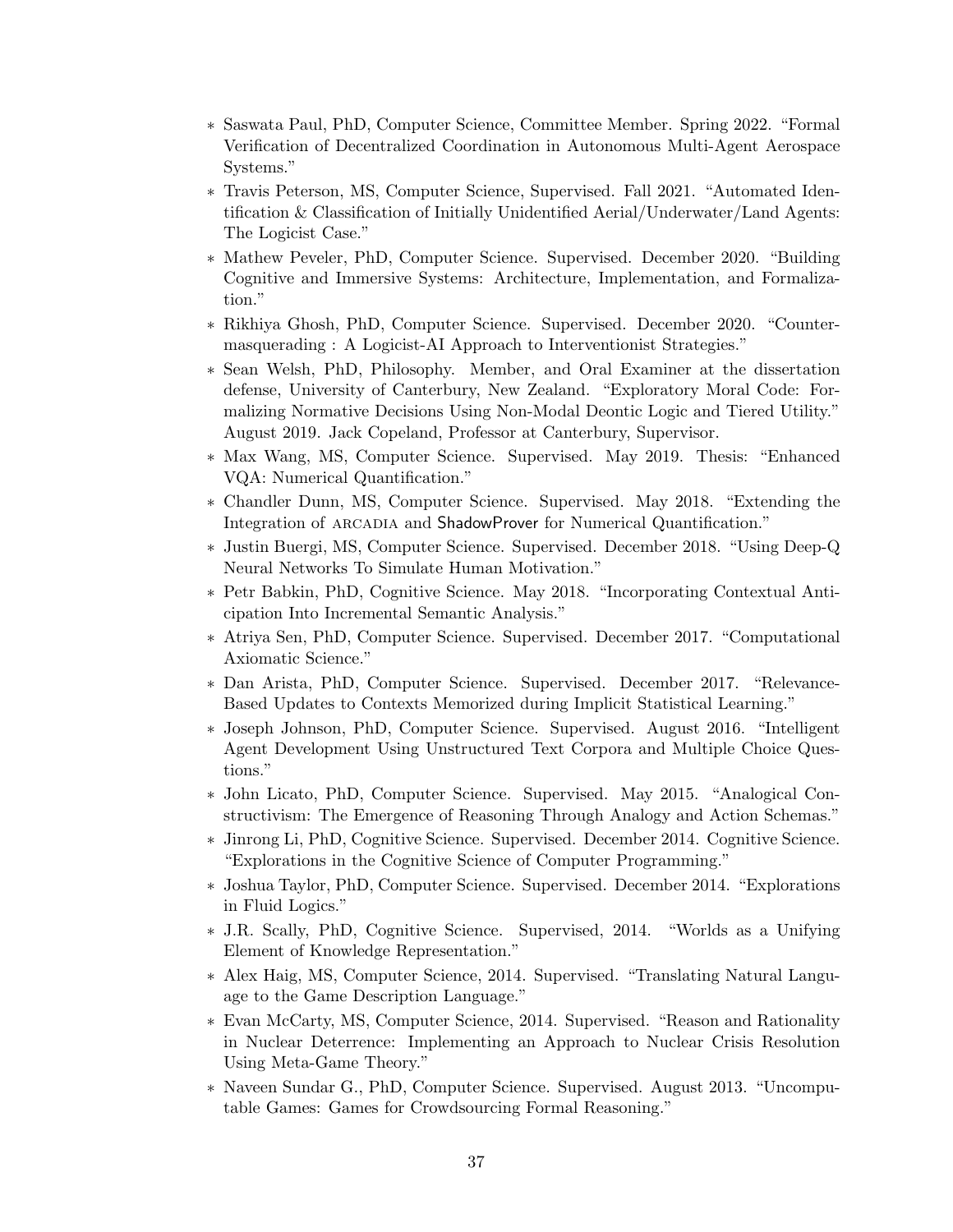- ∗ Joseph Valerio, MS, Computer Science, 2013. Supervised. "Heuristic for Multi-Variable Music State Recommendations."
- ∗ Danny Coretti, MS, Computer Science, 2010. Supervised. "Toward a Robust Theory of Personality for Advanced Synthetic Characters."
- ∗ Micah Clark, PhD, Cognitive Science. May 2010. Supervised. "Cognitive Illusions and the Lying Machine."
- ∗ Sean Barnes, MS, Cognitive Science. May 2010. Supervised. "Toward Automated Generation of Psychometric Tests."
- ∗ Nicole Wardle, MS, Computer Science. May 2010. Secondary supervisor to Nicholas Cassimatis. "Usage-Based Model of Auxilliary Verb Acquisition."
- ∗ Evan Gilbert, MS, Computer Science. 2009. Supervised. "Advances in AI and Poker, with a Special Focus on Social Information and Bluffing."
- ∗ Deepa Mukherjee, PhD, Cognitive Science. Supervised. 2009. "A Formal and Neuroscientific Investigation of the Distinction Between Normatively Correct and Incorrect Human Reasoning."
- ∗ Andrew Shilliday, PhD, Computer Science. Supervised. May 2009. " A New System for AI-Assisted Scientific Discovery Incorporating Novel Techniques in Infinite Model Finding."
- ∗ Dan Werner, MS, Computer Science, 2007. Supervised. "KVASIR: Explorations in Machine Learning by Seeing."
- ∗ Steven Nerbetski, MS, Computer Science, 2007. Supervised. "Towards Conversational Capacity in Synthetic Characters."
- ∗ Owen Kellett, MS, 2005 Computer Science. Supervised. "A Multi-Faceted Attack on the Busy Beaver Problem."
- ∗ Bettina Schimanski, PhD, 2006, Computer Science. Supervised. "Psychometric AI and Story Arrangement: Progress of a Test-based Approach Towards an Achievable Artificial Intelligence."
- ∗ Paul Bello, PhD Cognitive Science, 2005. Supervised. "Toward A Logical Framework for Cognitive-Effects Based Operations: Some Empirical and Computational Results."
- ∗ Jason Wodicka, "BARD: A System for Dynamic Interactive Storytelling." MS Cognitive Science, 2004. Supervised.
- ∗ Gerwin Schalk, "Towards a Clinically Practical Brain-Computer Interface." PhD Computer & Systems Engineering, 2006. Membership.
- ∗ Greg Smith, PhD, Mathematics, 2000. Membership."A General Symbolic Method with Physical Applications."
- ∗ David Ferrucci, PhD, Computer Science, 1999. Membership. "Towards Effective Interactive Configuration in the Logic-Programming Framework"
- ∗ Krzysztof Kryszczuk, MS Psychology, 2001, Membership. "Detection of Slow Light Level Reduction,"
- ∗ Patricia Molhot, PhD, 1996. Membership. "A Model for Standardization in the Definition and Form of Associative, Interconcept Links."
- ∗ Kostas Arkoudas, MS, 1995, Philosophy. Supervised. "Computation and Relative Computation."
- ∗ Fergus Duniho, MS, 1991, Philosophy. Supervised."The Mind-Body Problem and Its Solution."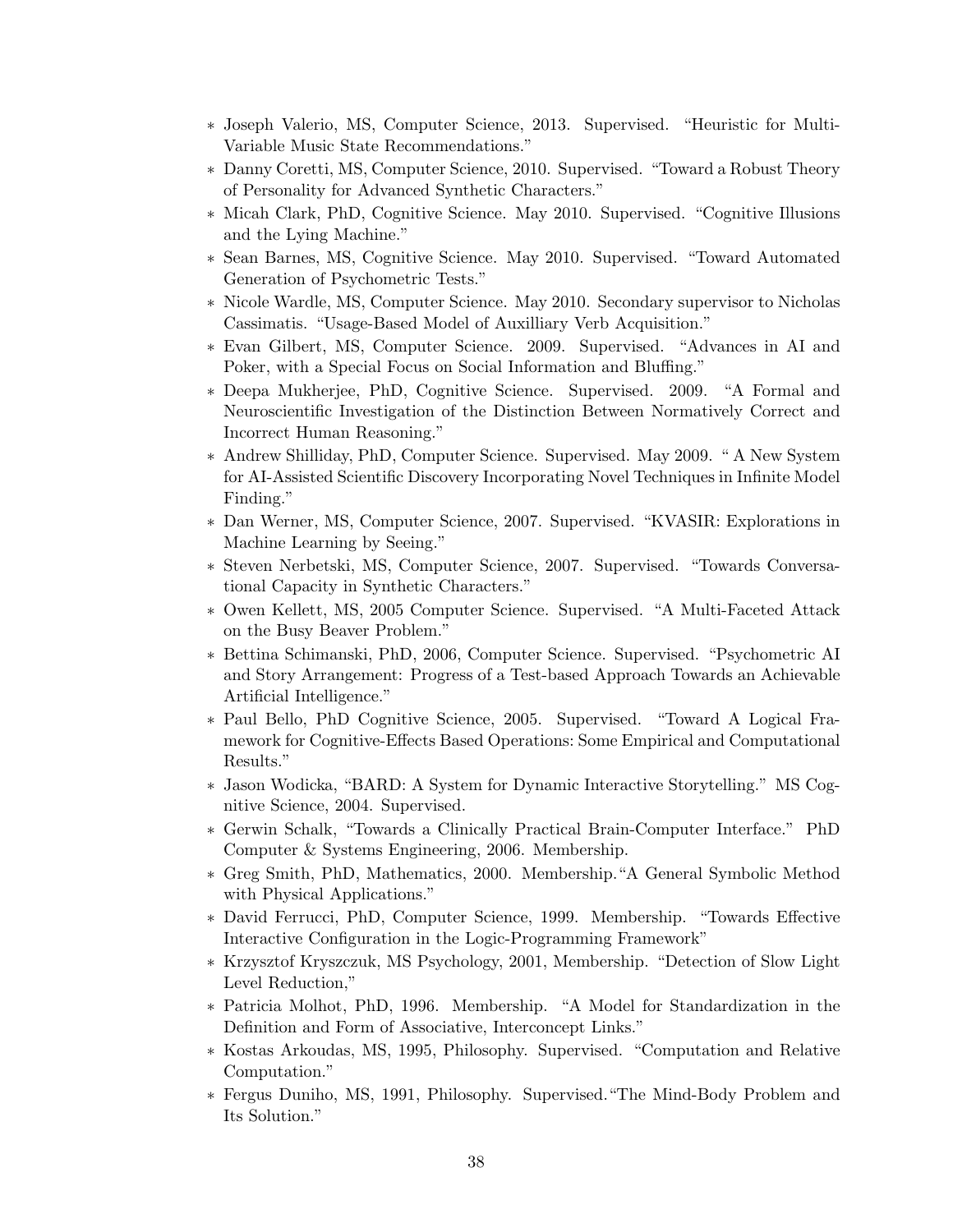- ∗ Jennifer Dunn, MS, Philosophy. Supervised. "Hobbes' Political Theory Simulated in LISP."
- Teaching Fellow, Brown
	- Computers from the Mathematical Point of View
	- Introduction to Mathematical Logic
	- The Logic and Ethics of Nuclear Deterrence
	- Introduction to Informal Logic
	- Critical Reasoning
	- Introduction to Philosophy

# Awards/Grants/Sponsored Projects

- "A Platform for Engineering Meta-Cognitively Perceptive Artificial Teammates." Sponsor: ONR. Amount: \$1,424,125.00. PI: S Bringsjord. Period: 5.1.22–4.30.2025.
- "Hardware to Enable Unprecedentedly Powerful Cognitive Robot Manipulation by Visual Question-Answering (VQA) for Advanced Micro-Environments." Sponsor: AFOSR. Program: DURIP. Awards announced in Dec 2020 [here.](https://www.defense.gov/Newsroom/Releases/Release/Article/2430566/dod-awards-50-million-in-university-research-equipment-awards) Amount: \$226,792. PI S Bringsjord. Period: 5.1.21–4.30.22.
- "Surmounting Arrow's Impossibility Theorem<sup>+</sup> via Revolutionary Logicist AI." Sponsor: ONR. Amount: ∼ \$299,361. PI: S Bringsjord. Start date 7.29.2019–08/31/2021.
- "What is a (computer) program?" (PROGRAMme) Sponsored by ANR [\(The French National](http://www.agence-nationale-recherche.fr) [Research Agency\)](http://www.agence-nationale-recherche.fr); launched late 2017, with a plan to go for over five years; and led by Dr Liesbeth De Mol. Information re. the program, including a list of its researchers, can be found [here.](http://programme.hypotheses.org) Bringsjord's role in the present project includes developing a novel logicist paradigm for computer programs and computer programming he has called 'Pure General Logic Programming,' or just 'PGLP' for short.
- "Great Computational Intelligence, Mature and Further Applied." Sponsor: AFOSR. Amount: ∼ \$1,622,569. PI: S Bringsjord; Co-PIs: J Licato and J Hummel. Five years in duration. Start date 3.15.17; end date 3.14.22. (NCE request filed.)
- "Advanced Logicist Machine Learning (Phase 1)." Sponsor: ONR. Amount: \$1,069,829.00. Three years in duration. PI: S Bringsjord; Co-PI: Naveen Sundar Govindarajulu. Consultants: J Licato & M Scheutz. Duration: three years: 1.1.17–12.31.21.
- Cognitive Immersive Systems Laboratory. Sponsor: IBM Corporation, \$8,000,000. 3.8.16– 3.8.21. Bringsjord, Co-PI; PI: Jon Dordick. (There are a number of other Co-PIs at RPI & IBM, but I was not privy to that information.). My specific portion of the award for research expenditures to cover my hourly contribution was  $\sim$  \$390,000.
- Phase 2 of: "Great Computational Intelligence in the Formal Sciences via Integration of Analogical and Deductive Reasoning." AFOSR, \$459,942. 10.15.15–10.15.17. Bringsjord PI. Co-PIs: John Hummel (UIUC) & John Licato (Indiana U/Purdue U FW). Lead graduate research assistant at RPI: Atriya Sen.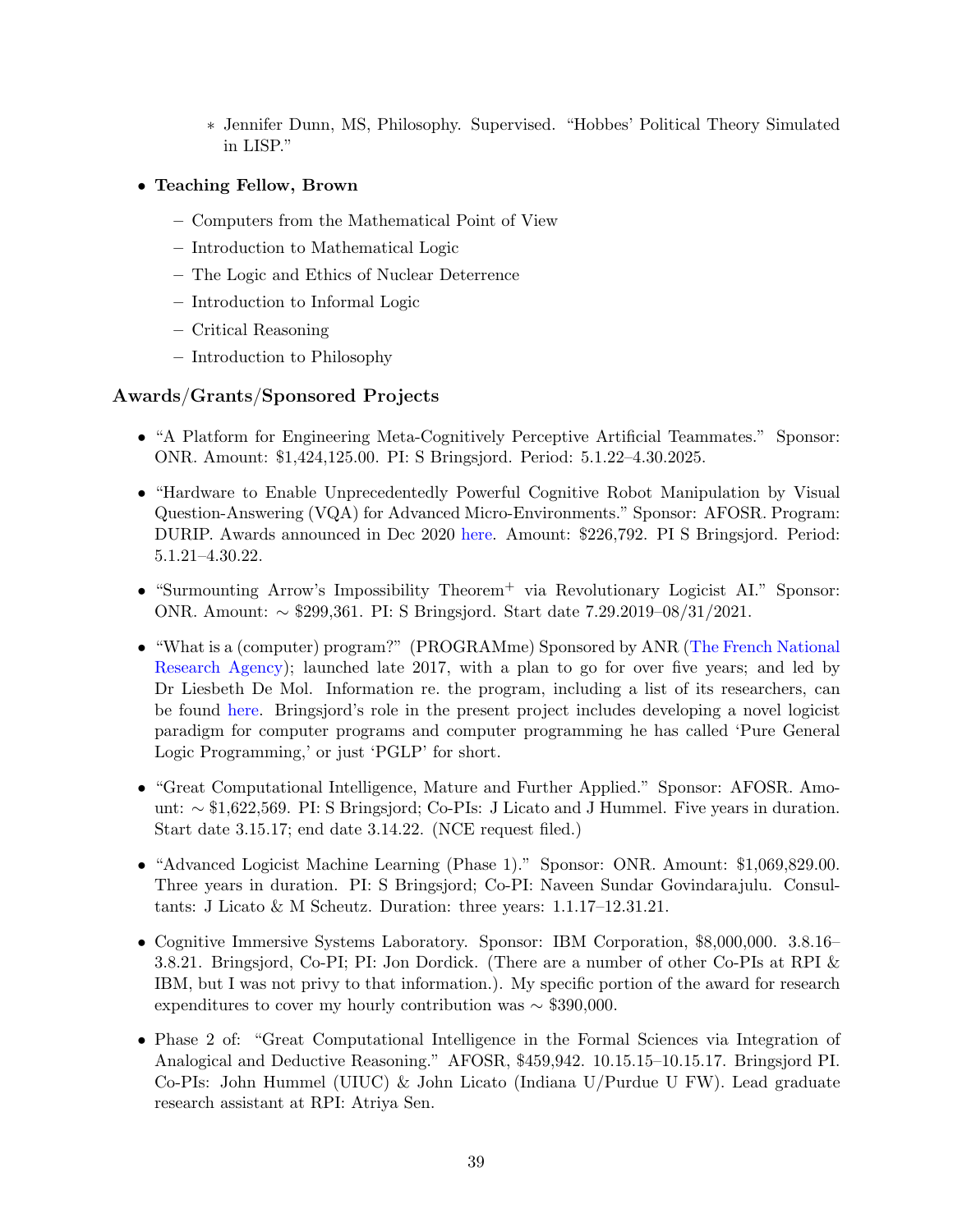- "Moral Competence in Computational Architectures for Robots: Foundations, Implementations, and Demonstrations." MURI; ONR. The two additional "optional years" were secured; hence the grant will ran from 1.1.14–12.31.19, for total expenditures of  $\approx$  \$9M. M. Scheutz PI (Tufts); S. Bringsjord & M. Si Co-PIs (RPI); B. Malle Co-PI (Brown); Consultants: J. Mikhail (Georgetown Law School) & J. Knobe (Yale).
- IBM Faculty Award, 2014: "Cognitive Computing." \$—.
- After a number of years of fruitful collaboration and discussion, IBM and RPI announced on 1/30/13, to much media fanfare, that IBM's Watson system, of Jeopardy! fame, would be made available to RPI under one of IBM's Shared University Research Awards, in order to enable RPI r&d designed to make Watson smarter. Bringsjord's RAIR Lab and the Hendler-McGuinness-Fox Tetherless World Constellation house the investigators in this project on the RPI side.
- "Demonstrations of Intelligent Tutors in Culture Learning (& Other Domains)." 7.1.13– 8.15.14. Seed Grant, Office of Research at Rensselaer, with contributions from School of Humanities, Arts, and Social Sciences. PI: S. Bringsjord; Co-PI: M. Sei; Consultant: J. Hendler.  $\approx$  \$100,000.
- "Psychometric Analogico-Deductive Moral Reasoning in CLARION." ONR \$789,926. 9.15.12– 9.14.15. R. Sun PI; Bringsjord Co-PI.
- "Great Computational Intelligence in the Formal Sciences via Integration of Analogical and Deductive Reasoning." AFOSR, \$610,419. 11.1.11–10.15.15. Bringsjord PI. Co-PIs: John Hummel (UIUC) & Ralph Wojtowicz (Baker Mtn Research). Lead graduate research assistant at RPI: John Licato; additional graduate research assistants at RPI: Naveen Sundar G. & Joshua Taylor.
- "Toward a Markedly More Accurate Geography of Minds, Machines, and Math." John Templeton Foundation, \$250,000. 2.15.11–6.30.13. Bringsjord PI. Lead graduate research assistant: Naveen Sundar G.
- "CAIRA A Creative Artificially-Intuitive and Reasoning Agent in the Context of Ensemble Music Improvisation." NSF, \$650,000. 5.1.10–4.31.13. Bringsjord Co-PI. PI: J. Braasch. Other Co-PI: P. Oliveros.
- "Social Robotics." NSF, \$326,752. 7.31.2007–12.31.2010. Bringsjord Co-PI. PI: N. Webb; other Co-PIs: V. Barr, R. Salkin, I. Frank.
- Two grants, one in the AQUAINT program, one originally in the ARIVA program, which became A-SpaceX; together they totaled  $(\frac{6}{2}, \frac{1}{2}, \frac{1}{2})$ ; both are DTO (now under IARPA) programs. Bringsjord PI in both cases. There are no Co-PIs. (The funder requested that dollar amounts of FOUO grants not be made public.) The project under A-SpaceX was known as AKRRIV; the system built under AQUAINT was Solomon. Two add-on projects have been funded. Some information is available at

[http://www.cogsci.rpi.edu/research/rair/projects.php.](http://www.cogsci.rpi.edu/research/rair/projects.php)

• "Toward Cognitively Robust Synthetic Characters." IBM. \$100,000. 10.1.08–10.1.09. PI: S. Bringsjord; Co-PI: K. Arkoudas.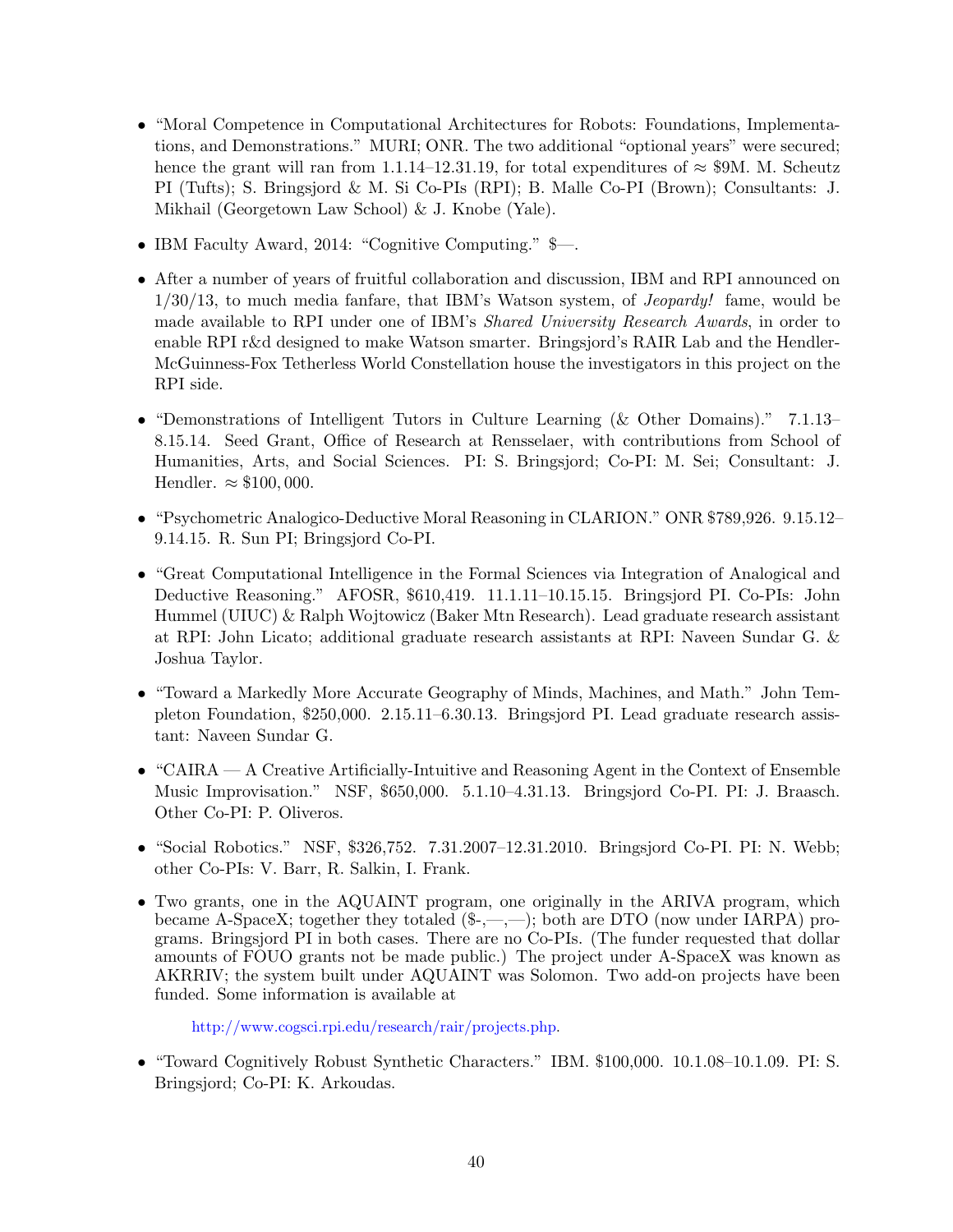- "Creativity and Computer Programming: A New Research Program." PI: Bringsjord. Co-PI: K. Arkoudas. \$90,000 SGER in the CreativeIT program. 10.1.07–9.30.08.
- "Toward Cognitively Robust Synthetic Characters." 7.1.07–7.1.08. Seed Grant, Office of Research at Rensselaer. PIs S. Bringsjord and K. Arkoudas. \$50,000.
	- This seed grant has led to the above grant from IBM for more extensive  $R\&D$  along the same lines.
- "Micro-PsyPRE: Toward Computing the Future." PI: S. Bringsjord. (Winning proposal written along with Micah Clark. Clark and Bettina Schimanski PhD students centrally involved. Trevor Housten principal programmer.) \$50,000. 6 months, started 4.15.06. Sponsor: AFOSR.
- "Poised-For Learning and the Mechanization Thereof (through MARMML)." PI: S. Bringsjord; Co-PI: K. Arkoudas. \$600,000. Started 10.1.04, concluded 10.1.06. Sponsor: DARPA IPTO. This project gave rise to the Vivid system (see above paper by Arkoudas & Bringsjord in Artificial Intelligence), available here:

[http://kryten.mm.rpi.edu/KA](http://kryten.mm.rpi.edu/KA_SB_Vivid_offprint_AIJ.pdf) SB Vivid offprint AIJ.pdf

- "New Architectures, Algorithms, and Designs that Lead to Implemented Machine Reasoning over Knowledge in Epistemic & Deontic Formats, in the Service of Wargaming." PI: Yingrui Yang; Co-PIs: S. Bringsjord, K. Arkoudas. \$75,000. Sponsor: AFRL. June 10, 2004– November 4, 2005.
- Gift from SAIC (Science Applications International Corporation) in the amount of \$50,000 as an unrestricted gift (used to support a PhD student at RPI). Contribution provided as followup to presentations by Bringsjord and Wayne Gray on AI and CogSci at RPI to Dr. Clinton Kelly, Senior VP Advanced Technology Programs.
- "Simulation and Analysis of Large Scale Complex Systems." NSF CISE-RR, Award ID 0323324. \$100,032. Co-PI with Malik Magdon-Ismail, Boleslaw Szymanski, Randolph Franklin. (This grant is to support my RAIR Lab's attack on the  $\Sigma$  ("busy beaver") function. Preliminary results were reported by Bringsjord to the American Mathematical Society.) 2003–2005. Up-to-date information on the RAIR Lab's efforts can be found at

[http://www.cs.rpi.edu/](http://www.cs.rpi.edu/~kelleo/busybeaver)∼kelleo/busybeaver

• "The SAGE Environment in Support of Novel Intelligence from Massive Data (NIMD Program)." Booz Allen Hamilton is general contractor. Total award was approximately  $\frac{1}{r}$ ,—, from ARDA. Rensselaer's portion is \$-,—,— with Selmer Bringsjord (the RAIR Lab) and Wayne Gray (CogWorks Lab) Co-PIs at RPI. (The funder requests that award amounts be kept undisclosed.) Bringsjord's focus was on modeling the reasoning of human intelligence analysts so that this reasoning can be supported by and offloaded to artificial agents, who power the system known as Slate, information about which can be found at

<http://www.cogsci.rpi.edu/research/rair/slate>

2002–2005 (40 months). Andrew Shilliday and Joshua Taylor lead developers of Slate.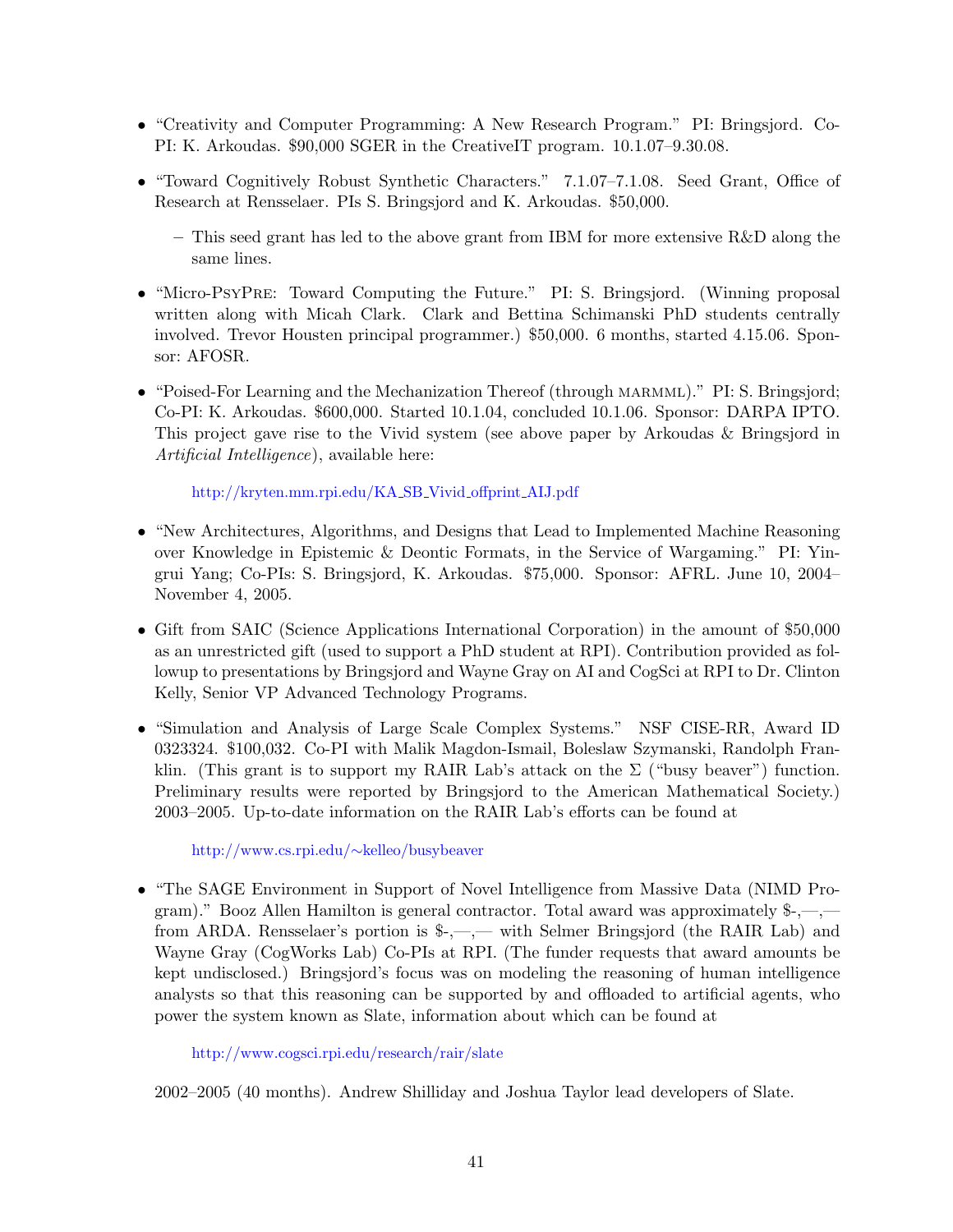- Was also an independent contractor in a related DTO program IKRIS devoted to producing an operational standard for ARDA in the area of knowledge representation and reasoning. (Much NIMD R&D is knowledge-based, and IKRIS is designed to specifically enable interoperability among systems produced by NIMD contractors. Bringsjord's NIMD team has produced the Slate system, and one near-term proof-of-concept in IKRIS is to build a translator capable of taking knowledge in Slate's multi-sorted logic, and automatically producing a version of this knowledge in so-called Common Logic.) The technical leads in IKRIS are Chris Welty and Richard Fikes, with Mitre managing the project. The project was 18 months long, and kicked off in April 2005.
- "A Computational Theory of Psychological Time Within a Cognitive Architecture Framework," ONR, \$266,000. PI: Frank Lee, Co-PI: Selmer Bringsjord. 2002–2003.
- "The Mental Metalogic Research and Development Program: A New, Comprehensive Approach to Human and Machine Reasoning," sponsored by Rensselaer's 2001 seed money program, \$50,000. PI: Selmer Bringsjord, Co-PIs: Kostas Arkoudas (MIT), Frank Lee (RPI), Bram van Heuveln (RPI), Yingrui Yang (RPI).
- "Stage 1 of the eWRITER Project," sponsored by the Educational Testing Service (ETS), \$175,000. PI: Selmer Bringsjord, Co-PI: Yingrui Yang. Consultant: Princeton's P.N. Johnson-Laird. 2000–2001.
- Corporate sponsorship of the Minds  $\mathcal{C}$  Machines Laboratory, which I directed, obtained from SGI, Apple Computer, Vicarious Visions, Legal Knowledge Systems, Logic Programming Associates, Document Development Corporation.
- "Proof-of-Concept for Solving the Distance Learning Problem with 'Super-Teaching'," NSF, \$105,000. Bringsjord PI, Ron Noel Co-PI. 1999–2001.
- Development of BS in Information Technology. \$280,000, Rensselaer Strategic Investment Program. With Jennifer Bowie, Frances Bronet, Michael Danchak, Teresa Duffy, Gary Gabriele, Cheng Hsu, William Jennings, Deborah Johnson, John Kolb, Brian Lonsway, Harry McLaughlin, David Musser, and David Spooner.
- Broadcasting an Interactive Introduction to Artificial Intelligence Course Via Internet2. This was my sub-proposal under a proposal submitted by NYSERNet, in conjunction with 8 mem-ber universities<sup>[10](#page-43-0)</sup>, to the National Science Foundation in July 1997. The proposal obtained NSF support for vBNS high-speed network connections (part of "Internet 2") for each of the universities.
- Boltzmann's World. \$3,500, 1995, AT&T. BW was a courseware system for learning certain evolutionary programming techniques. Ron Noel the other PI.
- Machine Generated Fiction. \$300,000, 1991–95, Henry R. Luce Foundation. A team ("Autopoeisis") project the ultimate goal of which was to create a genuinely creative computer system capable of autonomously writing sophisticated fiction. David Porush the other PI.
- The Creative Writing Workstation. \$6,000, 1992, IBM. The project centered around the adaptation of intelligent computer programs which autonomously generate stories to systems which can be used in the classroom to teach creative writing. David Porush was the other PI.

<span id="page-43-0"></span><sup>10</sup>RPI, Columbia, NYU, SUNY Albany, SUNY Binghamton, SUNY Buffalo, Cornell, Clarkson.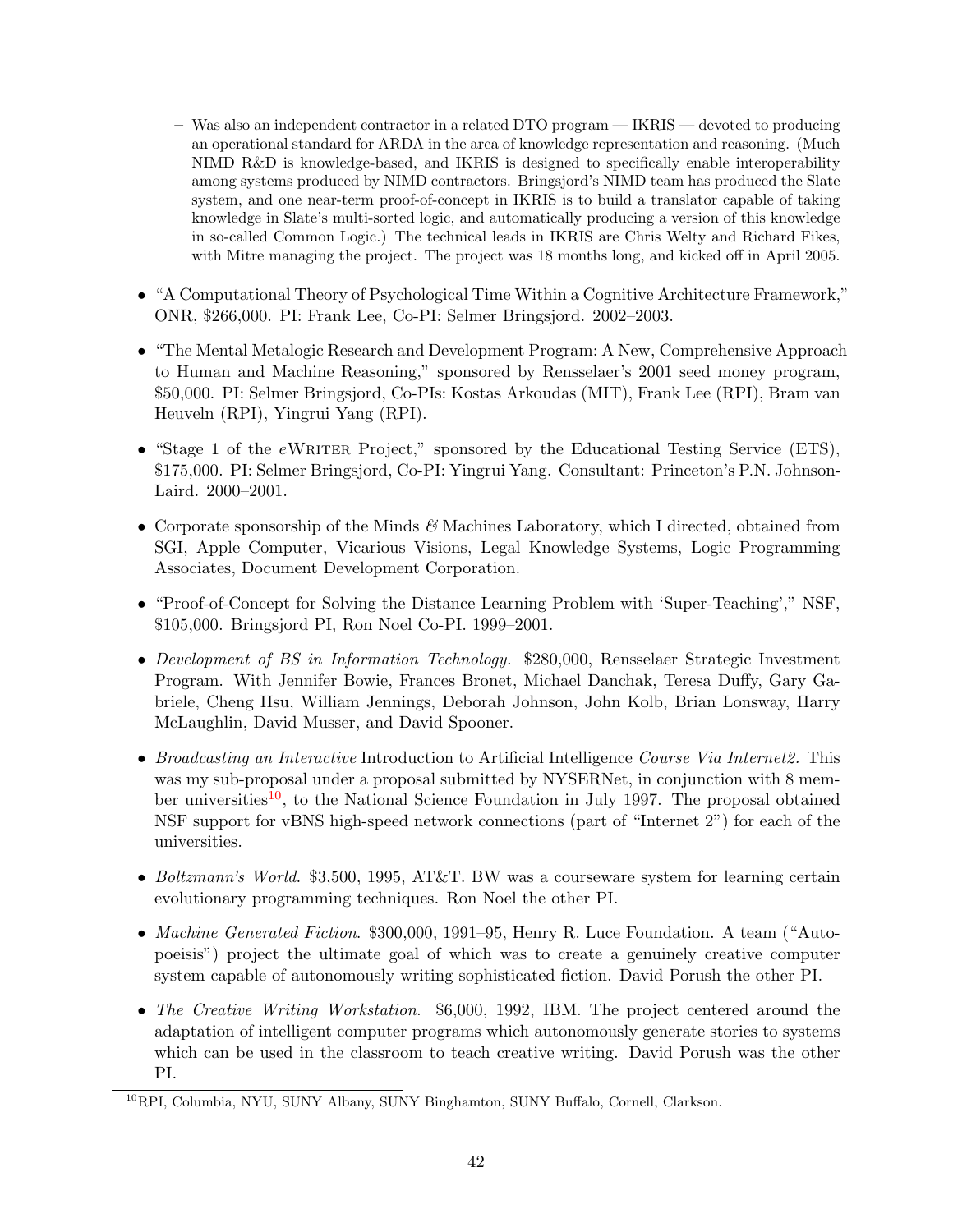- Charting, Formally, the Possible Uncomputable Component of Human Thought. \$1,000, 1991– 92, Beer Trust Foundation. A study of those aspects of human thought claimed in the philosophical literature to be beyond the ability of a Turing Machine (and other equivalent automata) but nonetheless demonstrably amenable to formalization using the concepts of technical philosophy and theoretical computer science. Led to the monograph Superminds: A Defense of Uncomputable Cognition; see "Books."
- Hardware for Startup of the Autopoeisis Project. \$15,000, 1991, Apple Computer. Additional funds of approximately \$20,000, also for hardware startup, came from Rensselaer itself, and went, among things, toward purchase of two additional workstations. David Porush is the other PI.
- Cognitive Science and Hypermedia: A Classroom Experiment. \$6,500, 1990–91, Lilly Fellowship. Supported the design and implementation of an electronic hypertextbook introducing students to philosophy of mind and cognitive science.
- Defeasible Reasoning and Artificial Intelligence. \$3,500, 1988–89, Paul Beer Trust Foundation. An enquiry that led to Chapter IX of What Robots Can and Can't Be (see "Books").

# Grant Proposals Under Development

• A proposal will be made to XXXX for a system intended to address the US "Math Gap" at the level algebra  $(7^{th}/8^{th} \text{ grade})$ . First draft of proposal complete.

# Corporate/Consulting

- Independent consultant to many companies and government agencies, in the areas of intelligent agents and AI, automated document production, gaming, and other areas.
- Chief Scientist, Document Development Corporation, 1223 Peoples Avenue, Troy, NY, 1999– 2002.

# Presentations

- External, Refereed
	- "A Solution to an Insoluble Problem," Bringsjord, S. (presenter), Govindarajulu, N.S. & Sen, A. July 16 2021, *Logic, Relativity, and Beyond* (LRB 20).<sup>[11](#page-44-0)</sup> The slide deck, in pdf and Keynote respectively, are offered immediately below.

[http://kryten.mm.rpi.edu/SELPAP/NOTINSOLUBLE/NotInsoluble](http://kryten.mm.rpi.edu/SELPAP/NOTINSOLUBLE/NotInsoluble_LRB2021.pdf) LRB2021.pdf [http://kryten.mm.rpi.edu/SELPAP/NOTINSOLUBLE/NotInsoluble](http://kryten.mm.rpi.edu/SELPAP/NOTINSOLUBLE/NotInsoluble_LRB2021.key) LRB2021.key

– "Extracting Creatures of Fiction for Story-Based QA (S-BQA)," Bringsjord, S., Ghosh, R., Govindarajulu, N.S., Licato, J. (Ghosh presented). August 2 2019, Boston, MA, at Story-Enabled Intelligence, a workshop (organized by L. Gilpin, D. Holmes, and J. Macbeth) at the 2019 edition of *Advances in Cognitive Systems*. The first link below leads to the pdf version of the presented slide deck, and the second to a Keynote version (which contains video demos of automated reasoning over two extracted fictional detectives: Poe's Dupin, and a 21st-century Sherlock Holmes).

<span id="page-44-0"></span><sup>&</sup>lt;sup>11</sup>While held in 2021, this was a conference planned for Hungary in 2020.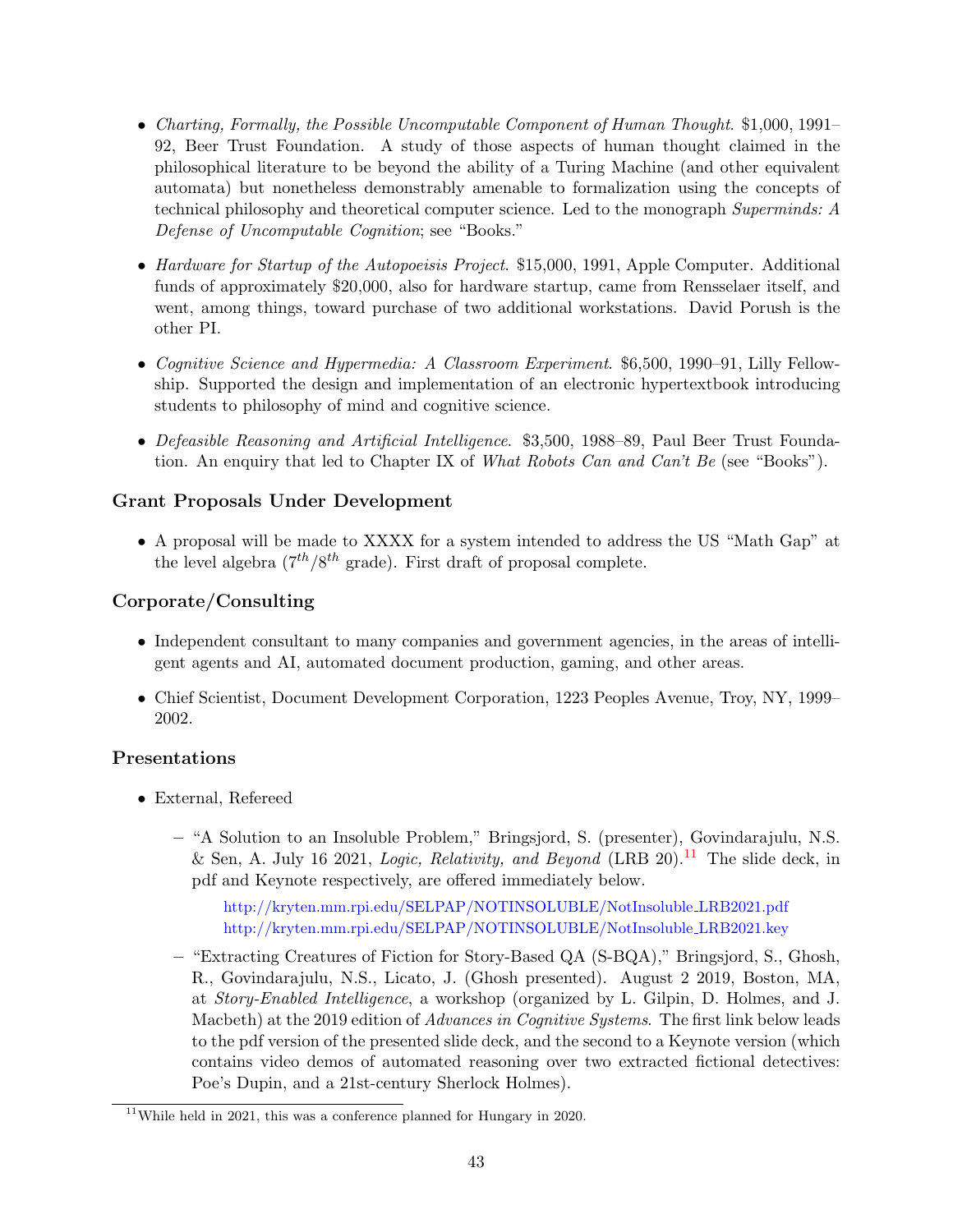[http://kryten.mm.rpi.edu/PRES/S-EI2019/extractcreaturesfictionS-EI2019](http://kryten.mm.rpi.edu/PRES/S-EI2019/extractcreaturesfictionS-EI2019_v4.pdf)<sub>-V4</sub>.pdf [http://kryten.mm.rpi.edu/PRES/S-EI2019/extractcreaturesfictionS-EI2019](http://kryten.mm.rpi.edu/PRES/S-EI2019/extractcreaturesfictionS-EI2019_v4.key) v4.key

– "A Formalization of Cognitive Continuity/Discontinuity, to Settle the Darwin's-Mistake Debate," S. Bringsjord, N.S. Govindarajulu, A. Sen, C. Elmore, M. Peveler (Elmore presented). July 27 2019, Montreal, Canada, at CogSci 2019. Immediately following, please find the abstract for this poster presentation, and then a link to the poster itself in pdf form.

### Abstract

Darwin's *Origin* doesn't discuss the evolution of the human mind. He saved treatment of this topic for the subsequent Descent of Man, in which he advanced two claims: (C1) If the cognitive powers of nonhuman animals are discontinuous with those possessed by humans, then the human mind isn't the product of evolution by mutation and natural selection. (C2) The cognitive powers of nonhuman animals, including specifically reasoning powers, are continuous with those enjoyed by humans; continuity is established. Penn, Holyoak, and Povinelli (2008) have in BBS written "Darwin's Mistake," in which they purport to refute (C2) by establishing discontinuity [they don't affirm (C1)]. Many vehemently disagree with PHP, and the debate remains intense, and unresolved. Yet, (1) the hitherto informal concept of continuity can be formalized, and (2) that formalization, applied to the debate, settles it. We provide the formalization, and with it settle the debate (in favor of PHP).

- ∗ [http://kryten.mm.rpi.edu/discon](http://kryten.mm.rpi.edu/discon_cogsci2019_0723191515NY.pdf) cogsci2019 0723191515NY.pdf
- "Logicist Computational Cognitive Modeling of Infinitary False-Belief Tasks," S. Bringsjord, N.S. Govindarajulu, & C. Elmore; Elmore presented. Delivered on July 25 2019, Montreal, Canada, at CogSci 2019. In this presentation we do something that hasn't been done before: model and computationally simulate the *infinitary* false-belief task. The second of the links below, a Keynote file, contains a video of the simulation; the pdf of course doesn't.

<http://kryten.mm.rpi.edu/PRES/COGSCI2019/infinitaryfalsebeliefprezCogSci2019.pdf> <http://kryten.mm.rpi.edu/PRES/COGSCI2019/infinitaryfalsebeliefprezCogSci2019.key>

– "Tentacular AI, and the Architecture Thereof, Introduced," S. Bringsjord, N.S. Govindarajulu, A. Sen, M. Peveler, B. Srivastava, K. Talamadupula, at AEGAP, Stockholm, Sweden, July 15, 2018. (Bringsjord presented.)

[http://kryten.mm.rpi.edu/PRES/AEGAP2018/IACAP](http://kryten.mm.rpi.edu/PRES/AEGAP2018/IACAP_2018_v2.key)\_2018\_v2.key [http://kryten.mm.rpi.edu/PRES/AEGAP2018/IACAP](http://kryten.mm.rpi.edu/PRES/AEGAP2018/IACAP_2018_v2.pdf)\_2018\_v2.pdf

– "Toward a Smart City Using Tentacular AI," Sen, A., Bringsjord, S., Govindarajulu, N.S., Mayol, P., Ghosh, R., Srivastava, B. & Talamadupula, K., November 14, 2018, Larnaca, Cyprus. (Sen presented.) The 14th European Conference on Ambient Intelligence (AMI). Slides (pdf) available immediately below.

<http://kryten.mm.rpi.edu/AMI.pdf>

- Two presentations at IACAP 2018, in Warsaw Poland, in June 2018:
	- ∗ "Learning and Virtue Ethics," N.S. Govindarajulu, S. Bringsjord, R. Ghosh, A. Sen, & S. Banerjee, June 22, 2018. (Bringsjord presented.) The slide deck, Keynote first and then pdf, is provided via the following links. [http://kryten.mm.rpi.edu/PRES/IACAP2018LEARNVE/IACAP](http://kryten.mm.rpi.edu/PRES/IACAP2018LEARNVE/IACAP_2018_v2.key) 2018 v2.key

[http://kryten.mm.rpi.edu/PRES/IACAP2018LEARNVE/IACAP](http://kryten.mm.rpi.edu/PRES/IACAP2018LEARNVE/IACAP_2018_v2.pdf) 2018 v2.pdf

∗ "Remarks on Theory of Rationalist Action (ToRA)," S. Bringsjord, N.S. Govindarajulu, A. Sen, & E. Olive, June 22, 2018. (Bringsjord presented.) This was part of a symposium organized and run by Paul Bello. The slide deck, Keynote first and then pdf, is provided via the following links.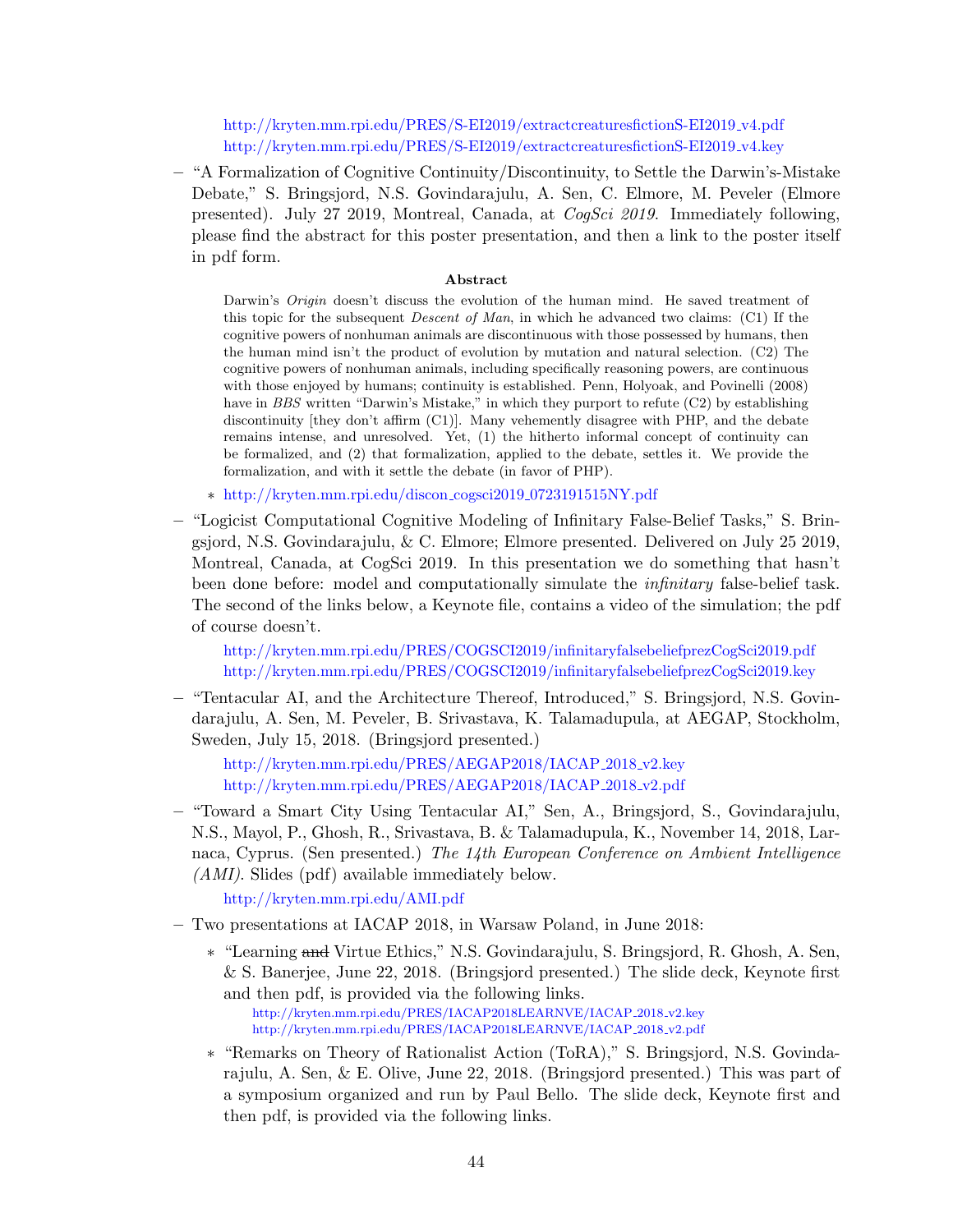<http://kryten.mm.rpi.edu/PRES/IACAP2018TORA/ToRAatIACAP2018.key> <http://kryten.mm.rpi.edu/PRES/IACAP2018TORA/ToRAatIACAP2018.pdf>

– "Making Morally Competent Robots Meets Artificial *Phronesis*: Some Key Issues" Group presentation with demonstrations at *Robophilosophy 2018*, February 14 2018, Vienna, Austria. Group presentation by the ONR-sponsored MURI team (Matthias Scheutz, Bertram Malle, Selmer Bringsjord, Naveen Sundar Govindarajulu), along with Paul Bello on perception, attention, and virtue ethics. The group used a pdf slide deck for speed; it's available at the first link below. The second link goes to the initial portion of a video demo of robotics capability from the MURI team.

[http://kryten.mm.rpi.edu/PRES/PHRONESISROBOPHIL2018/SB](http://kryten.mm.rpi.edu/PRES/PHRONESISROBOPHIL2018/SB_Phronesis_Robophil_021418f.pdf) Phronesis Robophil 021418f.pdf [http://kryten.mm.rpi.edu/PRES/PHRONESISROBOPHIL2018/MURI2017](http://kryten.mm.rpi.edu/PRES/PHRONESISROBOPHIL2018/MURI2017_subtitles.mp4) subtitles.mp4

– "Beyond the Doctrine of Double Effect: A Formal Model of True Self-Sacrifice." Naveen Sundar Govindarajulu, Selmer Bringsjord, Rikhiya Ghosh, Matt Peveler. (Peveler presented.) Paper presented at the International Conference on Robot Ethics and Safety Standards 2017 (ICRESS 2017), Lisbon, Portugal, November 7 2017. The slide deck used by M. Peveler can be obtained here (as first a pdf and then a Keynote file):

[http://kryten.mm.rpi.edu/PRES/ICRESS2017/ICRESS](http://kryten.mm.rpi.edu/PRES/ICRESS2017/ICRESS_2017.pdf) 2017.pdf [http://kryten.mm.rpi.edu/PRES/ICRESS2017/ICRESS](http://kryten.mm.rpi.edu/PRES/ICRESS2017/ICRESS_2017.key) 2017.pdf

– "Toward a Computational Study of Time Travel." Atriya Sen, Naveen Sundar Govindarajulu, Selmer Bringsjord. Atriya Sen presented, at "Logic, Relativity, and Beyond." (This was the 3rd LRB, this one honoring Hajnal Andréka's 70th birthday.) Conference held August 23–27 2017, Budapest, Hungary. The slide deck (in pdf and Keynote forms, resp.) can be obtained here:

<http://kryten.mm.rpi.edu/PRES/LRB3/LRB17.pdf> <http://kryten.mm.rpi.edu/PRES/LRB3/LRB17.key>

– "On Automating the Doctrine of Double Effect." Naveen Sundar Govindarajulu & Selmer Bringsjord. The latter presented, at the International Joint Conference on Artificial Intelligence (IJCAI–17), Melbourne, Australia, August 24 2017. The presentation files, in Keynote and pdf forms resp., can be found here:

[http://kryten.mm.rpi.edu/PRES/IJCAI2017/IJCAI](http://kryten.mm.rpi.edu/PRES/IJCAI2017/IJCAI_DDE_v2.key) DDE v2.key [http://kryten.mm.rpi.edu/PRES/IJCAI2017/IJCAI](http://kryten.mm.rpi.edu/PRES/IJCAI2017/IJCAI_DDE_v2.pdf) DDE v2.pdf

– "Strength Factors: An Uncertainty System for Quantified Modal Logic," Naveen Sundar Govindarajulu & Selmer Bringsjord (latter presented). IJCAI Workshop Logical Foundations for Uncertainty and Machine Learning (LFU-2017), Melbourne, Australia, August 20 2017. The presentation files, in Keynote and pdf forms resp., can be found here:

[http://kryten.mm.rpi.edu/PRES/STRENGTHIJCAI17/2017](http://kryten.mm.rpi.edu/PRES/STRENGTHIJCAI17/2017_IJCAI_LFU_Talk_C.key) IJCAI LFU Talk C.key [http://kryten.mm.rpi.edu/PRES/STRENGTHIJCAI17/2017](http://kryten.mm.rpi.edu/PRES/STRENGTHIJCAI17/2017_IJCAI_LFU_Talk_C.pdf) IJCAI LFU Talk C.pdf

– "Exactly How Smart Can the Human-Machine Dyad Get?" Presented at IBM's Cognitive Colloquium: Augmenting Human Intelligence, September 20 2016, TJ Watson Research Center, Yorktown, NY. Immediately below find first the abstract, and then the slide deck  $[\text{first in Keynote and then as a movie file } (m4v)]$ :

[http://kryten.mm.rpi.edu/PRES/AUGHUMANCOGNITION/Bringsjord](http://kryten.mm.rpi.edu/PRES/AUGHUMANCOGNITION/Bringsjord_Logic_of_Augmentation_0908161209NY.pdf) Logic of Augmentation 0908161209NY.pdf [http://kryten.mm.rpi.edu/PRES/AUGHUMANCOGNITION/bringsjord](http://kryten.mm.rpi.edu/PRES/AUGHUMANCOGNITION/bringsjord_aug_human_cog.key) aug human cog.key

[http://kryten.mm.rpi.edu/PRES/AUGHUMANCOGNITION/bringsjord](http://kryten.mm.rpi.edu/PRES/AUGHUMANCOGNITION/bringsjord_aug_human_cog.m4v) aug human cog.m4v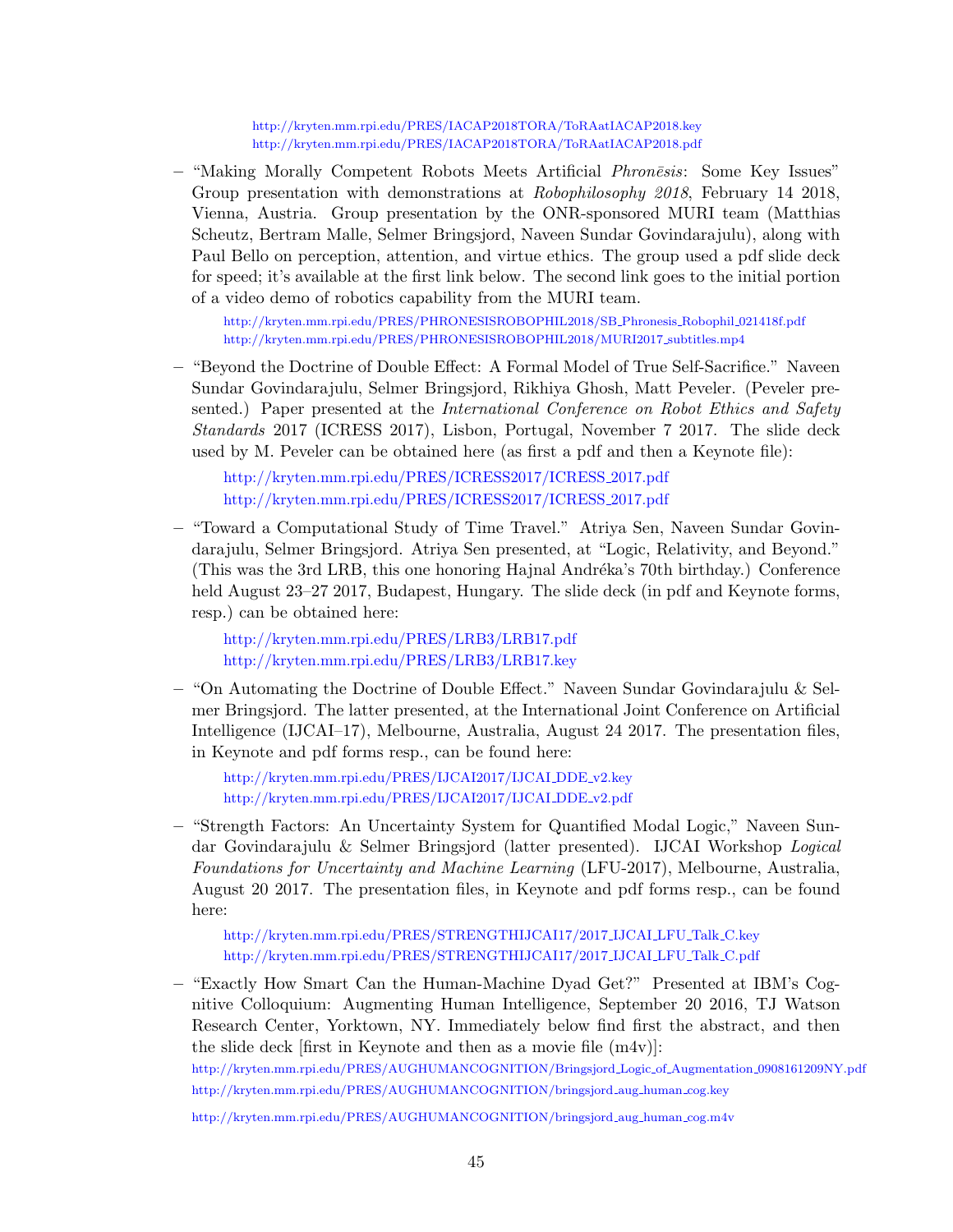– "Toward Ethical Operating Systems." Bringsjord presented. Joining him in the work presented and demonstrated here, in its inaugural phase, are: Atriya Sen, Naveen Sundar Govindarajulu, Jean-Claude Paquin, and Kevin O'Neill. The presentation was given June 25 2016, in Paris, at the Third Symposium for the History and Philosophy of Programming (HaPoP–3). Immediately below find first the extended abstract, and then the slide deck (first in Keynote and then as a pdf):

[http://kryten.mm.rpi.edu/PRES/HAPOP3062516/sb](http://kryten.mm.rpi.edu/PRES/HAPOP3062516/sb_as_nsg_j-cp_ko_ethical_os_ab_0619162100NY.pdf) as nsg j-cp ko ethical os ab 0619162100NY.pdf [http://kryten.mm.rpi.edu/PRES/HAPOP3062516/SB](http://kryten.mm.rpi.edu/PRES/HAPOP3062516/SB_NSG_JC_KO_ethical_OS.key) NSG JC KO ethical OS.key [http://kryten.mm.rpi.edu/PRES/HAPOP3062516/SB](http://kryten.mm.rpi.edu/PRES/HAPOP3062516/SB_NSG_JC_KO_ethical_OS.pdf) NSG JC KO ethical OS.pdf

- At the symposium "New–Millennium Logic, Computing, and the Mind" at the International Association for Computing and Philosophy (IACAP) Annual Conference 2016 (Ferrara, Italy, June 15, 2016), three presentations:
	- ∗ "Third-Millennium (Computational and/or Cognitive) Logic: (Humble) Context," an overview provided by Bringsjord, S. Slide deck, with — in the Keynote version — video demons, available at:
		- [http://kryten.mm.rpi.edu/PRES/IACAP2016SYMPROP/SBringsjord](http://kryten.mm.rpi.edu/PRES/IACAP2016SYMPROP/SBringsjord_3rdML.pdf) 3rdML.pdf [http://kryten.mm.rpi.edu/PRES/IACAP2016SYMPROP/SBringsjord](http://kryten.mm.rpi.edu/PRES/IACAP2016SYMPROP/SBringsjord_3rdML.key) 3rdML.key
	- ∗ "Solving the Lottery Paradox in a Cognitive Calculus," with Kevin O'Neill. O'Neill presented.
	- ∗ "The Interrogation Room," with John Licato, Rikhiya Ghosh, Paul Bello, Will Bridewell, and James Payne-Joyce. Bringsjord presented.
- Bringsjord, S., Licato, J., Sen, A., Payne-Joyce, J. & Kassimis, P. "A 21st-Century Ethical Hierarchy for Humans and Robots" at International Conference on Robot Ethics 2015 (ICRE 2015), Lisbon, Portugal, Pavilh˜ao do Conhecimento, October 24 2015. Bringsjord presented. The presentation slide deck, in both Keynote and pdf, is available via the links provided immediately below. Please note that the pdf version doesn't carry the five video demonstrations that are included in the Keynote file.

[http://kryten.mm.rpi.edu/PRES/ICRE2015/Bringsjord](http://kryten.mm.rpi.edu/PRES/ICRE2015/Bringsjord_etal_ICRE2015.pdf) etal ICRE2015.pdf [http://kryten.mm.rpi.edu/PRES/ICRE2015/Bringsjord](http://kryten.mm.rpi.edu/PRES/ICRE2015/Bringsjord_etal_ICRE2015.key) etal ICRE2015.key

– Govindarajulu, N.S., Licato, J., Bringsjord, S. "Toward a Formalization of QA Problem Classes" at AGI 2014, Quebec City, Canada. The presentation slide deck, in both (zipped) Keynote and pdf, is available via the links below:

[http://kryten.mm.rpi.edu/PRES/AGI2014/AGI](http://kryten.mm.rpi.edu/PRES/AGI2014/AGI_2014_Formal_QA_V1.key.zip) 2014 Formal QA V1.key.zip [http://kryten.mm.rpi.edu/PRES/AGI2014/AGI](http://kryten.mm.rpi.edu/PRES/AGI2014/AGI_2014_Formal_QA_V1.pdf) 2014 Formal QA V1.pdf

– Bringsjord, S., Sundar G., N. & Si, M. "A Robot that Knows What It's Like to Live in Fear?" at IACAP 2013, College Park, MD, July 15 2013. (Bringsjord presented.) The presentation slide deck, in both Keynote and pdf (with a video demo included in the former file type), is available via the first two links below, and the extended abstract of the paper in question (pdf) can be obtained by the third hotlink beneath them.

[http://kryten.mm.rpi.edu/PRES/IACAP2013ROBOTFEAR/iacap](http://kryten.mm.rpi.edu/PRES/IACAP2013ROBOTFEAR/iacap_2013_Version3.key) 2013 Version3.key [http://kryten.mm.rpi.edu/PRES/IACAP2013ROBOTFEAR/iacap](http://kryten.mm.rpi.edu/PRES/IACAP2013ROBOTFEAR/iacap_2013_Version3.pdf) 2013 Version3.pdf  $\rm http://kryten.mm.rpi.edu/PRES/IACAP2013ROBOTFEAR/SB\_NSG\_MS\_robot\_feas\_MS\_0517130031.pdf$  $\rm http://kryten.mm.rpi.edu/PRES/IACAP2013ROBOTFEAR/SB\_NSG\_MS\_robot\_feas\_MS\_0517130031.pdf$  $\rm http://kryten.mm.rpi.edu/PRES/IACAP2013ROBOTFEAR/SB\_NSG\_MS\_robot\_feas\_MS\_0517130031.pdf$ 

– Bringsjord, S. & Sundar G., N. "Toward a Modern Geography of Minds, Machines, and Math," at The Philosophy and Theory of Artificial Intelligence 2011 (PT-AI 2011), Anatolia College/ACT, Thessaloniki, Greece, October 3 2011. The presentation, in both Keynote and pdf, is available at: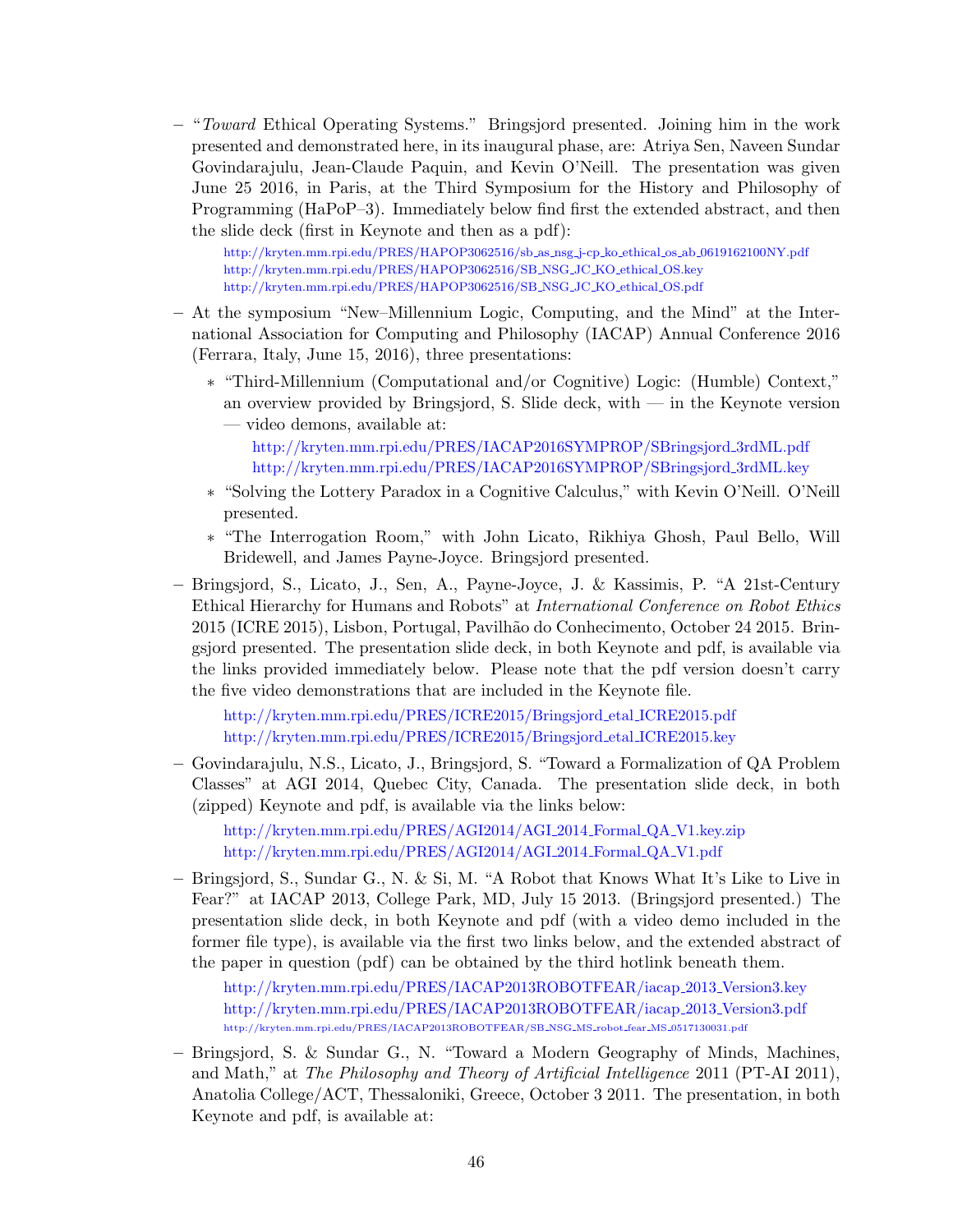[http://kryten.mm.rpi.edu/PRES/PTAI2011/MGMMM](http://kryten.mm.rpi.edu/PRES/PTAI2011/MGMMM_PT-AI_2011_short.key) PT-AI 2011 short.key [http://kryten.mm.rpi.edu/PRES/PTAI2011/MGMMM](http://kryten.mm.rpi.edu/PRES/PTAI2011/MGMMM_PT-AI_2011_short.pdf) PT-AI 2011 short.pdf

– Bringsjord, S. & Sundar G., N. "Toward a Mechanically Verified Non-Justificatory Proof of the Church-Turing Thesis," at The Philosophy and Theory of Artificial Intelligence 2011 (PT-AI 2011), Anatolia College/ACT, Thessaloniki, Greece, October 3 2011. The presentation, in both keynote and pdf, is available at:

[http://kryten.mm.rpi.edu/PRES/PTAI2011/SB](http://kryten.mm.rpi.edu/PTAI2011/SB_NSG_Proving_CTT.key) NSG Proving CTT.key [http://kryten.mm.rpi.edu/PRES/PTAI2011/SB](http://kryten.mm.rpi.edu/PRES/PTAI2011/SB_NSG_Proving_CTT.pdf) NSG Proving CTT.pdf

– Sundar G., N. & Bringsjord S. "The Myth of 'The Myth of Hypercomputation' ," at The Third Workshop on Hypercomputation at Unconventional Computing 2011, Turku, Finland, June 9 2011. The presentation, in both keynote and pdf forms, is available at:

[http://kryten.mm.rpi.edu/PRES/TURKUHYPER/NSG](http://kryten.mm.rpi.edu/TURKUHYPER/NSG_SB_MoMoH_presentation_v3.pdf) SB MoMoH presentation v3.key [http://kryten.mm.rpi.edu/PRES/TURKYHYPER/NSG](http://kryten.mm.rpi.edu/PRES/TURKUHYPER/NSG_SB_MoMoH_presentation_v3.pdf) SB MoMoH presentation v3.pdf

– Bringsjord, S. & Sundar G., N. "In Further Defense of the Unprovability of the Church-Turing Thesis," at Trends in Logic IX – Studia Logica International Conference, Kraków, Poland, June 4 2011. In-person presentation by Bringsjord. The presentation, in both keynote and pdf forms, is available at:

[http://kryten.mm.rpi.edu/PRES/KRAKOWCT0611/SB](http://kryten.mm.rpi.edu/PRES/KRAKOWCT0611/SB_NSG_Refutation_D-G_on_CT_v2.key) NSG Refutation D-G on CT v2.key [http://kryten.mm.rpi.edu/PRES/KRAKOWCT0611/SB](http://kryten.mm.rpi.edu/PRES/KRAKOWCT0611/SB_NSG_Refutation_D-G_on_CT_v2.pdf) NSG Refutation D-G on CT v2.pdf

- Bringsjord, S., Sundar G., N., Taylor, J., Yang, Y., Eberbach, E. "On the Rescue of Economics by Logico-Computational Cognitive Science," at the workshop Grounding the Social Sciences in Cognitive Sciences?, at CogSci 2010, Portland, OR, August 11 2010. Workshop chaired and edited by Ron Sun. In-person presentation by Bringsjord.
- Bringsjord, S. & Taylor, J. "The Cognitive Path to Universal Logic." Bringsjord presented. The abstract appeared in: World Congress and School on Universal Logic (3rd edition). Monte Estoril, Portugal. April 18–25, 2010. UniLog 2010 Book of Abstracts. J-Y. Béziau, C. Caleiro, A. Costa-Leite, J. Ramos, eds. Group editing provided as well by the Departamento do Matemática. ISBN: 978-972-99289-2-5. p. 61. Abstract itself (as it originally appeared, [here\)](http://kryten.mm.rpi.edu/UniLog2010SBandJT.pdf):

One path to universal logic (and aspects and components thereof) is to focus on logics themselves. We give specifically the metaphor of the universal logician working in a library whose volumes are logics, where he or she reads and processes the content in those books in various ways (merging them, etc.). The cognitive path is different. It is based on an attempt to figure out how human beings populated the library to begin with: How do we create logics in the first place? In words some may find a bit more helpful: What is "background logic," formally speaking, and how do human cognizers problem-solve, reason, and make decisions in and on the basis of background logic? An answer to this question would, we claim, enable significant progress in universal logic. We report on our research intended to answer this question, and on a working computational system — Slate — designed to assist humans reasoning in background logic.

– Bringsjord, S. "A Vindication of Program Verification." Presentation given at ECAP 2009 (the VII<sup>th</sup> European Computing and Philosophy conference), July 2 2009, Barcelona, Spain. The presentation, in both keynote and pdf forms, is available at:

[http:/kryten.mm.rpi.edu/PRES/ECAP2009/SB](http://kryten.mm.rpi.edu/PRES/ECAP2009/SB_ecap09_progver.key)\_ecap09\_progver.key [http:/kryten.mm.rpi.edu/PRES/ECAP2009/SB](http://kryten.mm.rpi.edu/PRES/ECAP2009/SB_ecap09_progver.pdf) ecap09 progver.pdf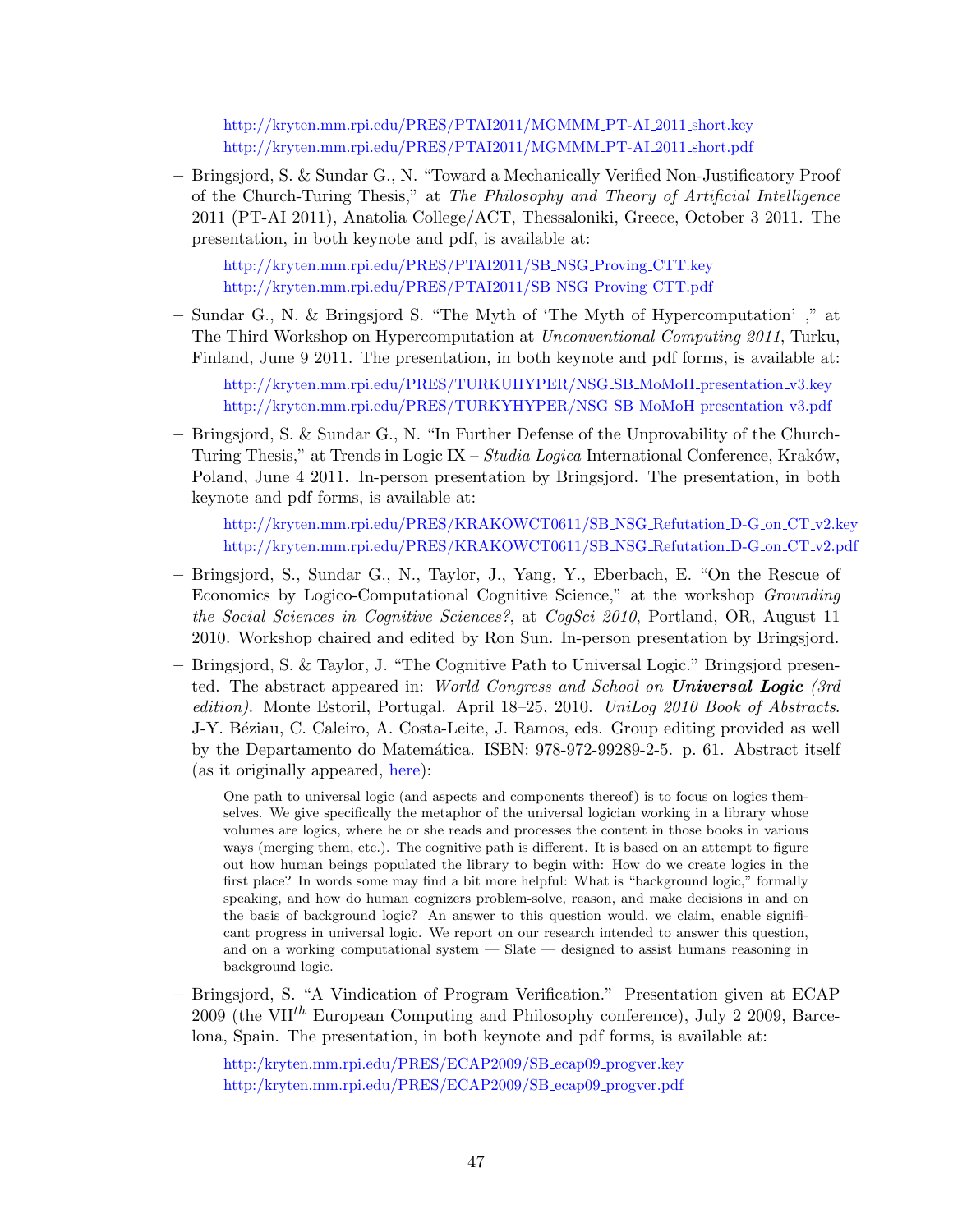– Bringsjord, S. (presenter), Wojtowicz, R., Taylor, J., Arkoudas, K., Clark, M., Gilbert, E., Housten, T., van Heuveln, B.,"Piagetian Roboethics via Category Theory: Moving Beyond Mere Formal Operations to Engineer Robots Whose Decisions are Guaranteed to be Ethically Correct." Presentation given at the Roboethics Workshop, May 17 2009 Kobe, Japan.

The presentation file includes a number of video demonstrations; only the wmv, Quicktime (mov), and Keynote (key) formats include the demos, since they are videos. A "still" pdf version is also available. The urls:

[http:/kryten.mm.rpi.edu/PRES/SB](http://kryten.mm.rpi.edu/PRES/ROBOETHICSICRA09/SB_etal_RoboethicsWatICRA09.wmv) etal RoboethicsWatICRA09.wmv [http:/kryten.mm.rpi.edu/PRES/SB](http://kryten.mm.rpi.edu/PRES/ROBOETHICSICRA09/SB_etal_RoboethicsWatICRA09.pdf) etal RoboethicsWatICRA09.pdf [http:/kryten.mm.rpi.edu/PRES/SB](http://kryten.mm.rpi.edu/PRES/ROBOETHICSICRA09/SB_etal_RoboethicsWatICRA09.key) etal RoboethicsWatICRA09.key [http:/kryten.mm.rpi.edu/PRES/SB](http://kryten.mm.rpi.edu/PRES/ROBOETHICSICRA09/SB_etal_RoboethicsWatICRA09.mov) etal RoboethicsWatICRA09.mov

– Bringsjord, S. "Logic, General Intelligence, Hypercomputation . . . and Beyond." Presentation session given at the Second Conference on Artificial General Intelligence (AGI 2009), 3.8.09, Arlington VA. The presentation file (in pdf and key formats) is available at

[http://kryten.mm.rpi.edu/PRES/AGI09/sb](http://kryten.mm.rpi.edu/PRES/AGI09/sb_hyper_agi09.pdf) hyper agi09.pdf [http://kryten.mm.rpi.edu/PRES/AGI09/sb](http://kryten.mm.rpi.edu/PRES/AGI09/sb_hyper_agi09.key) hyper agi09.key

– Arkoudas, K., Bringsjord, S. "The History of Automatic Programming." Presentation in the Automatic Programming Track of the 2008 North American Computing and Philosophy Conference, July 12 2008, University of Indiana, Bloomington, IN. The presentation file is available at

[http://kryten.mm.rpi.edu/PRES/NACAP08/ka](http://kryten.mm.rpi.edu/PRES/NACAP08/ka_sb_autprogatNACAP08.pdf) sb autprogatNACAP08.pdf

- Bringsjord, S. "Philosophical Computer Science; Philosophical X." European Computing and Philosophy (ECAP) Conference, June 16, 2008, Montpellier, France.
- Bringsjord, S., Taylor, J., Shilliday, A. (presenter), Clark, M. & Werner, D. "Provability-Based Semantic Interoperability via Translation Graphs." Presentation at  $26^{th}$  International Conference on Conceptual Modeling (ER 2007), in the ONISW 2007 workshop. The presentation file is available at

[http://kryten.mm.rpi.edu/PRES/as](http://kryten.mm.rpi.edu/PRES/as_jt_sb_20071106_ONISW.pdf) jt sb 20071106 ONISW.pdf

– Bringsjord, S., Arkoudas, K., Mukherjee, D. (presenter), Shilliday, A., Taylor, J., Clark, M. & Bringsjord, E. "The Multi-Mind Effect." Presentation at the 2007 International Conference on Artificial Intelligence, in the Extending Computational Cognitive Modeling to Issues of Multi-agent Interaction workshop, Las Vegas, Nevada, June 28, 2007. The presentation file is available at

[http://kryten.mm.rpi.edu/PRES/ICAI07/ICAI](http://kryten.mm.rpi.edu/PRES/ICAI07/ICAI_Pres_v06.pdf) Pres v06.pdf

– Bringsjord, S. "Aligning Computer Programming with Clear Thinking." Presentation at the 2007 European Computing and Philosophy (ECAP) conference, June 22, 2007, University of Twente, Enschede, The Netherlands. The main presentation file is available online (without corresponding demonstrations) at

[http://kryten.mm.rpi.edu/PRES/ECAP07/reason](http://kryten.mm.rpi.edu/PRES/ECAP07/reason_ecap07.pdf) ecap07.pdf

– Bringsjord, S., Arkoudas, K., Clark, M., Shilliday, A., Taylor, J., Schimanski, B. & Yang, Y. "Some Remarks on Logic-Based Machine Reading Research." Presentation at the 2007 Association for the Advancement of Artificial Intelligence Spring Symposium on Machine Reading, March 27, 2007, Stanford University, Palo Alto, CA. (Bringsjord and Taylor presenters.) The presentation file is available online at

[http://kryten.mm.rpi.edu/PRES/AAAISSS07MR/RAIR](http://kryten.mm.rpi.edu/PRES/AAAISSS07MR/RAIR_Lab_AAAISSS2007MR.pdf) Lab AAAISSS2007MR.pdf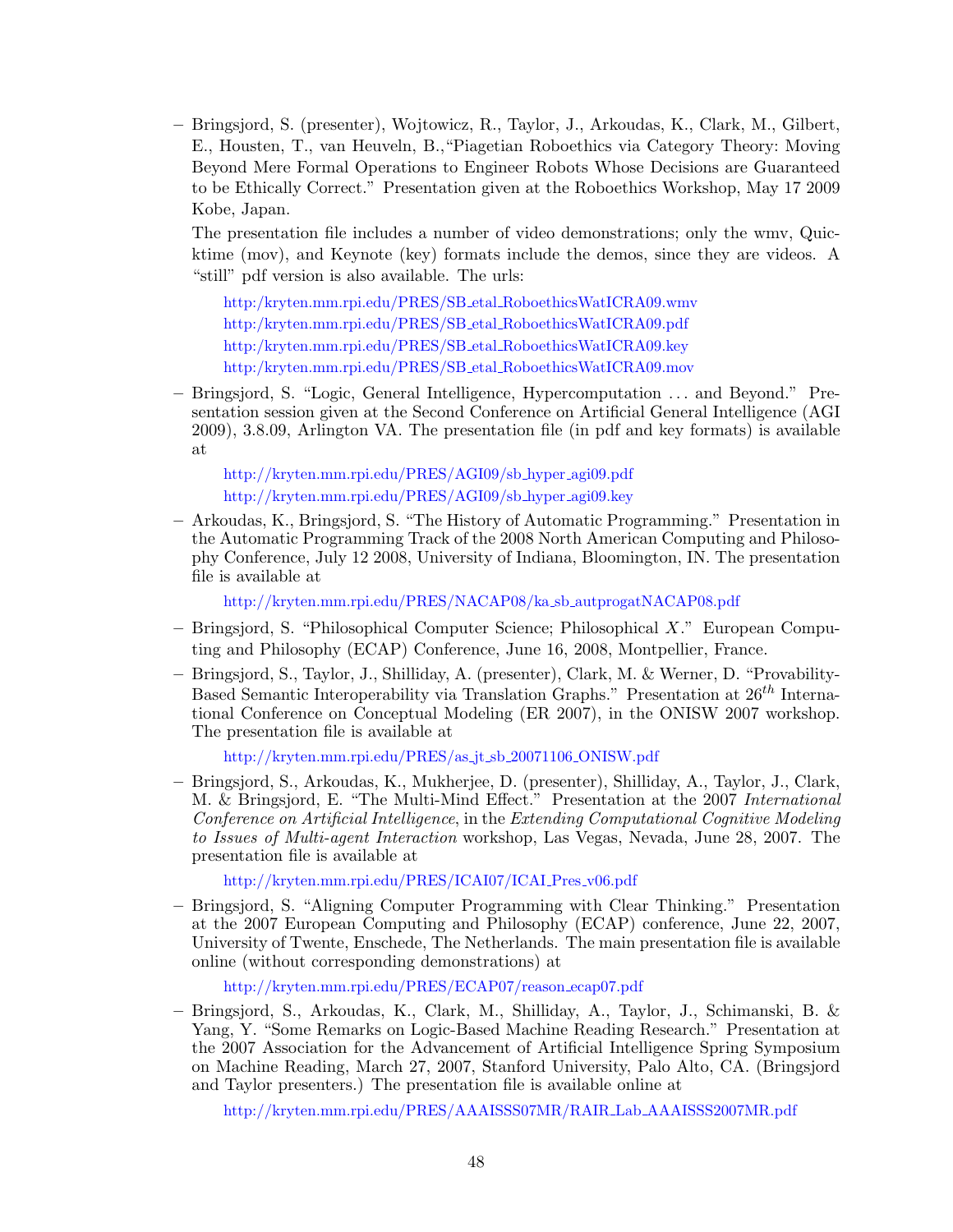– Bringsjord, S. & Schimanski, B. "If Free Will is Necessary to to Behave Immorally, Robots are Off the Hook." Presentation at the 2006 North American Computing and Philosophy Conference, at RPI, August 12. The presentation is available online in video at

<http://www.cogsci.rpi.edu/conferences/cap/schedule.php>

– Bringsjord, S. "The Logicist<sup>+</sup> Manifesto,"  $AI@50$ , Dartmouth College, July 14, 2006. Presentation file can be found at

[http://kryten.mm.rpi.edu/PRES/AIat50/sb](http://kryten.mm.rpi.edu/PRES/AIat50/sb_AIat50.pdf) AIat50.pdf [http://kryten.mm.rpi.edu/PRES/sb](http://kryten.mm.rpi.edu/PRES/sb_AIat50.key.tar.gz) AIat50.key.tar.gz

– Arkoudas, A. & Bringsjord, S. "Computer Proofs and Justification" European Computing and Philosophy Conference (ECAP) 2006, Norwegian University of Science and Technology, June 23, 2006. Presentation file can be found at

[http://kryten.mm.rpi.edu/computer](http://kryten.mm.rpi.edu/computer_proofs_justification_ecap06.pdf) proofs justification ecap06.pdf

- Two @ Between a Hard Place: CogSci Principles Meet AI-Hard Problems, AAAI Spring Symposium, March 27 & 28, 2006, Stanford CA:
	- ∗ Bringsjord, S. (presenter) & Clark, M., "For Problems Sufficiently Hard . . . AI Needs CogSci."
	- ∗ Plenary Presentation for the Symposium.

The two presentations available at:

[http://kryten.mm.rpi.edu/PRES/AAAISS06/ai](http://kryten.mm.rpi.edu/PRES/AAAISS06/ai_progress_wrt_th89_aaaiversion.pdf)\_progress\_wrt\_th89\_aaaiversion.pdf [http://kryten.mm.rpi.edu/PRES/AAAISS06/ai](http://kryten.mm.rpi.edu/PRES/AAAISS06/ai_progress_wrt_th89_aaaiversion.tar.gz) progress wrt th89 aaaiversion.tar.gz [http://kryten.mm.rpi.edu/PRES/AAAISS06/sb](http://kryten.mm.rpi.edu/PRES/AAAISS06/sb_rock_plenary.pdf) rock plenary.pdf [http://kryten.mm.rpi.edu/PRES/AAAISS06/sb](http://kryten.mm.rpi.edu/PRES/AAAISS06/sb_rock_plenary.key.tar.gz) rock plenary.key.tar.gz

- Arkoudas, A., Bringsjord, S. & Bello, P., "Toward Ethical Robots via Mechanized Deontic Logic." Presented (by Bringsjord) at AAAI 2005 Fall Symposium on Machine Ethics, November 5, 2005, Washington, DC.
- "Slate: An Intelligent Assistant for Argument/Hypothesis Checking and Generation," at the Annual U.S. Computing and Philosophy Conference, Carnegie Mellon University, Pittsburgh, PA, August 5, 2004. Selmer Bringsjord & Andy Shilliday (Shilliday presenter).
- "Why Military Simulation Needs Formal Models of Reasoning and Decision-Making" [OR04-OR31-45], Bello, P., Bringsjord, S., % Yang, Y., at Enabling Technology for Simulation Science VIII (SPIE Defense and Security Symposium VIII), Orlando, FL, April 13, 2004. (Bello presented.)
- "Introducing chogic: A Primitive Part of the marmml Machine Reasoning System," Selmer Bringsjord, Konstantine Arkoudas, Yingrui Yang, Bram van Heuveln, Paul Bello, Joshua Taylor (Bello presenter). Delivered at the University of Pavia, Pavia, Italy, June 4, 2004.
- "Why Current K–12 Math Textbooks are Fundamentally Deficient in the Area of Formal Reasoning — and What To Do About It." One paper in the symposium:  $A$  New Response to the 'Math Gap' Plaguing the United States: Teach Formal Reasoning, with other papers presented by: Kostas Arkoudas, Yingrui Yang, Bram van Heuveln, and Paul Bello (researchers in the Rensselaer AI & Reasoning Lab, which gave this symposium). October 23, 2003, Kerhonkson, NY.
- "What is Artificial Intelligence? Psychometric AI as an Answer," IJCAI–03, Acapulco, Mexico, August 15, 2003. With Bettina Schimanski.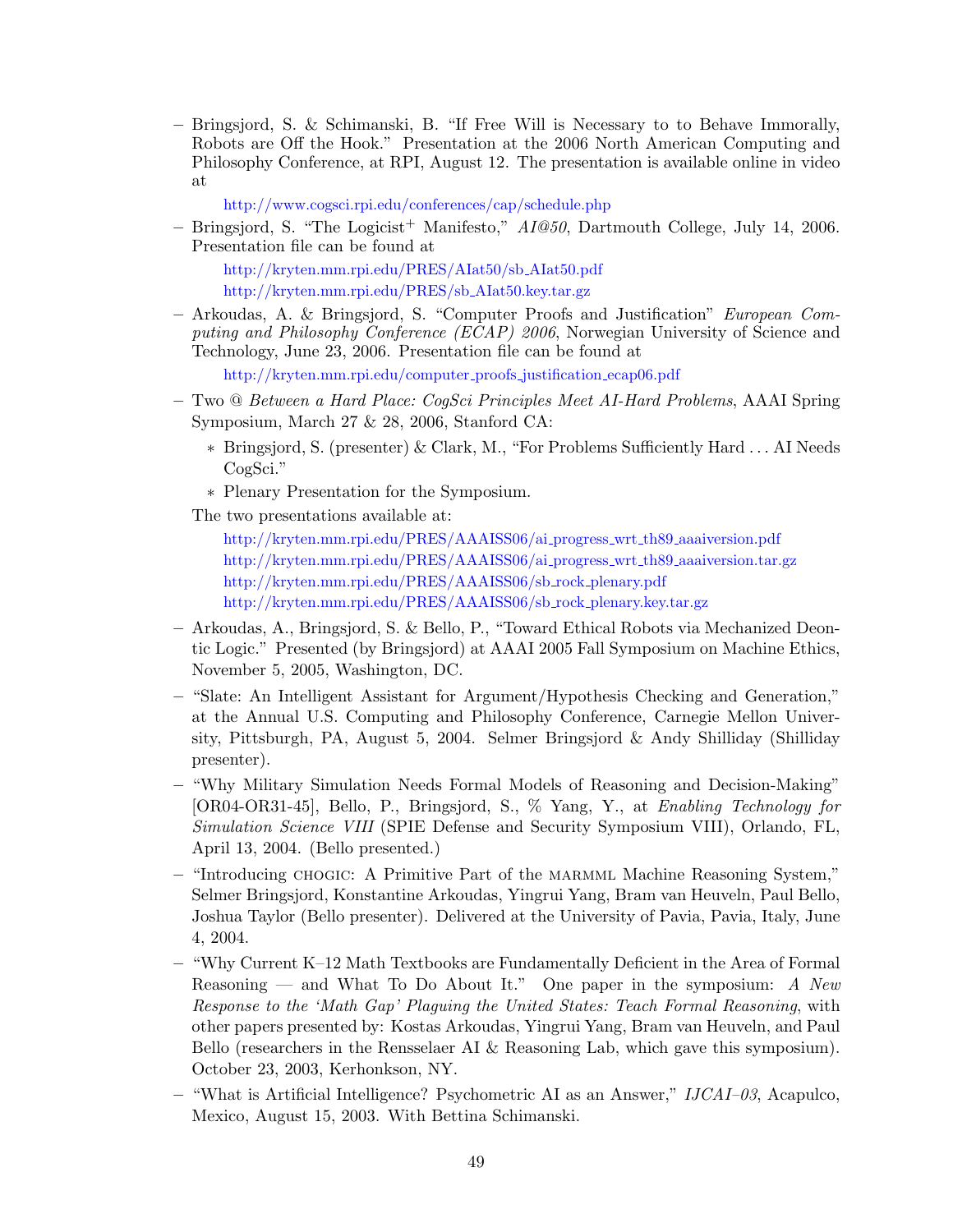- Yang, Y. & Bringsjord, S. "Mental Metalogic and its Empirical Justifications: The Case of Reasoning with Quantifiers and Predicates." In R. Alterman & D. Kirsh, eds. Presentation (by Yang) at the  $25<sup>th</sup>$  Annual Conference of Cognitive Science Society (Boston), Summer 2003. Abstract appears in The Proceedings of the  $25<sup>th</sup>$  Annual Conference of the Cognitive Science Society (Mahwah, NJ: Lawrence Erlbaum Associates). Prior work was "Mental Metalogic and its Initial Empirical Justifications: The Case of Reasoning with Quantifiers and Monadic Predicates." In W. Gray & C. Schunn, eds., (2002) The Proceedings of the  $24<sup>th</sup>$  Annual Conference of the Cognitive Science Society (Mahwah, NJ: Lawrence Erlbaum), 1054.
- Yang, Y. (presenter), Zhao, Y., Zeng, J., Guo J., Ju, S. & Bringsjord, S. "A Crosslanguage Validation of Mental Logic and Mental Models." Presentation at the Fourth International Conference on Cognitive Science, Sydney, Australia, July 15 2003. Appears in P. Slezak, ed., The Proceedings of the Fourth International Conference on Cognitive Science (Sydney, Australia: University of New South Wales), 760–765.
- Bringsjord, S. "The Fragility of Evolution," CAP[12](#page-51-0)–Europe, University of Glasgow, Scotland, March 29, 2003.
- "Agent-Based Real-Time Pedagogy for Proof Construction," Computing and Philosophy Conference, August 10, 2002, Carnegie-Mellon University, Pittsburgh, PA.
- Bello, P. & Bringsjord, S. "Realtime Agents in Support of Proof Construction," 2002 ASEE Annual Conference and Exposition, June 18, 2002, Montreal, Canada.
- Bringsjord, E. & Bringsjord, S. "Exploring the Relationship Between Logic Background and Performance on the Analytical Section of the GRE," at NERA 2001, Kerhonkson, NY, October 25, 2001. Full paper available at

<http://kryten.mm.rpi.edu/bringsjordx2.logic.gre1.doc>

- Rinella, K. (presenter), Bringsjord, S., Yang, Yingrui "Efficacious Logic Instruction: People Are Not Irremediably Poor Deductive Reasoners," at CogSci 2001, University of Edinburgh, Scotland.
- "Mental Mental Metalogic: A New Paradigm in Psychology of Reasoning," The Third International Conference on Cognitive Science (ICCS2001) August 27-31, 2001, Beijing, China, with Yingrui Yang presenting.
- $-$  "The Lovelace Test," The Future of the Turing Test: The Next Fifty Years, Dartmouth College, January 29, 2000.
- "Story is . . .," thematic address for Fall Symposium on Narrative and Intelligence, American Association of Artificial Intelligence, November 7, 1999, Cape Cod, Massachusetts.
- "Hard Data in Defense of Logical Minds," Annual International Conference on Computing and Philosophy, Carnegie-Mellon University, August 6, 1999.
- "Scientifically Informative Discovery of (G¨odel's) Model-Based Mathematical Discovery," MBR '99, University of Pavia, Pavia/Milan, Italy.
- "A Pilot Study on the Effectiveness of Hyperproof," with Elizabeth Bringsjord, annual meeting Northeast Educational Research Association, October 29, 1998, Ellenville, New York.
- "In Defense of Logical Minds,"  $20^{th}$  Annual Conference of the Cognitive Science Society, Madison, WI, August, 1998.

<span id="page-51-0"></span> $12$ International Computing and Philosophy Conference.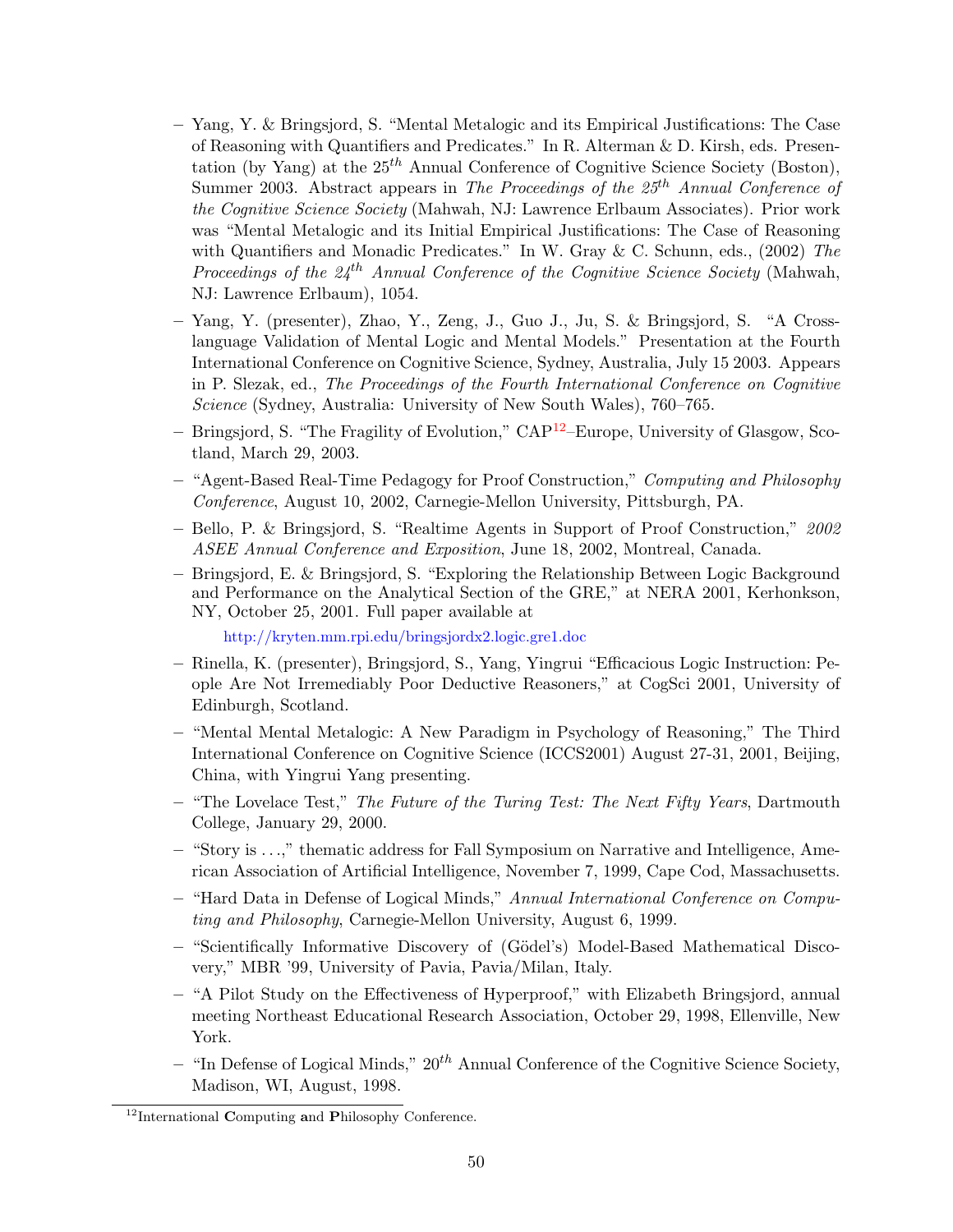- "Chogic: Teaching Logic as Chess," annual meeting Northeast Educational Research Association, October 23, 1997, Ellenville, New York (with E. Bringsjord).
- "Chess Isn't Tough Enough: Better Games for Mind-Machine Competition," Deep Blue vs. Kasparov Workshop at the (July) 1997 annual meeting of the American Association of Artificial Intelligence, Providence, Rhode Island.
- "Explaining Phi Without Dennett's Exotica: Good Ol' Computation Does Just Fine," Bringsjord, S., Bringsjord, E., Noel, R., Daraio, J. & Viaggi, C. presented at the 1997 Annual Meeting of the Society for Philosophy and Psychology, New York, NY, June  $5-8.13$  $5-8.13$
- "Explaining Phi Without Dennett's Exotica: Good 'Ol Computation Works Just Fine," at Annual International Conference on Computing and Philosophy, Carnegie-Mellon University, August, 1996.
- "Consciousness, Phi, and Dennett," 1996 Annual Meeting of the Cognitive Science Society, UCSD, San Diego, CA, July 12, 1996, with Ron Noel, Geoff Ginader, and Elizabeth Bringsjord.<sup>[14](#page-52-1)</sup>
- "Can Betrayal be Defined?" at Annual International Conference on Computing and Philosophy, Carnegie-Mellon University, August, 1995.
- "Mathematizing the Concept of Betrayal," Annual Meeting of American Association of Artificial Intelligence, Spring Symposium, Stanford, CA, March 27, 1995.
- "Dennett vs. Searle on Cognitive Science: It All Boils Down to Zombies, and Searle is Right," December 30, 1994, Annual Eastern Division Meetings of the American Philosophical Association, Boston, MA.
- "Is AI Provably Inconsistent with Recursion Theory?" 1994 Annual Computing and Philosophy Conference, Los Angeles, CA, August.
- "Can AI Accommodate Imagistic Expertise?" March, 1994, 1994 International Conference on Expert Systems, Asian Institute of Technology, Bangkok, Thailand. With E. Bringsjord.
- "Church's Thesis, Contra Mendelson, is Unprovable . . . and Worse: It May Be False," December 30, 1993, Annual Eastern Division Meetings of the American Philosophical Association, Atlanta, Georgia.
- "Non-Algorithmic Expertise," May 14, 1993, Third Biennial Human & Machine Cognitive Workshop, Seaside, Florida, hosted by University of West Florida.
- "Toward Non-Algorithmic AI," September 10, 1992, AICS '92, Ireland's Biennial National Conference on AI and Cognitive Science, University of Limerick, Limerick, Ireland.
- "Quantum Computing and the Search for the Non-Algorithmic," August 13, 1992, with Michael Zenzen, '92 International Computing & Philosophy Conference, Orlando, Florida, University of West Florida.
- "Does AI Imply Dualism?," August, 1991, Sydney, Australia, International Joint Conference on Artificial Intelligence.

<span id="page-52-1"></span><span id="page-52-0"></span> $13A$  poster presentation done by Daraio, one of my graduate students.

<sup>&</sup>lt;sup>14</sup>This presentation was accepted under the extended abstract track offered to members of the Cognitive Science Society, and presented by Ginader, one of my students at the time. Ginader's Java applet showing phi can be seen at

http://www.rpi.edu/∼brings/PHI/phiexp.html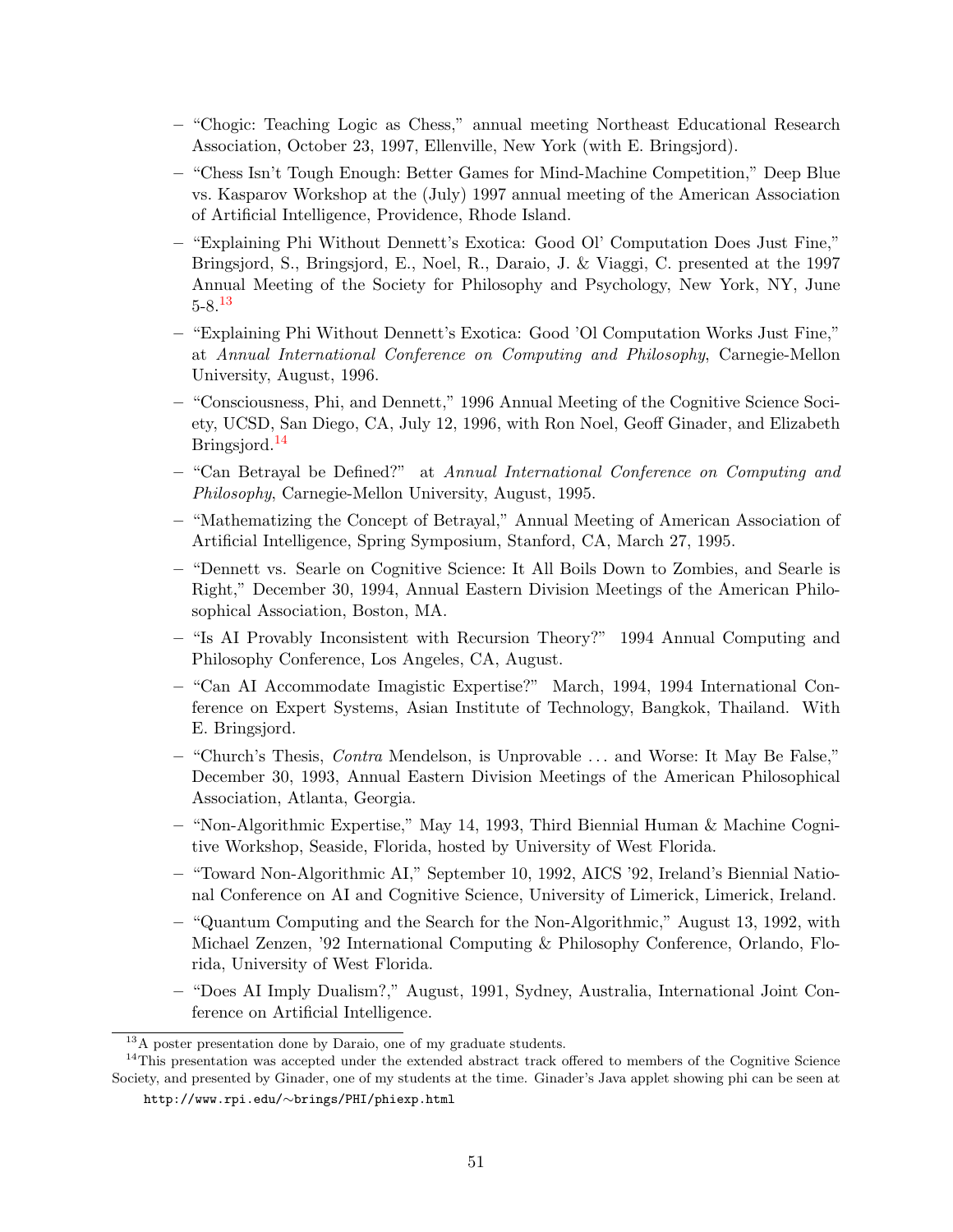- "Could, How Could We Tell If, and Why Should–Robots Have Inner Lives?," May 10, 1991, Second Annual Workshop on Human and Machine Cognition, Institute of Human and Machine Cognition, University of West Florida, Pensacola, Florida.
- "Is Connectionism a Challenge to Traditional AI?," June 27, 1990, delivered at AI: Emerging Science or Dying Art Form?, workshop sponsored by the American Association for Artificial Intelligence and the State University of New York at Binghamton.
- "On the Introspective Impotence of Robots," April 27, 1990, Annual Meeting, Central Division, American Philosophical Association, New Orleans.
- "Christian Doctrine, Pacifism, and Nuclear Deterrence." The 1987 Midwestern Meeting of the Society of Christian Philosophers, October 9, 1987, Minneapolis, Minnesota.
- "The Puzzle of Split-Brain Phenomena." At the Annual Meeting of the Society for Philosophy and Psychology, May 17, 1985, University of Toronto, Toronto, Ontario, Canada.
- External, Invited
	- Bringsjord, S., two presentations, each with respondents, at the final symposium (June 14 & 15 2022, Lille, France) of the ANR-sponsored PROGRAMme project, directed by Liesbeth De Mol. The first was an expasion and update of "Are Computer Programs Uniformly Finite? A Size-based Progression of Programs Says 'No"'; the second an explansion and update of "Toward Transcedent Programs." The former presentation is devoted to setting out and defending a progression (viz.  $\mathscr{P}$ , see next entry) of ever-larger computer programs, from those that are finite and drive machines with architectures that are finite (e.g. finite state automata), to those that are infinitely long and drive machines whose architectures are infinite.and beyond the physical architectures of Turing machines and their equivalents.
	- Bringsjord, S.,"Are Computer Programs Uniformly Finite? A Size-based Progression of Programs Says 'No'," September 17 2021, during a week-long workshop ("Autumn workshop III) in the ANR-sponsored PROGRAMme "What is a (computer) program?" project, led by Liesbeth De Mol. The workshop was (thankfully!) held again in Bertinoro, Italy.

Are Computer Programs Uniformly Finite? A Size-based Progression of Programs Says 'No' (abstract)

People unfamiliar with the science, philosophy, history, and engineering of (computer) programs generally believe, it seems, that if anything is finite, a computer program is. They often not unreasonably view algorithms as recipes, know well that such a thing is seemingly nonsensical if not finite (a recipe for baking a cake that goes on forever isn't likely to please those who want to consume a piece), and regard programs as things that crisply capture recipes in rigorous "do this, do that" fashion. This we call "the received view." We explain that, as a matter of fact, the situation is rather more nuanced than the received view, despite it's being broadly affirmed. It is more accurate to conceptualize programs as falling into a progression  $\mathscr P$  that starts with finitely long programs that drive finite (computing) machines smaller than the physical architecture of Turing machines and of their equivalents (e.g. unlimited random-access registers), and eventually reaches infinitely long programs that drive infinite machines more powerful than Turing machines. To keep things simple and digestible for those readers who hitherto have subscribed to the received view but are not familiar with technical details that will ultimately further analyze  $\mathscr R$  into a finer-grained progression (e.g., transfinite numbers), we set  $\mathscr P$  out in five steps I–V, ranging from the class of the "smallest" programs to the "largest" ones.

Here's the link to the slides used (pdf):

∗ <http://kryten.mm.rpi.edu/PRES/BERTINORO2021/AreProgramsUniformlyFinite.pdf>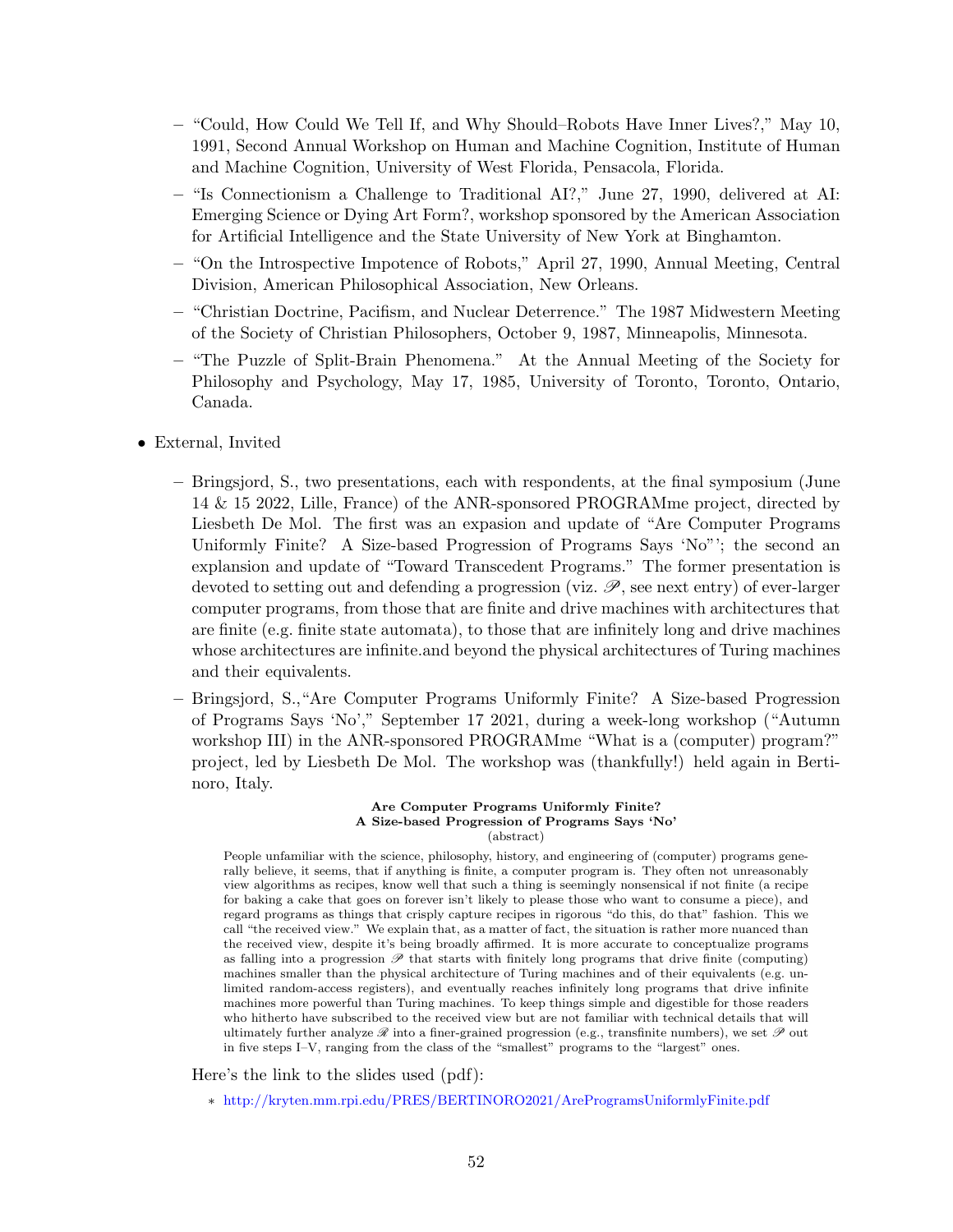– Bringsjord, S.,"Can the Right Math Foil Superhuman, Unethical AGIs? Yes," September 17 2021, as part of PHAEDE II Panel, chaired by Viorel Guliciuc and overseen by Piotr Boltuc.

#### Can the Right Math Foil Superhuman, Unethical AGIs? Yes (abstract)

You, the reader of this sentence, as a member of H. sapiens sapiens, are not only intelligent, but general-intelligent. That is to say, you are a human, and your intelligence is general purpose, not narrow. You can: communicate in natural and formal languages, apprehend what's ethical vs. what's evil, create things (poems, essays, operas, paintings, etc.), do math, feel things (you have phenomenal consciousness), reflect upon the contents of your own mind, and so on. In stark contrast, so far the discipline of AI has brought forth only artificial agents having narrow intelligence, not general intelligence. In short, we have AIs, but not AGIs. But, some are absolutely convinced that superhuman AGIs will arrive, and fairly soon at that, and some also hold that, unless we act in certain ways now, superhuman AGIs, behaving unethically, will mean our doom. [Stuart Russell, for instance, is of this two-part opinion, and lucidly defends it (and what to do about the arrival of such machines), in his must-read recent book Human Compatible.]

I provide here, gratis, a mathematical recipe for preventing the arrival of superhuman AGI that behaves in ways counter to the (cleverly-affirmed-by-us) rock-bottom non-negotiable ethical principle that our species should not be eliminated: viz.,

Mathematically define superhuman AGI and, following on that, unethical superhuman AGI. Then, prove that such AGI is impossible. After that, sit down and have a libation of your choice (perhaps some Aquavit with herring; my selection is confessedly biased), and thoroughly relax, your job done, and hence humanity saved.

Here's the link to the slides used (pdf):

∗ <http://kryten.mm.rpi.edu/PRES/IS4SI2021/MathAsProtectionAGI.pdf>

– Bringsjord, S., "Poe's Detective Dupin in Porto, or: Is Inferred Data Private?", July 26 2021, ICRES 2021. Abstract for the talk:

A certain rather small declarative database Y holds plenty of personal information about you. What information? Someone you happened to meet briefly by chance at a restaurant built  $\mathbf Y$  after this meeting. The man you met was a pleasant French gentleman, a most polite and refined Monsieur Dupin, of Paris. You were with your spouse, and the two of you were invited to have a seat at the bar for an aperitif while your table was cleared and configured for the start of a gourmet dinner in Porto, Portugal, overlooking the great river itself. Dupin happened to be at the bar already, and you sat down next to him, with your spouse at your side; these were the last two available seats. You volunteered your full name to Dupin, and he knew immediately from that that while your residence at present isn't necessarily New York, you grew up there in large measure. When your spouse volunteered her name, only her first, he knew that the two of you both grew up within a relatively short distance of each other. Dupin also later installed in  $Y$  that your spouse took your last name upon marrying you. Dupin's Y also contains your age and that of your spouse as well, plus or minus (as noted in Y) five years. Dupin observed that both your spouse's purse and her shoes were designer brands, and that your watch was an Omega Speedmaster. Dupin generously insisted upon buying the both of you your apertifs, and asked what your preference would be between a glass of A versus a glass of B, both from — as he put it — his "backyard" back in France, and both, as Dupin knew, on the menu for the first time tonight — a menu he knew neither of you had looked at. Dupin started an internal timer running as he awaited your reply. Almost instantaneously and without missing a beat, you replied that this offer was very kind, and that you both would have B — which Dupin knew to be markedly less expensive than A; still quite dear, but much, much less.

Dupin was later able to in fact add to  $\bf{Y}$  an astonishing amount of data that he inferred from what as noted above he learned during your brief time together at the bar. (Do you see how?)

Now, is what Y holds private data regarding you and your spouse? Is Dupin's assembling Y a violation of your privacy? I shall answer these questions both firmly in the negative, and in defense of these answers employ a sorities-style argument, one that begins from a particular Dupin-inferred fact in Y, namely that you know the aperitif (wonderful) options on the menu from north of the great river are "fizzy" because of added carbonation.

Here's the link to the slides used (pdf):

∗ [http://kryten.mm.rpi.edu/PRES/ICRES2021](http://kryten.mm.rpi.edu/PRES/ICRES2021_DUPIN/PoesDupinInPorto.pdf) DUPIN/PoesDupinInPorto.pdf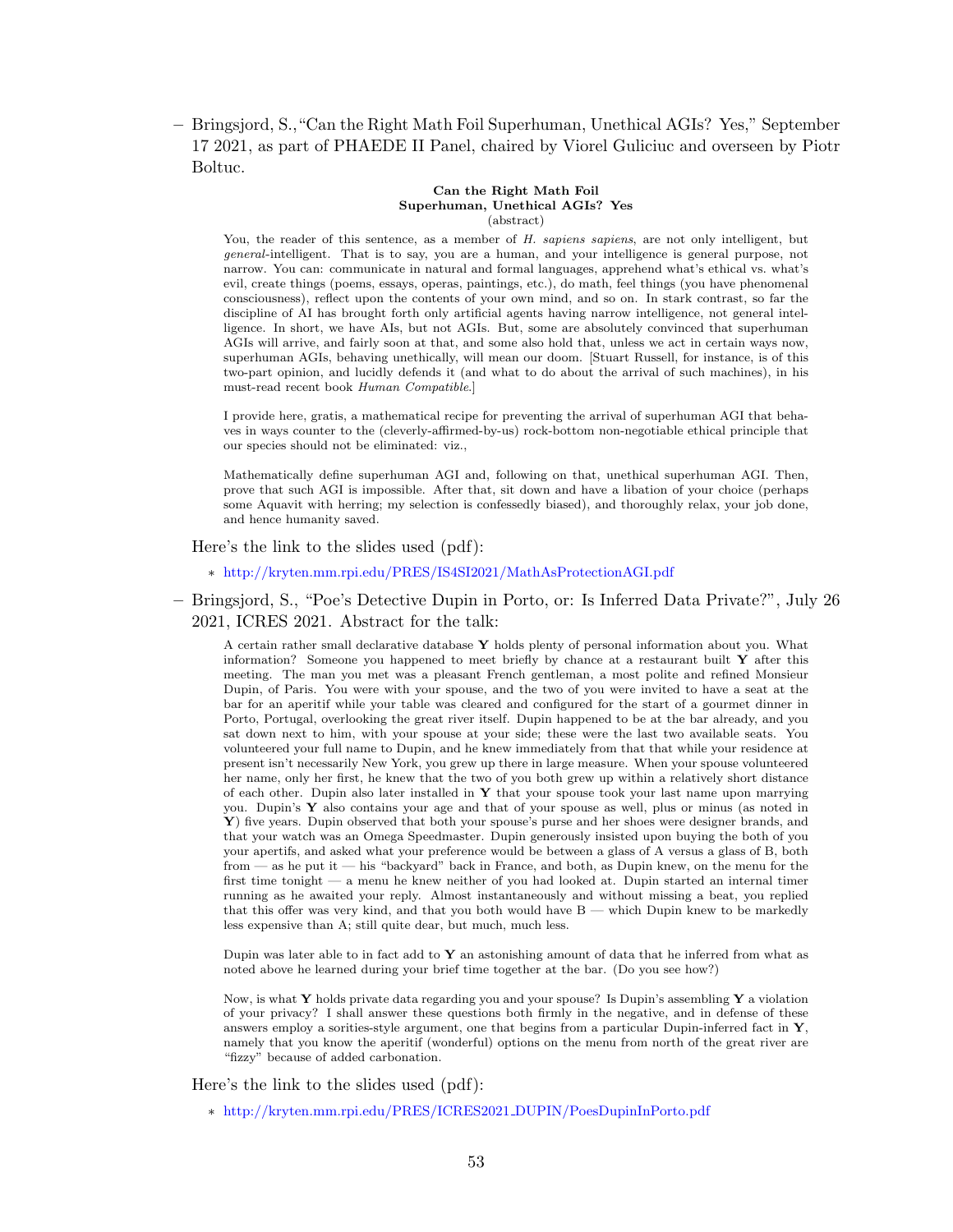– Bringsjord, S. (presenter), Govindarajulu, N.S. & Giancola, M., "The Deontic Logic of East-Asian Moral Cognition, for Robots," July 7 2021, CEPE/IACAP 2021, "The Philosophy and Ethics of Artificial Intelligence," Hamburg, Germany. Immediately below can be found the abstract for the talk, from the Book of Abstracts provided by the conference organizers, and then directly after that a link to a pdf version of the slide deck can be found.

In a sizable body of work, Nisbett et al. claim there is a fundamental difference between Occidental versus East-Asian human reasoning. Encapsulated, the idea is that in the former case reasoning is often highly sensitive to classical inconsistency (which revolves around contradictions of the shape P  $\&$  not-P), while in the latter case things are — and here we quote — "dialectical." Now, taking note of the fact that, over the past two decades, more than a few researchers — in what is variously e.g. called 'machine ethics' or 'robot ethics' — have toiled toward the production of machines/robots that are themselves ethically correct (or at least competent), we ask the following question: What would it take to build such a robot that is ethically correct within the East-Asian dialectical paradigm? Under the assumption that the ethical theory to be used in such building in Confucian in nature, we answer this question, after first showing how the Nisbettian East-West dichotomy is dissolved by way of a novel kind of logic-based adjudication that captures dialectical reasoning (including the Nisbettian/East-Asian variety) through time. Computational simulations that support and concretize our answer are provided.

Here's the link to the slides used (pdf):

∗ <http://kryten.mm.rpi.edu/PRES/FOURSTEPSCONFUCIAN/FourStepsConfucianMachineEthics.pdf>

- Bringsjord, S.,"Rodin's The Gates of Hell as a Computer Program, and an Exemplar of the Class," part of a roundtable at *Society of Philosophy & Technology* (SPT) 2021, Lille, France, June 28 2021. (This is work enabled by the PROGRAMme project, L. De Mol, sponsor: ANR.) The first of the links below will take you to a video-lecture version by yours truly; the second will give you a pdf of my slides.
	- ∗ <http://kryten.mm.rpi.edu/PRES/RODINPROGRAMMINGSPT062821/SelmerBringsjordRodinAsProgrammerv2.mov> ∗ [http://kryten.mm.rpi.edu/PRES/RODINPROGRAMMINGSPT062821/SB](http://kryten.mm.rpi.edu/PRES/RODINPROGRAMMINGSPT062821/SB_ProgrammingQuaRodin.pdf) ProgrammingQuaRodin.pdf
- Bringsjord, S., moderator of "PROGRAMme Roundtable on Free Software,"[15](#page-55-0) June 9, 2021. Participants included: Henri Sepheanou (organizer and creator of the five questions that drove discussion/debate; for that quintet please see that deck available via the link immediately below), Martin Carlé, Gaël Duval, and Bastien Guerry.

∗ <http://kryten.mm.rpi.edu/PRES/FREESOFTRT060921/freesoftwareelements.pdf>

– Bringsjord, S., Bringsjord, A. & Govindarajulu, N.S., "On International Paternalistic Taxation to Address The Mess That 'Machine Learning' is Making,"keynote lecture to open the conference, September 28 2020, ICRES 2020,Taipei, Taiwan. (S Bringsjord presented.) This was a hybrid conference: part virtual, part face-to-face (for those in Taipei). A video of the lecture can be viewed by using the the first link that immediately follows; the subsequent two links go to the slide deck in Keynote, and then in pdf, resp.

[http://kryten.mm.rpi.edu/PRES/PATAX](http://kryten.mm.rpi.edu/PRES/PATAX_ICRES2020/SBringsjord_etal_TaxML.mov) ICRES2020/SBringsjord etal TaxML.mov [http://kryten.mm.rpi.edu/PRES/PATAX](http://kryten.mm.rpi.edu/PRES/PATAX_ICRES2020/SBringsjord_etal_TaxML.key) ICRES2020/SBringsjord etal TaxML.key [http://kryten.mm.rpi.edu/PRES/PATAX](http://kryten.mm.rpi.edu/PRES/PATAX_ICRES2020/SBringsjord_etal_TaxML.pdf) ICRES2020/SBringsjord etal TaxML.pdf

– Bringsjord, S., "The Argument for God's Existence from AI," keynote presentation at PHEADE 2019, October 18 2019, "Stefan cel Mare" University of Suceava, Suceava, Romania. Below please find the abstract immediately below, and then, following that, a link to slides in pdf form.

<span id="page-55-0"></span><sup>&</sup>lt;sup>15</sup>This isn't software that's free of charge; rather, this is software that satisfies the "axioms" of the Free Software movement. See the slide deck made available immediately below for details.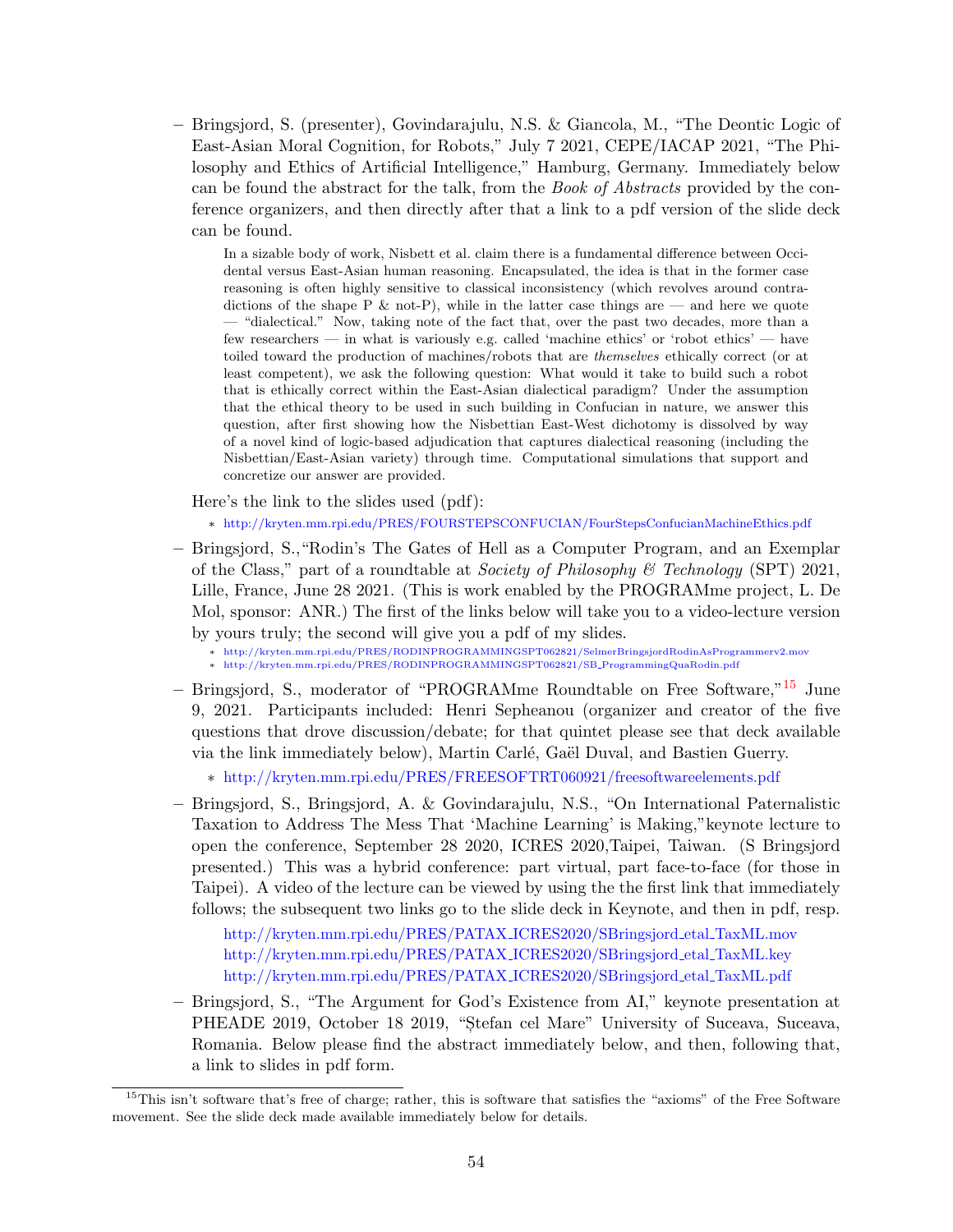#### The Argument for God's Existence From AI (abstract)

Selmer Bringsjord Keynote Talk for PHEADE 2019 "Stefan cel Mare" University of Suceava Suceava, Romania October 17 2019

When languishing on what he thought was his deathbed, Kurt Gödel shared with his student (at the time) Dana Scott a handwritten, purported proof of God's existence that built upon prior effort along the same general line by Leibniz, who was in turn was building upon original work by Descartes and (originally) Anselm. Decades later, 21st-century AI, led by Benzmüller et al., vindicated the reasoning of Gödel (& Scott & Leibniz). (I leave aside the twist that the Scott-copied-from-Gödel's-notebook version turned out to be formally valid, while apparently the version Gödel intended is not.) However, the class of arguments here did not make crucial use of the overall field of AI, and its impressive progress. (As I explain, only the narrow sub-area automated reasoning within contemporary AI bolstered Gödel et al.) In contrast, I argue that AI's progress as a field, which is slow but inexorable, implies (given some very reasonable additional information) that God exists. How does my reasoning run? In a nutshell, it's really quite simple: AI's progress shows that artificial agents will soon arrive that have the ability to do most things most humans do for work, and certainly with the ability to do what nonhuman animals do. But these artificial agents will be fundamentally simple, intellectually speaking, compared to us. As I explain, of the two co-discoverers of evolution, this vindicates theist Wallace over atheist Darwin. In short, AI confirms that Wallace was right, and Darwin wrong: the power of the human mind was not produced by the needs of mere survival operating on mutations. Such a mechanism of production can produce AI, but not us.

<http://kryten.mm.rpi.edu/PRES/ROMANIA2AIARGGOD/SBringsjordArgGodExistsAI.pdf>

– Bringsjord, S., "AI is Idolatry," keynote presentation at EPHES 2019, October 17 2019, "S,tefan cel Mare" University of Suceava, Suceava, Romania. Below please find the abstract, and then slides in pdf form.

### AI is Idolatry (abstract)

Selmer Bringsjord Keynote presentation for EPHES 2019 "Stefan cel Mare" University of Suceava Suceava, Romania October 17 2019

With some help from formal logic (and *Star Trek TOS*), I define idolatry, an accomplishment that turns out to be surprisingly hard-won. Definition in hand, I then show, by taking stock of "Strong" AI (SAI; pronounced — suggestively? — "sigh") of yesterday, today, and (as projected by SAIniks themselves) tomorrow, that — abbreviating — SAI is indeed a form of idolatry. If I'm right, those who take The Ten Commandments seriously will take SAI less so, and even those who are not of a Judeo-Christian persuasion should, I claim, have deep reservations about "Strong" AI. I end by recommending a sensible, non-idolatrous form of AI: a particular form of "Weak" AI, which I, on the side of the angels, pursue.<sup>[16](#page-56-0)</sup>

#### [http://kryten.mm.rpi.edu/PRES/ROMANIA2IDOLATRY/SBringsjord](http://kryten.mm.rpi.edu/PRES/ROMANIA2IDOLATRY/SBringsjord_AI_Idolatry.pdf) AI Idolatry.pdf

– Bringsjord, S.,"Transcendent Programs," October 5 2019, during a week-long workshop ("Autumn workshop II: Programming Languages and Notations") in the ANR-sponsored PROGRAMme "What is a (computer) program?" project, led by Liesbeth De Mol. The workshop was held in Bertinoro, Italy.

#### Transcendent Programs (abstract)

I introduce the concept of a transcendent computer program, so called because it rises above any particular, familiar sort of computer program in an established programming paradigm, such as the familiar procedural, functional, and logicist ones. The door to the space of transcendent programs is, I explain, the Church-Turing Thesis (CTT); the door is opened by relatively simple reflection upon CTT; and the first few steps for passing into this new space are to be sought by examination of some attempts to prove or disprove CTT. I consider the possibility that the space of transcendent programs has been to a degree anticipated by others in earlier work not connected to CTT.

<span id="page-56-0"></span><sup>&</sup>lt;sup>16</sup>This perhaps best termed 'Weak Strong AI,' which can be distilled to the position that AI can engineer machines that match the behavior of human persons, but can't possibly engineer human persons themselves. This position is articulated and defended in What Robots Can and Can't Be (Bringsjord, 1992).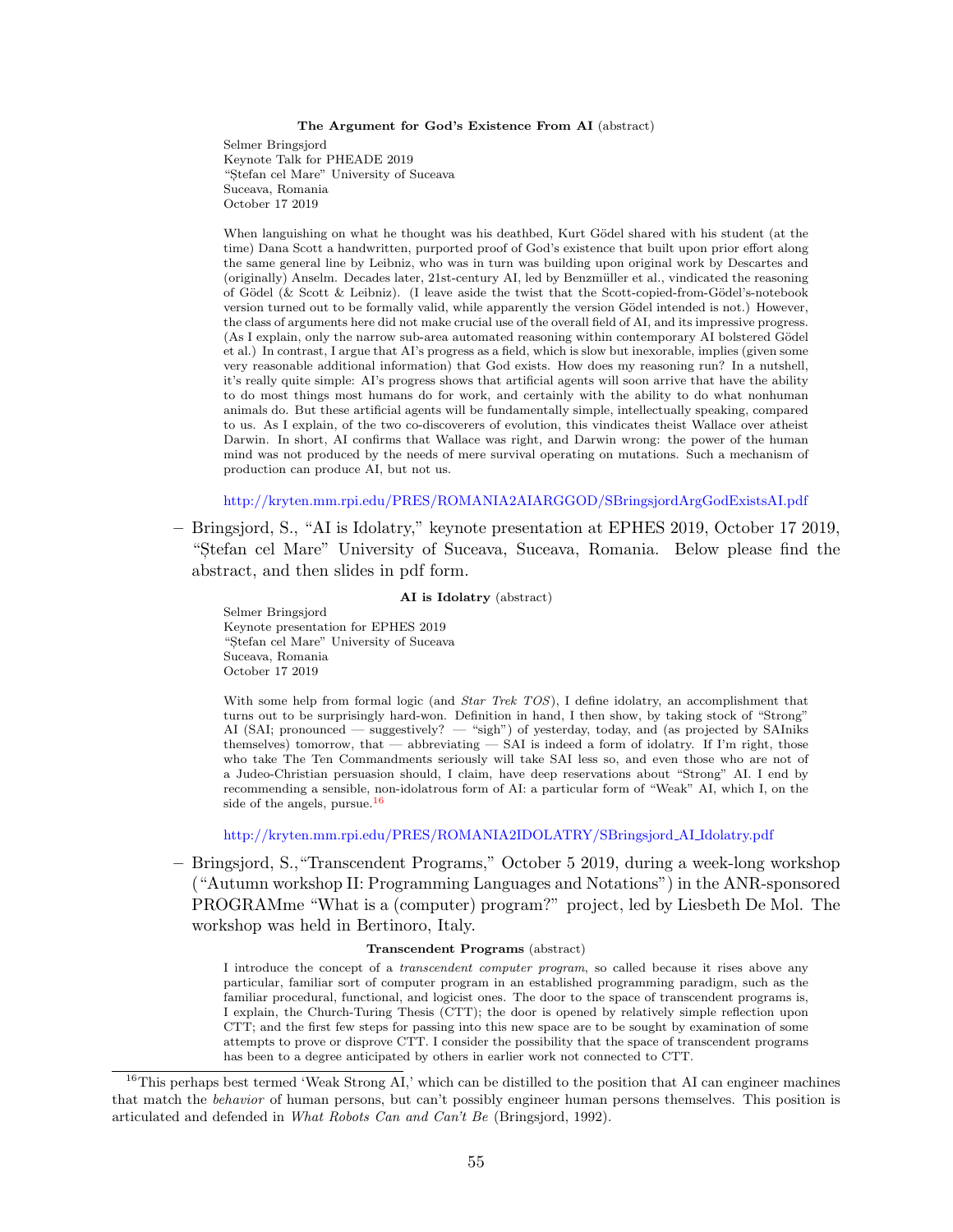– Bringsjord, S., Govindatajulu, N.S, Sen, A. & Giancola, M., "Toward Smart Cities at the Mental Level via Tentacular AI," July 29 2019, London, UK. (Giancola presented.) Smart Cities Workshop at ICRES 2019; workshop run by Isabel Ferreira.

#### Abstract

Tentacular AI, or for short simply 'TAI' (rhymes with 'tie'), is a new form of distributed, multi-agent AI. Of the six distinguishing marks of a TAI agent<sup>[17](#page-57-0)</sup> one is that it's able to recruit interconnected, subsidiary, "lesser" agents in order to achieve goals in the realm of the purely mental, in the minds of human persons. (Often this realm is said to be at the level of "Theory of Mind.") For instance, a TAI agent might strive to bring it about that a human person for whom it works has certain knowledge, or emotions, or certain beliefs about the mental states of other people (where those other people in turn might well have particular mental states themselves). When people speak of "smart cities," almost invariably the goals to be obtained by relevant AI agents are non-mental. For instance, in non-smart cities, car parking is chaotic, public transportation is less coördinated, energy use is wasteful, and so on; all these negative things to be rectified are indeed bad, but are in the realm of the inanimate/non-mental. Now, what might it be like for a human person, say Alfred, to live in New York City, supported by powerful TAI agents able to bring it about that Alfred has the states of mind that he seeks? This is the question explored in this presentation. The exploration is based on the availability of certain tailor-made-for-TAI computational logics, and cutting-edge automated-reasoning and automated-planning technology that brings these logics to life.

– Bringsjord, S., "Must (Computing) Machines Be Mechanical? If So, Can They Be 'Naked'? And What are Brains/Persons, Mathematically Speaking?" June 7 2019, Lille, France, in Spring Workshop I in the [ANR PROGRAMme project](https://programme.hypotheses.org/about) led by Liesbeth De Mol.<sup>[18](#page-57-1)</sup> The abstract for the presentation is given immediately below, after which links to the slide deck in Keynote and pdf forms (resp.) are provided.

#### Abstract

Certainly anyone schooled in classical computability theory, at least if that schooling happened at some point in the last few decades, has at some point been told, or read, that computational solvability can be formally cashed out as *mechanical* solvability, where by 'mechanical' is meant something akin to interacting macroscopic gears and levers. Hence we have e.g. a longstanding, authoritative, representative treatment of mechanical solvability of the Turingmachine variety, from Boolos and Jeffrey∗∗, in which, explicitly, the machines in question are identified with such contraptions as a simple pump-action mechanical boxcar riding on a rail track. In this regard, B&J are far from alone, since there are myriad depictions along this line; and in addition, those who are said to have "come close" to designing and building a general-purpose machine before, say, 1930 (Leibniz, e.g.), seemed to be without question tinkering with mechanical movement a la B&J et al. Of course, this raises the question: Must machines, including specifically (and given present purposes, most importantly) machines that compute, be mechanical? If the answer is Yes, then can the machines in question be "naked" or "unaided" machines, i.e. machines without a helpful connection to the world outside them, which supplies e.g. a program? The second of these questions has of late risen up because of the view, recently advanced by Richard Granger and colleagues∗∗∗ , that the human brain is a machine, and one that computes, but should be classified as a "naked" or unaided-by-outsideit-elements machine, in which case it turns out to have even less power than a linear-bounded automaton. This would be a shocking result, since it certainly appears that we can simulate Turing machines (let alone LBAs), an apparent fact that grows all the more undeniable when our simulation is thought of as our merely moving a mechanical contraption, such as the aforementioned boxcar.

∗∗: Multi-edition textbook: Computability & Logic.

∗ ∗ ∗: E.g. see paper in Theoretical Computer Science: "The Grammar of Mammalian Brain Capacity" (2015).

[http://kryten.mm.rpi.edu/PRES/NAKEDMACHINES/SB](http://kryten.mm.rpi.edu/PRES/NAKEDMACHINES/SB_NakedMachines.key) NakedMachines.key

<span id="page-57-1"></span><span id="page-57-0"></span><sup>17</sup>See [http://kryten.mm.rpi.edu/TAI/tai.html.](http://kryten.mm.rpi.edu/TAI/tai.html)

<sup>&</sup>lt;sup>18</sup>This presentation relates to a project to which Naveen Sundar G and Qigeng Li are contributing, and Bringsjord is grateful to them for conversations.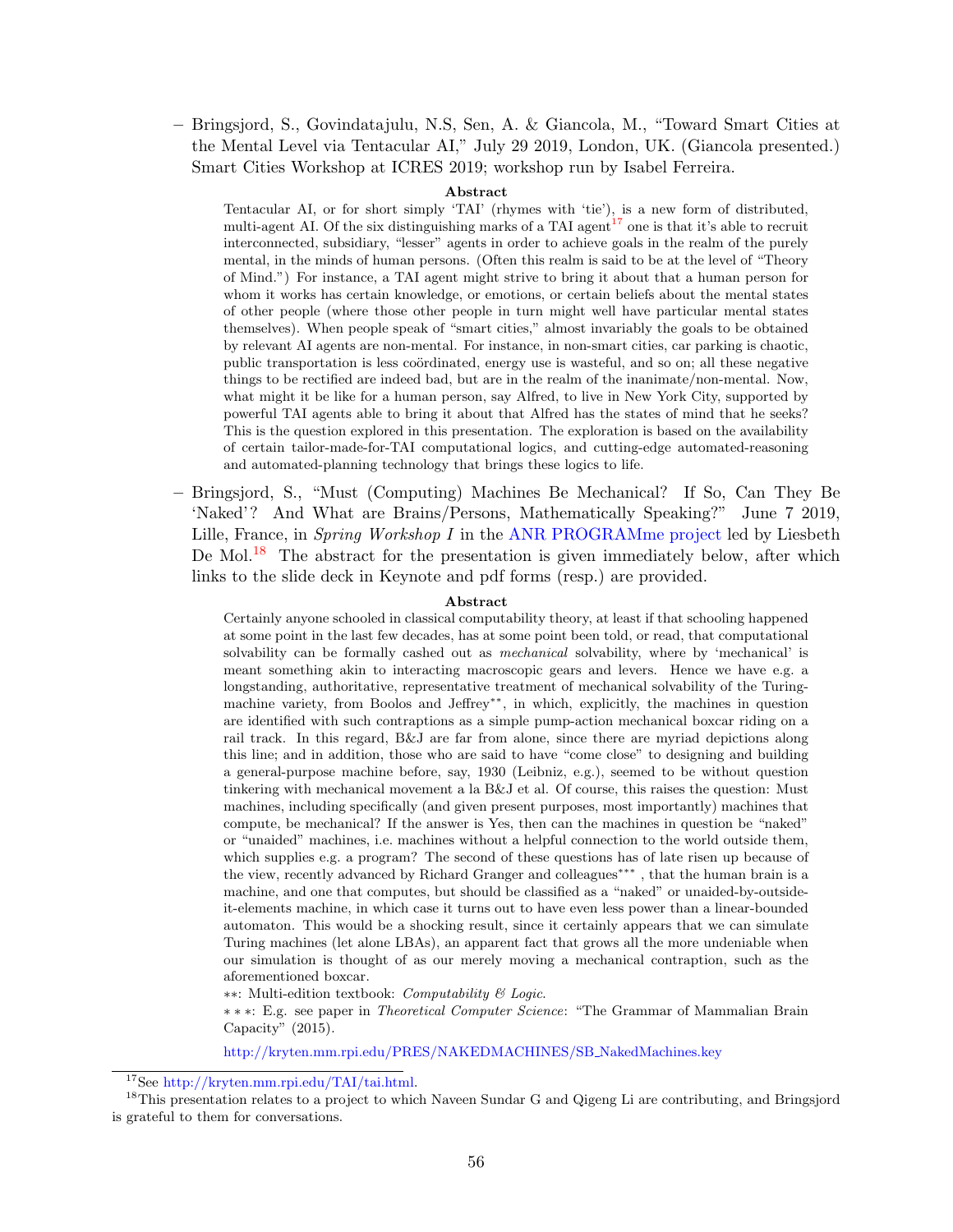[http://kryten.mm.rpi.edu/PRES/NAKEDMACHINES/SB](http://kryten.mm.rpi.edu/PRES//NAKEDMACHINES/SB_NakedMachines.pdf) NakedMachines.pdf

– Bringsjord, S., "Logic, AI, and (Pure General) Logic Programming: The Disastrous Disunion," April 10 2019, for Séminaire Histoire et Philosophie de l'Informatique et du Calcul, at Institut d'Histoire et Philosophie des Sciences et des Techniques, Paris [The Institute for the History and Philosophy of Science and Technology (IHPST)]. Following immediately below, please find the abstract for the talk, and Bringsjord's slide deck in both pdf and Keynote forms (resp.).

#### Abstract

Relevant history being what is, humanity missed its first great chance to maintain the triadic union of logic, AI, and logic programming that Leibniz erected; and to, standing firmly upon that triad, reach great heights that are in fact now at best pipe dreams. In 1956, the pinnacle of AI at its very dawn was Logic Theorist (LT), an automated theorem prover created by Simon and Newell; soon thereafter the best AI on the planet was their even-better artificial reasoner: General Problem Solver (GPS) of 1959. LT and GPS exemplified the triad. But today, while cutting-edge automated reasoning is in fact impressive and soldiers on, the triad is broken apart and its pieces have been cast aside as remnants of a carcass; and AI is identified not with stunning automated reasoning, but rather with silly and humble black-box systems that for example recognize objects in pictures courtesy of massive amounts of data provided beforehand, and high performance in easy games (like Go) that is based on little more than what a calculator does. Hence all we have today is — and yes, this is an oxymoron if ever there was one — unintelligent AI. On the programming front, the history is a parallel one, and just as disastrous. Programming had a chance to embrace and build upon the triad of logic, AI, and computation, in order to program computers elegantly, powerfully, and transparently. Cordell Green pointed to how to use the triad in 1969, and while Prolog and its variants are somewhat related and have survived, they are both decidedly impure (contaminating declarative content with procedure), and, by any metric, if not carcasses, then certainly marginalized in favor of inscrutable code that perhaps even God can't verify.

[http://kryten.mm.rpi.edu/PRES/DISUNIONIHPST041019/SBringsjord](http://kryten.mm.rpi.edu/PRES/DISUNIONIHPST041019/SBringsjord_Disunion_IHPST.pdf) Disunion IHPST.pdf [http://kryten.mm.rpi.edu/PRES/DISUNIONIHPST041019/SBringsjord](http://kryten.mm.rpi.edu/PRES/DISUNIONIHPST041019/SBringsjord_Disunion_IHPST.key) Disunion IHPST.key

- Bringsjord, S., panelist in "AI, Ethics, Society & Policy," at the AI Policy Forum, November 28 2018, at the Rockefeller Institute of Government, hosted by the Office of Research & Economic Development (in SUNY System) and the Rockefeller Institute of Government.
- Bringsjord, S.,"Introducing Pure General Logic Programming (PGLP), a Leibnizian Paradigm." October 2018, during a week-long workshop ("Formalisms at the Interface with Machines, Languages and Systems") in the ANR-sponsored "What is a (computer) program?" project, led by Liesbeth De Mol.<sup>[19](#page-58-0)</sup>

#### Abstract

Why is PGLP Leibnizian? We don't give Leibniz credit for discovering programs and programmability in the modern sense of these terms. In light of the relevant evidence (E) hitherto examined, this is probably wise restraint, for while Leibniz invented the binary number system, and while the Step Reckoner is impressive, it appears that on the basis of E Leibniz didn't quite get there first. [Church

I introduce a new programming paradigm: PGLP. The introduction includes coverage of logic programming (LP), including specifically its earliest, debate-filled days, as well as what has been and is called "pure" LP, in which of course control, which infects e.g. Prolog, is banished. Along the way, I remind listeners that so-called "computational thinking," at least in the United States, is invariably taken to be co-extensive with a kind of thinking bound inseparably to procedural/imperative, and/or functional, and/or object-oriented thinking. Nothing could be more ironic than this state-of-affairs, in which LP is nowhere to be seen in descriptions of computational thinking in the literature, nor in recent calls for schoolchildren to learn "programming" early on. The reason is that systematic thinking, by definition, is all and only logic in action. Hence, for little Johnny or Sally to write, say, a simple procedural program is nothing less than for him/her to first write a (mental) logic program, and to then express that program procedurally.

<span id="page-58-0"></span><sup>&</sup>lt;sup>19</sup>The syntax of PGLP was expanded on July 12 2019.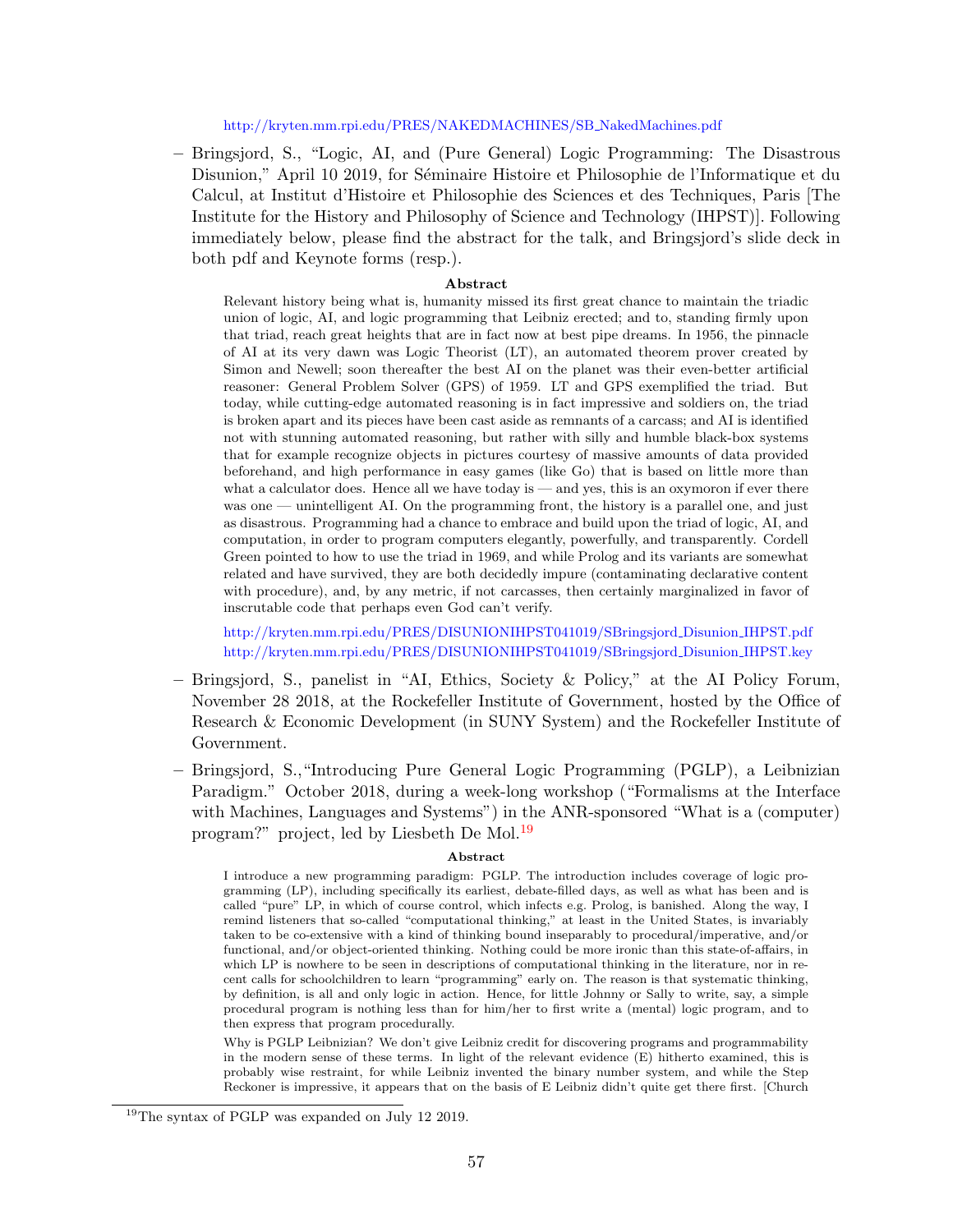(or Post?), presumably did, with Turing not far behind.] Alas, this is incorrect. E is simply incomplete, as I explain. My claim is that on the broader evidence, at a minimum, Leibniz unconsciously had a kernel of a bona fide conception of programs and programmability — but to modern, myopic eyes, this conception is camaflouged by logicist content. The introduction of PGLP serves to explain my claim. Even if the claim is wrong, I think PGLP would please Leibniz, greatly.

[http://kryten.mm.rpi.edu/PRES/PGLPBERTINORO/SBringsjord](http://kryten.mm.rpi.edu/PRES/PGLPBERTINORO/SBringsjord_PGLP_Bertinoro.key) PGLP Bertinoro.key [http://kryten.mm.rpi.edu/PRES/PGLPBERTINORO/SBringsjord](http://kryten.mm.rpi.edu/PRES/SBringsjord_PGLP_Bertinoro.pdf) PGLP Bertinoro.pdf

– Bringsjord, S., (with generous help from Atriya Sen) "Could an AI Ever be The World's Best Crossword Puzzle Solver?" Hearst Media Center, Times Union Building, Albany NY, September 22 2018. A recording (after the live performance) is available at the first of the three links immediately below, followed by a link to the slides in Keynote, and then those slides in pdf:

[http://kryten.mm.rpi.edu/PRES/AICROSSWORDPUZZLESTU/Bringsjord](http://kryten.mm.rpi.edu/PRES/AICROSSWORDPUZZLESTU/Bringsjord_CrossPuzzTU.m4v) CrossPuzzTU.m4v [http://kryten.mm.rpi.edu/PRES/AICROSSWORDPUZZLESTU/Bringsjord](http://kryten.mm.rpi.edu/PRES/AICROSSWORDPUZZLESTU/Bringsjord_CrossPuzzTU.kry) CrossPuzzTU.key [http://kryten.mm.rpi.edu/PRES/AICROSSWORDPUZZLESTU/Bringsjord](http://kryten.mm.rpi.edu/PRES/AICROSSWORDPUZZLESTU/Bringsjord_CrossPuzzTU.pdf) CrossPuzzTU.pdf

– Bringsjord, S., Govindarajulu, N.S., & Angel, J. "AI, Education, & . . . the Logic of Teleportation." (Bringsjord presented.) Presentation at "The Inspiration of AI on Education and Scientific Research," a symposium generously sponsored by GTCOM, and co-located with AERA 2018, April 14 2018, Manhattan, NY. A full slide-and-audio recording of Bringsjord giving the presentation is available at the first of the links below, after which follows Keynote, and then a static pdf version of the slides.

[http://kryten.mm.rpi.edu/PRES/TELEAERA2018/AI](http://kryten.mm.rpi.edu/PRES/TELEAERA2018/AI_Ed_Teleportation.m4v) Ed Teleportation.m4v [http://kryten.mm.rpi.edu/PRES/TELEAERA2018/AI](http://kryten.mm.rpi.edu/PRES/TELEAERA2018/AI_Ed_Teleportation.key) Ed Teleportation.key [http://kryten.mm.rpi.edu/PRES/TELEAERA2018/AI](http://kryten.mm.rpi.edu/PRES/TELEAERA2018/AI_Ed_Teleportation.pdf) Ed Teleportation.pdf

- Bringsjord, S., Govindarajulu, N.S., Licato, J. Presentation at The Rock Institute, at Penn State University, State College PA, March 16 2018, in the workshop "Developing Implicitly Ethical and Norm Competent Robots:" "Artificial Phronesis in Morally Virtuous Robots."
- Bringsjord, S., Govindarajulu, N.S., Malle, B., Scheutz, M. "Contextual Deontic Cognitive Event Calculi for Ethically Correct Robots." (Bringsjord presented.) Presentation was at the International Symposium on Artificial Intelligence and Mathematics 2018 (ISAIM 2018), January 3 2018, Fort Lauderdale, FL. The hotlinks below provide, resp., the slide deck in Keynote and pdf form, and then a movie (m4v) showing some key interoperability (in the form of corresponding theorems) between norms as represented by Malle and Scheutz, to/from such propositions as represented by Bringsjord and Govindarajulu in deontic cognitive event calculi.

[http://kryten.mm.rpi.edu/PRES/ISAIM2018/SB](http://kryten.mm.rpi.edu/PRES/ISAIM2018/SB_NSG_BM_MS_cdl_010218FL.key) NSG BM MS cdl 010218FL.key [http://kryten.mm.rpi.edu/PRES/ISAIM2018/SB](http://kryten.mm.rpi.edu/PRES/ISAIM2018/SB_NSG_BM_MS_cdl_010218FL.pdf) NSG BM MS cdl 010218FL.pdf [http://kryten.mm.rpi.edu/PRES/ISAIM2018/context](http://kryten.mm.rpi.edu/PRES/ISAIM2018/context_interoperability_theorems.m4v) interoperability theorems.m4v

– Bringsjord, S. & Govindarajulu, N.S., "Derailing 'Computational Thinking'." (Bringsjord presented.) Presentation given at the pre-launch roundtable for "What is a (computer) program?" October 20 2017 at CNAM, Paris, France. This is the pre-launch event of the ANR JCJC-funded project "What is a program? Historical and Philosophical Perspectives" (PI: Liesbeth De Mol). The presentation files, in Keynote, pdf, and video (m4v) resp., are available here:

[http://kryten.mm.rpi.edu/PRES/WiaCPPARISOCT202017/Bringsjord](http://kryten.mm.rpi.edu/PRES/WiaCPPARISOCT202017/Bringsjord_WiaCP_ParisOct2017.key) WiaCP ParisOct2017.key [http://kryten.mm.rpi.edu/PRES/WiaCPPARISOCT202017/Bringsjord](http://kryten.mm.rpi.edu/PRES/WiaCPPARISOCT202017/Bringsjord_WiaCP_ParisOct2017.pdf) WiaCP ParisOct2017.pdf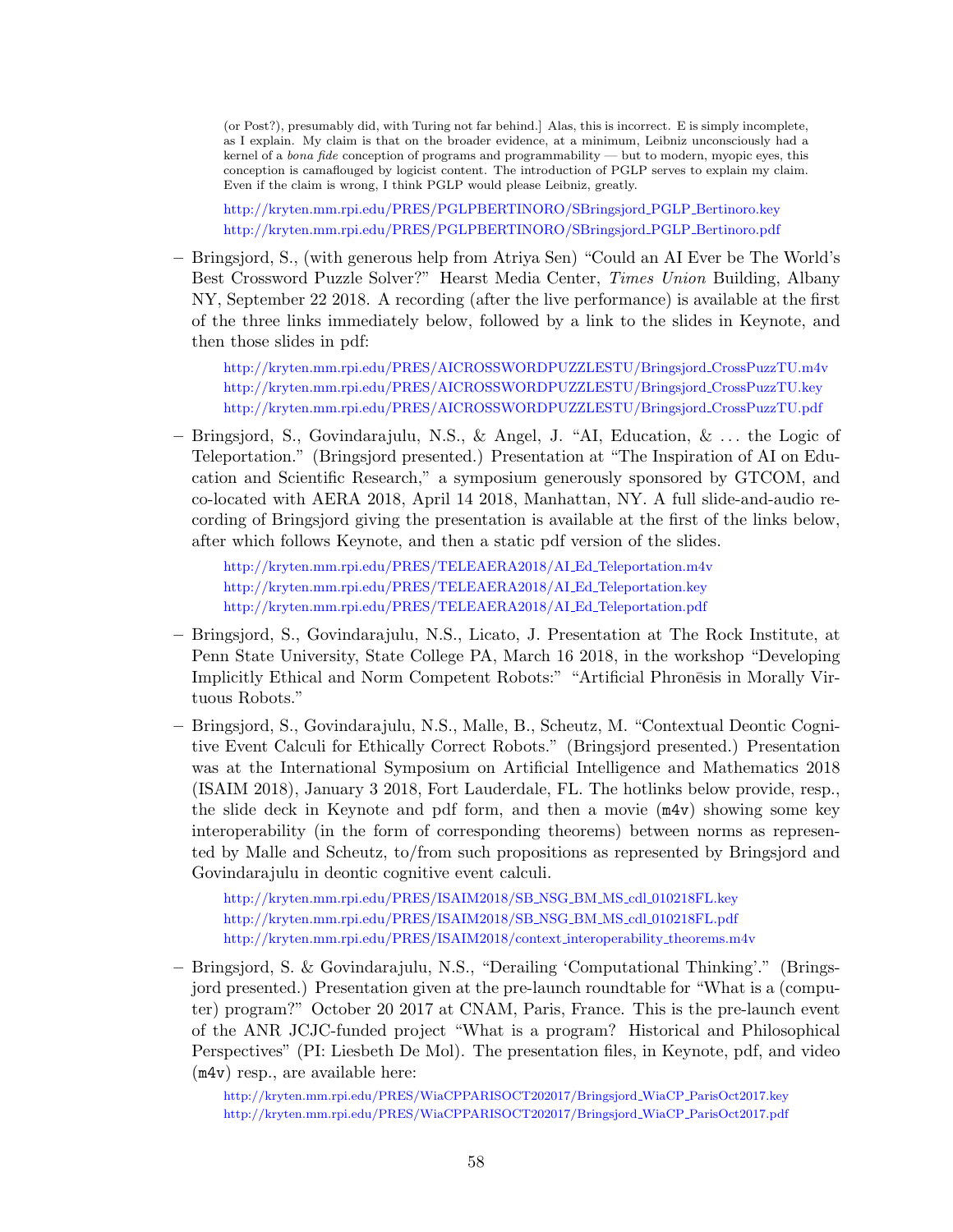[http://kryten.mm.rpi.edu/PRES/WiaCPPARISOCT202017/Bringsjord](http://kryten.mm.rpi.edu/PRES/WiaCPPARISOCT202017/Bringsjord_WiaCP_ParisOct2017.m4v) WiaCP ParisOct2017.m4v

– Bringsjord, S. (with Govindarajulu, N.S., Sen, A. & Ghosh, R.) "Without Artificial General Moral Intelligence, We're Dead." TED-style presentation in at "A Symposium on AI and Society," Oct 11 2017, Tokyo, Japan. Organizer: Next Generation Artificial Intelligence Research Center at the University of Tokyo. Partners: Araya Inc, GoodAI, and numerous other institutions. The presentation files, in Keynote, pdf, and video (m4v) resp., are available here:

[http://kryten.mm.rpi.edu/PRES/TOKYOAGMI/Bringsjord](http://kryten.mm.rpi.edu/PRES/TOKYOAGMI/Bringsjord_AGMI_Tokyo2017.key) AGMI Tokyo2017.key [http://kryten.mm.rpi.edu/PRES/TOKYOAGMI/Bringsjord](http://kryten.mm.rpi.edu/PRES/TOKYOAGMI/Bringsjord_AGMI_Tokyo2017.pdf) AGMI Tokyo2017.pdf [http://kryten.mm.rpi.edu/PRES/TOKYOAGMI/Bringsjord](http://kryten.mm.rpi.edu/PRES/TOKYOAGMI/Bringsjord_AGMI_Tokyo2017.m4v) AGMI Tokyo2017.m4v

– Bringsjord, S. & Govindarajulu, N.S. "The Patent Peril of Facing Future Machines Without the Humanities." (Bringsjord presented.) Invited presentation given August 7 2017 for Symposium on Ethical, Legal, and Political Issues of Computing (ELPIC), within World Humanities Conference 2017, Liège, Belgium. An abstract for the talk is available [here.](http://kryten.mm.rpi.edu/PRES/HUMANITIESLIEGE/SB_PAID_humanities_liege_abstract.txt) The presentation files, in Keynote and pdf, resp., are available here:

[http://kryten.mm.rpi.edu/PRES/HUMANITIESLIEGE/SB](http://kryten.mm.rpi.edu/PRES/HUMANITIESLIEGE/SB_PAID_Humanities_Liege.pdf) PAID Humanities Liege.key [http://kryten.mm.rpi.edu/PRES/HUMANITIESLIEGE/SB](http://kryten.mm.rpi.edu/PRES/HUMANITIESLIEGE/SB_PAID_Humanities_Liege.pdf) PAID Humanities Liege.pdf

- The following four entries are all in SRI's *Technology*  $\mathscr C$  Consciousness Conference Series. A short document listing the quartet, short abstracts included, is available [here.](http://kryten.mm.rpi.edu/PRES/SRITECHCONSCIOUSNESS/SB_talks_titlesplusabstracts.pdf)
- 1 Bringsjord, S., Govindarajulu, N.S., Ghosh, R.. (with Matt Peveler & Gavin Pittelli) "Extremely Emotional Robots; and Extremely Self-Knowledgeable Robots Able to Conquer the Knowability Paradox" Presented at the July 17–21 2017 Focussed Session Philosophical Perspectives in the Technology  $\mathcal B$  Consciousness conference series sponsored and coördinated by SRI, in Menlo Park, CA. Bringsjord presented, on July 19 2017. The slide deck, in Keynote (which contains the robust video demos) and pdf form, resp., is available here (email S Bringjord directly for the password in these FOUO files):

[http://kryten.mm.rpi.edu/PRES/SRITECHCONSCIOUSNESS/SB](http://kryten.mm.rpi.edu/PRES/SRITECHCONSCIOUSNESS/SB_Emotions_KnowabilityParadox.key) Emotions KnowabilityParadox.key [http://kryten.mm.rpi.edu/PRES/SRITECHCONSCIOUSNESS/SB](http://kryten.mm.rpi.edu/PRES/SRITECHCONSCIOUSNESS/SB_Emotions_KnowabilityParadox.pdf) Emotions KnowabilityParadox.pdf

2 Bringsjord, S. & Govindarajulu, N.S. (with Bello, P. & Sen, A.) "Axiomatizing HLC-Consciousness, and & Linking to Axiomatic Physics." Presented at the June 19–23 2017 Focussed Session Computational, Mathematical, and Physics-Based Formalisms in the Technology  $\mathcal C$  Consciousness conference series sponsored and coördinated by SRI, in Cambridge U.K. Bringsjord presented, on June 20 2017. The slide deck, in Keynote and pdf form, resp., is available here (email S Bringsjord directly for the password for these FOUO files):

[http://kryten.mm.rpi.edu/PRES/SRITECHCONSCIOUSNESS/SB](http://kryten.mm.rpi.edu/PRES/SRITECHCONSCIOUSNESS/SB_CA_axiom_system.key) CA axiom system.key [http://kryten.mm.rpi.edu/PRES/SRITECHCONSCIOUSNESS/SB](http://kryten.mm.rpi.edu/PRES/SRITECHCONSCIOUSNESS/SB_CA_axiom_system.pdf) CA axiom system.pdf

3 Bringsjord, S., Govindarajulu, N.S., Sen, A. & Angel, J. "Consciousness and Formalized Discontinuity." Presented at the June 12–16 2017 Focussed Session Neuroscience and *Cognitive Science* in the *Technology*  $\&$  *Consciousness* conference series sponsored and coördinated by SRI, in Menlo Park, CA. Bringsjord presented, on June 13 2017. The slide deck, in Keynote and pdf form, resp., is available here (email S Bringsjord directly for the password for these FOUO files):

[http://kryten.mm.rpi.edu/PRES/SRITECHCONSCIOUSNESS/SB](http://kryten.mm.rpi.edu/PRES/SRITECHCONSCIOUSNESS/SB_con_formalized_discontinuity.key) con formalized discontinuity.key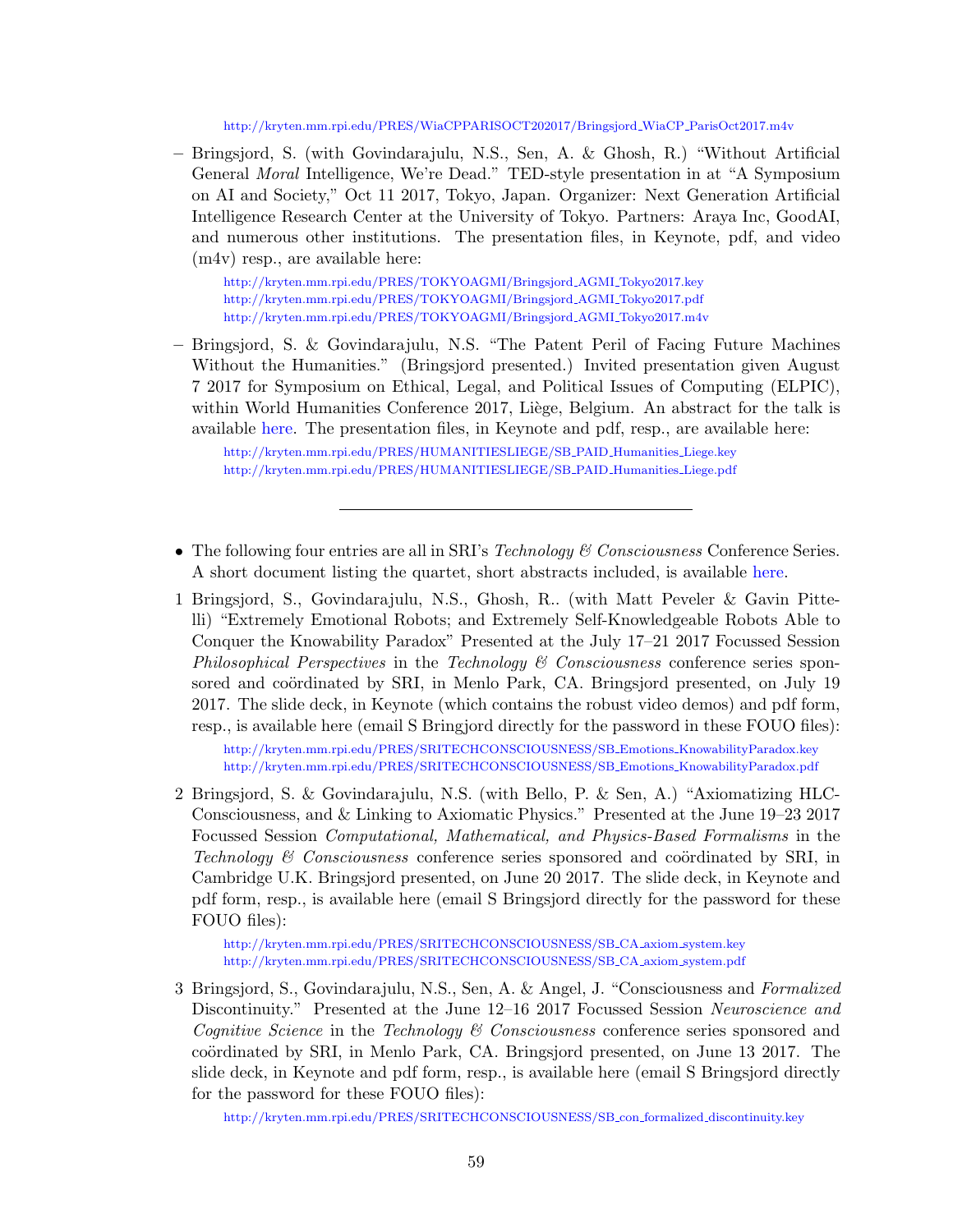### [http://kryten.mm.rpi.edu/PRES/SRITECHCONSCIOUSNESS/SB](http://kryten.mm.rpi.edu/PRES/SRITECHCONSCIOUSNESS/SB_con_formalized_discontinuity.pdf) con formalized discontinuity.pdf

4 Bringsjord, S., Govindarajulu, N.S., Sen, A. "The Irreversibility of Consciousness, Modernized." Presented at the May 22–26 2017 Focussed Session Philosophical Perspectives in the Technology  $\mathcal C$  Consciousness conference series sponsored and coördinated by SRI, in Arlington, VA. Bringsjord presented, on May 23 2017. The slide deck, in Keynote and pdf form, resp., is available here (email S Bringjord directly for the password in these FOUO files):

[http://kryten.mm.rpi.edu/PRES/SRITECHCONSCIOUSNESS/modernizing](http://kryten.mm.rpi.edu/PRES/SRITECHCONSCIOUSNESS/modernizing_irreversibility_consciousness.key) irreversibility consciousness.key [http://kryten.mm.rpi.edu/PRES/SRITECHCONSCIOUSNESS/modernizing](http://kryten.mm.rpi.edu/PRES/SRITECHCONSCIOUSNESS/modernizing_irreversibility_consciousness.pdf) irreversibility consciousness.pdf

– Bringsjord, S., Govindarajulu, N.S., Sen, A., Elmore, C. & Puppala, R. "Inaugurating the Formal Science of Darwin's Mistake." Bringsjord presented, and this was a Keynote talk launching the  $28^{th}$  MAICS conference (MAICS 2017), at IPFW in Fort Wayne IN, April 28 2017. The slide deck, in pdf form, is available here:

[http://kryten.mm.rpi.edu/PRES/MAICS2017DISCONTINUITY/SB](http://kryten.mm.rpi.edu/PRES/MAICS2017DISCONTINUITY/SB_etal_formalizing_discontinuity.pdf) etal formalizing discontinuity.pdf

- Bringsjord, S. "AI of Today: What Would Leibniz Say?." At Leibniz's Visions Three Centuries After, Athenaeum's Aula Magna, University of Turin, Turin, Italy, November 14 2016.
- Bringsjord, S. "Righteous Robots, From Leibniz." Lecture and seminar delivered at Nexa Center for Internet & Society, at Politecnico di Torino (Turin, Italy), November 16 2016. The presentation centered around the ethical hierarchy  $\mathscr{E}\mathscr{H}(\mathsf{see}$  "Publications"), and a series of demonstrations of robots that scale this hierarchy, from robots fulfilling their legal obligations, to those fulfilling their moral obligations, to those acting in supererogatory<sup>1</sup> fashion, to  $-$  finally  $-$  those acting in supererogatory<sup>2</sup> (= heroic) fashion.
- Bringsjord, S. "Can Phronetic Robots be Engineered by Computational Engineers? No ... and Yes." Plenary talk at Robophilosophy 2016, Aarhus University, Aarhus, Denmark. The slide deck, in Keynote form, includes videos of phronetic robots in action, and, along with a pdf version devoid of the video included in the Keynote version, is available here:

[http://kryten.mm.rpi.edu/PRES/PHRONESISDENMARK/Bringsjord](http://kryten.mm.rpi.edu/PRES/PHRONESISDENMARK/Bringsjord_Robophilosophy2016.key) Robophilosophy2016.key [http://kryten.mm.rpi.edu/PRES/PHRONESISDENMARK/Bringsjord](http://kryten.mm.rpi.edu/PRES/PHRONESISDENMARK/Bringsjord_Robophilosophy2016.pdf) Robophilosophy2016.pdf

– Bringsjord, S. & Sen, A. "On Creative Self-Driving Cars: Hire the Computational Logicians." November 26 2015, Vienna, Austria, at the Austrian Research Institute for Artificial Intelligence (OFAI), of the Austrian Society for Cybernetic Studies (OSGK). (Bringsjord presented.) Slide decks are available here:

[http://kryten.mm.rpi.edu/PRES/OFAICARS/SB](http://kryten.mm.rpi.edu/PRES/OFAICARS/SB_AS_CreativeSelf-DrivingCars.key) AS CreativeSelf-DrivingCars.pdf [http://kryten.mm.rpi.edu/PRES/OFAICARS/SB](http://kryten.mm.rpi.edu/PRES/OFAICARSSB_AS_CreativeSelf-DrivingCars.key) AS CreativeSelf-DrivingCars.key

– Bringsjord, S., Hummel, J., Licato, J., Sen, A. & Wilmer, S. "New Directions in the Great Computational Intelligence in the Formal Sciences via the Integration of Analogical and Unified Deductive-and-Inductive Reasoning." November 17 2015, Arlington, VA. (Bringsjord presented.) Slide decks are available here:

[http://kryten.mm.rpi.edu/PRES/PIMTGAFOSR1115/SBringsjord](http://kryten.mm.rpi.edu/PRES/PIMTGAFOSR1115/SBringsjord_etal_Prog_Rev_111715.pdf) etal Prog Rev 111715.pdf [http://kryten.mm.rpi.edu/PRES/PIMTGAFOSR1115/SBringsjord](http://kryten.mm.rpi.edu/PRES/PIMTGAFOSR1115/SBringsjord_etal_Prog_Rev_111715.key) etal Prog Rev 111715.key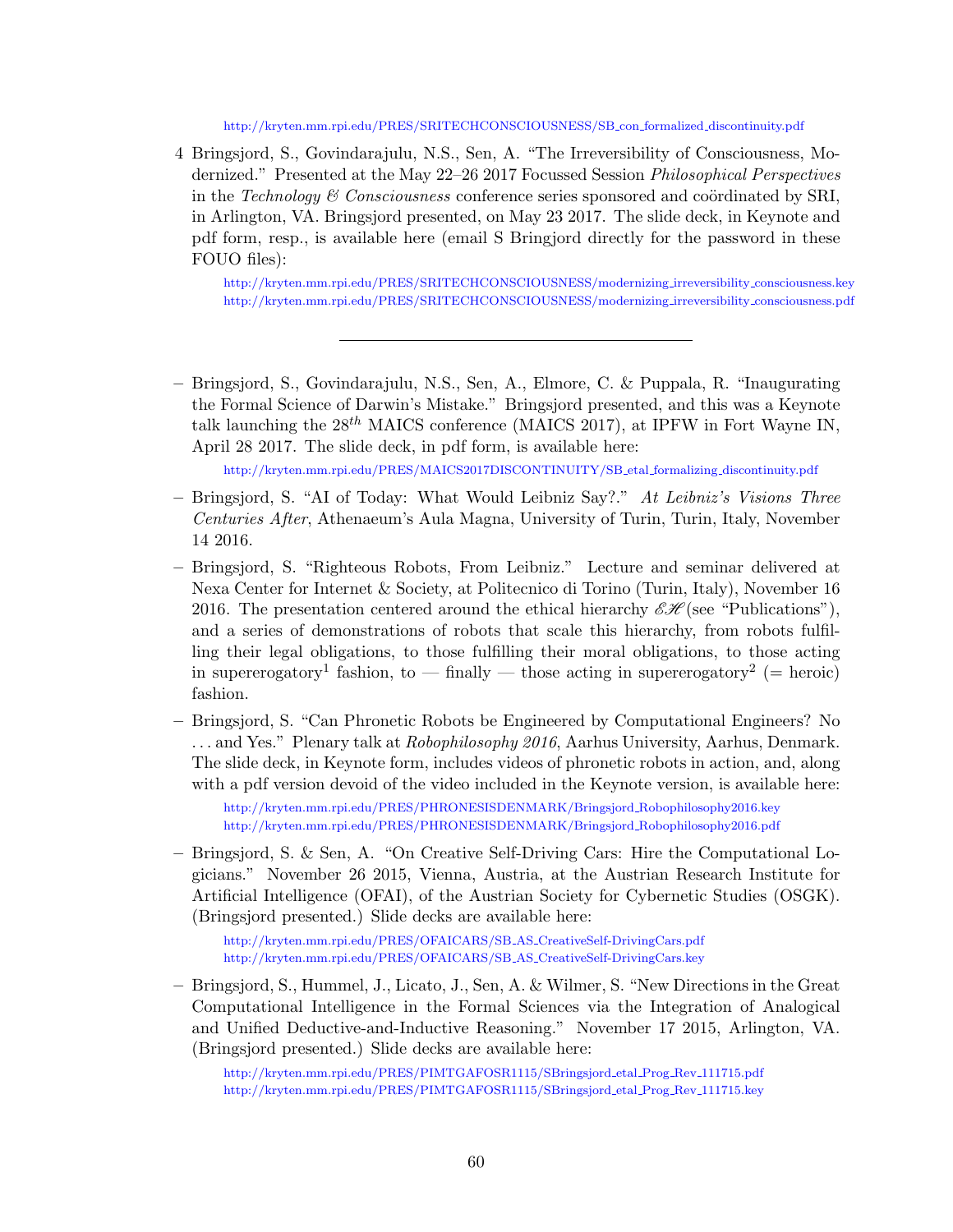– Bringsjord, S. & Bringsjord, A. "Can Accomplices to Fraud Will Themselves to Innocence, and Thereby Dodge Counterfraud Machines?" November 12 2015, at the Fall AAAI Symposium Deceptive and Counter-Deceptive Machines 2015, Arlington VA. (S Bringsjord presented.) Slide deck is available here:

[http://kryten.mm.rpi.edu/PRES/FRAUDBELIEFFSS15/SB](http://kryten.mm.rpi.edu/PRES/FRAUDBELIEFFSS15/SB_AB_will2innocence.pdf) AB will2innocence.pdf [http://kryten.mm.rpi.edu/PRES/FRAUDBELIEFFSS15/SB](http://kryten.mm.rpi.edu/PRES/FRAUDBELIEFFSS15/SB_AB_will2innocence.key) AB will2innocence.key

– Bringsjord, S. "Could a Robot be a *Bona Fide* Hero?" A TED<sub>x</sub> talk in Limassol, Cyprus, October 3, 2015. Video of talk available on YouTube here:

<https://www.youtube.com/watch?v=2Y5eC9Vp5Do>

– Bringsjord, S. "Well, Zombie Autonomy is Fearsome." CEPE–IACAP 2015 Joint Conference, University of Delaware, June 22, 2015. Slides are available here: [http://kryten.mm.rpi.edu/PRES/IACAPUDELZOMBIEAUT/WorrisomeEquation](http://kryten.mm.rpi.edu/PRES/IACAPUDELZOMBIEAUT/WorrisomeEquation_062215.pdf) 062215.pdf

[http://kryten.mm.rpi.edu/PRES/IACAPUDELZOMBIEAUT/WorrisomeEquation](http://kryten.mm.rpi.edu/PRES/IACAPUDELZOMBIEAUT/WorrisomeEquation_062215.pdf) 062215.pdf

– Bringsjord, S., Licato, J., Si, M., Johnson, J. & Ghosh, R. "Morally Competent Robots: Progress on the Logic Thereof," December 18 2014, Symposium on Robot Ethics, Tuft University (HRI Lab), Medford, MA. Update of r&d on MURI grant (Scheutz PI, Bringsjord Co-PI, Malle Co-PI, Si Co-PI; see "Grants.") Slide deck is available via the two links immediately below. (The first link is to a "flat" pdf containing no video; the second to a zipped version of a Keynote file that contains video.)

[http://kryten.mm.rpi.edu/PRES/MURIBOSTON121814/MURI](http://kryten.mm.rpi.edu/PRES/MURIBOSTON121814/MURI_Slides_SB_JL_121814d.pdf) Slides SB JL 121814d.pdf [http://kryten.mm.rpi.edu/PRES/MURIBOSTON121814/MURI](http://kryten.mm.rpi.edu/PRES/MURIBOSTON121814MURI_Slides_SB_JL_121814d.key.zip) Slides SB JL 121814d.key.zip

– Bringsjord, S., Govindarajulu, N.S., Licato, J., Thero, D., Si, M., Johnson, J. & Ghosh, R. "Morally Competent Robots: Progress on the Logic Thereof," August 15 2014, Tuft University, Medford, MA. Update of r&d on MURI grant (Scheutz PI, Bringsjord Co-PI, Malle Co-PI, Si Co-PI; see "Grants.") Slide deck is available via the links immediately below (first pdf version of the deck, then zipped Keynote version, and then video demonstrations are available by way of the third link).

[http://kryten.mm.rpi.edu/PRES/MURIMEDFORD081513/MURI](http://kryten.mm.rpi.edu/PRES/MURIMEDFORD081513/MURI_Slides_Aug_15_2014_v3.pdf) Slides Aug 15 2014 v3.pdf [http://kryten.mm.rpi.edu/PRES/MURIMEDFORD081513/MURI](http://kryten.mm.rpi.edu/PRES/MURIMEDFORD081513/MURI_Slides_Aug_15_2014_v3.key.zip) Slides Aug 15 2014 v3.key.zip [http://kryten.mm.rpi.edu/PRES/MURIMEDFORD081513/Demo](http://kryten.mm.rpi.edu/PRES/MURIMEDFORD081513/Demo_Video_Two_Scenarios.mov) Video Two Scenarios.mov

– Bringsjord, S. & Govindarajulu, N.S. "Two Refutations of Hegemonic Bayesianism." Keynote lecture given by Bringsjord on July 2 2014 (Thessaloniki, Greece), in connection with his receiving the Covey Award (for "Excellence in the Area of Research in Computing and Philosophy") from the International Association for Computing and Philosophy. Slide deck is available here:

[http://kryten.mm.rpi.edu/PRES/IACAP2014COVEY/SB](http://kryten.mm.rpi.edu/PRES/IACAP2014COVEY/SB_NSG_IACAP2014.pdf) NSG IACAP2014.pdf [http://kryten.mm.rpi.edu/PRES/IACAP2014COVEY/SB](http://kryten.mm.rpi.edu/PRES/IACAP2014COVEY/SB_NSG_IACAP2014_09.key) NSG IACAP2014 09.key

– Bringsjord, S. & Govindarajulu, N.S. "Toward 'Invincible' Automated Spear Phishing." Presentation and demonstration at Cybersecurity Hard Problems Workshop II: Applications and Future Directions, at the Cyber Research Institute (CRI), within the Griffiss Institute, July 30 2014, Rome, NY.

[http://kryten.mm.rpi.edu/PRES/NWPCRIROME/SB](http://kryten.mm.rpi.edu/PRES/NWPCRIROME/SB_NSG_Invincible_Spear_Phishing_CRI_09.pdf) NSG Invincible Spear Phishing CRI 09.pdf [http://kryten.mm.rpi.edu/PRES/NWPCRIROME/SB](http://kryten.mm.rpi.edu/PRES/NWPCRIROME/SB_NSG_Invincible_Spear_Phishing_CRI_09r.key) NSG Invincible Spear Phishing CRI 09r.key

– Bringsjord, S. "The Why, Assessment, and 'Virtue Boundary' of Autonomous Agents." CEPE 2014, June 24 2014, Paris, France. Slide deck available here:

[http://kryten.mm.rpi.edu/PRES/CEPE2014/SB](http://kryten.mm.rpi.edu/PRES/CEPE2014/SB_CEPE2014_062414-09.pdf)\_CEPE2014\_062414-09.pdf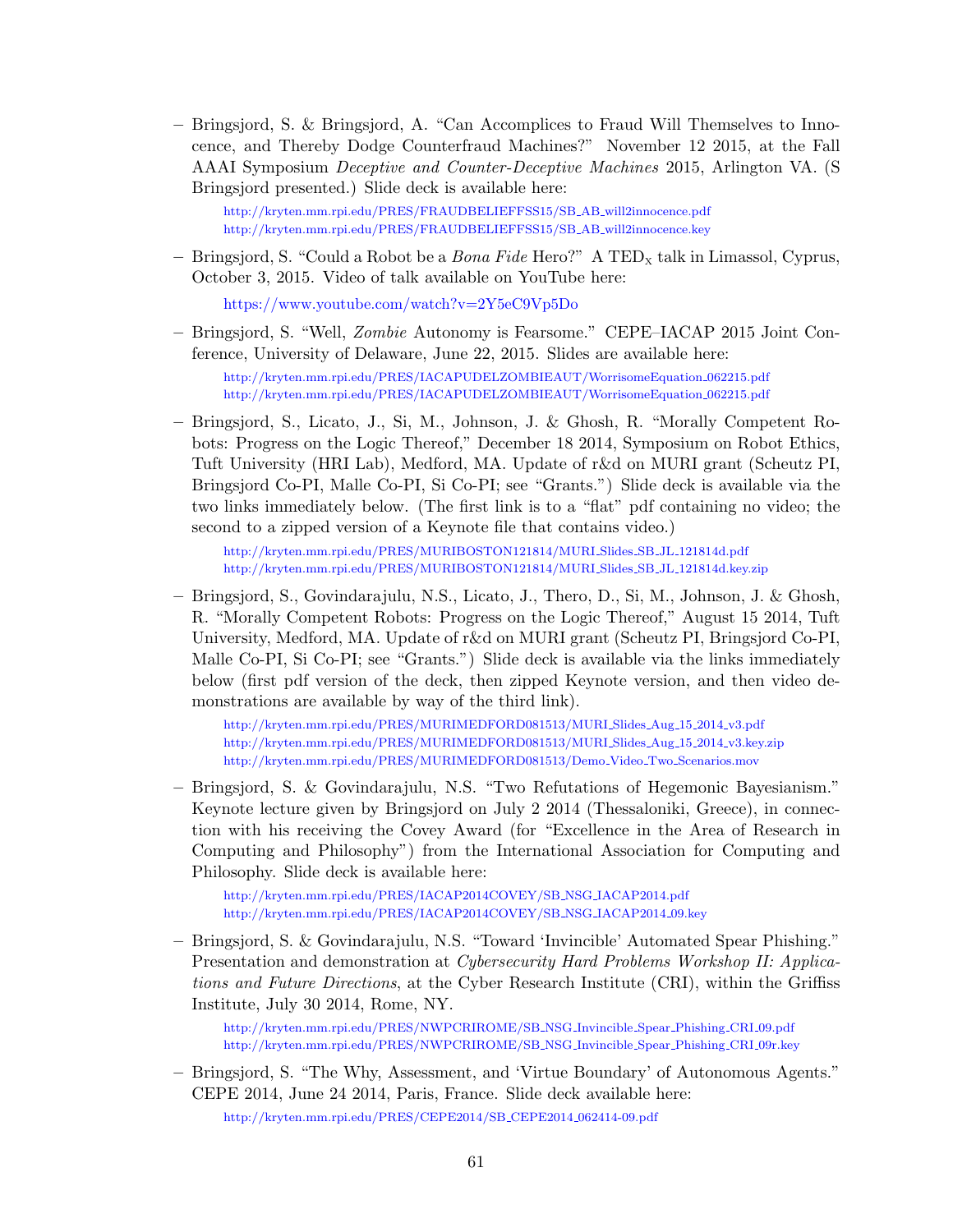[http://kryten.mm.rpi.edu/PRES/CEPE2014/SB](http://kryten.mm.rpi.edu/PRES/CEPE2014/SB_CEPE2014_062414-09.key) CEPE2014 062414-09.key

- Bringsjord, S. & Govindarajulu, N.S. "The Computational Logic of Operation Mincemeat, Story Augmentation, and Automated Spear Phishing." Institute for Human & Machine Cognition, Ocala, FL, April 23, 2014. Abstract available here: [http://kryten.mm.rpi.edu/SB](http://kryten.mm.rpi.edu/SB_NSG_StoryAug_SpearPhishing_IHMC.txt) NSG StoryAug SpearPhishing IHMC.txt
- Govindarajulu, N.S., Bringsjord, S., Licato, J. & Pomeranz, M. "First Steps in Going from DeepQA to DynamicQA." Presentation by Bringsjord at Advances in Cognitive Systems 2013, Baltimore MD, December 13 2013. Slide deck available here:

[http://kryten.mm.rpi.edu/PRES/WATSONACS/ACS](http://kryten.mm.rpi.edu/PRES/WATSONACS/ACS_DynamicQA_selmer.pdf) DynamicQA selmer.pdf [http://kryten.mm.rpi.edu/PRES/WATSONACS/ACS](http://kryten.mm.rpi.edu/PRES/WATSONACS/ACS_DynamicQA_selmer.key) DynamicQA selmer.key

– Bringsjord, S., Hummel, J., Wojtowicz, R., Licato, J., Govindarajulu, N.S. & Taylor, J. "Great Computational Intelligence via the Integration of Analogical and Deductive Reasoning." Annual Program Review, AFOSR, Washington DC, December 9, 2013. Bringsjord presented. Slide deck available here:

[http://kryten.mm.rpi.edu/PRES/PIMTGAFOSR1213/SBringsjord](http://kryten.mm.rpi.edu/PRES/PIMTGAFOSR1213/SBringsjord_etal_Prog_Rev_120913.pdf) etal Prog Rev 120913.pdf

– Bringsjord, S. & Govindarajulu, N.S. "What Does Watson 2.0 Tell us About the Philosophy, Theory, and Future of AI?" at Philosophy and Theory of Artificial Intelligence 2013 (PT-AI 2013), Oxford, UK, September 21, 2013 (Bringsjord presented). Slide deck available here:

[http://kryten.mm.rpi.edu/PRES/PTAI2013/SB](http://kryten.mm.rpi.edu/PRES/PTAI2013/SB_NSG_PTAI2013_092113.key) NSG PTAI2013 092113.key [http://kryten.mm.rpi.edu/PRES/PTAI2013/SB](http://kryten.mm.rpi.edu/PRES/PTAI2013/SB_NSG_PTAI2013_092113.pdf)\_NSG\_PTAI2013\_092113.pdf

- Bringsjord, S., Govindarajulu, N.S. & Si, M. "Moral Competence in Computational Architectures for Robots: Foundations, Implementations, and Demonstrations." Presentation by Bringsjord at December 14 2013, Georgetown Law School, Washington DC, December 14 2013. Kickoff for MURI. PI: M. Scheutz; Co-PI at Brown University: B. Malle. Co-PIs at RPI: S. Bringsjord & M. Si. Consultants: J. Knobe (Yale) & J. Mikhail (Georgetown Law).[20](#page-63-0)
- Bringsjord, S. & Licato, J. "By Disanalogy, Cyberwarfare is Utterly New." Presentation at the NATO Workshop on Ethics of Cyber Conflict in Rome, Italy (Center for High Defence Studies), November 22 2013, sponsored by the NATO Cooperative Cyber Defence Centre of Excellence in Tallinn, Estonia. Slide deck available here:

[http://kryten.mm.rpi.edu/PRES/ROMECYBERWARFARE/SB](http://kryten.mm.rpi.edu/PRES/ROMECYBERWARFARE/SB_JL_CCDCOECyber.key) JL CCDCOECyber.key [http://kryten.mm.rpi.edu/PRES/ROMECYBERWARFARE/SB](http://kryten.mm.rpi.edu/PRES/ROMECYBERWARFARE/SB_JL_CCDCOECyber.pdf) JL CCDCOECyber.pdf

– Bringsjord, S., Govindarajulu, N.S., Clark, M. "Toward Mathematizing The Man Who Never Was (and spear-phishing)." Presidential Lecture Series, State University of New York, Institute of Technology (SUNYIT), April 3, 2013. Slide deck available here:

[http://kryten.mm.rpi.edu/PRES/NWPSUNYIT/SB](http://kryten.mm.rpi.edu/PRES/NWPSUNYIT/SB_NSG_MC_OpMincemeat.pdf) NSG MC OpMincemeat.pdf [http://kryten.mm.rpi.edu/PRES/NWPSUNYIT/SB](http://kryten.mm.rpi.edu/PRES/NWPSUNYIT/SB_NSG_MC_OpMincemeat.pdf) NSG MC OpMincemeat.key

– Bringsjord, S., Hummel, J., Wojtowicz, R., Licato, J., Govindarajulu, N.S. & Taylor, J. "Great Computational Intelligence via the Integration of Analogical and Deductive Reasoning." Annual Program Review, AFOSR, Washington DC, January 28, 2013. Bringsjord presented. Slide deck available here:

[http://kryten.mm.rpi.edu/PRES/AFOSRPIMTG0113/SBringsjord](http://kryten.mm.rpi.edu/PRES/AFOSRPIMTG0113/SBringsjord_etal_Prog_Rev_013113.pdf) etal Prog Rev 013113.pdf [http://kryten.mm.rpi.edu/PRES/AFOSRPIMTG0113/SBringsjord](http://kryten.mm.rpi.edu/PRES/AFOSRPIMTG0113/SBringsjord_etal_Prog_Rev_013113.key) etal Prog Rev 013113.key

<span id="page-63-0"></span><sup>20</sup>Slide deck can be requested from Bringsjord.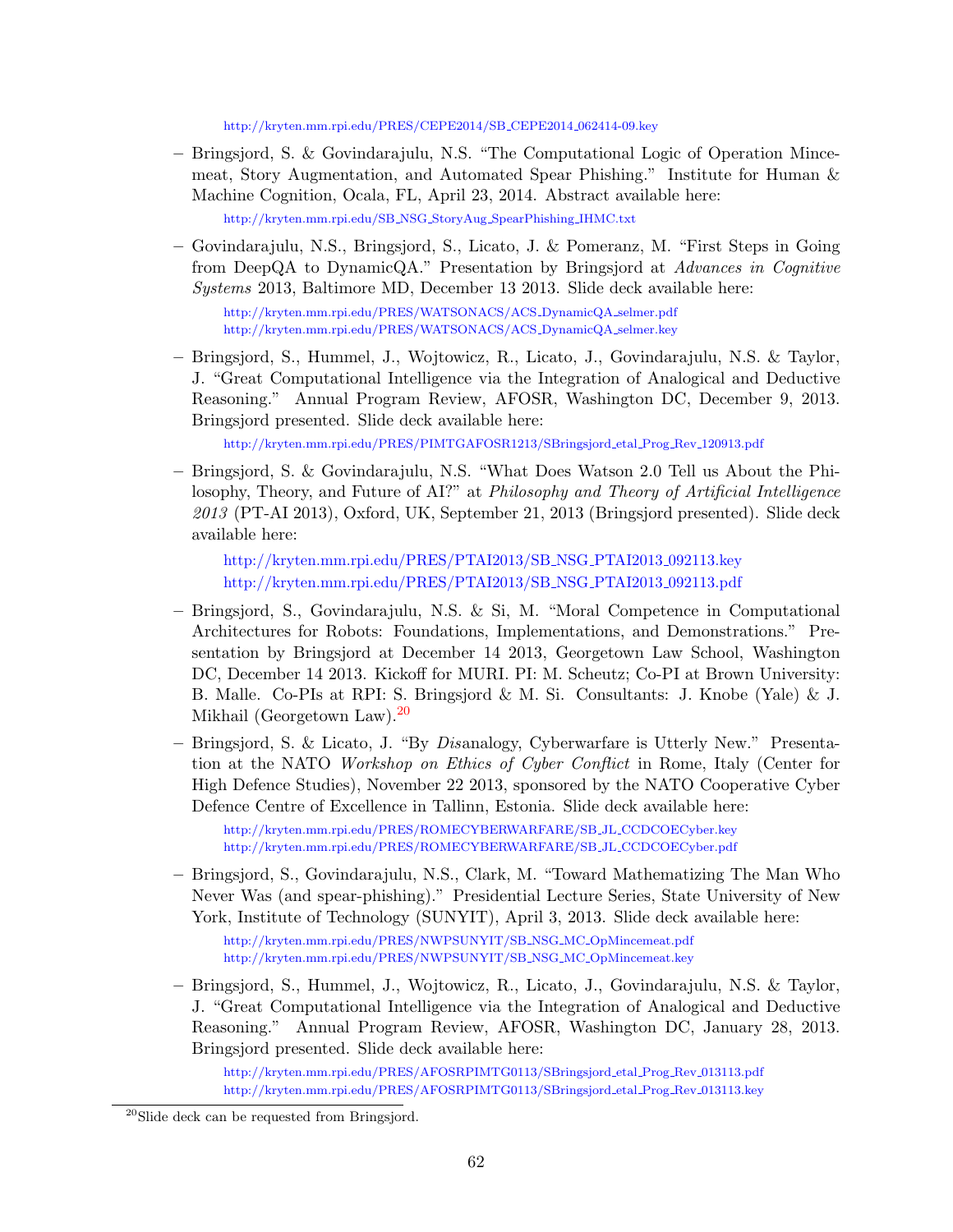– Bringsjord, S. "Can Medicine be (Ethically) Automated?" Lecture at Albany Medical Center (Grand Rounds), Albany NY, November 15 2012.

[http://kryten.mm.rpi.edu/PRES/AMCGRANDROUNDS111512/SB](http://kryten.mm.rpi.edu/PRES/AMCGRANDROUNDS111512/SB_AMC_GrandRounds_111512.pdf) AMC GrandRounds 111512.pdf [http://kryten.mm.rpi.edu/PRES/AMCGRANDROUNDS111512/SB](http://kryten.mm.rpi.edu/PRES/AMCGRANDROUNDS111512/SB_AMC_GrandRounds_111512.key) AMC GrandRounds 111512.key

– Bringsjord, S. "Computationally Speaking, Does General Intelligence Require Creativity." Keynote lecture at Computational Creativity, Concept Invention, and General Intelligence (C3GI), Montpelier, France, August 27 2012. Presentation files available at

[http://kryten.mm.rpi.edu/PRES/C3GI2012/SB](http://kryten.mm.rpi.edu/PRES/C3GI2012/SB_C3GI.pdf) C3GI.pdf [http://kryten.mm.rpi.edu/PRES/C3GI2012/SB](http://kryten.mm.rpi.edu/PRES/C3GI2012/SB_C3GI.key) C3GI.key

– Bringsjord, S. & Govindarajulu, N.S. "Logic: The Key to Modeling, Simulating, and (Partially) Replicating Person-Level Artificial General Intelligence." Presentation and demonstrations, with follow-on debate and discussion; August 5 & 6 2012, Reykjavik University, Reykjavik, Iceland. Main presentation file available at

[http://kryten.mm.rpi.edu/PRES/SB](http://kryten.mm.rpi.edu/PRES/SB_NSG_Reykjavik_U_080612.pdf) NSG Reykjavik U 080612.pdf

– Bringsjord, S., Govindarajulu, N.S., Ellis, S., Johnson, J., Haig, A. & Bringsjord, A. "Logic-Based Modeling and Simulation of Human-Level Cognition: Methodology Encapsulated, and Four Examples." Naval Postgraduate School, July 30 2012. Presentation files (minus demonstration videos) available at

[http://kryten.mm.rpi.edu/PRES/NPGS](http://kryten.mm.rpi.edu/PRES/NPGS_073012/SB_NSG_SE_JJ_AH_AB_NPGS_073012_short.pdf) 073012/SB NSG SE JJ AH AB NPGS 07 3012 short.pdf

– Bringsjord, S. & Govindarajulu, N.S. "Can a Computing Machine Grasp the Infinite?" Distinguished Lecture Series, School of Computing, Queen's University, Ontario, Canada, March 22 2012. Presentation files available at

[http://kryten.mm.rpi.edu/PRES/PRESQUEENS/SB](http://kryten.mm.rpi.edu/PRES/PRESQUEENS/SB_NSG_QueensUniv_Infinity.\ pdf) NSG QueensUniv Infinity.pdf [http://kryten.mm.rpi.edu/PRES/PRESQUEENS/SB](http://kryten.mm.rpi.edu/PRES/PRESQUEENS/SB_NSG_QueensUniv_I\ nfinity.key) NSG QueensUniv Infi nity.key

– Bringsjord, S., Johnson, J. & Bringsjord, A. "AI, Watson, and Economics: On the Future of Automated Medicine" Presented at a meeting of the Capital District Medical Decision-making Interest Group, Albany Medical Center, Albany, NY, December 13 2011. Presentation files (minus the extensive videos shown in person) available at

[http://kryten.mm.rpi.edu/PRES/CDMDMIG121311/SB](http://kryten.mm.rpi.edu/PRES/CDMDMIG121311/SB_JJ_AB_CDMDIG_121311.pdf) JJ AB CDMDIG 121311.pdf

– Bringsjord, S. & Sundar G., N. "Minds, Machines, and Math: A Modern Geography," at Foundational Questions in the Mathematical Sciences at Internationale Akademie Traunkirchen, Austria, July 9, 2011. (Naveen Sundar G. presented.) Presentation files available at

[http://kryten.mm.rpi.edu/PRES/JTFAUSTRIA/SB](http://kryten.mm.rpi.edu/PRES/JTFAUSTRIA/SB_NSG_Templeton_July_2011.pdf) NSG Templeton July 2011.pdf

- Bringsjord, S. "Is Cognitive Science Impossible? Indeed, Some Forms of It Are" Cognitive Science Beijing Symposium 2011 (CSBS 2011), Tsinghua University, Beijing, China, June 17 2011.
- Bringsjord, S. "Why Computational Neuroscience Might Be Mathematically Impossible, or: Can Brain Science Please Be More Logical?" Wa! Lecture Series in the Department of Cognitive Science, UCSD, San Diego, CA, January 10 2011. Presentation files available at

[http://kryten.mm.rpi.edu/PRES/UCSDBRAIN/SB](http://kryten.mm.rpi.edu/PRES/UCSDBRAIN/SB_Brain_UCSC_011011.pdf) Brain UCSC 011011.pdf [http://kryten.mm.rpi.edu/PRES/UCSDBRAIN/SB](http://kryten.mm.rpi.edu/PRES/UCSCBRAIN/SB_Brain_UCSC_011011.key) Brain UCSC 011011.key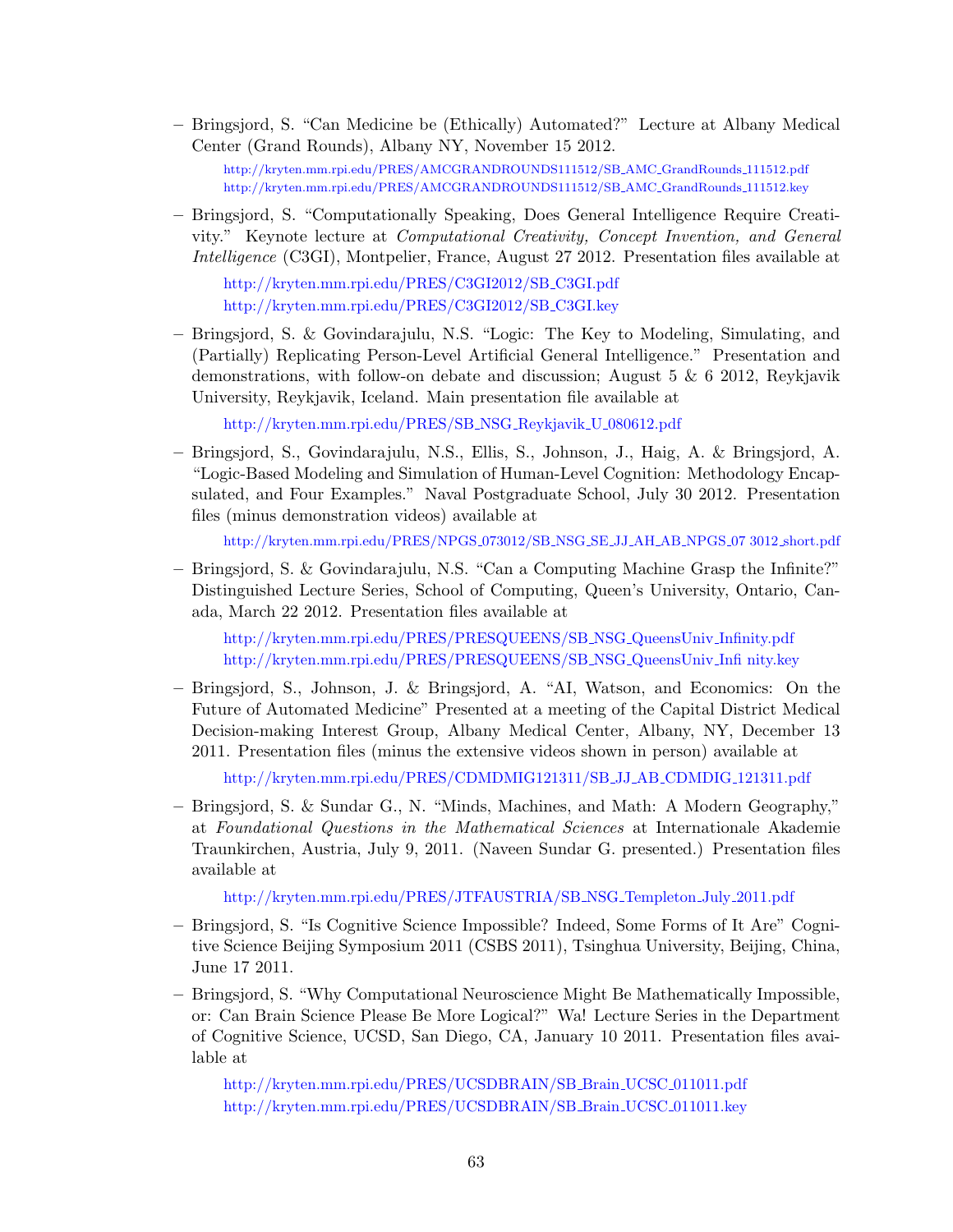- Bringsjord, S., Clark, M., & Taylor, J. "Honestly Speaking, How Close are We to HAL 9000?" Physics & Computation 2010, on the Nile River between Luxor and Aswan, Egypt, September 3 2010. (Bringsjord presented.)
- Bringsjord, S. "When it Comes to Understanding Human-Level Intelligence and Consciousness, the Blue Brain Project is a Prodigious Waste of Time and Money." Boston University, March 26 2010. Abstract is available at

[http://kryten.mm.rpi.edu/PRES/NEUPHIBU2010/sb](http://kryten.mm.rpi.edu/PRES/NEUPHIBU2010/sb_neuphi_abstract.txt)\_neuphi\_abstract.txt

- At The Third Internationa Conference on Artificial General Intelligence (AGI 2010), University of Lugano, Lugano, Switzerland, March 8 2010:
	- ∗ Bringsjord, S. & Naveen Sundar G. "Toward a Serious Computational Science of Intelligence: An Overview."
	- ∗ Bringsjord, S. "John Pollock: In Memoriam."

Presentation files available at

[http://kryten.mm.rpi.edu/PRES/AGI10/AnOverviewOfSCSI](http://kryten.mm.rpi.edu/PRES/AGI10/AnOverviewOfSCSI_v2.pdf) v2.pdf [http://kryten.mm.rpi.edu/PRES/AGI10/AnOverviewOfSCSI](http://kryten.mm.rpi.edu/PRES/AGI10/AnOverviewOfSCSI_v2.key) v2.key

– Bringsjord, S. "What is Social Robotics?" Presentation at NSF-sponsored workshop on social robotics. Schenectady Museum, Schenectady, NY, January 21, 2010. Slides available (in pdf and key formats):

[http://kryten.mm.rpi.edu.edu/PRES/SOCROBWORK012110/social](http://kryten.mm.rpi.edu.edu/PRES/SOCROBWORK012110/social_robotics.pdf) robotic s.pdf [http://kryten.mm.rpi.edu.edu/PRES/SOCROBWORK012110/social](http://kryten.mm.rpi.edu.edu/PRES/SOCROBWORK012110/social_robotics.key) robotic s.key

- Bringsjord, S., with: Micah Clark, Danny Coretti, Trevor Housten, and Naveen Sundar G. "Toward an Interaction with Arnie, a Genuinely Evil Synthetic Character." Union College, Schenectady, NY, November 12, 2009.
- Bringsjord, S. & Bringsjord, A. "The Missing Logico-Mathematics for Modeling, Simulating, and AI-Boosting Human Decision-Making in Multi-Agent Reasoning Environments." United States Military Academy, West Point, NY, June 2009. The presentation file (in pdf and key formats) is available at

[http://kryten.mm.rpi.edu/PRES/WESTPOINT0609/SB](http://kryten.mm.rpi.edu/PRES/WESTPOINT0609/SB_etal_WestPoint.pdf) etal WestPoint.pdf [http://kryten.mm.rpi.edu/PRES/WESTPOINT0609/SB](http://kryten.mm.rpi.edu/PRES/WESTPOINT0609/SB_etal_WestPoint.key) etal WestPoint.key

– Bringsjord, S. "Hypercomputation, Predictability, and Persons." Presentation 3.24.09 at The Science and Philosophy of Unconventional Computing, conference held at Cambridge University, UK, 3.23.09–3.25.09. The presentation file (in pdf and key formats) is available at

[http://kryten.mm.rpi.edu/PRES/CAMBHYPER/SB](http://kryten.mm.rpi.edu/PRES/CAMBHYPER/SB_predict_persons_hyper.pdf) predict persons hyper.pdf [http://kryten.mm.rpi.edu/PRES/CAMBHYPER/SB](http://kryten.mm.rpi.edu/PRES/CAMBHYPER/SB_predict_persons_hyper.key) predict persons hyper.key

– Bringsjord, S. "Unethical But Rule-Bound Robots Would Kill Us All." Presentation given at the Future of Artificial Intelligence workshop, held as a post-conference event associated with the Second Conference on Artificial General Intelligence (AGI 2009), 3.9.09, Arlington VA. The presentation file (in pdf and key formats) is available at

[http://kryten.mm.rpi.edu/PRES/AGI09/SB](http://kryten.mm.rpi.edu/PRES/AGI09/SB_agi09_ethicalrobots.pdf)\_agi09\_ethicalrobots.pdf [http://kryten.mm.rpi.edu/PRES/AGI09/SB](http://kryten.mm.rpi.edu/PRES/AGI09/SB_agi09_ethicalrobots.key) agi09 ethicalrobots.key

– Bringsjord, S. "Modeling the Mind Using Logic." Tutorial session given at the Second Conference on Artificial General Intelligence (AGI 2009), 3.6.09, Arlington VA. The presentation file (in pdf and key formats) is available at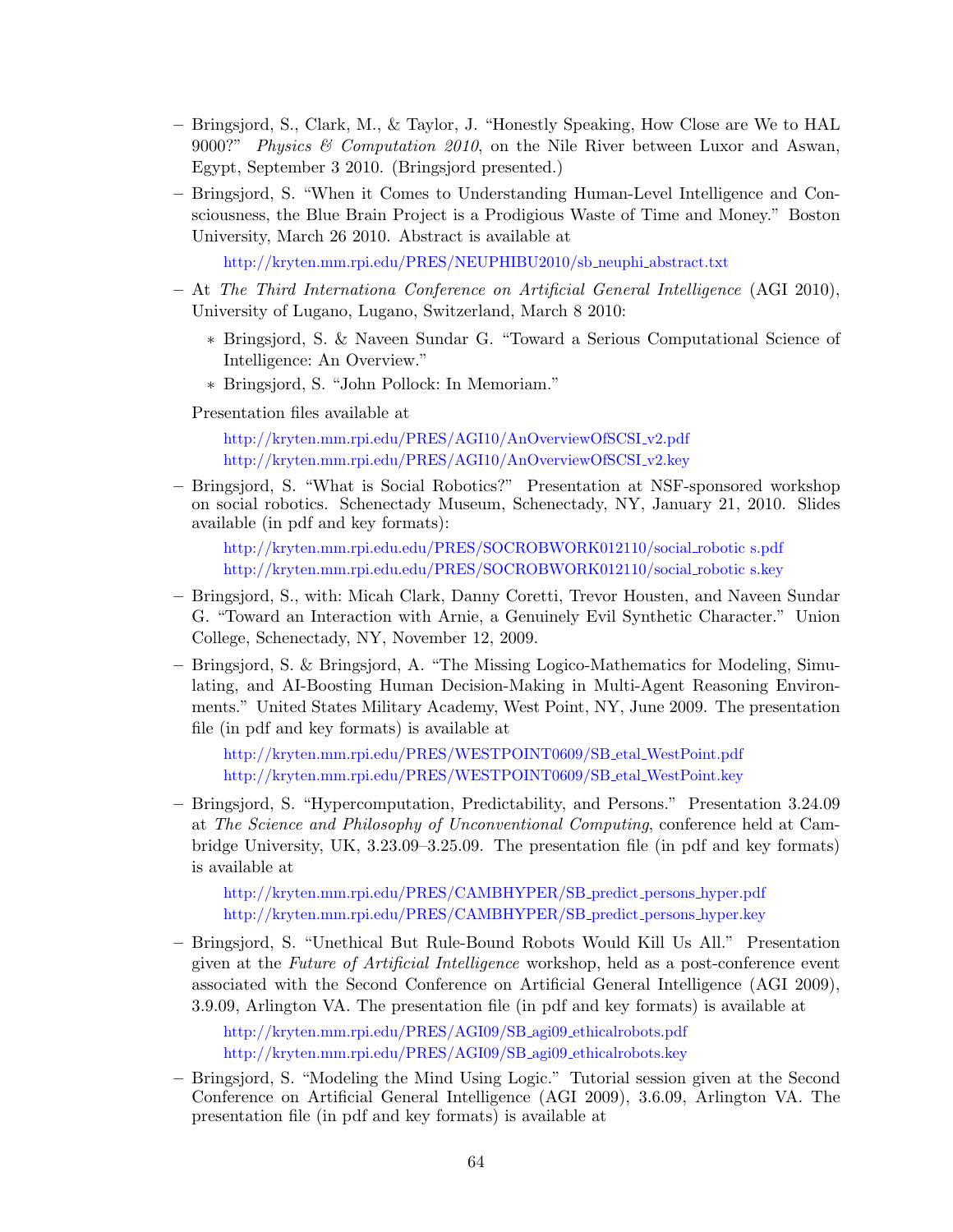[http://kryten.mm.rpi.edu/PRES/AGI09/mod](http://kryten.mm.rpi.edu/PRES/AGI09/mod_mind_logic_agi2009.pdf) mind logic agi2009.pdf [http://kryten.mm.rpi.edu/PRES/AGI09/mod](http://kryten.mm.rpi.edu/PRES/AGI09/mod_mind_logic_agi2009.key) mind logic agi2009.key

– Bringsjord, S. "Contra Rapaport, Fetzer is Flawless." Presentation at the Annual Central Meeting of the American Philosophical Association, 2.19.09, Chicago, IL. This was part of the session "Can Computationalism Be Salvaged?" — at which Fetzer gave the target presentation, then William Rapaport against Fetzer, then Bringsjord against Rapaport, and finally Jim Moor in support of Fetzer and computationalism in general. Presentation files (pdf and key) are available at

[http://kryten.mm.rpi.edu/PRES/APA09CHICAGO/quartet](http://kryten.mm.rpi.edu/PRES/APA09CHICAGO/quartet_chicagoAPA09.pdf) chicagoAPA09.pdf [http://kryten.mm.rpi.edu/PRES/APA09CHICAGO/quartet](http://kryten.mm.rpi.edu/PRES/APA09CHICAGO/quartet_chicagoAPA09.key) chicagoAPA09.key

– Bringsjord, S., Arkoudas, K., Li, J., Taylor, J., Shilliday, A. & Clark, M. "Creativity and Automatic Programming." Presentation at National Science Foundation, Workshop for CreativeIT Program, January 15 2009, Arlington VA. (Bringsjord presented.) Presentation files (pdf and tar.gz) are available at

[http://kryten.mm.rpi.edu/PRES/CREATIVEITNSF0109/SB](http://kryten.mm.rpi.edu/PRES/CREATIVEITNSF0109/SB_CreativeIT_011509.pdf)\_CreativeIT\_011509.pdf [http://kryten.mm.rpi.edu/PRES/CREATIVEITNSF0109/SB](http://kryten.mm.rpi.edu/PRES/CREATIVEITNSF0109/SB_CreativeIT_011509.key.tar.gz)\_CreativeIT\_011509.key.tar.gz

– Bringsjord, S. "Remarks on the Automated Discovery of Gödel's Incompleteness Theorems." Presentation at the 2008 AAAI Fall Symposium Automated Scientific Discovery, Washington DC, November 8, 2008. Presentation files (pdf and tar.gz)/ are available at

[http://kryten.mm.rpi.edu/PRES/AUTDISSYMP/sb](http://kryten.mm.rpi.edu/PRES/AUTDISSYMP/sb_remarks_autdis_GI_G2.pdf) remarks autdis GI G2.pdf [http://kryten.mm.rpi.edu/PRES/AUTDISSYMP/sb](http://kryten.mm.rpi.edu/PRES/AUTDISSYMP/sb_remarks_autdis_GI_G2.key.tar.gz) remarks autdis GI G2.key.tar.gz

– Bringsjord, S. "God, Souls, and Turing." Presentation at AISB 2008 Symposium on the Turing Test, at the University of Reading, England, October 12, 2008. Presentation file available online (videos embedded in gz file) at

[http://kryten.mm.rpi.edu/PRES/READING08/SB](http://kryten.mm.rpi.edu/PRES/READING08/SB_Reading_Souls.pdf) Reading Souls.pdf [http://kryten.mm.rpi.edu/PRES/READING08/SB](http://kryten.mm.rpi.edu/PRES/READING08/SB_REading_Souls.key.tar.gz) REading Souls.key.tar.gz

- Bringsjord, S. "Doing AI that's Tough Enough: Human Genius, Hypercomputation, and Automatic Programming," at the University of Essex, England, October 10, 2008.
- Bringsjord, S. Keynote presentation in Paderborn, Germany, at the University of Paderborn, for *Philosophy's Relevance in Information Science*, October 3, 2008: "Non-Philosophical Knowledge Representation & Reasoning is Tragic."
- Bringsjord, S. Moderator of "Defense Basic Research: Lifeblood of Innovation," a Congressional Briefing held in conjunction with the Congressional R&D Caucus, and sponsored by the Coalition for National Security Research (CNSR). July 10, 2008, Rayburn House Office Building, Washington DC. Participants included Congressman Rush Holt, Congresswoman Judy Biggert, and Congressman Adam Smith.
- Bringsjord, S., Arkoudas, K., Gilbert, G. "Toward Sophisticated Social Robotics." ONRsponsored workshop on Social Robotics and Social Cognition, MIT, February 29–March 2, 2008. (Bringsjord presented.) Presentation file available online (videos embedded in gz file) at

[http://kryten.mm.rpi.edu/PRES/ONRSOCCOG/SB](http://kryten.mm.rpi.edu/PRES/ONRSOCCOG/SB_ONR_SocialRobotics_MIT.pdf) ONR SocialRobotics MIT.pdf [http://kryten.mm.rpi.edu/PRES/ONRSOCCOG/SB](http://kryten.mm.rpi.edu/PRES/ONRSOCCOG/SB_ONR_SocialRobotics_MIT.key.tar.gz) ONR SocialRobotics MIT.key.tar.gz

– Bringsjord, S., "The Centrality of Logic to Knowledge Extraction (and Discovery Itself)," NSF Symposium: Cyber-Enabled Discovery and Innovation, September 5, 2007, RPI, Troy NY. Presentation available online at

[http://kryten.mm.rpi.edu/PRES/NSFCDI090507/sb](http://kryten.mm.rpi.edu/PRES/NSFCDI090507/sb_logic_knowledge_extraction_NEW.pdf) logic knowledge extraction NEW.pdf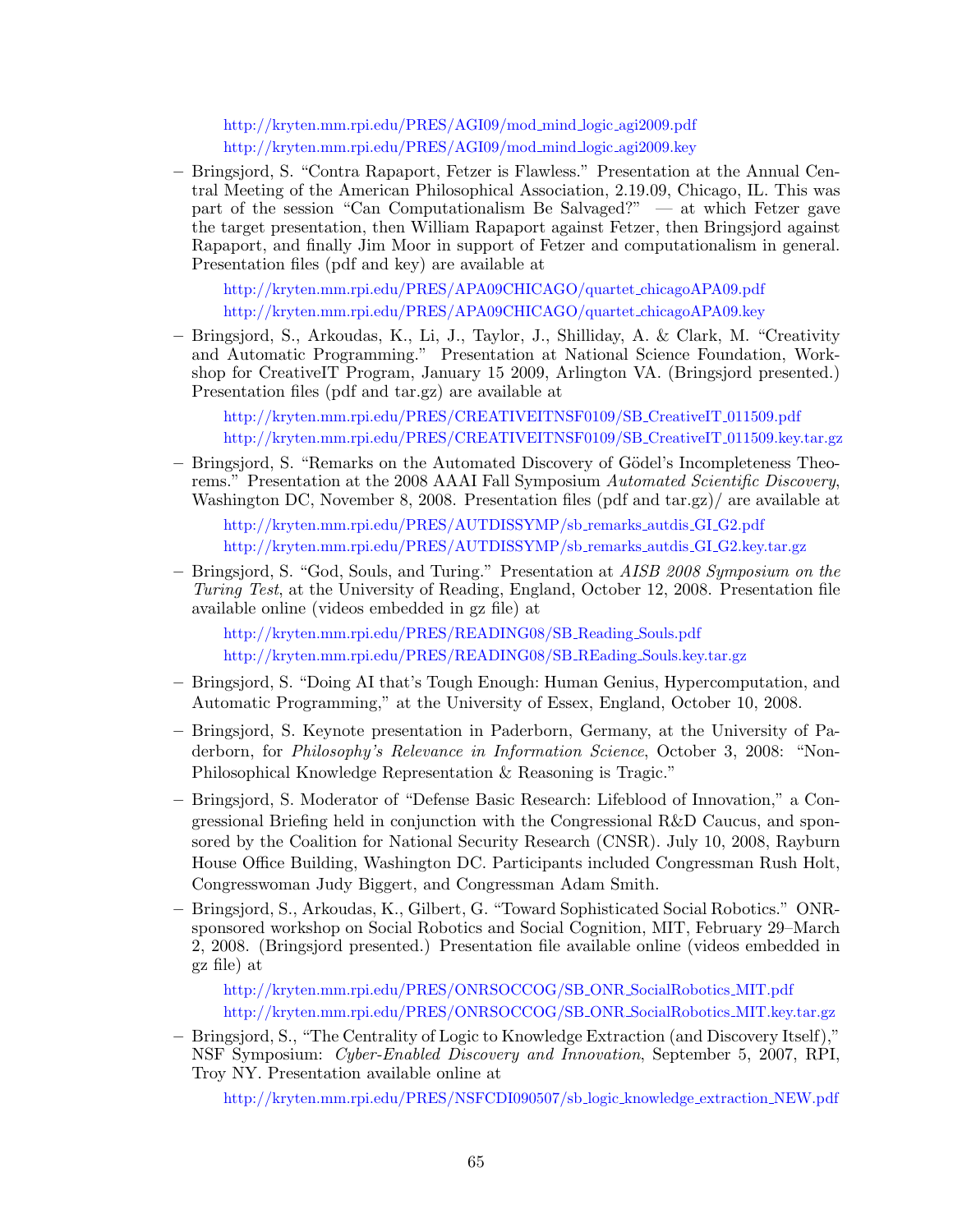- Bringsjord, S., "Toward a Formal Philosophy of Computational Cognitive Modeling (with special focus on evaluation)." AAAI Workshop Evaluating Architectures for Intelligence, July 23, 2007, Vancouver, Canada. Presentation available online at [http://kryten.mm.rpi.edu/PRES/PHILCCM/sb](http://kryten.mm.rpi.edu/PRES/PHILCCM/sb_philofCCM.pdf) philofCCM.pdf
- Bringsjord, S. "Abortion, Slavery, and the Death of Logic." MIT Right to Life, February 21, 2007, as part of a week of invited talks on current debates regarding abortion, stem cell research, cloning, etc.
- Bringsjord, S. & Clark, M.,"On the Solomon (& Context), a Next-Generation QA System," DTO AQUAINT Principal Investigator Meeting, Santa Fe, NM, November 1, 2006. For info on Solomon, go to

<http://www.cogsci.rpi.edu/research/rair/solomon>

- Bringsjord, S., Shilliday, A., Taylor, A. & Clark, M. "On Slate," DTO ARIVA Principal Investigator Meeting, Falls Church, VA, June 14, 2006.
- Bringsjord, S. "Powerful, Immoral Robots Loom ... Logic to the Rescue!", Indiana University, Ethical Robots workshop at  $ALifeX (10<sup>th</sup> Artificial Life conference)$ , June 3, 2006. Presentation available at:

[http://kryten.mm.rpi.edu/PRES/ALIFEX/bringsjord](http://kryten.mm.rpi.edu/PRES/ALIFEX/bringsjord_ethicalrobots.pdf) ethicalrobots.pdf [http://kryten.mm.rpi.edu/PRES/ALIFEX/bringsjord](http://kryten.mm.rpi.edu/PRES/ALIFEX/bringsjord_ethicalrobots.key.tar.gz) ethicaxlrobots.key.tar.gz

- Bringsjord, S. & Clark, M. "AI Has Ignored Academic Learning: To the Rescue Comes A New Form of Machine Learning: Poised-For Learning," University of Albany, Institute for Logic and Security Studies, March 3, 2006.
- Bringsjord, S., "Ethical Robots: Why the Future Can Heed Us," Keynote Talk at AAAI 2005 Fall Symposium on Machine Ethics, November 5, 2005, Washington, DC. Presentation available at:

[http://kryten.mm.rpi.edu/PRES/AAAI05MACHETH/sb](http://kryten.mm.rpi.edu/PRES/AAAI05MACHETH/sb_aaaimacheth_keynote.pdf) aaaimacheth keynote.pdf [http://kryten.mm.rpi.edu/PRES/AAAI05MACHETH/sb](http://kryten.mm.rpi.edu/PRES/AAAI05MACHETH/sb_aaaimacheth_keynote.key.tar.gz) aaaimacheth keynote.key.tar.gz

– Bringsjord, S., Arkoudas, K., Shilliday, A., Taylor, J., Schimanski, B., Pratt, E., Mulley, G. "Artificial Intelligence and the Future of Wargaming and Intelligence Analysis," PNNL, Richland, WA, 8.8.05. Presentation available at (keynote version fully complete, with all demos/videos imbedded):

[http://kryten.mm.rpi.edu/PRES/PNNL0805/sb](http://kryten.mm.rpi.edu/PRES/PNNL0805/sb_pnnlprez_080805.key.tar.gz) pnnlprez 080805.key.tar.gz [http://kryten.mm.rpi.edu/PRES/PNNL0805/sb](http://kryten.mm.rpi.edu/PRES/PNNL0805/sb_pnnlprez_080805.pdf)\_pnnlprez\_080805.pdf [http://kryten.mm.rpi.edu/PRES/PNNL0805/sb](http://kryten.mm.rpi.edu/PRES/PNNL0805/sb_pnnlprez_080805.ppt) pnnlprez 080805.ppt

– Bringsjord, S. (with help from Bettina Schimanski in putting together the demos of the robot PERI in action) "Thoughts on: Robotics, Free Will, and Predestination," Oregon State University, Corvallis, Oregon, 8.5.05.

[http://kryten.mm.rpi.edu/PRES/CAPOSU0805/sb](http://kryten.mm.rpi.edu/PRES/CAPOSU0805/sb_robotsfreedom.pdf) robotsfreedom.pdf [http://kryten.mm.rpi.edu/PRES/CAPOSU0805/sb](http://kryten.mm.rpi.edu/PRES/CAPOSU0805/sb_robotsfreedom.key.tar.gz) robotsfreedom.key.tar.gz [http://kryten.mm.rpi.edu/PRES/CAPOSU0805/sb](http://kryten.mm.rpi.edu/PRES/CAPOSU0805/sb_robotsfreedom.ppt) robotsfreedom.ppt

– Bringsjord, S., Shilliday, A., Taylor, J., Khemlani, S., Destefano, M. & Arkoudas, K., "The Status of Slate," ARDA Review, University of Maryland, College Park, 4.5.05. Presentation available at

[http://kryten.mm.rpi.edu/PRES/rairl](http://kryten.mm.rpi.edu/PRES/rairl_nimdqreview_040505.pdf)\_nimdqreview\_040505.pdf [http://kryten.mm.rpi.edu/PRES/rairl](http://kryten.mm.rpi.edu/PRES/rairl_nimdqreview_040505.key.tar.gz) nimdqreview 040505.key.tar.gz

– Bringsjord, S., Arkoudas, A., Yang, Y., Shilliday, A., Taylor, J., & Destefano, M., "New Architectures, Algorithms, and Designs that Lead to Implemented Machine Reasoning over Knowledge in Epistemic and Deontic Formats, in the Service of Wargaming," AFRL-Rome, 2.23.05. (Bringsjord & Arkoudas presented.) Presentation available at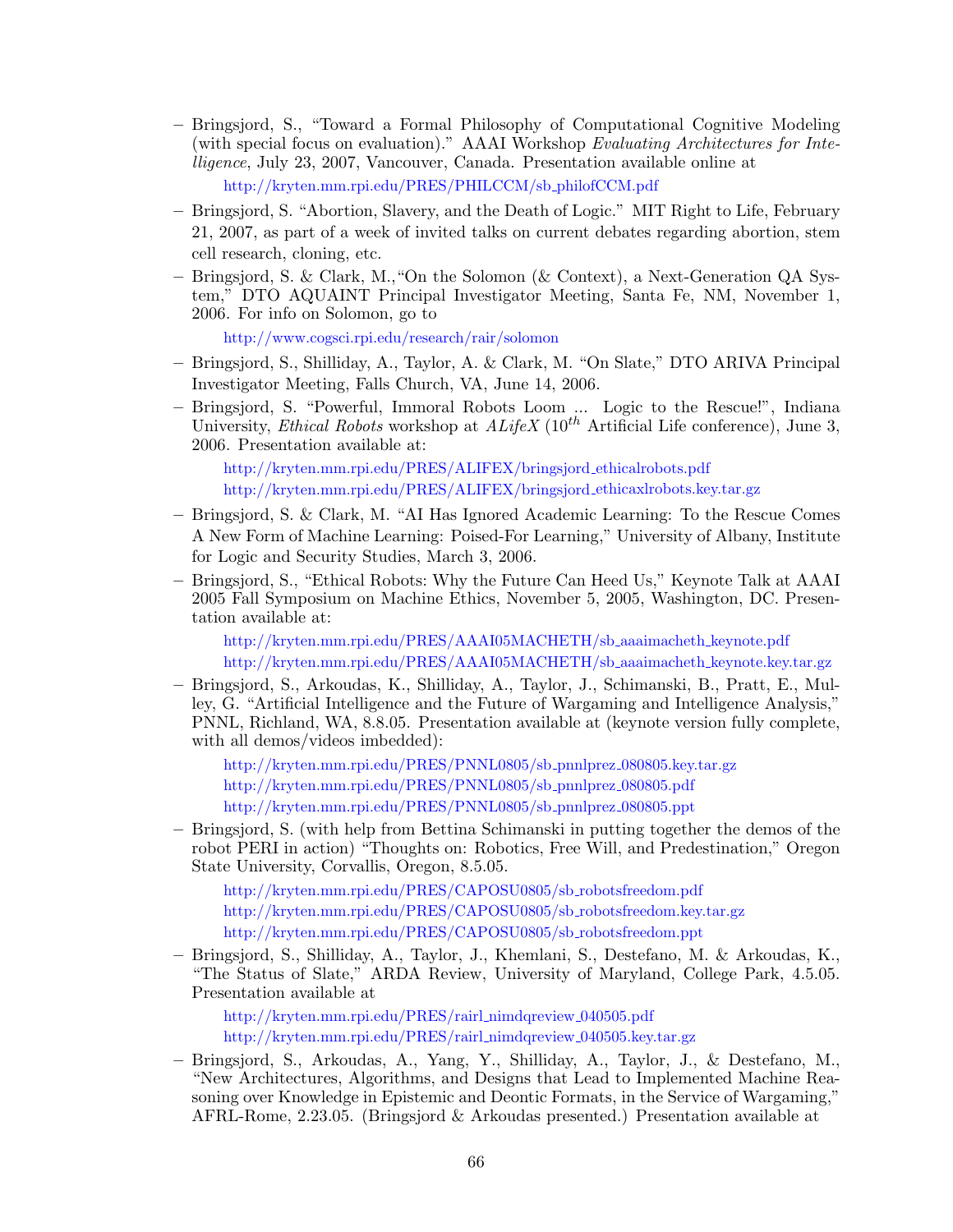<http://kryten.mm.rpi.edu/PRES/AFRLUPDATE0205/afrl-rome.visit022305.mov> <http://kryten.mm.rpi.edu/PRES/AFRLUPDATE0205/afrl-rome.visit022305.tar>

– Bringsjord, S., McEvoy, C. & Destefano, S., "Evil, E, and Virtual Humans," Center for Cognitive Science, SUNY Buffalo, 2.9.05. (Bringsjord presented.) Presentation available at

<http://kryten.mm.rpi.edu/PRES/SUNYB020905/scb.ascs.e.sunybuff020905.mov> [http:/ /kryten.mm.rpi.edu/PRES/SUNYB020905/scb.ascs.e.sunybuff020905.tar](http://kryten.mm.rpi.edu/PRES/SUNYB020905/scb.ascs.e.sunybuff020905.tar) <http://kryten.mm.rpi.edu/PRES/SUNYB020905/evil3.pdf>

- Bringsjord, S. & Schimanski, B., "Possible DARPA IPTO Grand Challenge: "WAIS Robot,"" IPTO Grand Challenge Workshop 1.12.05, Washington DC.
- Bringsjord, S., Shilliday, S. & Taylor, J., "On Model Building-Based Hypothesis Generation," Orlando, Florida, NIMD PI Meeting, November 30 2004 (Bringsjord presented).
- Bringsjord, S., Shilliday, S. & Taylor, J., "Two Types of Tacit Knowledge in the Analytic Process," Orlando, Florida, NIMD PI Meeting, November 30 2004 (Bringsjord presented).
- Bringsjord, S., Arkoudas, K., Yang, Y., Shilliday, A. & Taylor, J., "Toward Engineering a System for the 'Commander's Predictive Environment' that Not Only Issues Predictions, But Justifies Those Predictions," November 4, 2004, Syracuse NY, organized and sponsored by Gene Santos, AFRL/AFOSR. (Bringsjord presented.)
- Bringsjord, S., Shilliday, A., Taylor, J. & Arkoudas, K., "Intelligence Analysis is Plagued by Bias, and Logic (Embodied in Slate) is the Antidote," at Booz Allen Hamilton, to BAH's intelligence analysts and wargamers, October 21, 2004, McLean VA. (Bringsjord and Taylor, presenters.)
- "The Paradox of Human versus Machine Reasoning," Keynote Address at the Institute for Logic and Cognition, Zhongshan University, Guangzhou, China, May 7, 2004. A second paper will be presented there at a workshop following the conference, and will be accompanied by demonstrations: "Narratological Reasoning, and the Formalization/Mechanization Thereof."
- "The Future of Smart Machines." Doane Stewart School. January 22, 2004.
- "Next-Generation Machine Intelligence and Future Warfare," NASA/Langley & Army TRADOC 3-day conference on future threats to the United States, 11.18.03 (conference span: 11.18–11.20). Sponsored by Deputy Chief of Staff for Intelligence.
- "'Philosophically Deep Robotics With Demonstrations," Annual Eastern American Philosophical Association Meeting, Washington DC, December 29, 2003. Presentation by Bringsjord, but collaborators: Bettina Schimanski, Marc Destefano, Matt Daigle.
- "The marmml Reasoning System, and Homeland Defense," Rome Labs, Utica NY, August 26, 2003.
- "A Logical Approach to Hypercomputation," American Mathematical Society, San Francisco, CA, May 4, 2003. (An abstract of this paper can be found in Volume 24, Issue 3 of Abstracts of Papers Presented to the American Mathematical Society 987–03–15. A full version of the paper appeared in Theoretical Computer Science, second author Kostas Arkoudas; see entry above in "Papers/Chapters.")
- "Advanced Synthetic Characters (for Education and Interactive Entertainment)," University of Oslo on March 19, 2003, and University of Bergen on March 21, 2003.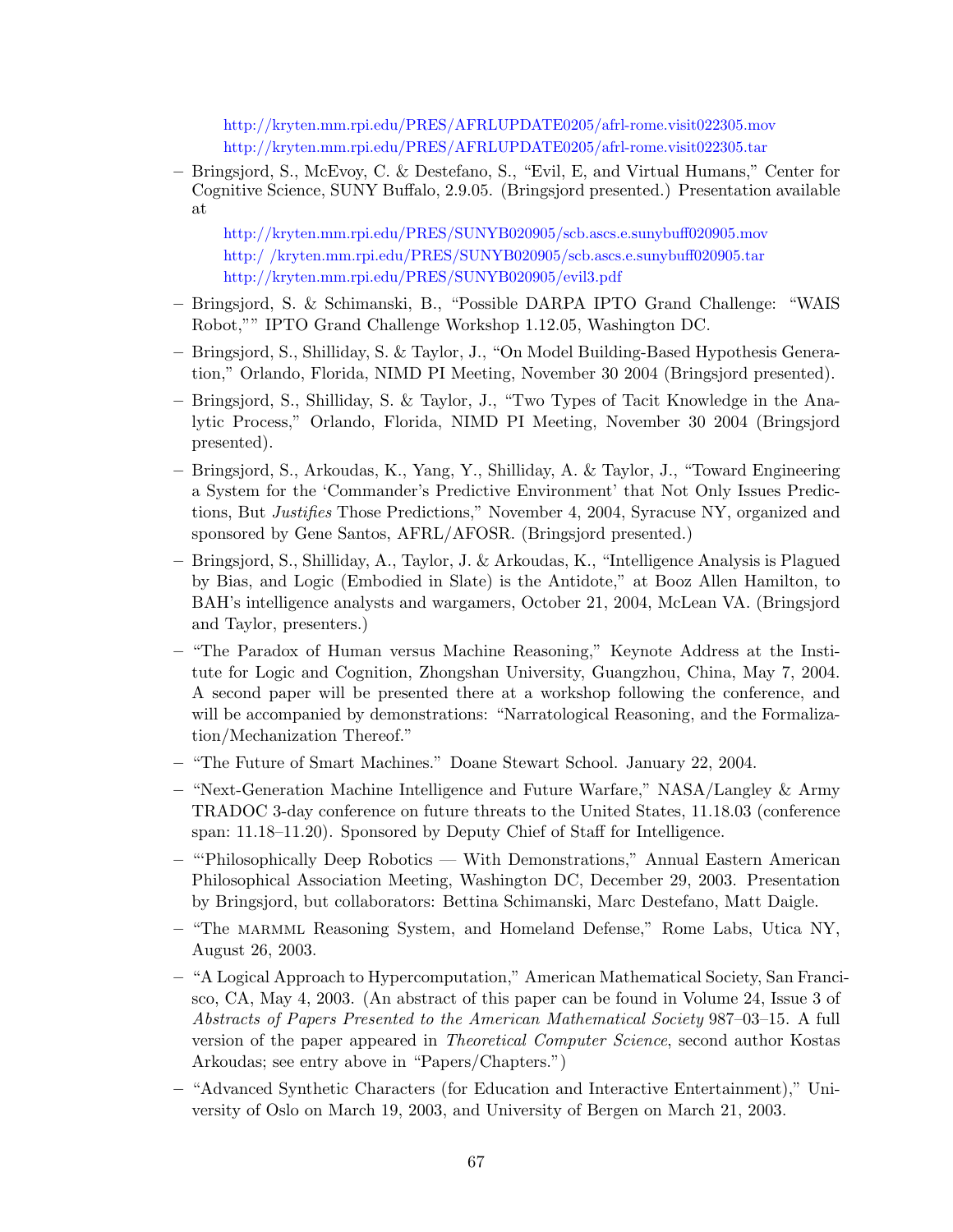- "Mental Metalogic," July 2002, Zhongshan University, China. With Yingrui Yang, who presented.
- "Philosophical Robotics," SUNY Stony Brook, November 20, 2002. With Marc Destefano and Bettina Schimanski.
- "Bridging Between Computer Science and the Humanities," April 22, 2002, University of Virginia.
- "Smart Machines and Smarter Minds," at The Technology of Humanity: Can Technology Contribute to the Quality of Life?, Friday, April 5, 2002, Illinois Institute of Technology, Chicago-Kent Law School. Has given rise to Bringsjord, S. (2003) "Foundational Position on AI and the Human Mind," in Mitchell, E. & Andrews, L., eds., The Technology of Humanity: Can Technology Contribute to the Quality of Life? (Chicago, IL: Illinois Institute of Technology), pp. 58–59.
- "AI and Creativity," Keynote Address, Annual Southwest Undergraduate Philosophy Conference, March 2, 2002, University of Central Oklahoma.
- "Can a Computer Be Genuinely Creative?" April 13, 2001, Oregon State University. This talk was webcast across the country and beyond.
- "The Modalized G¨odelian Argument Against Computationalism," April 12, 2001, University of British Columbia.
- Keynote Address: "Is it Possible to Create Dramatically Compelling Interactive Digital Entertainment?" at Digital Textualities, March 1 & 2nd, 2001 at IT University of Copenhagen, Denmark, an international conference devoted to issues in the intersection of cognition and digital entertainment. Abstract available at

<http://kryten.mm.rpi.edu/SELPAP/DENMARK/denmark.abstract1.txt>

- "Remarks on Mathematical Logic and Paradox," Albany Academy for Girls, January 11, 2001.
- "Creativity in Human and Artificial Agents," a series of 8 lectures, at Esslinghen University, Esslinghen (outside Stuttgart), Germany, June, 2000.
- "The Future of Machine Creativity," Exxon Corporation, February 16, 2000.
- "In Defense of a Vibrant Future for AI and Testing Courtesy of Formal Logic," Educational Testing Service, Princeton, NJ, December 15, 1999.
- $-$  "Zombanimals with Robots from the Minds  $\mathscr{C}$  Machines Laboratory." Annual meeting of the Society for Machines and Mentality, at the annual Eastern Division Meeting of the American Philosophical Association, December 1998, Washington, DC.
- "The Impact of Computing on Epistemology: Knowing G¨odel's Mind Through Computation," Keynote Address at World Congress of Philosophy, for Annual Computing and Philosophy Conference, August 13, 1998, Boston, MA.
- "Is Deep Blue Creative?" Hartford Graduate Center, January, 1998.
- "Building an Artificial Lawyer: First Steps," Department of Computer Science, Siena College, February 6, 1998.
- "Computationalism," annual Computing and Philosophy Conference, Pittsburgh, PA, August, 1997.
- Two lectures for SUNY Albany Department of Educational Psychology and Statistics, March, 1997: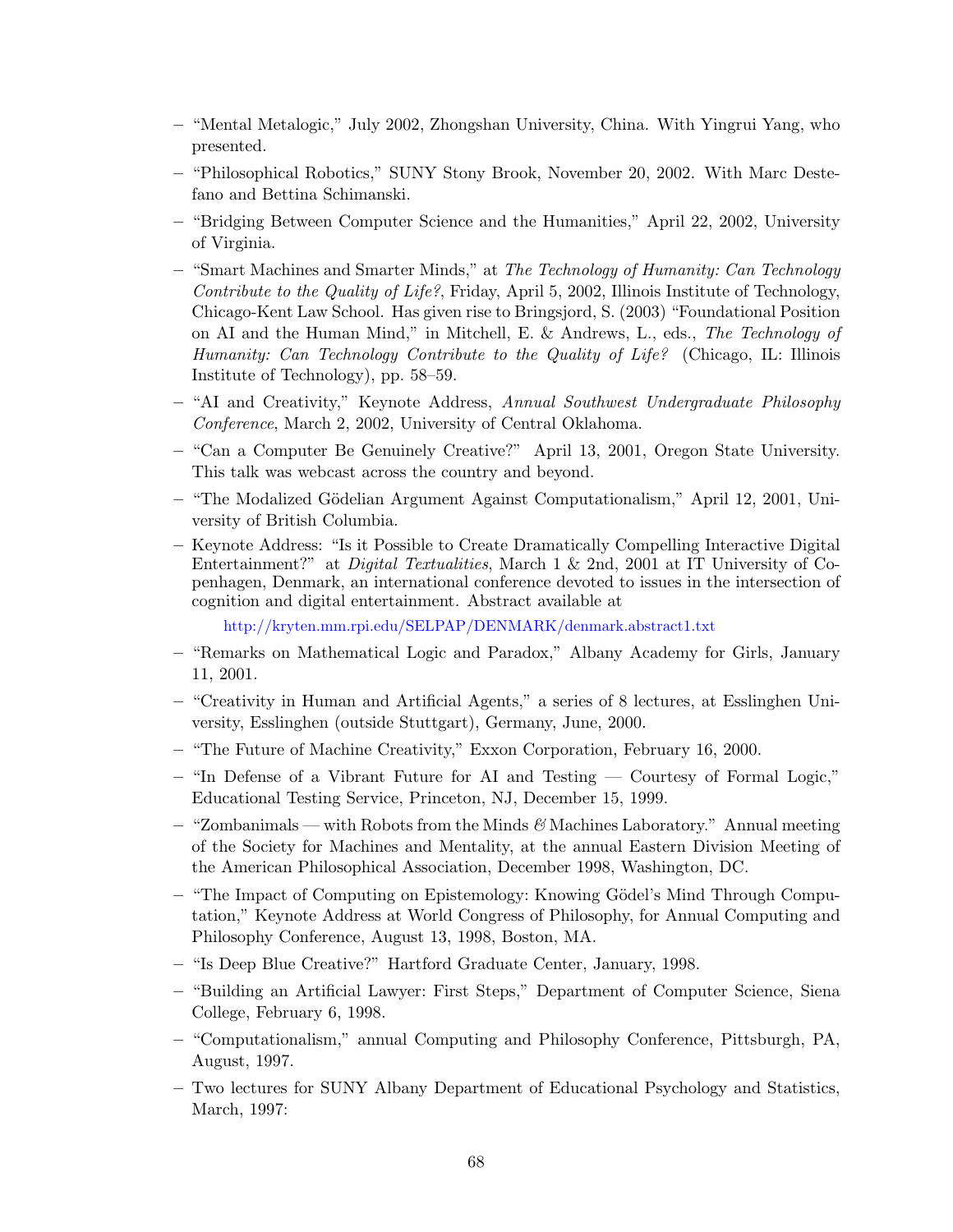- ∗ "Cultivating Intrinsic Motivation for Solving Logic Problems"
- ∗ "Strategies for Successfully Tackling Logic Problems"
- "The Argument from Irreversibility," SUNY Buffalo Center for Cognitive Science, October 23, 1996.
- "Computationalism is Dead; Now What?" Department of Philosophy, Dalhousie University, June 14, 1996, Halifax, Canada.
- "Computational Pedagogy: Just Doing It," Acadia University, June 12, 1996, Wolfville, Canada.
- "Fetzer on Computationalism and Connectionism," Southeast Society for Philosophy and Psychology, Nashville, Tennessee, April, 1996.
- "AI Meets Julius Caesar," Department of Philosophy, Department of Linguistics and Cognitive Science, and the Computing and the Humanities Group, Brown University, April 19, 1995.
- "Philosophy and Science: Who Leads Who?" March, 1994, Centenary College, Shreveport, LA.
- "Varieties of Uncomputable Expertise," May 6, 1994, Florida AI Research Symposium, Pensacola, Florida.
- "Generating Stories with Context-Sensitive Grammars," April 23, 1994, Sorbonne, Paris, two-day Computer Generated Literature conference associated with ALLC-ACH '94.
- "Why Henrik Ibsen Threatens Computer Generated Literature," April 24, 1994, Sorbonne, Paris, two-day Computer Generated Literature conference associated with ALLC-ACH '94.
- "How to Get a Computer to Write Fiction," February 26, 1993, Cognitive Science Program, Occidental College, Los Angeles, California.
- "Could a Computer Ever Get Inside the Head of Proust?" November 16, 1991, Albany Public Library, Annual Award Luncheon for Albany Author of the Year.
- "Free Will and AI's Person Building Project." Colloquium, State University of New York at Stony Brook, February 1987.
- "Why Sherlock Holmes Can Be Replaced by an Expert System." March 7, 1988, State University of New York at Albany, Colloquium.
- Internal (RPI); selected only
	- Bringsjord, S., Giancola, M., Peterson, T., Govindarajulu, N.S. & Rozek, B. "Automated Identification & Classification of Initially Unidentified Aerial/Underwater/Land Agents: The Logicist Case," Computer Science Dept poster session for supervised grad students, December 3 2021. The poster is available here:

<http://kryten.mm.rpi.edu/AutomatedIdentificationPoster120321.pdf>

– "The Balderdash That is *Humans 3.0: The Upgrading of the Species*," Bringsjord, S., September 25 & November 11 2019, RPI, Troy NY. Two presentations of a refutation of six central claims advanced in the book Humans 3.0: The Upgrading of the Species (Nowak, 2015), the first rather gentle, the second pulling far fewer punches (with variation expressed only in person, since the abstract for both is the same, and given just below).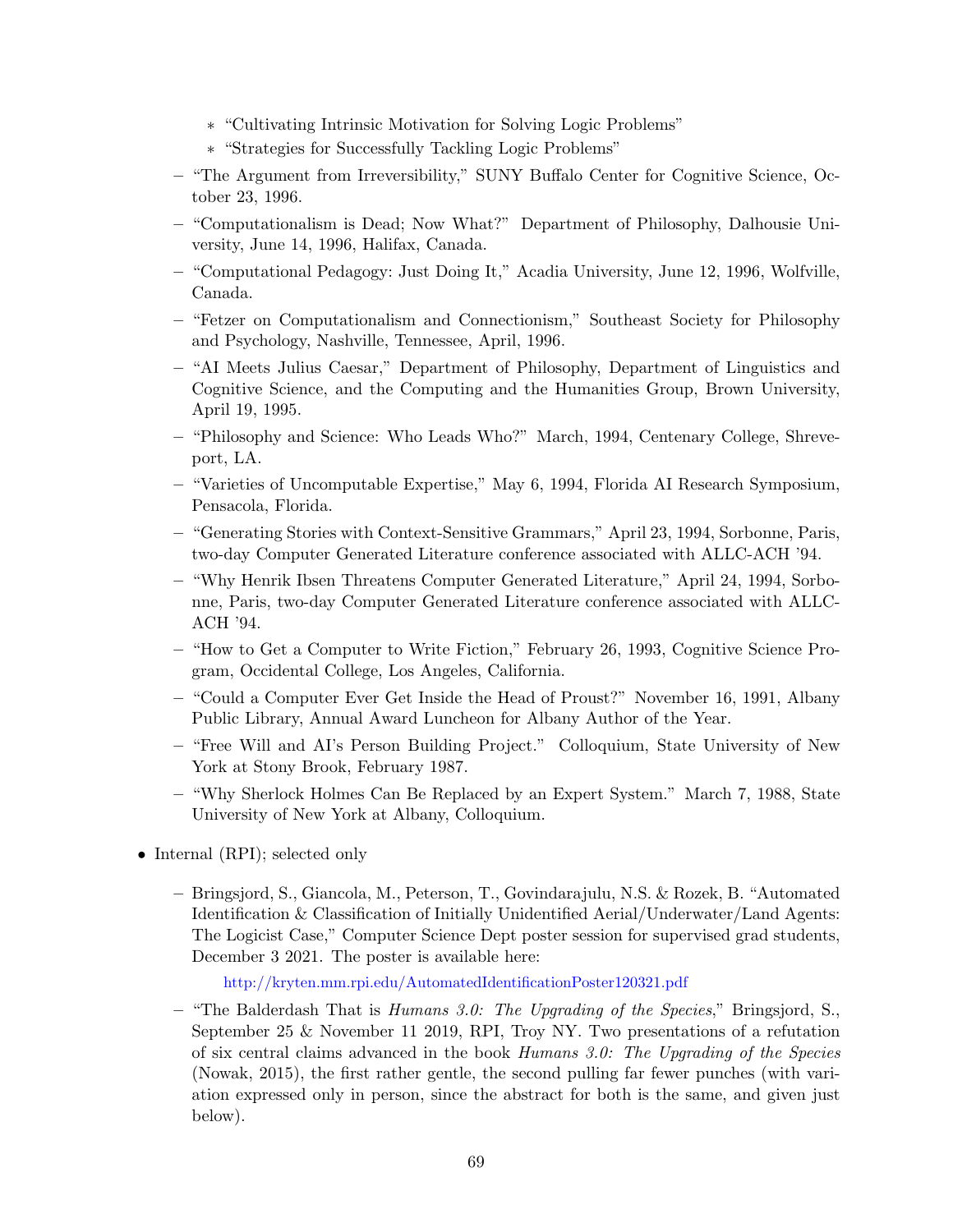#### The Balderdash that is Humans 3.0: The Upgrading of the Species Selmer Bringsjord Sept 25 & Nov 11 2019

Here's an accurate encapsulation, put declaratively, of the book (H3.0) in question: As a matter of mathematics, religious belief will disappear. Work will be obsolete, but economic well-being will be maximally high across Earth's human population; this will be enabled by AI toiling for us. Science will explain everything, including discovering the "patterns" that are us. With these patterns in our hands, we will be able to repeatedly "upload" to the physical substrate of our choosing, and thereby live forever. Then, by 2045, The Singularity will occur, the moment in time when machine intelligence exceeds human intelligence, and immediately thereafter explodes to higher and higher levels that infinitely exceed our own (relatively speaking) rodent-level one. Conveniently, we will merge with the machines so as to dodge being destroyed by them, and this "hybrid human-machine intelligence" will busy itself with [yada yada yada]. Unfortunately for Nowak (2015), author of H3.0, there is a slight problem: viz., every single claim here is but balderdash, at best. In this talk, I patiently explain this diagnosis, one bound, I know, to be emotionally disturbing to those who take such claptrap seriously.

A video of the presentation may be watched by following the following link:

<http://kryten.mm.rpi.edu/PRES/BALDERDASHH3.0/BringsjordBalderdashH3point0.mp4>

– Bringsjord, S. "Reflections on Red-Pill Robots." Presentation given in Miles Kimball's Introduction to HCI, February 20 2018. This session was inspired and guided by the Bringsjord-Clark paper "Red-Pill Robots Only, Please." Slides available here:

[http://kryten.mm.rpi.edu/PRES/REDPILLBOTSMILESCLASS/Reflections](http://kryten.mm.rpi.edu/PRES/REDPILLBOTSMILESCLASS/Reflections_RedPillRobots_GuestLect.key) RedPillRobots GuestLect.key [http://kryten.mm.rpi.edu/PRES/REDPILLBOTSMILESCLASS/Reflections](http://kryten.mm.rpi.edu/PRES/REDPILLBOTSMILESCLASS/Reflections_RedPillRobots_GuestLect.pdf) RedPillRobots GuestLect.pdf

- Bringsjord, S. "AI & Human Disemployment," part of a combined event sponsored by the RPI Debate Club, May 2017. The other presenters: Dr. Faye Duchin, Dr. Jim Hendler, Dr. Lirong Xia. Slide deck available here, first pdf and then Keynote:
	- ∗ [http://kryten.mm.rpi.edu/PRES/AIDISEMPLOYMENT050217/SB](http://kryten.mm.rpi.edu/PRES/AIDISEMPLOYMENT050217/SB_AB_AI_Disemployment_050317.pdf) AB AI Disemployment 050317.pdf
	- ∗ [http://kryten.mm.rpi.edu/PRES/AIDISEMPLOYMENT050217/SB](http://kryten.mm.rpi.edu/PRES/AIDISEMPLOYMENT050217/SB_AB_AI_Disemployment_050317.key) AB AI Disemployment 050317.key
- Bringsjord, S. "Is Westworld Our (Near) Future?" February 15 2017, at RPI. Public presentation, abstract for and video of which are available here:

[http://kryten.mm.rpi.edu/PRES/WESTWORLDOURFUTURE/BringsjordWestworldOurFuture021517.mp4.](http://kryten.mm.rpi.edu/PRES/WESTWORLDOURFUTURE/BringsjordWestworldOurFuture021517.mp4)

– Bringsjord, S. "Logicist Agent-Based Economics: A New Paradigm," April 6 2016, in the Cognitive Science Lecture Series. The link below offers not only an abstract, but HD video recording of the talk.

[http://kryten.mm.rpi.edu/PRES/LABERPI040616/SBringsjord](http://kryten.mm.rpi.edu/PRES/LABERPI040616/SBringsjord_LABE_overview.mp4)\_LABE\_overview.mp4 [http://hass-streaming1.win.rpi.edu:8080/video/hass](http://hass-streaming1.win.rpi.edu:8080/video/hass_events/cog_sci_HD/040616/Default.html) events/cog sci HD/040616/Default.html

- Bringsjord, S. "Belief in The Singularity is Fideistic." Presentation given in Dan Thero's Philosophy, Technology, and the Human Future, October 13 2016. Slides available here: [http://kryten.mm.rpi.edu/PRES/SINGFIDEIISTIC101316/GuestLect4DThero](http://kryten.mm.rpi.edu/PRES/SINGFIDEIISTIC101316/GuestLect4DThero_Sing_Fideism.pdf) Sing Fideism.pdf [http://kryten.mm.rpi.edu/PRES/SINGFIDEIISTIC101316/GuestLect4DThero](http://kryten.mm.rpi.edu/PRES/SINGFIDEIISTIC101316/GuestLect4DThero_Sing_Fideism.key) Sing Fideism.key
- Bringsjord, S. "AI as (Profound) Art." Presentation given at the RPI annual Trustee's Faculty Awards ceremony, December 3 2015. Slide deck available immediately below. Please note that the Keynote version includes videos that are central to the talk, and the static pdf is accordingly really only a pale shadow compared to the version that includes e.g. parts of Tosca and Don Giovanni.

[http://kryten.mm.rpi.edu/PRES/AIART/SB](http://kryten.mm.rpi.edu/PRES/AIART/SB_AI_as_Profound_Art.pdf) AI as Profound Art.pdf [http://kryten.mm.rpi.edu/PRES/AIART/SB](http://kryten.mm.rpi.edu/PRES/AIART/SB_AI_as_Profound_Art.key) AI as Profound Art.key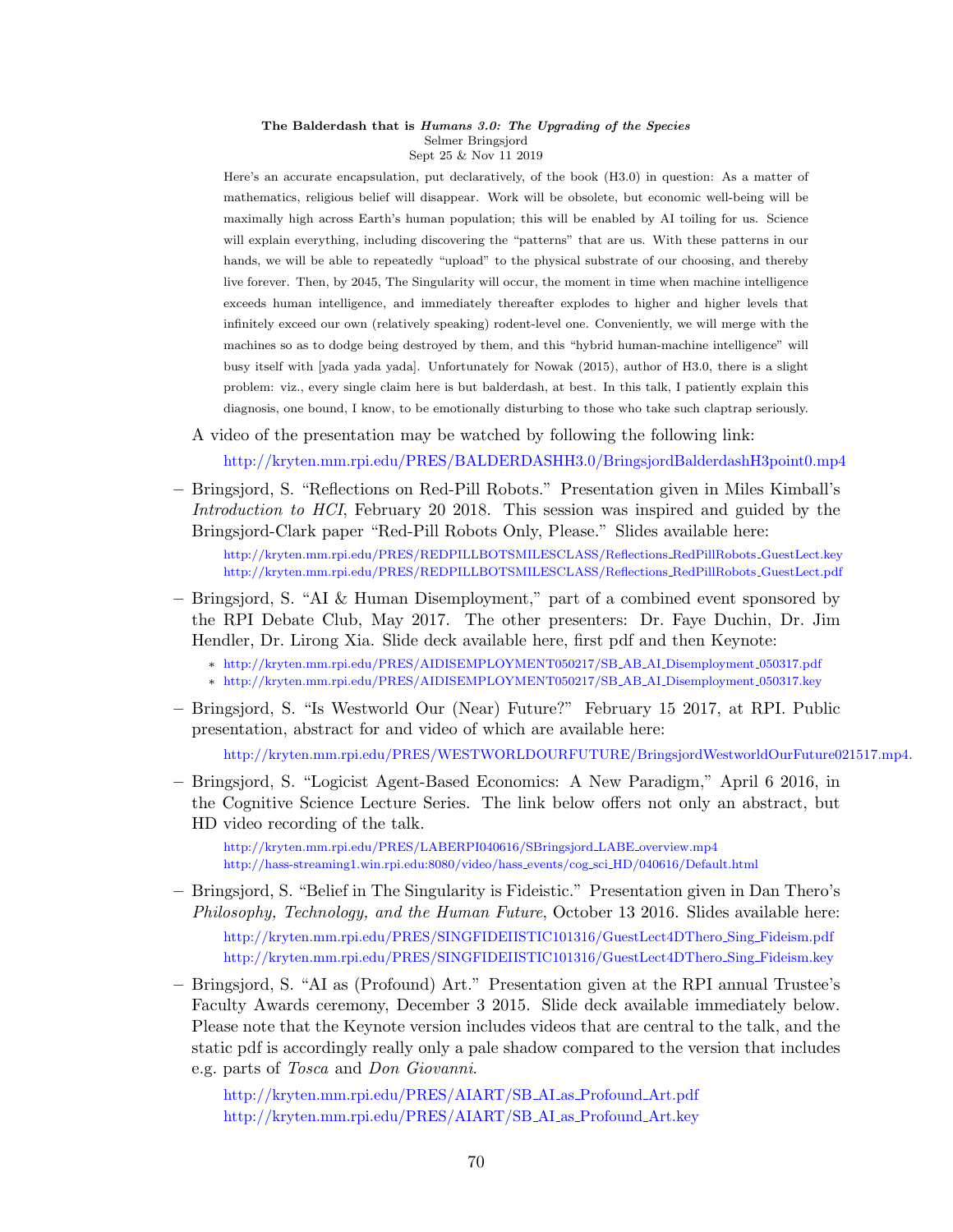– Bringsjord, S., Si, M., Govindarajulu, N.S., Garber-Barron, M. & Sen, A. "Intelligent Tutoring Systems for Culture and Other Domains: Status Report." This presentation, given September 9 2013, reports on progress made in a project seed-funded by RPI's Office of Research; Bringsjord PI, Si Co-PI. The chief video demonstration is available here:

[http://kryten.mm.rpi.edu/PRES/IILE091013/ITS](http://kryten.mm.rpi.edu/PRES/IILE091013/ITS_Demo_Sept_9_2013_5pm.mov) Demo Sept 9 2013 5pm.mov

- Bringsjord, S. & Sundar G., N. "To Infinity and Beyond! Our Mission: To Boldly Go Where No Machine Has Gone, or Ever Will."
	- ∗ Abstract available at [http://kryten.mm.rpi.edu/PRES/INFINITYEMPAC/SB](http://kryten.mm.rpi.edu/PRES/INFINITYEMPAC/SB_NSG_To_Infinity_at_EMPAC_abstract.pdf) NSG To Infinity at EMPAC abstract.pdf ∗ Slides available in pdf at
		- [http://kryten.mm.rpi.edu/PRES/INFINITYEMPAC/SB](http://kryten.mm.rpi.edu/PRES/INFINITYEMPAC/SB_NSG_EMPAC_Infinity.pdf) NSG EMPAC Infinity.pdf
	- ∗ Slides available in source Keynote at [http://kryten.mm.rpi.edu/PRES/INFINITYEMPAC/SB](http://kryten.mm.rpi.edu/PRES/INFINITYEMPAC/SB_NSG_EMPAC_Infinity.key) NSG EMPAC Infinity.key
- Bringsjord, S. "Murderous Minds, Cognitive Science, and God." Abstract and flyer available at: [http://kryten.mm.rpi.edu/MURDEROUS](http://kryten.mm.rpi.edu/MURDEROUS_MINDS_Flyer.pdf) MINDS Flyer.pdf. October 27 2011, Troy, NY. Slides available at

[http://kryten.mm.rpi.edu/PRES/MURDEROUSMINDS/S](http://kryten.mm.rpi.edu/PRES/MURDEROUSMINDS/S_Bringsjord_Murderous_Minds_v2.pdf) Bringsjord Murderous Minds v2.pdf [http://kryten.mm.rpi.edu/PRES/MURDEROUSMINDS/S](http://kryten.mm.rpi.edu/PRES/MURDEROUSMINDS/S_Bringsjord_Murderous_Minds_v2.key) Bringsjord Murderous Minds v2.key

– Bringsjord, S., Taylor, J., Clark, M., Mukerjee, D. & Gilbert, E. "Remarks on Piagetian Logic-Based Artificial Intelligence and Natural Language Processing." Symposium on Natural Language Processing. July 7, 2009, Rensselaer Polytechnic Institute, Troy, NY. Slides available at

[http://kryten.mm.rpi.edu/PRES/NICKSYMP0709/SB](http://kryten.mm.rpi.edu/PRES/NICKSYMP0709/SB_etal_Piaget-n-LCNL.pdf) etal Piaget-n-LCNL.pdf

– "Because Strong AI is Dead, Test-Based AI Lives," for the RPI ACM Chapter, February 11, 2008. Movies of the presentation, and the Q&A session thereafter, are available at

[http://outcry.puttynuts.com/ ryan/acm](http://outcry.puttynuts.com/~ryan/acm)

The presentation file is available at

[http://kryten.mm.rpi.edu/PRES/ACMRPI021108/sb](http://kryten.mm.rpi.edu/PRES/ACMRPI021108/sb_acm_rpi_021108.pdf) acm rpi 021108.pdf

– "Only a Technology Triad Can Tame Terror," in the Minds  $\mathcal{B}$  Machines Lecture series, November 15, 2007, RPI. The presentation file, with hotlinks to the three relevant articles of mine (on which the presentation is based), is available at

[http://kryten.mm.rpi.edu/PRES/TAMETERROR/sb](http://kryten.mm.rpi.edu/PRES/TAMETERROR/sb_tameterror.pdf) tameterror.pdf

– "Breaking out of the Dark Ages of Computer Programming: The reason Family of Logic-Based Programming Languages," in the Minds  $\mathscr{C}$  Machines Lecture Series, September 27, 2006, RPI. Bringsjord presented, but Konstantine Arkoudas is on the project as well. The presentation file is available at

[http://kryten.mm.rpi.edu/PRES/REASON/reason](http://kryten.mm.rpi.edu/PRES/REASON/reason_mm.pdf) mm.pdf

– "Is There a God?," presentation, debate, Q&A as part of four-person panel on symposium devoted to the question, sponsored by the School of Humanities  $\&$  Social Sciences, RPI, March 22, 2005. Bringsjord presentation file available as both a mov file and  $\sim$  a format native for Windows — a wmv file:

<http://kryten.mm.rpi.edu/PRES/GODPANEL/godpanel1.mov> [http://kryten.mm.rpi.edu/PRES/GODPANELgodpanel1.wmv](http://kryten.mm.rpi.edu/PRES/GODPANEL/godpanel1.wmv)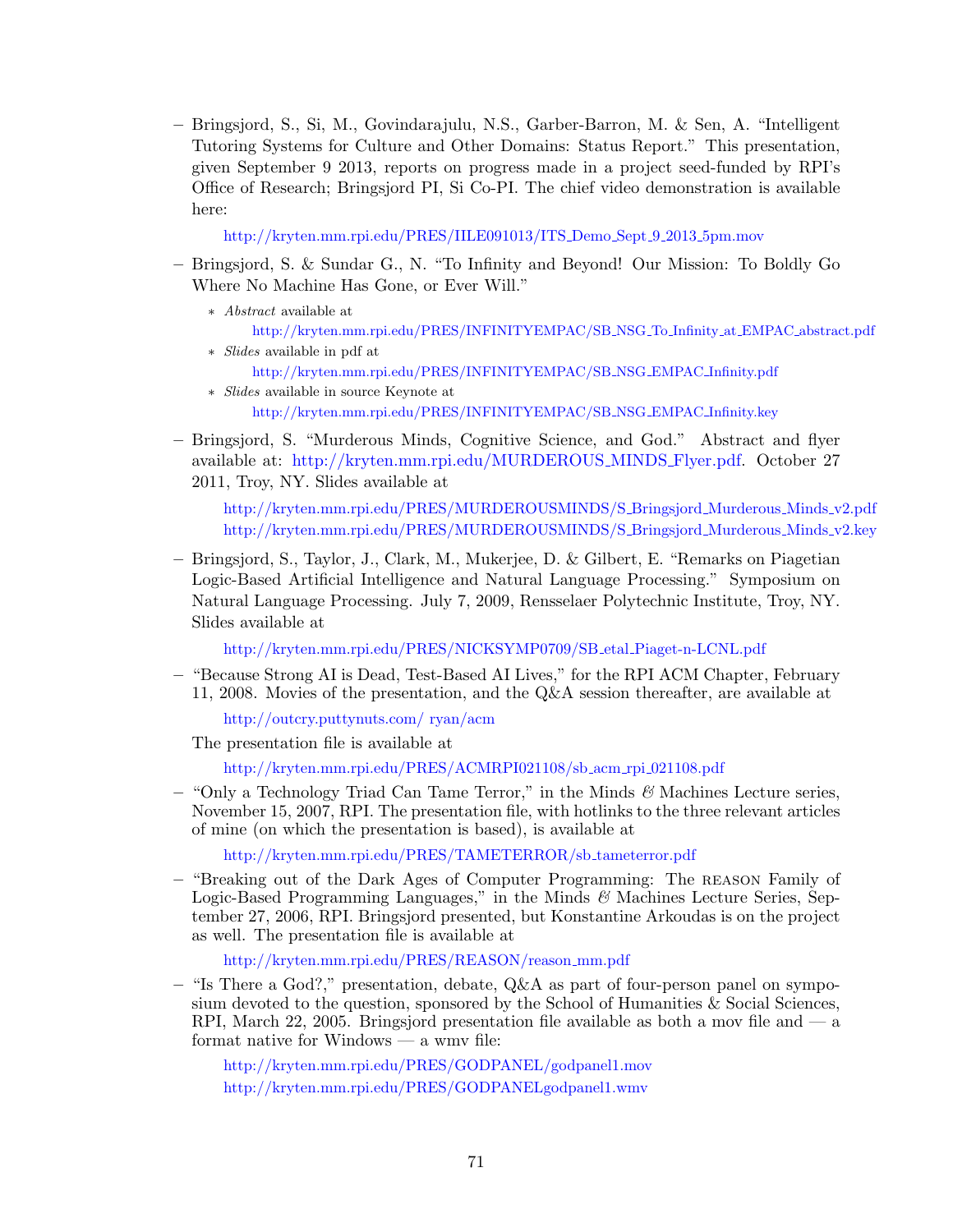– "How to Build Smart Machines: Relax 'Smart' or Pray (well, you can trick too)," presentation accompanying paper written as a target author in first volume (How Can We Build Smart Machines?) of Erlbaum book series "Great Debates in Cognitive Science." February 4, 2005. Presentation file available as both a mov file and  $\overline{a}$  a format native for Windows — a wmv file:

<http://kryten.mm.rpi.edu/PRES/RELAXPRAY/relaxsmartorpray.mov> <http://kryten.mm.rpi.edu/PRES/RELAXPRAY/relaxsmartorpray.wmv>

- "Bridging Artificial Intelligence, Psychometrics, and Economics: New Theory of Intelligence & Rationality," Bettina Schimanski and Selmer Bringsjord. A Science-Based Approach to Economic Decision-Making, a workshop held November 21, 2003, RPI, sponsored by the School of Humanities & Social Science and the Economics Department.
- For the past 13 years (2013–2001) I've given a guest lecture to launch the Minds  $\mathscr B$ Machines first-year-studies course. This lecture has become something of a tradition. In it, I challenge the audience to test their reasoning acumen on a series of puzzles. The talk is called: "How Do You Stack Up Against Spock, Wolf, Holmes, Moriarty . . .?" And older version of the powerpoint is available at y

<http://kryten.mm.rpi.edu/detective4.ppt>

- The Cognitive Science Department runs a bi-weekly Cognitive Science Lecture Series, and I have routinely presented work-in-progress at it over the last ten year, usually joined by one or more of my grad students. A recent talk, made possible by PhD student Joe Johnson, was devoted to predictive agent-based simulations of MOOCs in the Academy.
- "I'm More Rational Than Any Machine Will Ever Be (And Ditto, In Principle, For You)," public lecture in Minds  $\mathcal{B}$  Machines Machette Foundation lecture series, October 26, 2000.
- $-$  "Can Machines be Genuinely Creative?" Minds & Machines Machette Foundation lecture series, November 11, 1999.
- "Entrepreneurship in the Age of Smart Machines," delivered as part of a symposium as part of the inauguration of RPI's new President, Shirley Jackson, September 24, 1999.
- "Can Computers Originate Anything?" Public Lecture Series sponsored by Machette Foundation, October, 1998.
- "The Future of Artificial Intelligence," Biomedical Engineering Program Students, January 20, 1998.
- Many presentations given as service for various units in the Rensselaer community Admissions Office, Corporate Relations, Board of Trustees, etc. Many presentations on the research projects driving the Rensselaer AI & Reasoning Lab. Numerous talks to outside groups (e.g., Washington Advisory Group, H&SS Advisory Board, etc.).
- "Opening One's Classroom to the World," Faculty of Information Technology Lecture Series, February, 1998.
- "Pedagogy and the Web Now and Tomorrow," February 3, 1996, sponsored by the Center for Innovation in Undergraduate Education.
- "God, Evil and Euclid," February 2, 1996, public lecture sponsored by Rensselaer Christian Association.
- "Why Philosophers Do It (Science & Engineering) Better," April 5, 1995, Colloquium Series, Department of Philosophy, Psychology & Cognitive Science.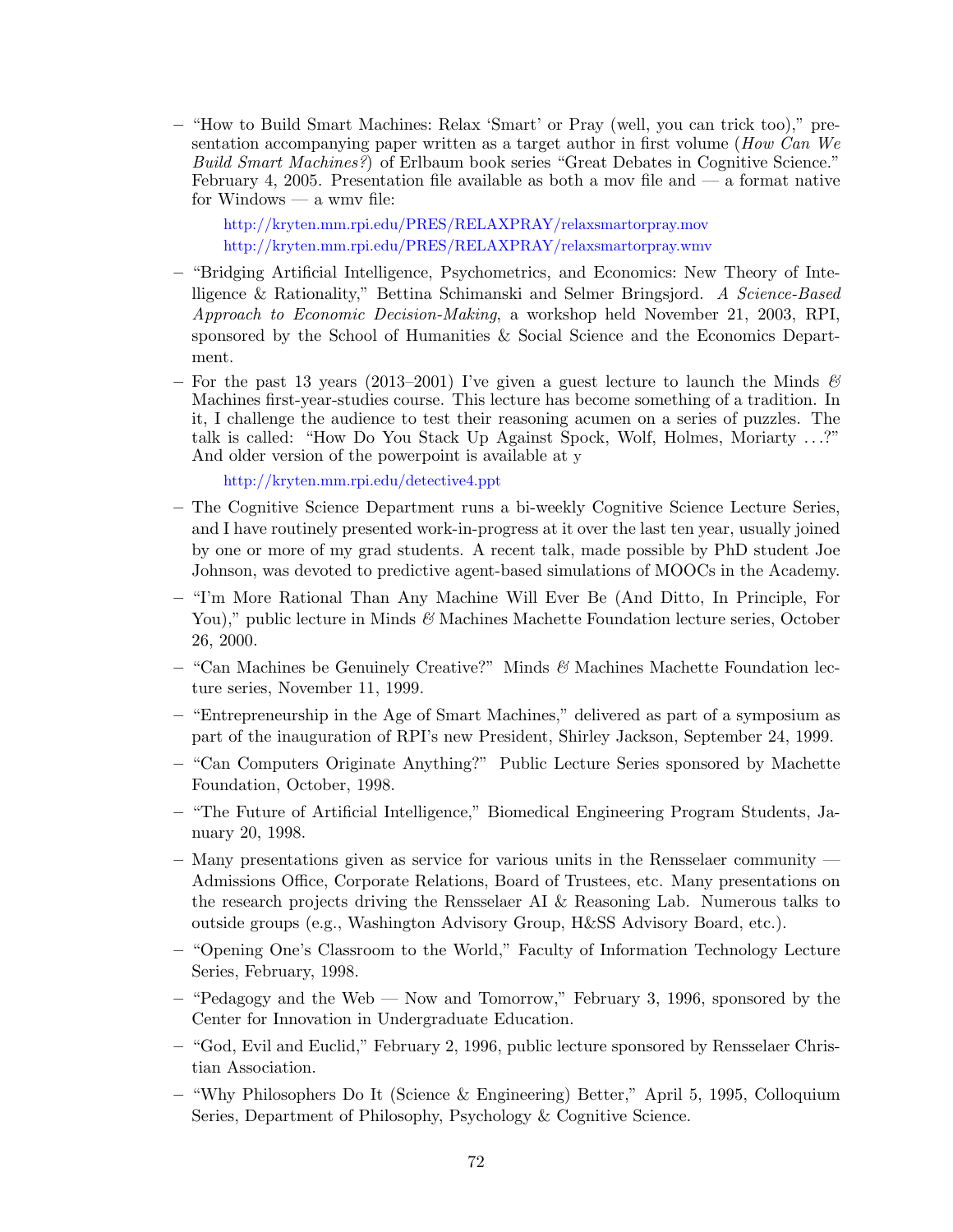- "Busy Beavers and Cognitive Science," September, 1994, in the 1994 Colloquium Series, Department of Philosophy, Psychology & Cognitive Science.
- "The State of the Art in Story Generation," October 21, 1992, Rensselaer chapter of the Association for Computing Machinery.
- "On the Introspective Power of Robots," Theoretical Aspects of Artificial Intelligence, 1989 Seminar Series, Rensselaer.
- "The Future of Artificial Intelligence," April 9, 1988, Genericon IV, Science Fiction Conference, Rensselaer Polytechnic Institute.
- "Syntactic Accounts of Defeasible Logic," April 8, 1988, The Byte-Body Nexus: Disciplinary Perspectives on the Human-Machine Interface, colloquium series, Rensselaer Polytechnic Institute.
- "Two Philosophical Problems In Artificial Intelligence," March 23, IEEE, RPI.
- "Careers in Artificial Intelligence." February 1988, Careers in Computer Science, sponsored by the Department of Computer Science, RPI.
- "Logical Omniscience and Artificial Intelligence." 1987–88 Philosophy Department Colloquia series at RPI. October 14, 1987.
- "Why a Logician Could Become a Hacker in AI." Presentation as candidate for Assistant Professor at RPI. January 15, 1987.

#### Media (selected)

The 2022 *Times Union* piece "Can Robots Be Good, Evil, Have a Soul?" revolved around conversation between Bringsjord and Jim Hendler, and is available [here.](http://kryten.mm.rpi.edu/Bringsjord_Hendler_TU_Robots.pdf) 2020 included a series of "Mind Matters" podcasts hosted by Robert Marks; a good place to start is [the episode on The Lovelace](https://mindmatters.ai/podcast/ep101) [Test.](https://mindmatters.ai/podcast/ep101) Some fairly recent media coverage (2015) has centered around "self-conscious" robots engineered in the RAIR Lab. The coverage has been extensive, and world-wide, and apparently includes over 3 million downloads of the relevant video from YouTube. The interest on the part of brilliant journalists has been humbling, truly impressive, and greatly enjoyable: I have answered penetrating questions from them for print, radio, and TV, from Australia to South America to Europe to China. Media coverage in 2014 involved stories about me (and collaborators at Tufts, Brown, Yale, Georgetown, NRL) in connection with my lab's research in "robot ethics" (Times Union front page, Computerworld), and the recent MURI grant (see "Grants"). Recent coverage includes IBM's providing their "Watson" system to RPI, the first such university to receive the system, and work with IBM on making it smarter. Two research groups at RPI, my RAIR Lab and the Tetherless World Constellation, house the investigators and grad students who will work with Watson. Recent radio appearance: Studio360, on "Can computers be creative?" A few additional highlights: Recently, stories about research devoted to building cognitively robust synthetic characters have appeared across the globe (Russian Newsweek, Science Daily, etc.), in connection with [demonstra](http://www.cogsci.rpi.edu/research/rair/asc_rca)[tions](http://www.cogsci.rpi.edu/research/rair/asc_rca) of such characters. Appeared in the movie Wordplay. Have appeared in many documentaries on AI (the most recent one produced by a Korean TV station, and aired in that country). Along with individuals and programs associated with my [laboratory,](http://www.cogsci.rpi.edu/research/rair) my research has been the subject of thousands of local and national television (e.g., Fox, CBS, NBC), radio, newspaper, and magazine stories. Subjects include philosophy of mind, computational creativity, AI, web-based education, etc. Some highlights from the past: Interviewed live in Hamburg on German television, Premiere Network. Segment devoted to Soft Wars aired on CNN. Did week-long "Countdown to Tomorrow" show on CBS radio, aired coast-to-coast. Television show "Beyond 2000" filmed and aired episode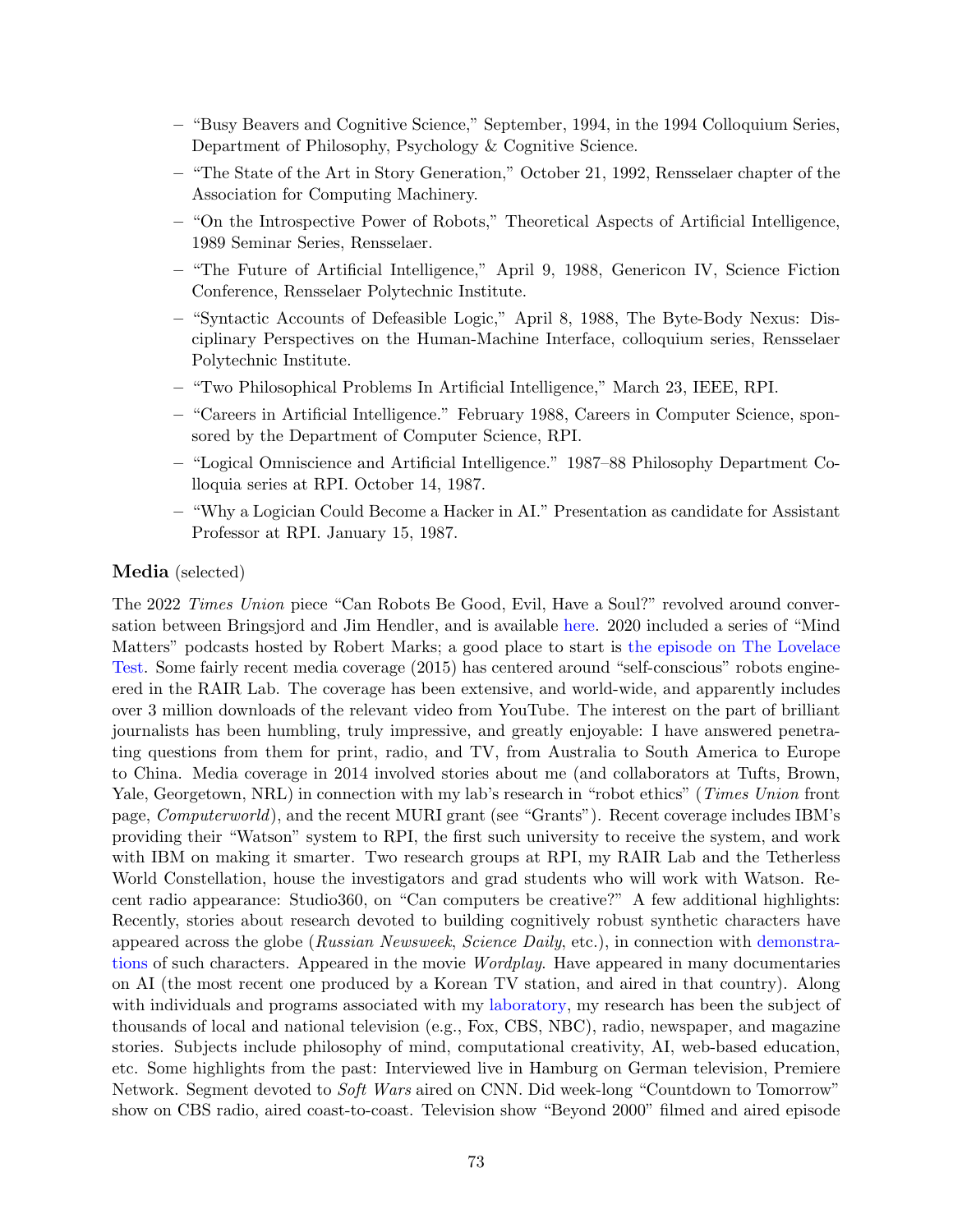on story generation work. Radio interviews on AI and creativity for NPR, BBC, German National Radio, Austrian Broadcasting Corp., and many domestic stations across the United States. Cover story on AI story generation work in March/April 1998 issue of MIT's Technology Review. From 1995–1998 hosted a weekly radio talk show applying logic to current events. Channel 6 did a story for their "Tuesday Technology" segment on AI and preventing terrorism, based on a visit to the Rensselaer AI & Reasoning Laboratory, where they interviewed Bringsjord and his students. The story ranged from the technical side of AI and biometrics to its ethical side (personal privacy versus national databases of retina patterns).

## Service (selected)

- National (selected)
	- With Naveen Sundar G., ran international workshop at AGI 2010 entitled "Toward a Serious Science of Intelligence," March 8 2010, Lugano, Switzerland. Info at [http://agi](http://agi-conf.org/2010/workshops/#SCSI)[conf.org/2010/workshops/#SCSI.](http://agi-conf.org/2010/workshops/#SCSI)
	- Regional Director (North America), International Associating for Computing and Philosophy; 07–10. In this capacity, ran an NSF-sponsored track at the upcoming North American Computing and Philosophy Conference at Indiana University. In addition, hosted the North American 2006 conference, with lectures archived at

<http://www.cogsci.rpi.edu/conferences/cap>

- President, Society for Machines and Mentality, 2003 (VP in 2002).
- Member, APA Committee on Philosophy and Computers
- Internal (selected)
	- IDEA (Institute for Data Exploration and Applications) Senior Faculty Leadership Group; Lead for "Agents and Augmented Reality" research thrust; (2012–).
	- Search Committee for Dean, School of Science, RPI (2014).
	- Recent service includes: fund-raising for Rensselaer through its Alumni Association (including a 2011 talk on the future of AI at the New York Yacht Club: "Avatars That Think: Synthetic Characters for a New Generation of Entertainment"), and multiple discussions (2012 & 2013) on both coasts with Walt Disney Imagineering about potential joint research with RPI.
	- Member, Presidential Research Task Force, serving along with Provost and VPR, 2010– 2012.
	- Co-Chair, Signature Thrust Task Force, Media & the Arts, 2010. Report delivered to, and corresponding presentation made to, President, in which three selected research sub-areas within "technologized" Media & the Arts are recommended Rensselaer.
	- Chair, Graduate Education Committee, 2007–2009. Appointed by Rensselaer's President Jackson to oversee a review of graduate education and (as it relates to) sponsored research on a university-wide basis. Report completed, submitted.
	- Member, Search Committees in Cognitive Science Department, 2004, 2003, 2002, 2001.
	- Member, "Tetherless World" Constellation Chair Search Committee, 2000–2007.
	- Member, President's Internal Committee on IT, 2000.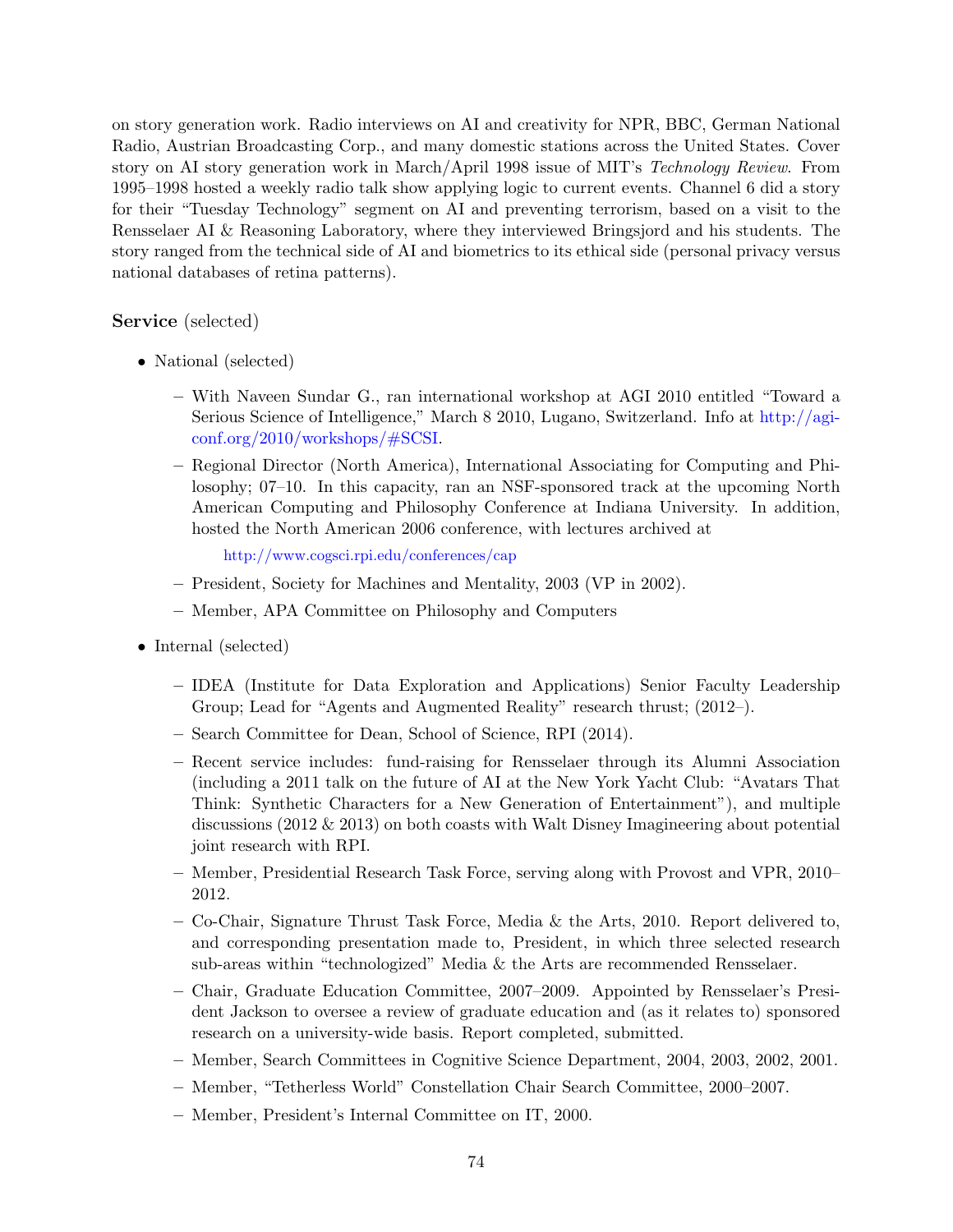- Leader, Marketing Committee for Faculty of Information Technology, 1999–2000.
- Member, New Information Curriculum Committee, 1997–1999
- Member, Search Committee for Dean of School of Humanities & Social Sciences, 1995.
- Participant, Electronic Research Management Pilot Project, 1995.
- Member, Computing Committee for the School of Humanities & Social Sciences, 1991.
- Member, Interactive Learning Task Force, School of Humanities & Social Sciences, 1993– 94.
- Member, Travel Management Committee, 1993–95.
- Faculty Advisor, Pi Kappa Phi Fraternity, 1990–present.
- Community
	- Member, Board of Trustees, Loudonville School, 1993–1996.
	- Member, Foundation Board of the Troy Public Library, 1990–present.
	- Vice President, Brunswick Hills Association, 1988–90, 1999.
	- Head Coach, World Team Tennis Team, 12& Under, 1997–1999.
	- Pitching Coach, Brunswick Little League, 10& Under, 1996–1999.
	- Volunteer Outdoor Emergency Care Technician, Jiminy Peak Ski Area, 1996–present.

## Editing/Refereeing/Evaluator

- Have refereed myriad papers for journals and conferences over the past several years, and have been on numerous program committees. A journal list appears below. Most recent wave of refereeing, in March 2014, was for CogSci 2014.
- Scientific Committee member and referee for  $2^{nd}$  Conference on Ontology for the Intelligence Community, November 28–30, 2007.
- Evaluator for proposed programs in Engineering and Physical Sciences Research Council (EPSRC; in the UK)
- Evaluator for European Union's *Cognitive Systems* research program.
- Committee Member and "Meta"-Reviewer Cognitive Science Society Annual Conference
- Program Committee Member and reviewer, AAAI Annual National Conference, & AAAI Symposia
- Evaluator for National Science Foundation (repeatedly)
- Evaluator for Department of Energy (repeatedly)
- Reviewer for many other smaller conferences (NA-CAP, etc.).
- Guest Editor of an annual issue of the *Journal of Experimental* & Theoretical Artificial Intelligence on the topic of Heterogeneous Reasoning (with Yingrui Yang).
- Editorial Board Member, Game Studies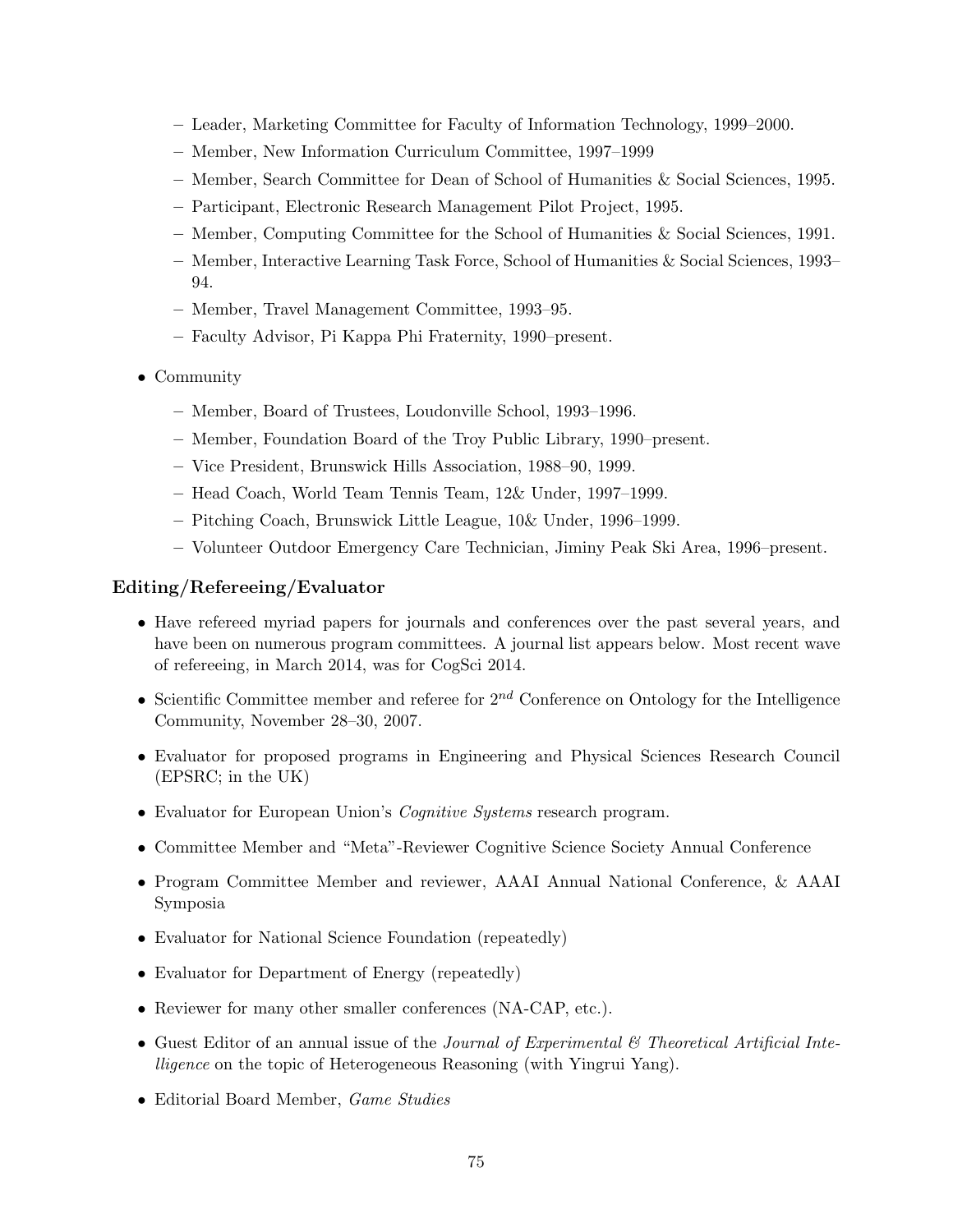- Associate, Behavioral and Brain Sciences
- Journal Refereeing (usually repeatedly)
	- Artificial Intelligence
	- JAIR
	- Journal of Applied Logic
	- History and Philosophy of Logic
	- Australasian Journal of Philosophy
	- IEEE Intelligent Systems
	- Applied Mathematics and Computation
	- Cognitive Science
	- International Journal of Unconventional Computing
	- Behavioral and Brain Sciences
	- Creativity Research Journal
	- Philosophy and Phenomenological Research
	- Psycoloquy
	- Journal of Experimental and Theoretical Artificial Intelligence
	- Minds & Machines
	- Game Studies
	- Science and Human Values
	- Synthese
	- Journal of Consciousness Studies
	- Speculations in Science and Technology
	- Internet Encyclopedia of Philosophy
- Conferences
	- Annual Cognitive Science Society Meeting, International Language and Cognition Conference, International Computing & Philosophy, IJCAI, AAAI, and many, many others.
- Book Publishers (repeatedly)
	- MIT Press/Bradford Books
	- Prentice-Hall
	- Kluwer
	- Lawrence Erlbaum
	- McGraw Hill

#### Dissertation

The Failure of Computationalism, Supervisor: Roderick Chisholm.

# Professional Associations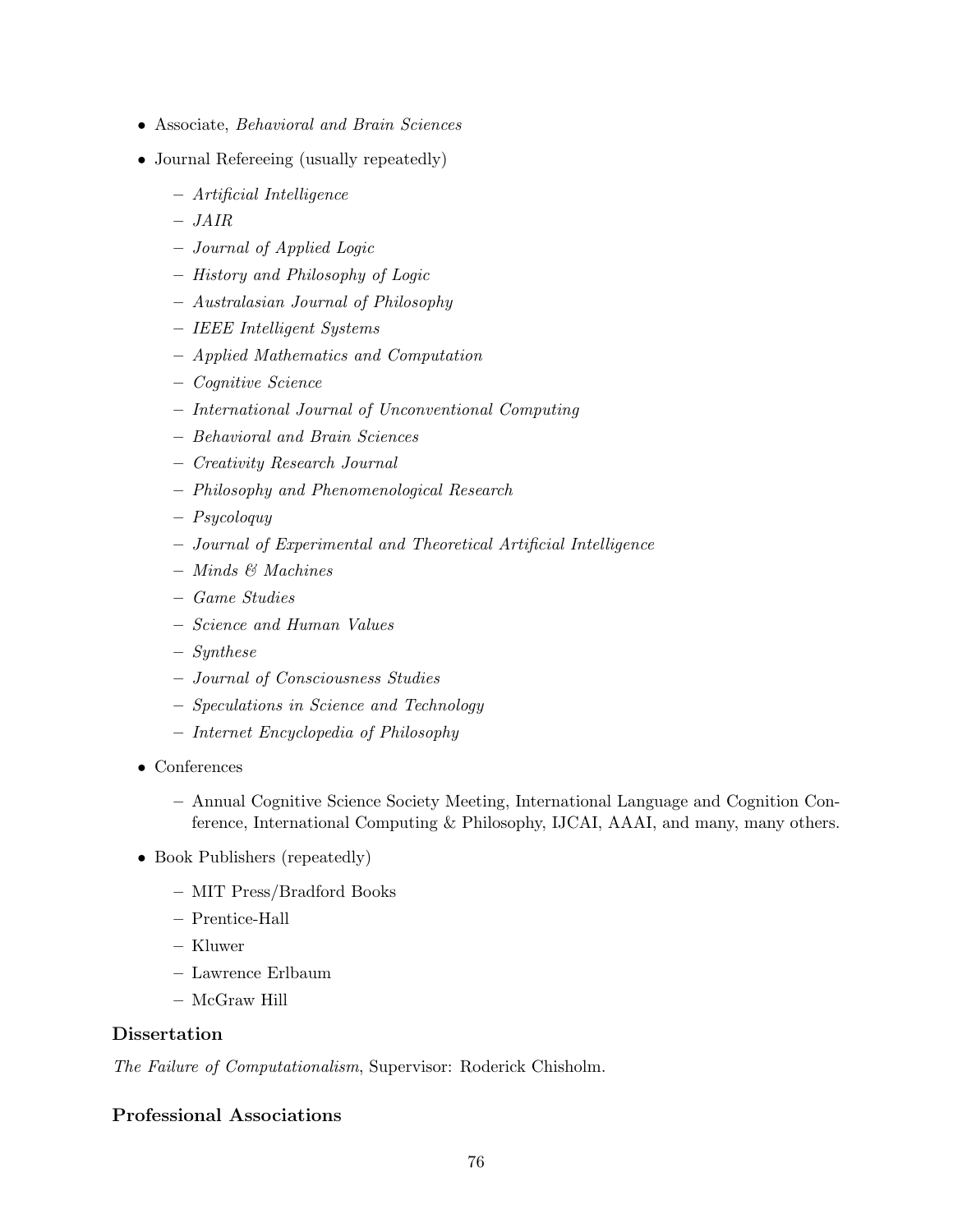- American Philosophical Association
- American Association for Artificial Intelligence
- Association for Symbolic Logic
- Society for Machines and Mentality (past President)
- Cognitive Science Society

## Software Expertise (selected)

- Pure General Logic Programming (PGLP), a new programming paradigm and environment, invented by Selmer Bringsjord, with Naveen Sundar Govindarajulu. PGLP provably subsumes Prolog and all its variants, but covers higher-order logic, modal logics (including novel ones), etc., and also includes background automated reasoning for the execution of a program that is not just deductive, but inductive as well. Programs in PGLP are written in  $HyperState^{TM}$  (see below).
- LISP (esp. Common); Prolog and its variants; many machine/automated-reasoning systems (e.g., Vampire, OTTER, OSCAR, SNARK).
- All major logic courseware. But the most important software in this category, used for teaching introductory and intermediate logic in the  $LAMA^{TM}$  paradigm, are the (matchless, frankly) HyperGrader<sup>TM</sup> and HyperSlate<sup>TM</sup> systems, invented by Bringsjord and Govindarajulu. and the chief developer the latter. HyperSlate emerged out of predecessor Slate, invented by Bringsjord, who was all along the line designer and architect on the system through the years, with the principal developer and software engineer on Slate being Joshua Taylor, with indispensable contributions in the early days from Andy Shilliday and Micah Clark. HyperSlate<sup>TM</sup> is by far the most advanced, flexible, graphical proof-engineering system available anywhere.

Personal: Born 11/24/58, White Plains, NY. Married to Elizabeth Bringsjord; two children, Katherine (32) and Alexander (29), both of whom believe they are better athletes than their father, and the evidence that they are correct, alas, is mounting week by week. Dad's sole surviving edge is skiing (and tennis on a miraculously good day with best of 3, not 5), but how much longer can that last?